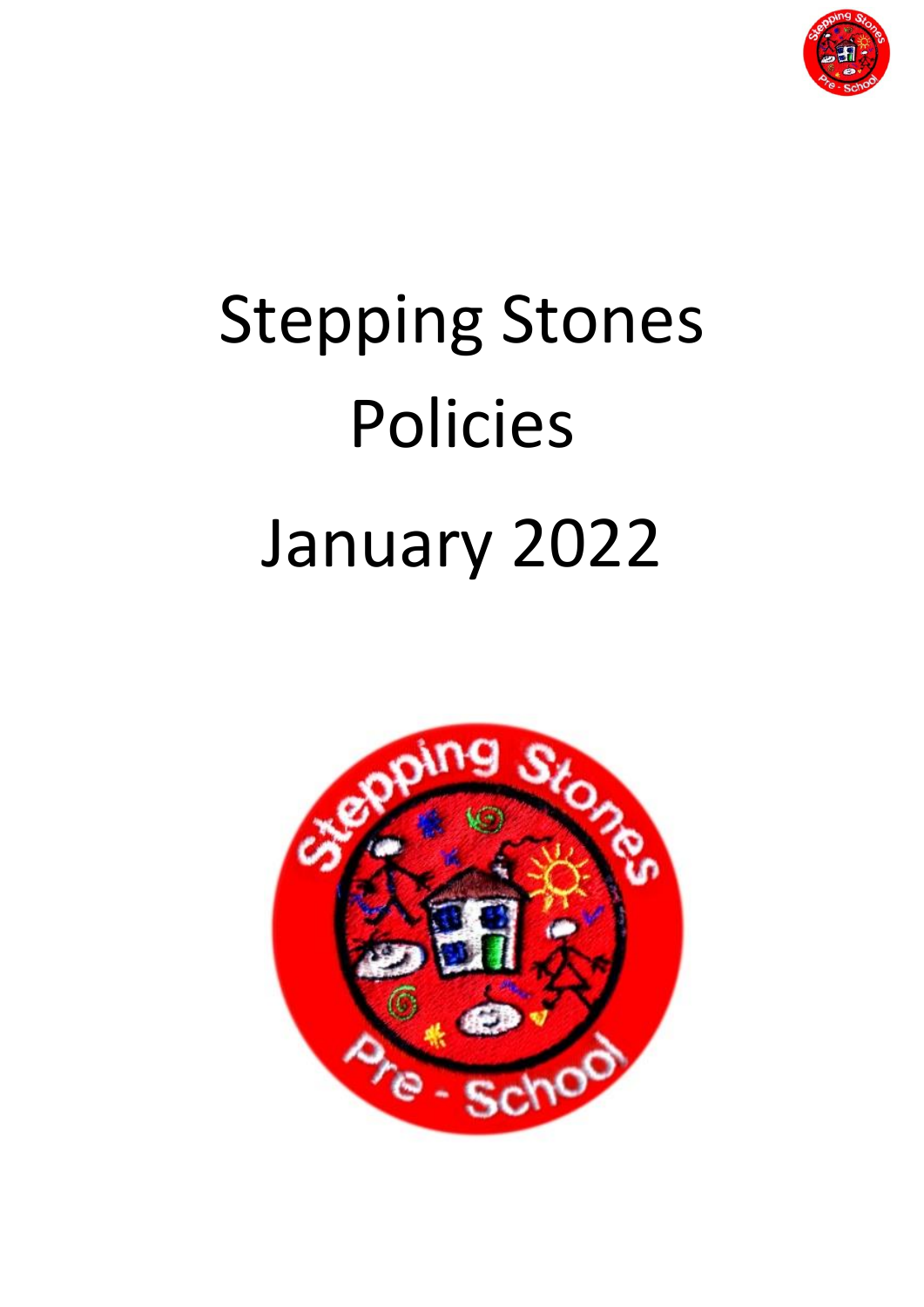

# **Administration of Medication**

Stepping Stones will not administer any prescription medicine to a child unless prescribed. (this is defined as any medication requiring a medical or dental practitioner's prescription) by a doctor or dentist; Medicine (both prescription and nonprescription) will only be administered to a child where written permission for that particular medicine has been obtained from the child's parent and/or carer. Medicines will be kept in appropriate storage out of reach of the children.

Stepping Stones does impose certain conditions before it will accept the responsibility of administering medication to children in its care:

- Prescribed medicines will be administered by a qualified member of staff.
- Children under the age of 16yrs will not be given medicine containing aspirin unless prescribed for that child by a doctor.
- Prescribed medicine must be in its original container, in date and clearly marked with the name of the child, the dosage (times that the medication should be administered)
- Out of date medication will not be accepted.
- Parents/carers must hand the medicine directly to a member of staff.
- Parents/carers must fill in a medication consent form , giving their permission for the medicine to be administered.
- Parents/carers will be asked to sign (at the end of the day) that a staff member has given their child the correct dosage of medicine

#### **Medication care for long term needs**

Where a child is prescribed medication for a medical need such as asthma the Pre-School Manager/senior will develop a Health Care Plan with the parent.

#### **Further Guidance**

• Medication Policy and Procedure

Non-prescription medicines can include those that can be purchased from pharmacies (including some over the counter medicines which can only be purchased from a pharmacy), health shops and supermarkets. See also BMA advice: https://www.bma.org.uk/advice-and-support/gppractices/managingworkload/prescribing-over-the-counter-medicines-in-nurseries-and-schools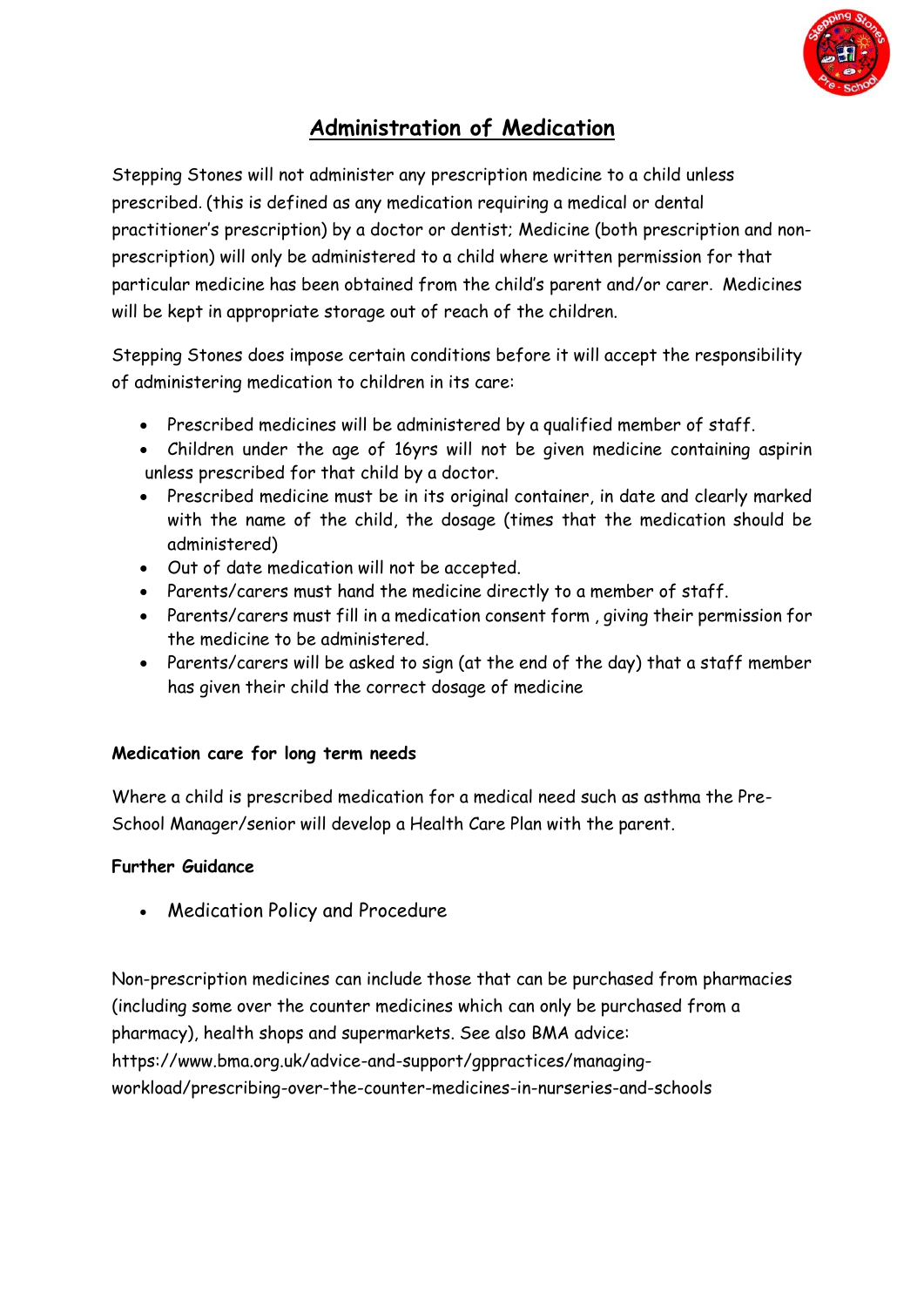

# **Admissions policy**

#### **Statement of intent**

It is our intention to make our pre-school accessible to children and families from all sections of the local community as appropriate per our Inclusion Policy and Equal Opportunities Policy.

#### **Aim**

We aim to ensure that all sections of our community have access to the pre-school through open, fair and clearly communicated procedures.

#### **Methods**

In order to achieve this aim, we operate the following admissions policy.

We ensure that the existence of the pre-school is accessible – in written and spoken form – and, where appropriate, in different languages. Where necessary, we will try to provide information in Braille, or through signing or an interpreter.

We arrange our waiting list in birth order. In addition our policy may take into account the following:

- time on the waiting list.
- the vicinity of the home to the pre-school/which school attending.
- Siblings already attending the pre-school.

We keep a place vacant, if this is financially viable, to accommodate an emergency admission.

We describe our pre-school and its practices in terms which make it clear that it welcomes both fathers and mothers, other relations and other carers, including childminders.

We describe our pre-school and its practices in terms of how it treats individuals, regardless of their gender, special educational needs, disabilities, background, religion, ethnicity or competence in spoken English.

We describe our pre-school and its practices in terms of how it enables children with disabilities to take part in the life of the pre-school.

We monitor the gender and ethnic background of children joining the group to ensure that no accidental discrimination is taking place.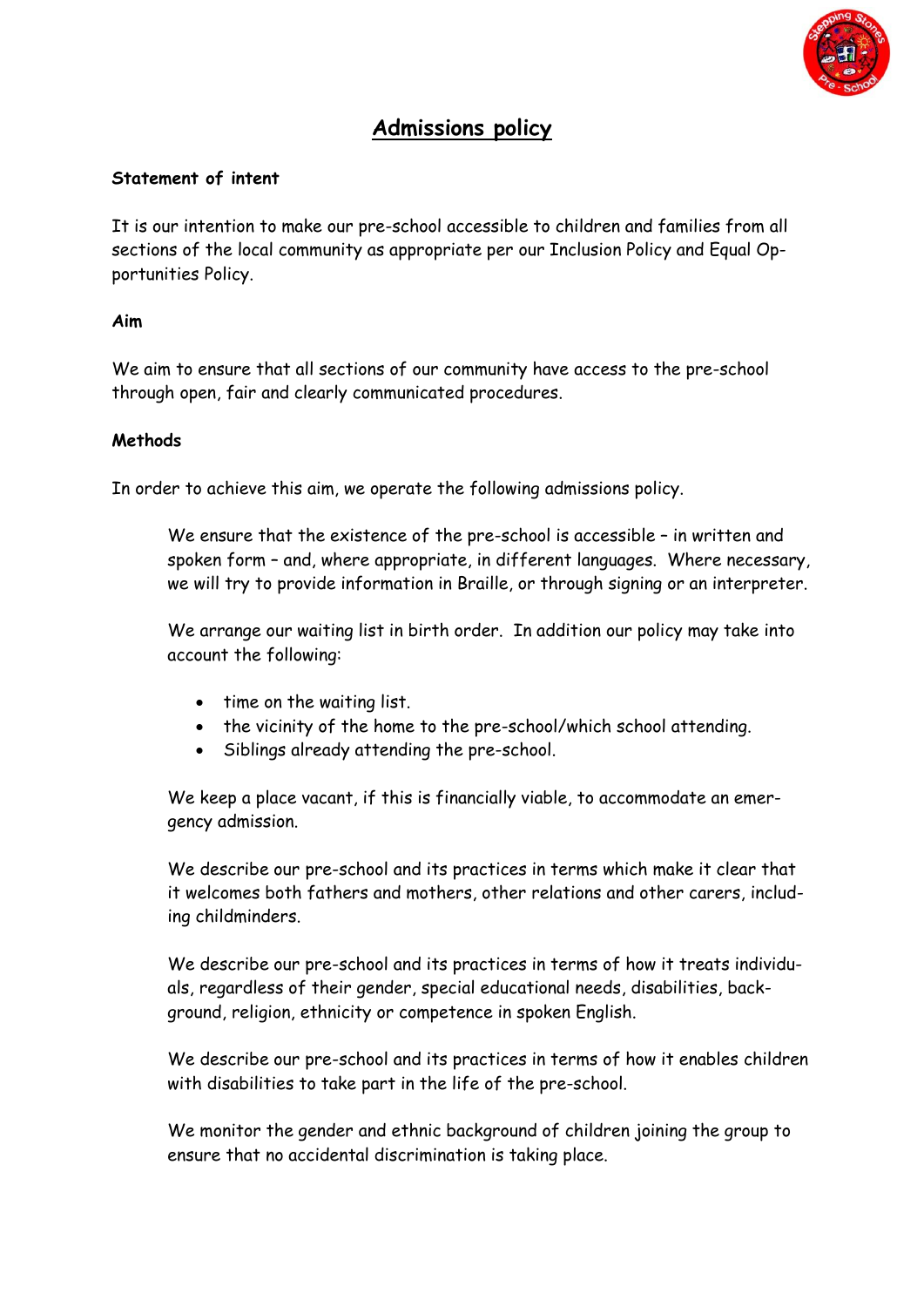

We make our equal opportunities policy widely known.

We consult with families about the opening times of the pre-school to avoid excluding anyone.

We are flexible about attendance patterns to accommodate the needs of individual children and families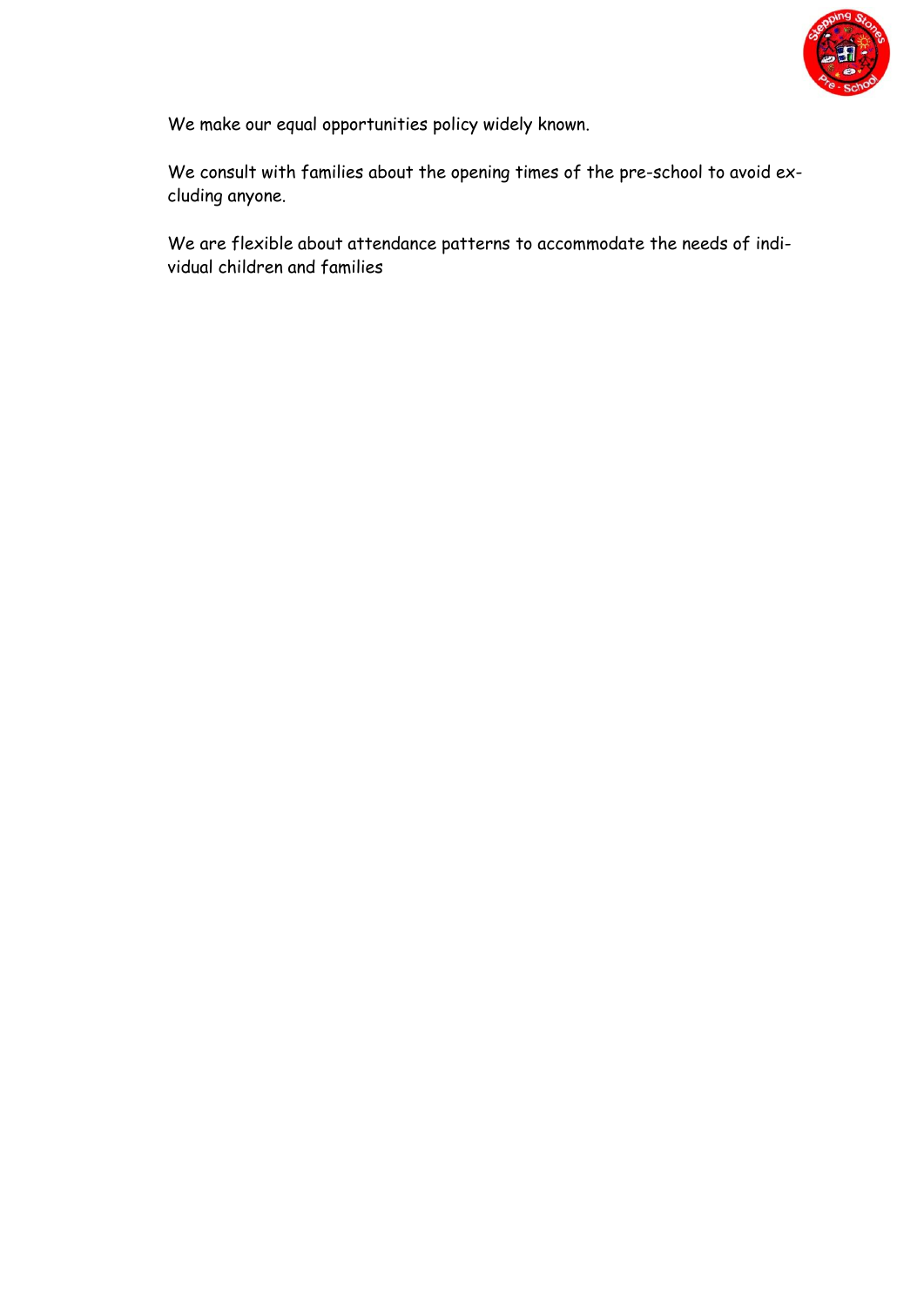

# **Allegation against a staff member**

# **If a staff allegation is made, or you suspect a member of staff or volunteer of abuse or inappropriate behaviour**

If it appears that a staff member or volunteer has:

- behaved in a way that has harmed a child, or may have harmed a child, or,
- possibly committed a criminal offence against or related to a child, or,
- behaved in an inappropriate way towards a child which may indicate that he or she is unsuitable to work with children,

Then these procedures must be followed:

- Record your concerns and report them to the Designated Senior.
- The Designated Senior should take steps to ensure that during the remainder of the working day that particular member of staff is not left in sole charge of the children or any child.
- At the earliest opportunity, contact the setting's Child Protection Officer.
- It may be clear in some cases that an immediate referral must be made to ART or to the police for investigation. In addition:
- Either the Designated Senior or the Child Protection Officer must then contact the Local Authority Designated Officer (LADO) WITHIN 1 WORKING DAY of receiving the report of an allegation.

Local Authority Designated Officer (LADO) Telephone: 01454 868508 or 01454 866000

- The setting should then follow the LADO's advice on how to deal with allegations against staff.
- The setting should take advice from the LADO on how and when to inform the parents of the child.
- The setting is required to inform OFSTED of any allegations of abuse against a member of staff, student or volunteer, or any abuse that is alleged to have taken place on the premises or during a visit or outing within 14 days.
- If the concern is regarding the Designated Senior, the above procedure will be followed but the report will be made to the Deputy Safeguarding Lead Rianna Kilford.

When an allegation of abuse is made against a member of staff, the following procedure will take place in regards to that member of staff: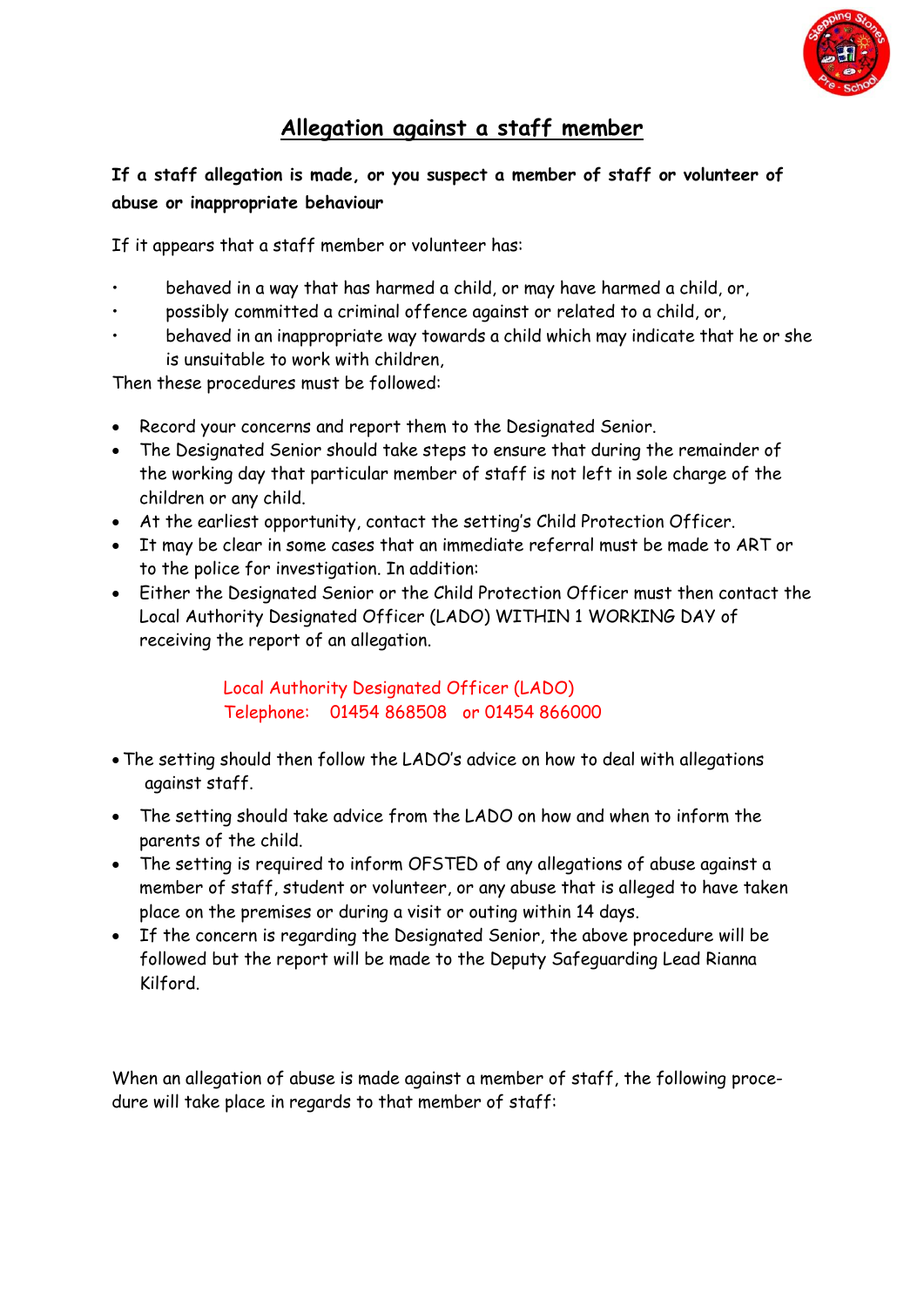

The member of staff will be informed that an allegation has been made but will not be told the details of the allegation, which could prejudice an investigation. The incident or incidents will not be discussed.

To safeguard the employee and to afford a calming down process, the employee will be suspended on full pay for a period of 2 weeks while preliminary enquiries are made.

The owner will in consultation with the area child protection committee / social services, decide on the appropriate action to be taken. Dependent on the nature and seriousness of the allegation, actions could include (but are not limited to): -

- Continued suspension from duty, with or without pay
- Remaining on regular duties but under close supervision at all times (not left alone with any children attending pre-school)
- Attending on restricted sessions only (not attended by the child/children involved)

The employer will act fairly and reasonably at all times and will endeavour to maintain the confidentiality of all those involved as well as the nature of any incident.

The member of staff who is under allegation will not discuss the incident with other members of staff, the media, the children and parents/carers of children attending the pre-school.

# **Outcome of Investigation**

Should the member of staff be cleared of all allegations made, then he/she will return to work with no conditions attached.

Should the allegations be upheld following investigation, then the member of staff will be immediately discharged and the contract of employment will be severed due to breach of terms and conditions (see disciplinary – gross misconduct). No severance or redundancy payment will be made.

- Child Protection Policy and Procedure
- Grievance and Whistle Blowing Policy
- Confidentiality and Data Protection Policy
- Supporting staff policy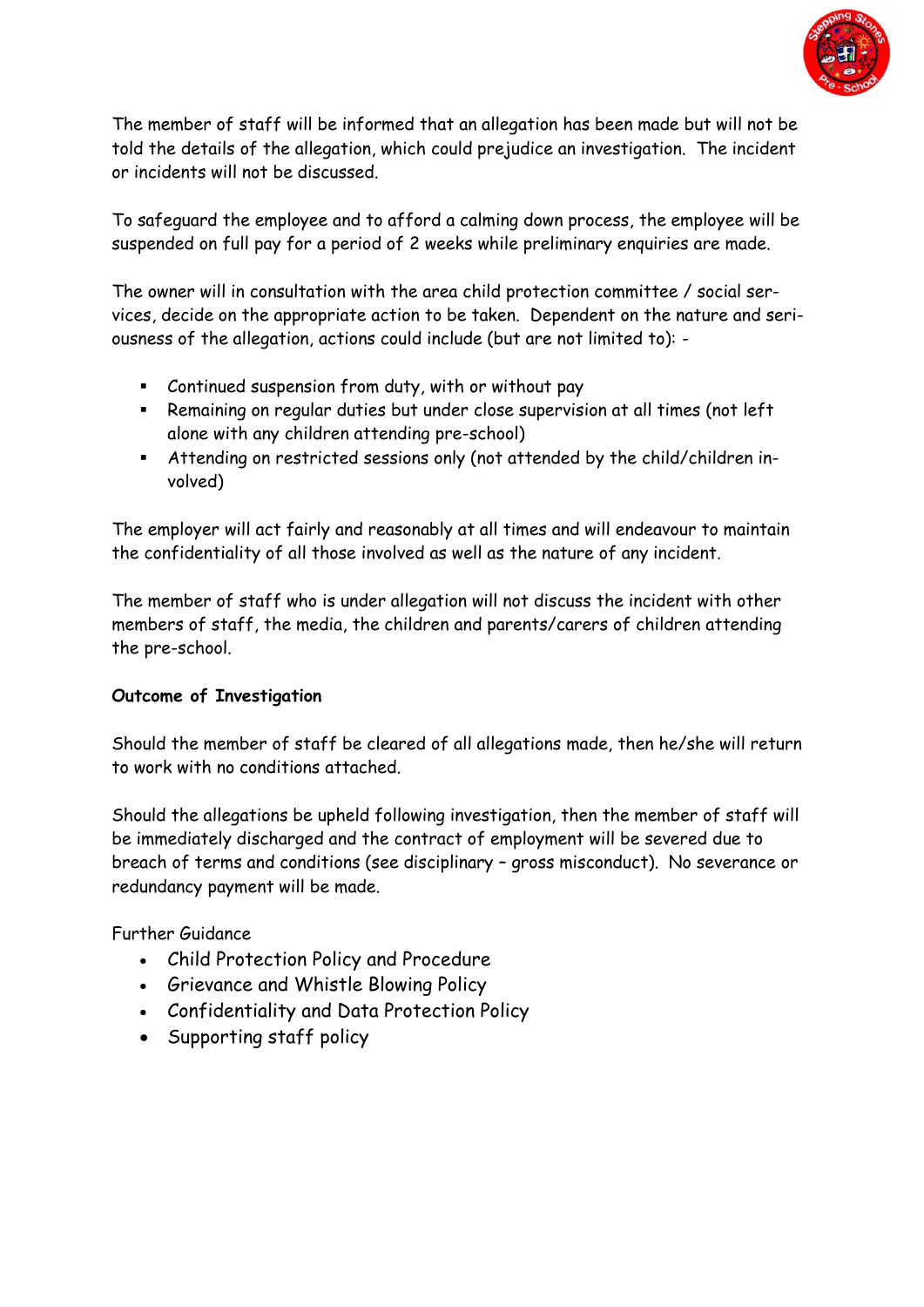

# **Appraisal of Staff**

#### **Statement**

Appraisals are a private meeting between staff member and the Pre-School Manager that must take place in an atmosphere of trust and understanding.

All information shared is confidential (unless it is felt that further action should be taken) and stored in a separate appraisal file.

Appraisals are a way to reflect on your own continuing professional development.

#### **Stepping Stones aims**

An appraisal will take place annually for existing members of staff.

New members of staff will receive regular catch ups during their probationary period. The probationary review meetings will consist of a meeting between the member of staff and the pre-school Manager.

Prior to the meeting, each member of staff will be given a self-appraisal form to complete and be informed of when and where the meeting will take place.

#### **Format for the annual appraisal**

The staff member and Pre-School Manager will talk through their self-appraisal from , given prior to the meeting and discuss the views of the parents also. The Pre-School Manager will bring forward any issues that are felt relevant to the work of this particular member of staff and will make notes on the discussion which arises.

If as a result of the meeting, the specific action is considered relevant, a date for this action to be completed will be set. The member of staff will be informed of this, and where necessary a date for a further meeting will also be set.

#### **Objectives**

- Greater confidence and improved morale for individual staff
- Better planning and delivery of care
- Better career planning and development
- Awareness of any improvements that could be made in the setting
- Acknowledge the view of adults accessing our services.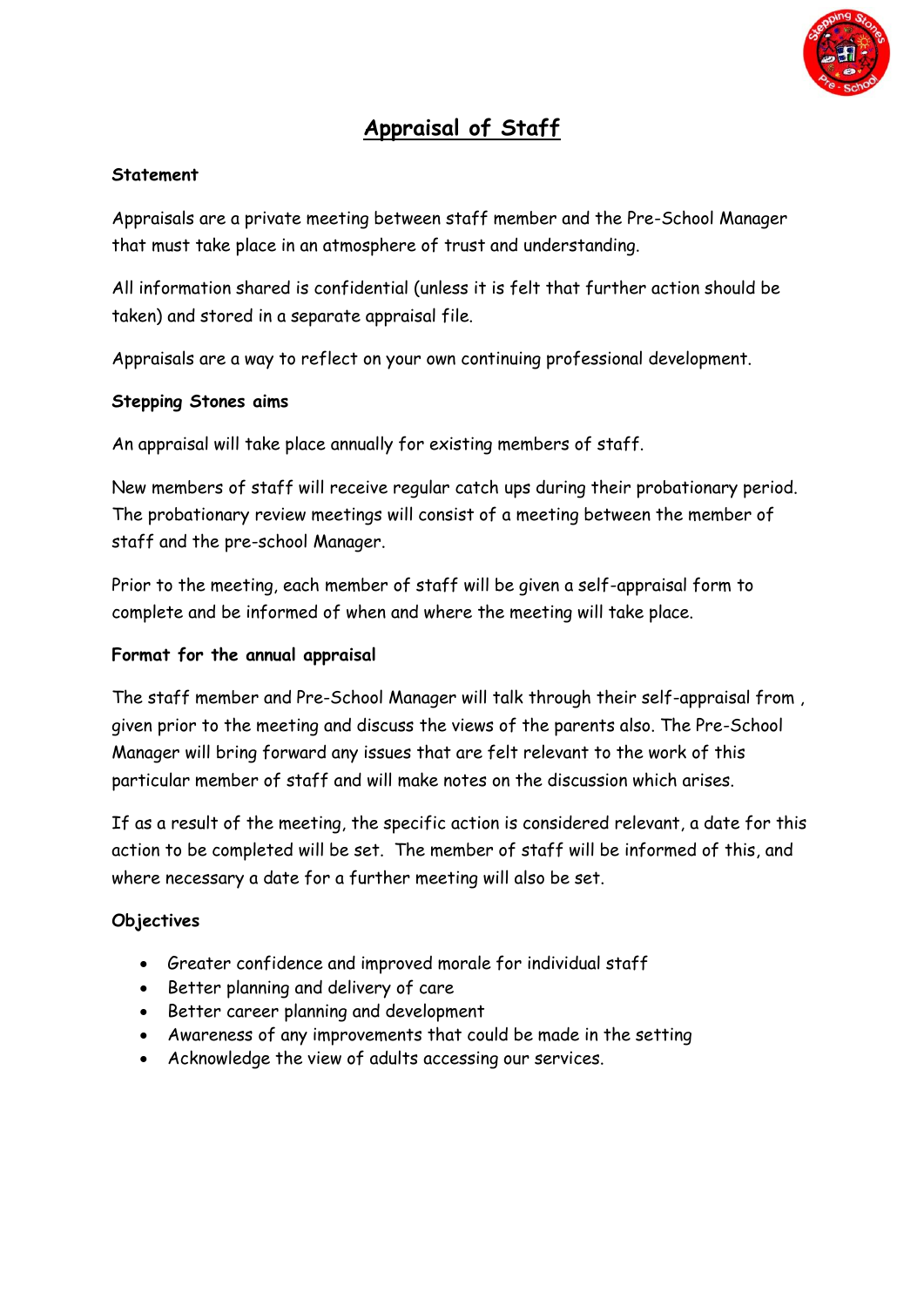

- Supporting staff policy
- Equal Opportunities policy
- Staffing and Recruitment Policy
- Staff Handbook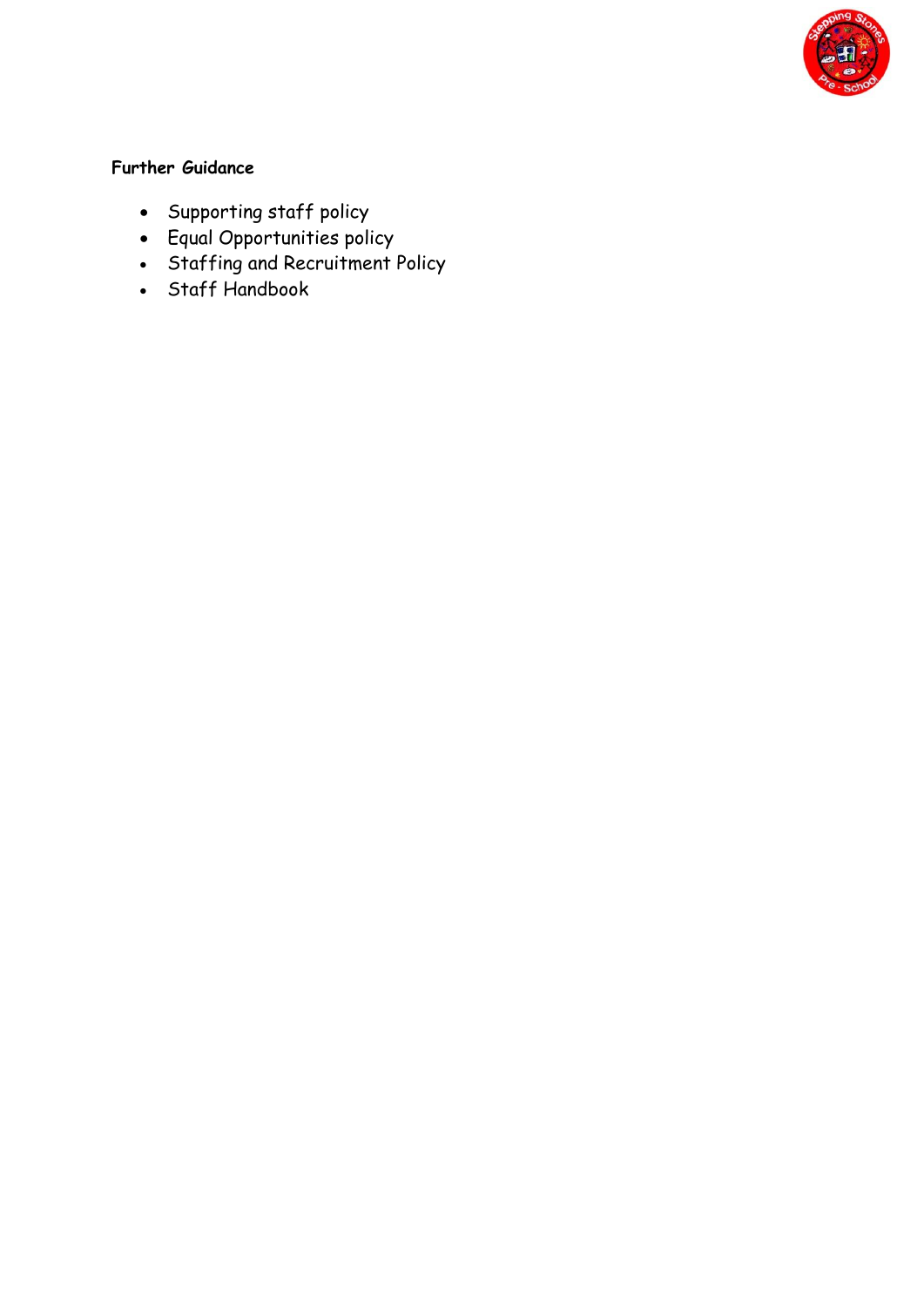

# **Attendance Policy**

## **Statement of intent**

This sets out the procedures to be followed in the event that a child is absent from pre-school.

## **Procedure**

• If you are planning holidays during term time you must let us know in advance so we can record this in our register.

• If your child is sick or cannot attend for some reason, you must call us before 9.30am that day to let us know.

• If we have not heard from you by 10 am we will call you to establish why your child is absent.

• If we cannot make contact with a parent/carer we will use all the contact details and the emergency contacts you have given us to try to establish why your child is absent.

• If we are concerned about the welfare of a child we reserve the right to contact social services.

• Fees remain payable during periods of absence, unless alternative arrangements have been agreed. When you sign up for sessions, we will adjust he first couple of weeks fees, IF NEEDED, to allow for settling. You will then be charged fully for the sessions you have reserved.

• We must notify South Gloucestershire Council where children in receipt of Early Years Free Entitlement are absent for more than 2 weeks in a term.

Staff will record in the register if a child is absent and will keep a log to highlight if parents contacted the setting to inform them of the reason for the absence.

Reviewed January 2022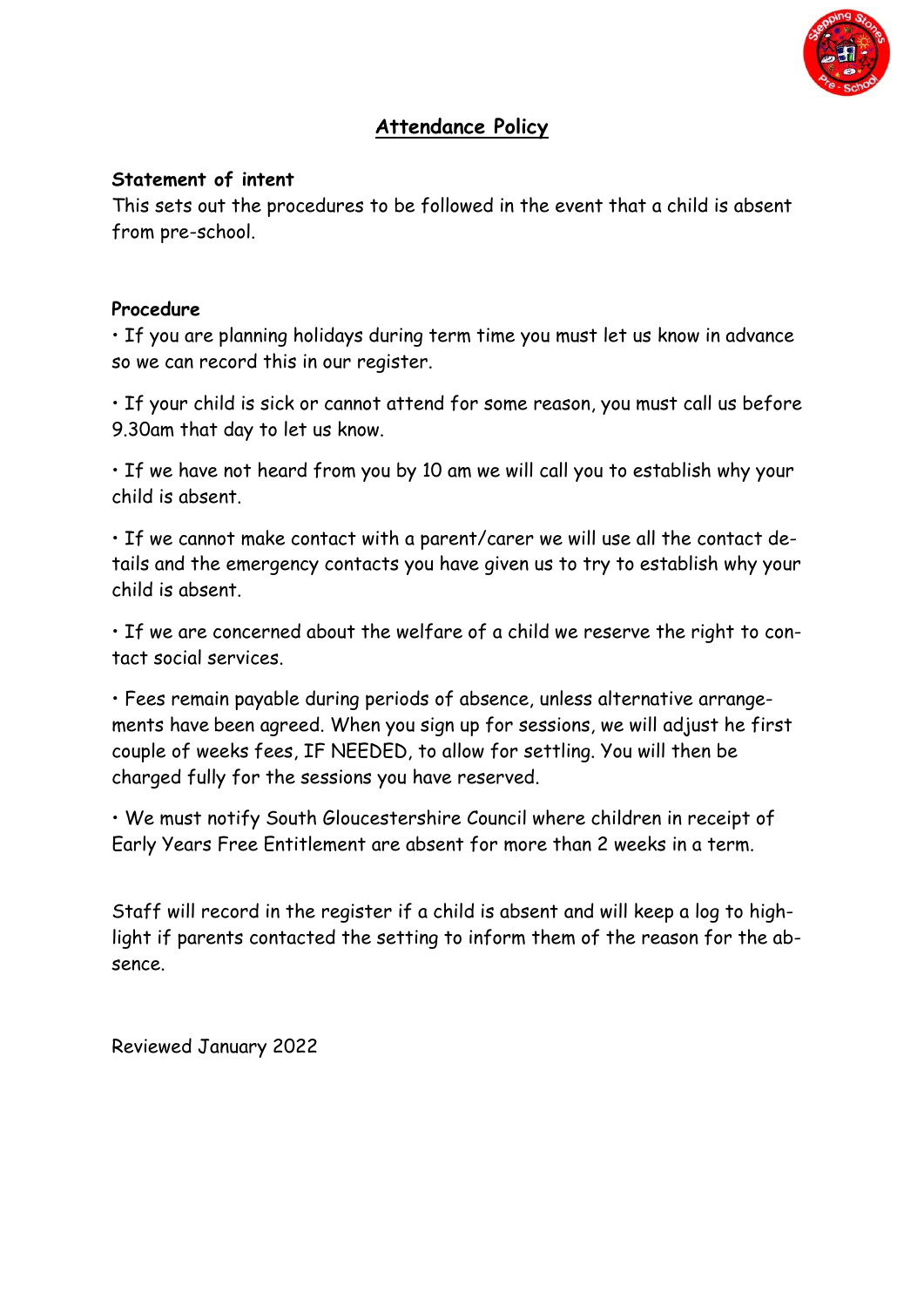

# **Behaviour Management (and Bullying)**

It is central to the philosophy of Stepping Stones that all staff should be very positive at all times towards the children, towards each other and towards the pre-school. Gill Powell, is responsible for supporting the children, parents and staff with any behaviour management issues. Any issues or problems arising with children, other members or staff or parents should be discussed in private with Gill Powell (Pre-school Manager). The passing of negative comments about parents, other staff or children is not acceptable in any other forum.

#### **Positive approaches**

The children at Stepping Stones are given lots of praise for good behaviour and daily reminders are used in the form of 'Golden rules' which remind children of the positive interactions to use with friends, equipment and their carers.

#### **Language**

The staff have some Makaton training and are able to use these signs to support children with either limited, delayed speech or have EAL (English as an additional language).

We recognise that children will pick up speech habits from others, and may use speech which is inappropriate without realising this to be the case. If this happens the parent must be informed and the difficulty pointed out. The parent must be requested to work with the child to show the child that the comments the child has made are not acceptable within the pre-school. Unacceptable verbal behaviour within this context includes any form of racist comments, verbal bullying and swearing.

When dealing with inappropriate behaviour the staff will get down to the child's level and use clear, concise and age appropriate language. Staff must focus on the behaviour that is inappropriate rather than the child.

#### **Boisterous play**

We regard rough and tumble play and play that has aggressive themes, such as superhero and weapon play, as normal for young children and acceptable within limits. Staff will judge if such play becomes hurtful or inconsiderate and will then deal with it by using the procedures outlined for dealing with inappropriate behaviour.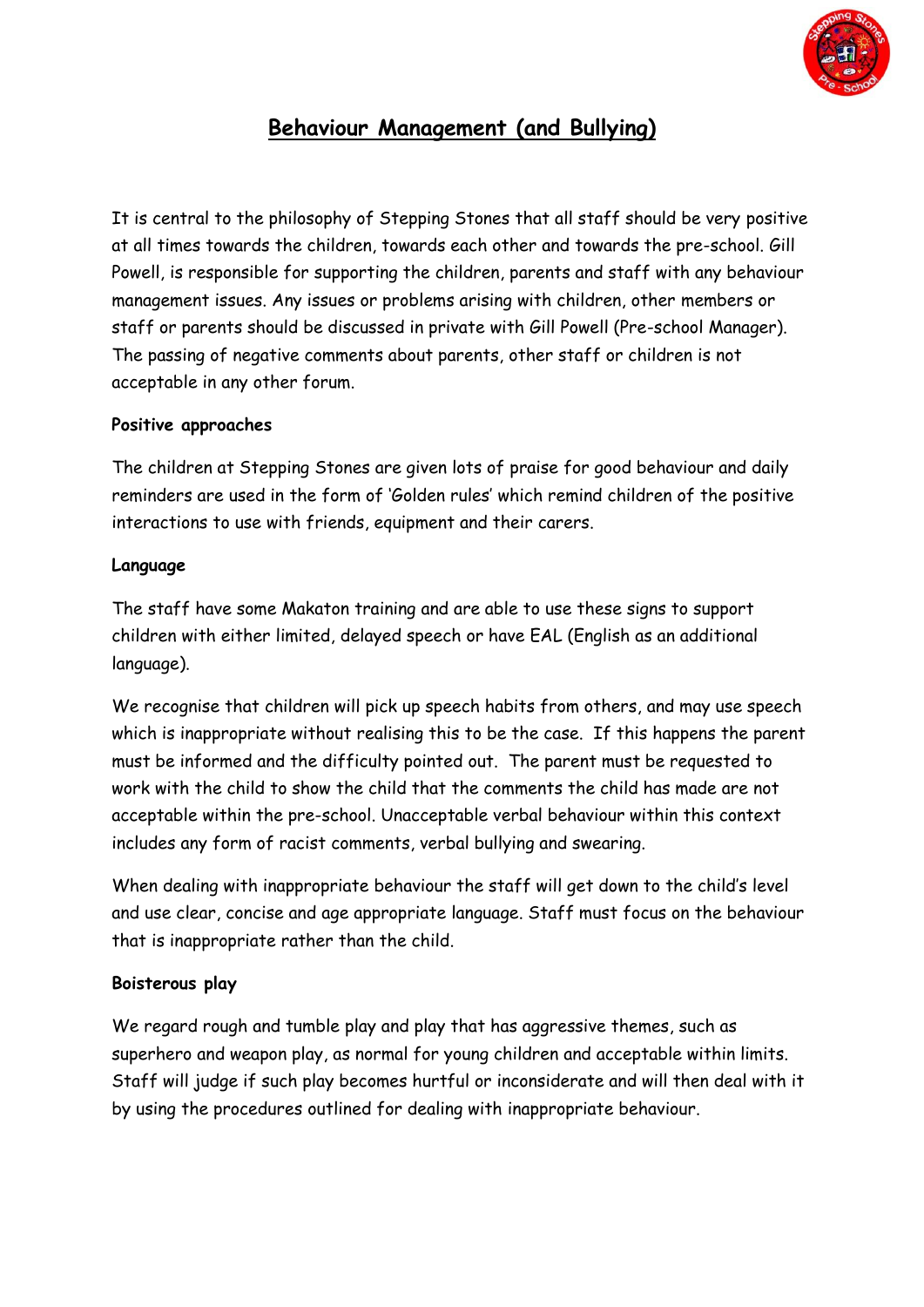

#### **Conflict management**

The children are encouraged to become independent problem solvers by working together to resolve conflict.

#### **Physical and emotional**

The team of staff at Stepping Stones are trained professionals who understand that the majority of young children experience some form of challenging behaviour during their developmental process. This behaviour may display itself in the form of physical outbursts. Staff will work together with the parents and child to develop a united strategy to address the behaviour and not the child.

Early Years Practitioners will put in place general early behavioural interventions such as:

- An immediate verbal response to the action.
- A gentle explanation to the child as to why the behaviour was unacceptable.
- If unacceptable behaviour persists, the child will be given a maximum of three verbal reminders.
- If necessary a child may be taken to sit on 'thinking time' or to a 'quiet space' to have time to calm down and reflect.
- Parents will be informed during feedback at the end of the day of the event and the intervention used. Parents will be asked to sign copies of incident forms, or accident forms.
- Early Years Practitioners and parents will work together to promote wanted behaviour.
- Staff and parents may discuss changes at home that may have triggered the change of behaviour

If there are further occurrences we will use the following procedures, the staff will use an incident form to record the occurrence (kept in a secure place on site). This information may be shared with the Area SENDCO team, if the staff and parents require further advice.

Staff will use an observation sheet to record what happened before and after the event occurred, and room tracker sheets. These observations will then be used to influence action plans and possibly IEP's. Working with parents, child and staff and possibly other professionals a decision to compile an individual educational plan may be made.

• In collaboration with parents staff may devise good behaviour charts with a focus on receiving a visual reward (collect pictures eg. three Hello Kitties) for good behaviour.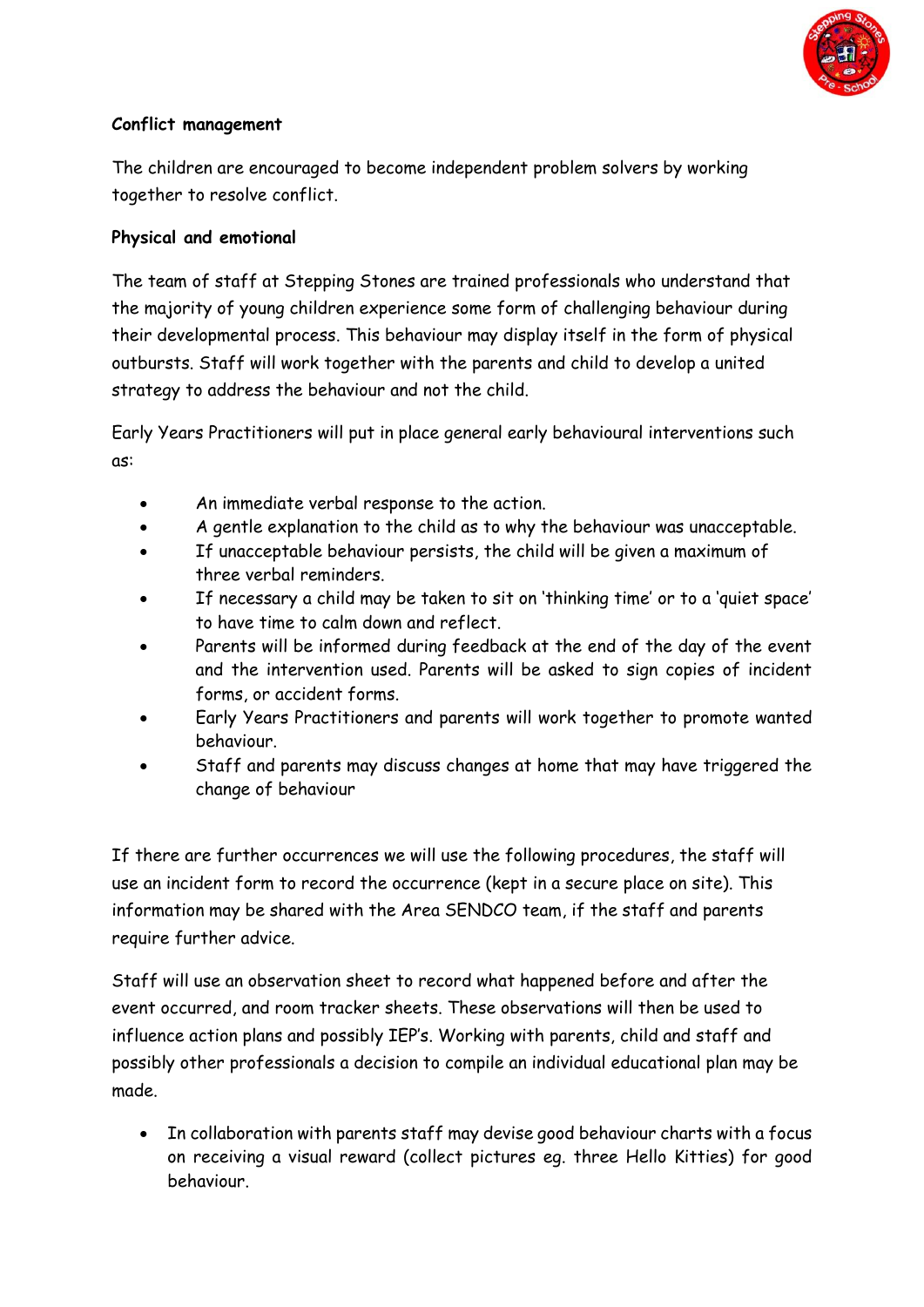

• Staff and parents may create a space at nursery/ and possibly home where the child can have some time to themselves to be alone and release their frustrations

We will follow these procedures in a way that is appropriate to the maturity of the child and the misdemeanour.

In the case of extreme unacceptable behaviour Stepping Stones will send the parents a letter warning them that the child will be excluded from the pre-school if the behaviour does not stop within the following weeks.

#### **Physical intervention**

In our pre-school adults may well use touch to prompt, to give reassurance or to provide comfort. To use touch/physical intervention successfully, staff will adhere to the following principles:

- Be non-abusive, with no intention to cause pain or injury
- Be in the best interests of the child and others around them
- Take account of the gender issues
- Where possible lower the child to the floor so that they are in a safe place, try to clear area from obstruction

We are committed to ensuring that all staff and adults with responsibility for children's safety and welfare will deal professionally with all incidents involving aggressive or difficult behaviour, and only use physical interventions as a last resort. We always act as in our safeguarding policy.

Every effort must be made to ensure that handling is appropriate and will not hurt the child in any way.

An incident form must be completed and parents informed at the end of the day.

Should staff have the need to regularly use physical intervention with a child a risk assessment and/or care plan may be devised.

#### **Anti-bullying**

We believe that children have a right to learn in a supportive, caring and safe environment without fear of being bullied. Bullying is anti-social behaviour and affects everyone – children, parents and staff. It is unacceptable and will not be tolerated at Stepping Stones. .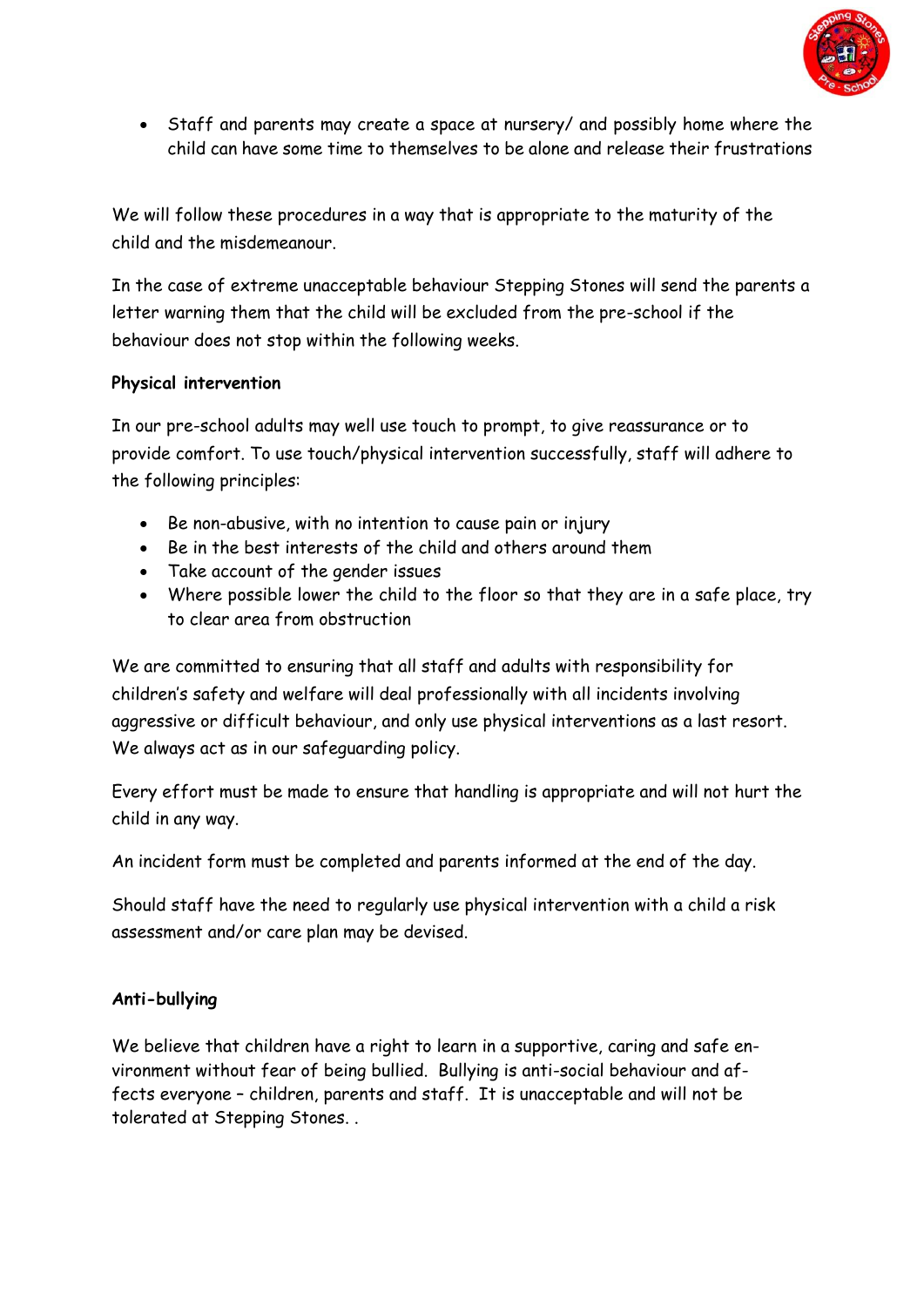

**Bullying is defined as deliberately hurtful behaviour, repeated over a period of time, where it is difficult for those being bullied to defend themselves. The three main types of bullying are:**

- Physical (hitting, kicking, theft)
- Verbal (name calling, racist or sexist remarks)
- Indirect (spreading rumours, excluding someone from social groups)

Children who are being bullied may show changes in behaviour, such as becoming shy and nervous, feigning illness or clinging to adults.

At Stepping Stones we are committed to watching out for signs of bullying and act promptly and firmly against it in accordance with our policy.

In order to achieve this:

- Rules governing the conduct of the group and the behaviour of the children will be discussed and agreed within the pre-school and explained to all newcomers, both children and adults.
- All adults in the pre-school will ensure that the rules are applied consistently, so that children have the security of knowing what to expect and can build up useful habits of behaviour.
- Adults in the pre-school will praise and endorse desirable behaviour such as kindness and willingness to share.
- We will use approved methods for helping children to prevent bullying as and when appropriate. These may include: reading stories about bullying; making up stories and poems about bullying, and drawing pictures about bullying.
- All adults will try to provide a positive model for the children with regard to friendliness, care and courtesy.

When children behave in unacceptable ways:

- In cases of bullying type behaviour, the unacceptability of the behaviour and attitudes will be made clear immediately, but by means of explanations rather than personal blame.
- Children who show bullying behaviour will be given one-to-one adult support in seeing what was wrong and working towards a better pattern.
- In any case of bullying it will always be made clear to the child or children in question that it is the bullying behaviour and not the child that is unwelcome.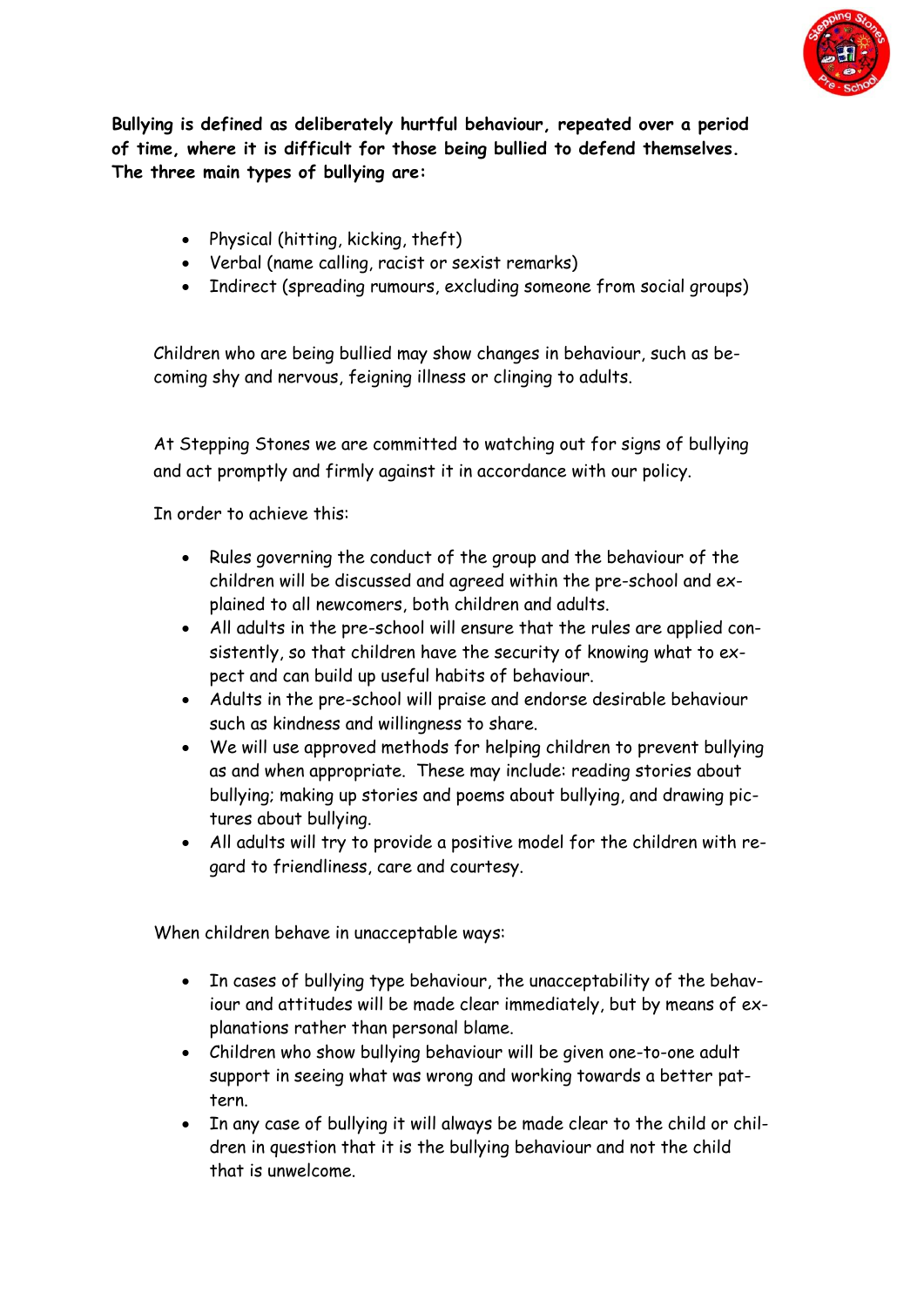

- Adults in the pre-school will make themselves aware of, and respect, a range of cultural expectation regarding interactions between people.
- Any problems with bullying will be handled in a developmentally appropriate fashion, respecting individual children's level of understanding and maturity.
- Recurring problems will be tackled by the whole pre-school, in partnership with the child's parents, using objective observation records to establish an understanding of the cause. This data would then be collated, analysed and acted upon.
- Adults will be aware that some kinds of behaviour may arise from a child's special needs.
- Other behaviour management techniques may be used, as outlined in the Behaviour Management Policy.
- We will comply with the Equality Act 2010

- Equal Opportunities
- Biting Policy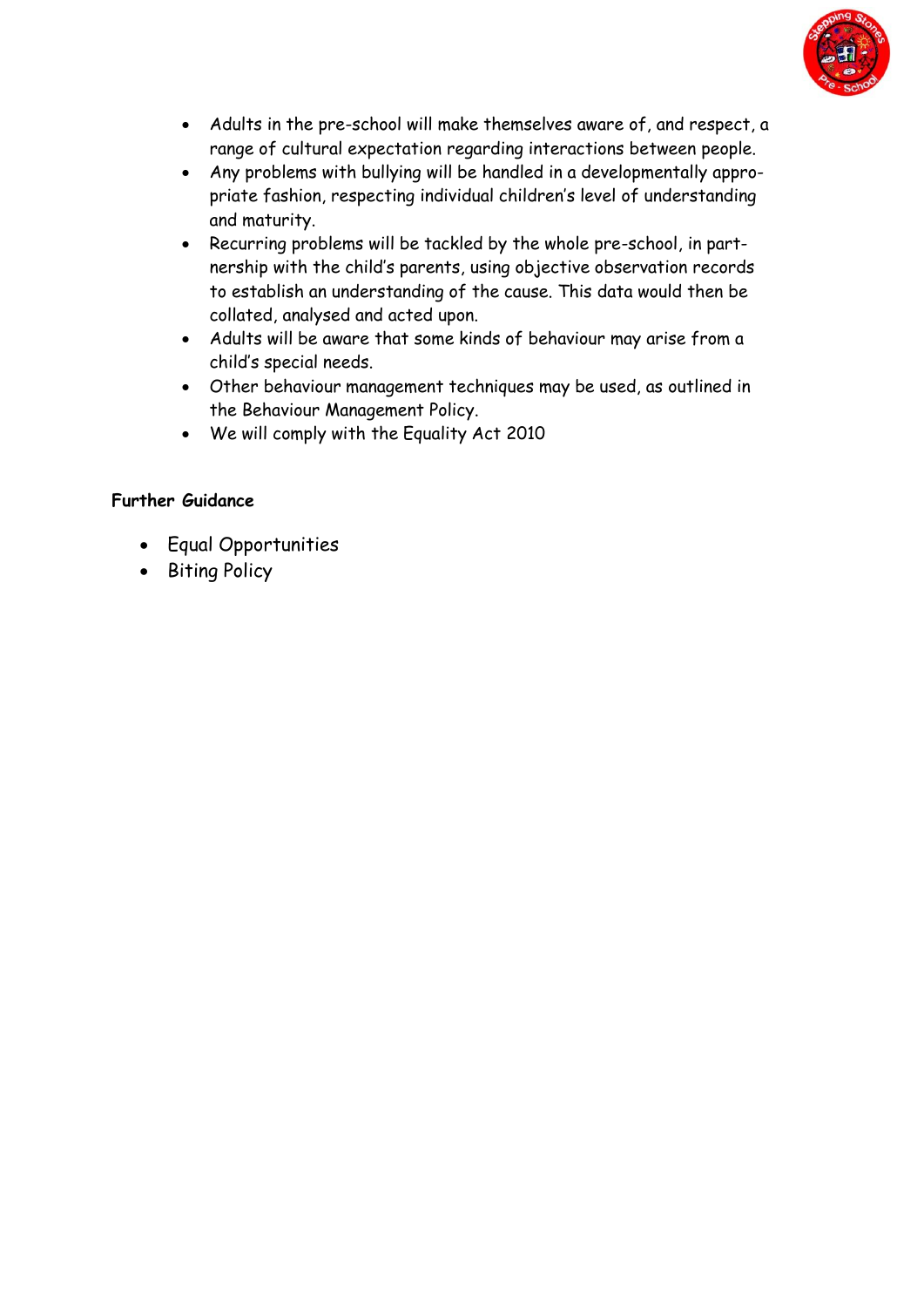

# **Biting Policy**

Biting is part of a normal developmental stage for young children who are teething and are still developing their language skills. It is usually a temporary condition which is most common between 13 and 24 months of age. However, because of the danger this behaviour represents to other children, repeated biting in a group childcare setting cannot be tolerated and requires positive intervention on the part of both the staff and the parents.

#### **Aim**

The staff will maintain a close and constant supervision of the children at all times but due to the speed and randomness with which biting incidents often occur, it is not always possible to prevent these from happening. Our biting policy addresses the actions the staff will take if a biting incident occurs.

#### **Method**

When a biting incident happens it is very scary, frustrating and stressful for children, parents and staff. It is also not something to blame on children, parents or staff, and there are no quick and easy solutions to it. Children bite for a variety of reasons: simple sensory exploration, panic, crowding, seeking to be noticed, or intense desire for a toy. Repeated biting becomes a pattern of learned behaviour that is often hard to stop because it does achieve results: the desired toy, excitement, attention.

Our policy for handling a biting incident is as follows:

- The biter is immediately removed from the group with a firm "No….we don't bite people"
- The bitten child will be comforted immediately and the bitten area attended to i .e. cold pack to bitten area if skin is not broken. If the skin is broken, there may be a risk of infection such as tetanus and Hep B and after first aid measures have been taken, parents should be contacted.
- The bitten area should continue to be observed by parents and staff for signs of infection.
- We will remain calm and firmly remove the child who bites away from the person (whether child or adult) whom they are biting. We might decide to walk away from the child for a short period to emphasise our disapproval. Depending on the child's stage of development, we will implement a period of "time out" in accordance with our behaviour policy.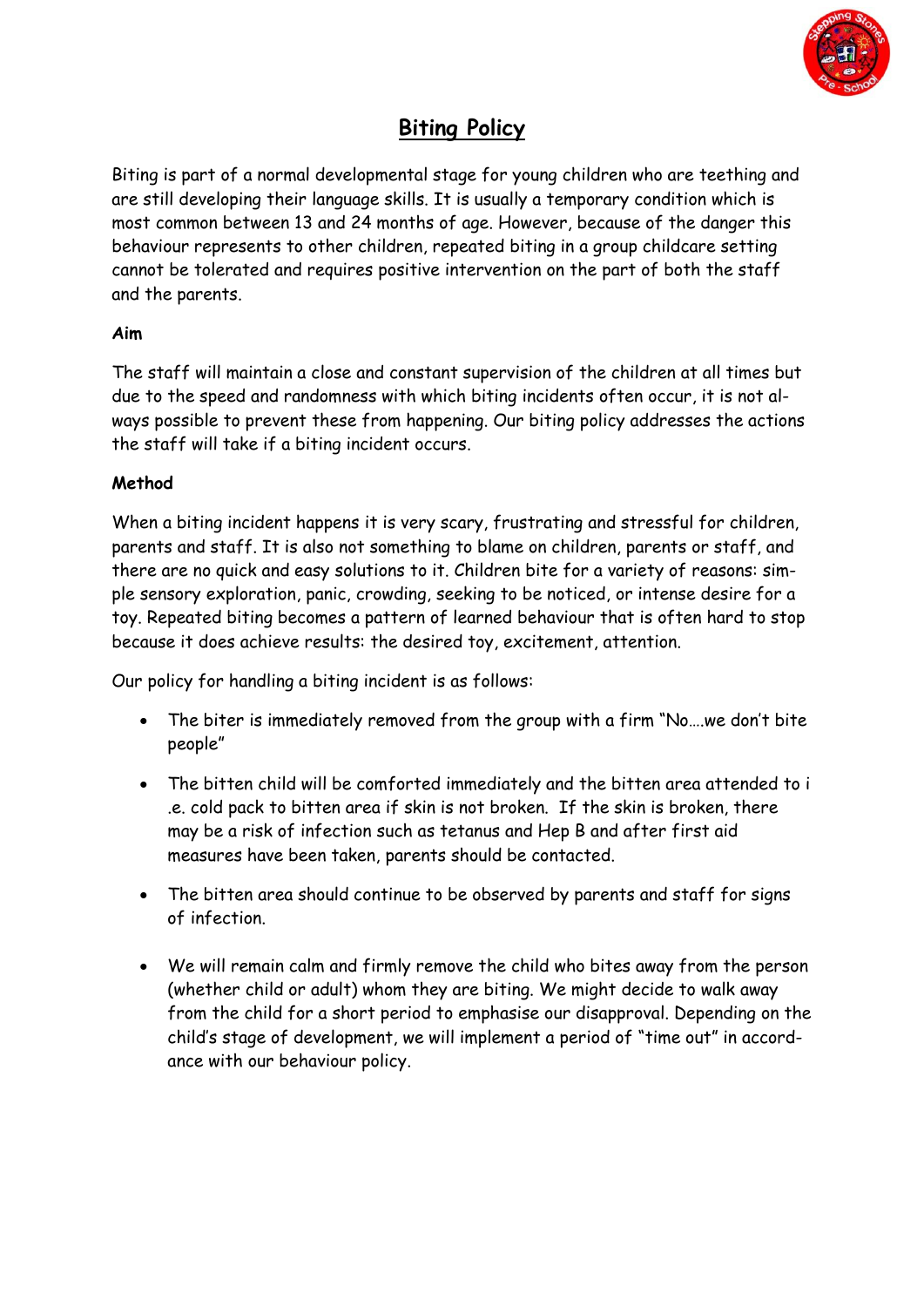

- A report of the incident will be made in our accident book (as in accident procedure) and the parents of both children will be notified of the incident. An A,B,C incident form will be completed for serial biters.
- Confidentiality of all children involved will be maintained, although it must be noted that the child will often tell their parents the name of the biter.
- We look at the context of each biting incident to see if a pattern can be identified, in an effort to prevent further biting behaviour.
- We work with each biting child on resolving conflict or frustration in an appropriate manner.
- We try to adapt the environment and work with parents to reduce any child stress.
- If a child bites more than once, whenever possible a member of staff will shadow them for as long as is felt appropriate both to protect potential victims and to try to understand why the biting is happening.
- If a child consistently bites or an older child bites more than twice a meeting will be held with the staff team to discuss appropriate and consistent behavioural techniques and the child's parents/carers will be invited in to the setting to discuss strategies and explain how the behaviour is dealt with in the setting.
- A plan of action will be developed for a child who consistently bites.
- Depending on the age of the child if they still continue to bite the parent may be asked to pick their child up straight after the next bite to reinforce that biting is not acceptable at the preschool.
- In extreme cases if it is deemed in the best interest of the pre-school, the biter and the other children, the child may be excluded for the duration of the biting stage.
- We will comply with the Equality Act 2010

- Behaviour Management (and Bullying)
- Equal Opportunities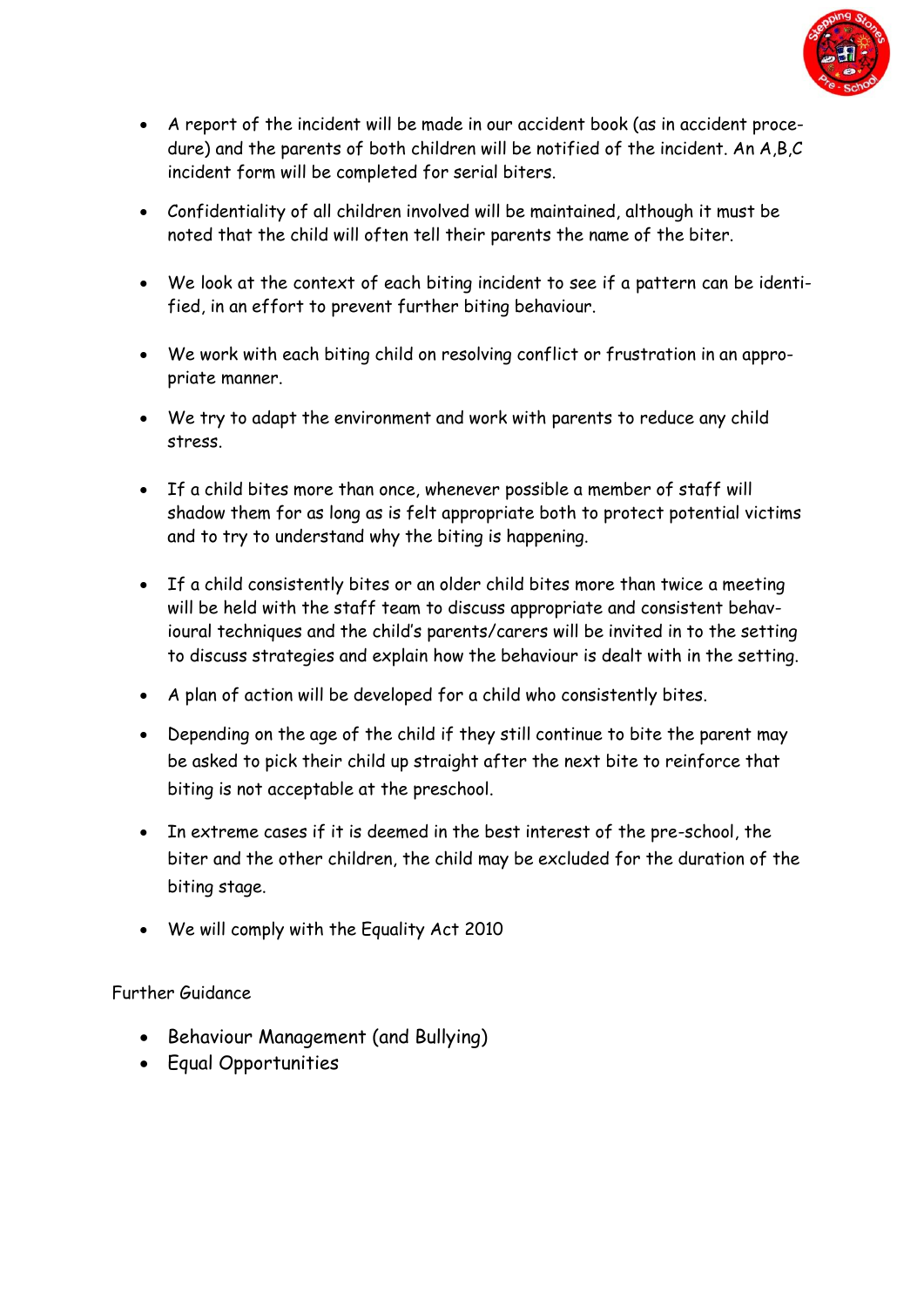

# **Fees Policy for January 2022**

Stepping Stones aim to provide affordable pre-school education to children aged between 2 and 5 years.

Fees are paid termly in advance (for 6 terms a year) and should be paid within the first two weeks of term. If you have difficulties paying an arrangement to pay weekly can be made.

Present fees are: £4.80 for an hour (£14.40 a session) for children aged 3 who are eligible for the grant or a nursery educational grant. Fees for 2 year olds are £5.20 an hour(£15.60 a session). The fees charges will be calculated according the age of the child at the start of that term.

A terms notice is required if you have to leave Stepping Stones. Fees will be charged for the term if no notice is given.

You will be asked to pay for all sessions booked. Exceptions to this will only be permitted in special circumstances e.g.: If your child has a prolonged illness.

#### **Free Entitlement**

Children are entitled to funding from South Gloucestershire Council for **15 or 30 hours per week for 38 weeks a year, from the term following their 3rd birthday, or children receiving 2 year old funding.** Funding can be split between different places. Please see a member of staff regarding 2 year old funding.

The Nursery Education Grant (NEG) year is divided into 3 terms: Autumn, spring and summer. Full details of the Nursery Education Grant system are available from the Pre-School Manager, Leader or Administrator.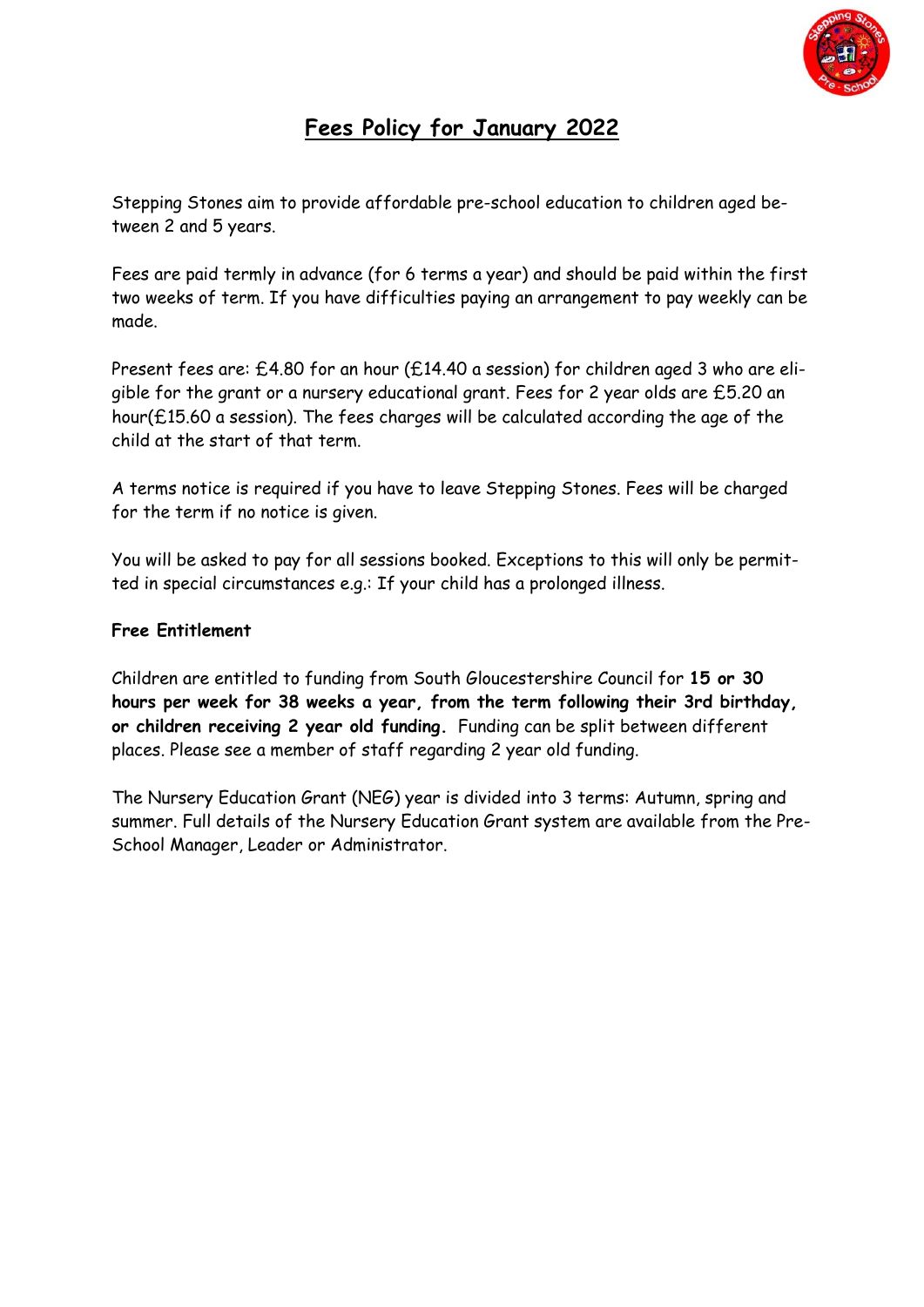

# **Child Protection Policy and Procedure**

This child protection policy and procedure forms part of our safeguarding children arrangements and safeguarding policy.

#### **Aims**

❖ We consider that the welfare of the child is paramount and it is the duty of members, staff and volunteers under HM Government's Working Together to Safeguard children 2015 to implement this policy, and to ensure that it has in place appropriate procedures to safeguard the well-being of children and young people and protect them from abuse

## **Definitions of Abuse**

The 1989 Children Act recognises four categories of abuse:

- **Physical Abuse** actual or likely physical injury to a child, or failure to prevent physical injury. Physical harm may also be caused when a parent or carer fabricates the symptoms of or deliberately induces illness in a child.
- **Sexual Abuse** actual or likely sexual exploitation of a child or adolescent, whether or not the child is aware of what is happening. The child may be dependent or developmentally immature. Sexual abuse also includes non-contact activities, such as involving children in looking at or in the production of sexual images.
- **Emotional Abuse** severe or persistent emotional ill treatment or rejection likely to cause adverse effect on the emotional and behavioural development of a child. It may involve seeing or hearing the ill-treatment of another. Some level of emotional abuse is involved in all types of maltreatment of a child, though it may occur alone.
- **Neglect** the persistent failure to meet a child's basic physical and/or psychological needs, or the failure to protect a child from exposure to any kind of danger, resulting in the significant impairment of a child's health or development, including failure to thrive.

**Domestic Abuse.** Staff may be working with children experiencing violence at home. Children experiencing this may demonstrate many of the below symptoms. Staff will need to treat them sensitively, record their concerns and consider informing Social Care.

**Historical Abuse.** There may be occasions when a child will disclose abuse (either sexual or physical, emotional or neglect) which occurred in the past. This information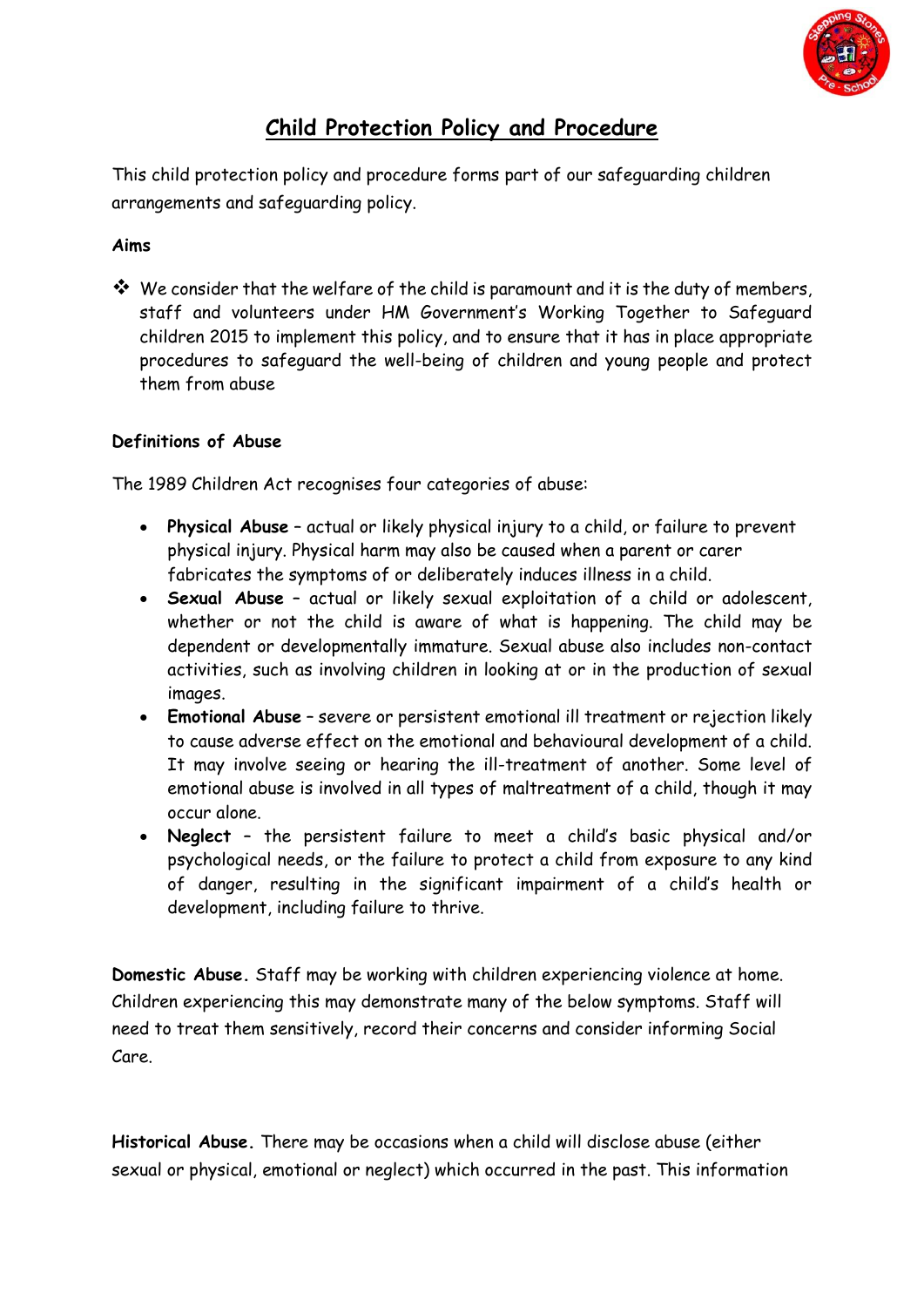

needs to be treated in the same way as a disclosure of current child abuse. The reason for this is that the abuser may still represent a risk to children now.

## **Female Genital Mutilation (FGM)**

Female circumcision is illegal in the UK and it is an offence to take UK nationals abroad to aid, abet or carry out FGM. All agencies have a statutory responsibility to safeguard children from being abused through FGM. If you are concerned that a girl is at risk of FGM this is a child protection issue and must be documented and reported to Social Care and or the police.

Some warning signs that **MAY** indicate a girl is at risk of FGM include:

- Parents requesting an extended leave from school on top of school holidays
- If a girl comes from a country that has high prevalence of FGM
- Mother and other siblings have already undergone FGM
- Child may indicate that they are going for a special event

For more information on this topic, see the online South West Child Protection Procedures or the contact the NSPCC. Contact details in the appendix.

#### **The Prevent Duty**

It is essential that staff members are able to identify children who may be vulnerable to radicalisation, and know what to do when they are identified.

There is no single way of identifying an individual who is likely to be susceptible to a terrorist ideology, as with managing other safeguarding risks, staff should be alert to changes in children's behaviour which could indicate that they may be in need of help or protection. It is important to take action if staff observe behaviour of concern.

Any concerns will be referred through First Response in the first instance.

#### **Confidentiality and Appropriate Disclosure of Information**

Confidentiality is crucial to all our relationships, but the welfare of the child is paramount. The law does not allow anyone to keep concerns relating to abuse to themselves. Therefore, confidentiality may not be maintained if the withholding of information will prejudice the welfare of the child.

All information that has been collected on any child will be kept locked and secure and access will be limited to the appropriate staff, management and relevant agencies.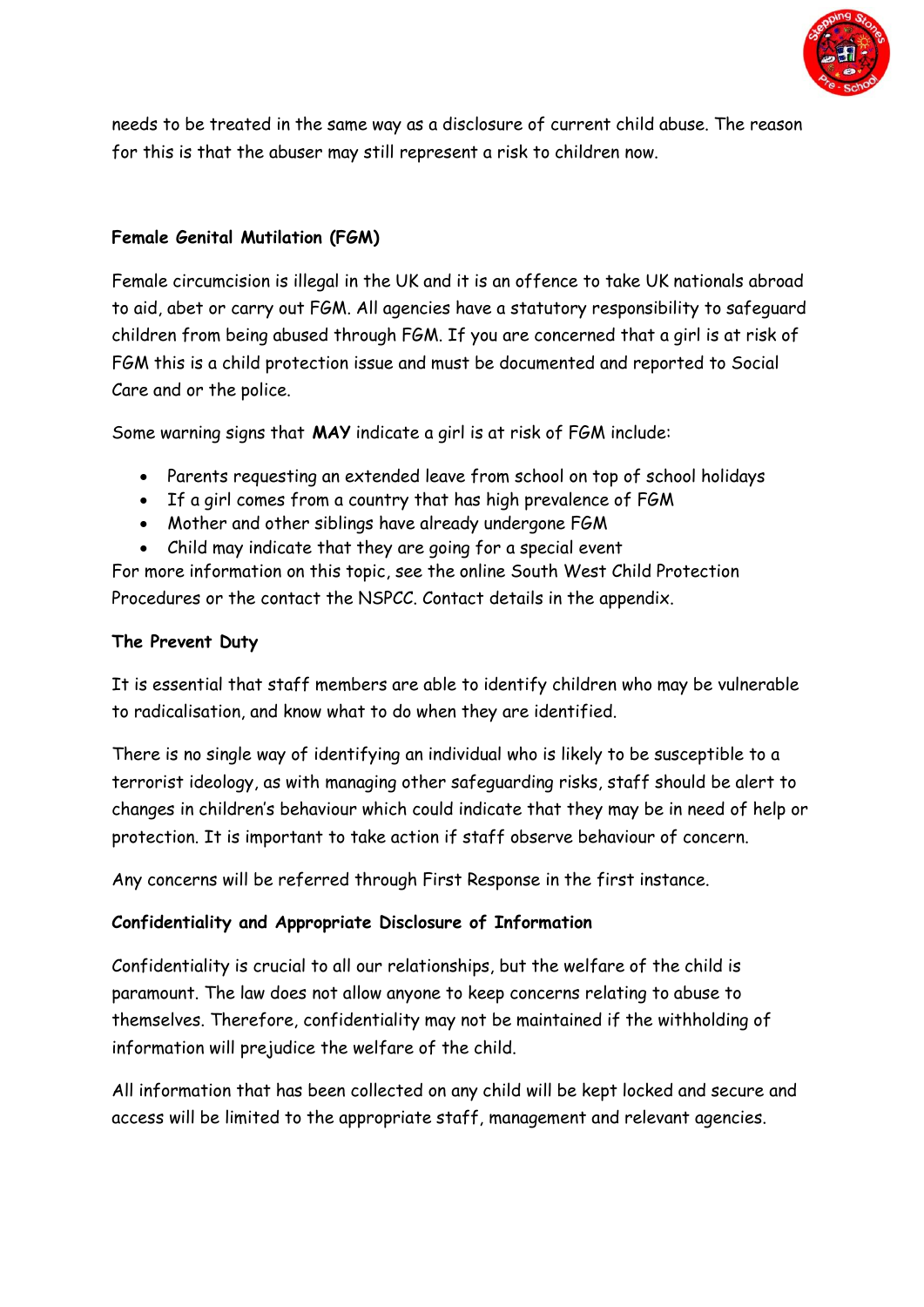

In the event of an investigation it is essential that no information on child protection concerns relating to a child are disclosed inappropriately. Any such leaks could have serious consequences for both the child concerned and any investigation.

Whilst parents/carers have the right to see any records kept on their child. This might not always be appropriate, and should not put the child or yourself at risk.

It is very important that only those who need to know, actually know, to avoid rumour and gossip that could affect the child, parent/carer and the group.

#### **Recognising Abuse**

Recognising abuse is one of the first steps in protecting children and young people. There could be signs or behaviour that makes you feel concerned. All staff should be alert to the following types of behaviour in the children:

- Becoming excessively aggressive, withdrawn or clingy.
- Seeming to be keeping a secret.
- Significant changes in children's behaviour
- Deterioration in children's well-being
- Unexplained bruising, marks or signs of possible abuse or neglect
- Unreasonable fear of certain people or places
- Acting out in an inappropriate way perhaps with adults, other children, toys or objects
- Children's comments which give cause for concern, eg. inconsistent explanations of bruising, injuries or burns
- Sexually explicit language or actions

**Staff should be equally vigilant regarding signs relating to disabled children and not automatically assume that any of the above relates to their impairment.**

**Not all concerns about children relate to abuse, there may well be other explanations. It is important to keep an open mind and consider what you know about the child and their circumstances.**

**If you are worried, it is not your responsibility to investigate and decide if it is abuse. It is your responsibility to act on your concerns and do something about it.**

#### **1.What to do if Abuse is Disclosed**

Stepping Stones is committed to ensure that it meets its responsibilities in respect of child protection by treating any allegation seriously and sensitively.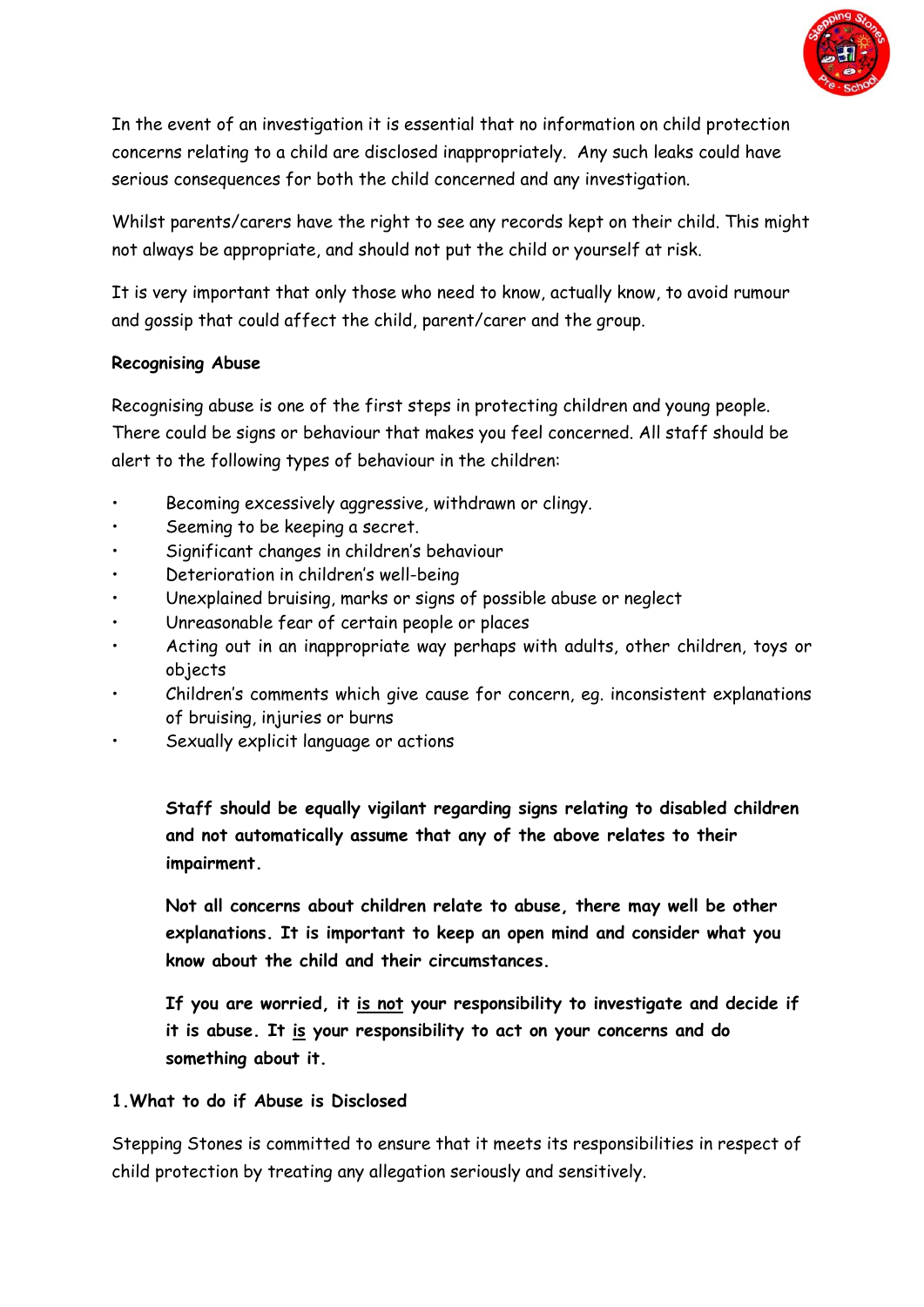

- Stay calm.
- Listen to what the child/young person is actually saying.
- Reassure them that they have done the right thing by telling you.
- **Do not ask leading questions.** Ensure that any questions asked are open or for clarification, not leading/closed questions. For example an open question is: Why are you upset? A closed question is: Are you afraid to home because your Mum will hit you?
- Do not ask the child to repeat what they have told you, for another staff member; as if the matter is to be investigated further it will be done so by trained professionals.
- Do not promise the child that this can be kept a secret, as subsequent disclosure could then lead to the child feeling betrayed. Explain that you are obliged to inform other people.
- Reassure the child that the people who will be informed will be sensitive to their needs and will be looking to help protect them. Inform them that it is not in their interests to keep the disclosure confidential and it will have to be passed on to the appropriate agencies.
- Make a note of any conversations with the child, trying to make these as detailed as possible, including when and where the conversations took place. Draw a diagram, if appropriate, to show the position of any bruises or marks the child or young person shows you, trying to indicate the size, shape and colour.
- Record as soon as possible and use the **actual words** used by the child.
- Keep all records factual. Be aware of not making assumptions or interpretations of what the child/young person is telling you. Store all records securely.
- Discuss your concerns with the person responsible for child protection Rianna Kilford.
- If appropriate, inform parents/carers that you are going to report your suspicions/concerns. This might not always be possible and should not put the child or yourself at risk. When you report an incident, the First Response officer will ask if the parent/carer has been informed. If they haven't they will want to know the reasons why.
- If possible, report this information yourself to an appropriate agency. ART and OFSTED will need to be informed. Follow up any telephone referral using a referral form.
- The person to whom the disclosure was made should ensure that the child who has disclosed the information is informed about what will happen next, so they can be reassured about what to expect.

#### **2.What to do if Abuse is Suspected**

The staff should keep monitoring the child's behaviour, making a note of any particular concerns (when, where and what happened).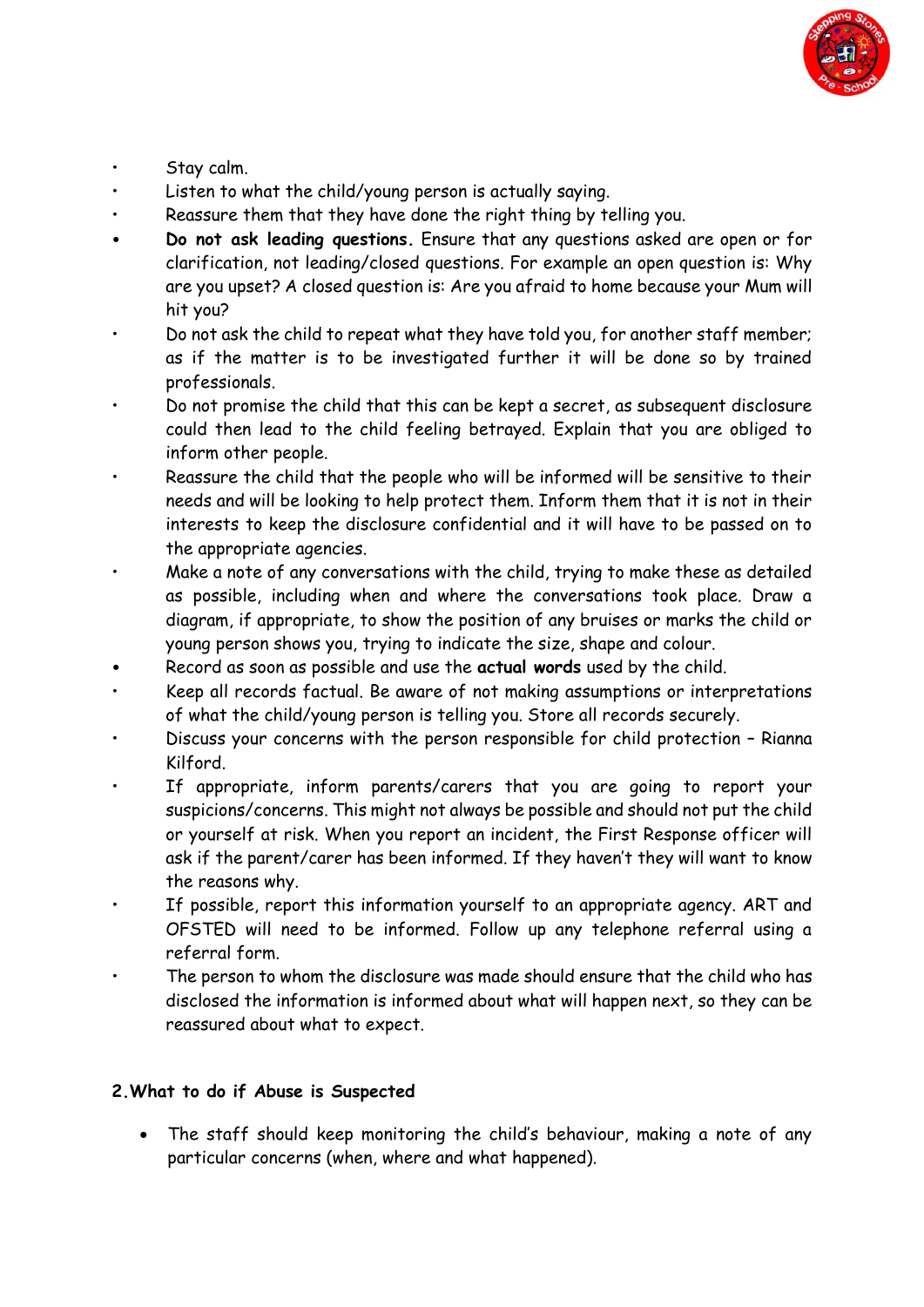

- Discuss concerns with the designated safeguarding officer responsible for child protection. The child's parents/carers should be seen at the earliest opportunity to ascertain if there is a known reason for a change in behaviour (e.g. a change in family make-up, death of family member, pet).
- You should remember that if abuse is taking place, do not assume the parents are causing it, there may be other family members or friends or other individuals who are causing it. Keep an open mind.
- Any member of staff or volunteer can contact the relevant agency to discuss any concerns they have and seek guidance before actually reporting any child protection issues. It is appropriate to seek support from the Child Protection Officer, as to how to deal with situations and confirm appropriate action to take.
- If you are still concerned about the welfare of the child/young person, this information must be passed on to the appropriate agency. It is important to remember that if you report concerns, you are not reporting the parents/carers – you are reporting to protect the welfare of the child.
- If appropriate, inform parents/carers that you are going to report your suspicions/concerns. This might not always be possible and should not put the child or yourself at risk. When you report an incident, the duty officer will ask you if the parent/carer has been informed. If they haven't, they will want to know the reasons why.
- If ART has been contacted and they pass you to Children's Social Care Referral and Assessment Team (Social Services). Social Care should let you know that they are responding to what you have told them. (follow up telephone referral with a written report). It is unlikely that you will be told what action has been taken unless it has implications for the scheme. If you have not heard from the Referral and Assessment Team, it may be appropriate to contact them to ensure that the details you gave them have been taken into consideration and acted upon.

#### **3.What to do if it is an emergency**

If you think a child is in immediate danger you should telephone the police on 999. In all other circumstances you need to refer the matter to Art and follow the procedure described in section 1 above.

In a medical emergency your first action may need to be one of the following:

- Telephone for an ambulance, or,
- Ask the parent to take the child to the hospital at once

The child is the legal responsibility of the parent/carer and they must be involved as soon as practical, unless to do so would put the child at immediate risk of harm. Having taken the necessary emergency action it is important that you make immediate contact with ART.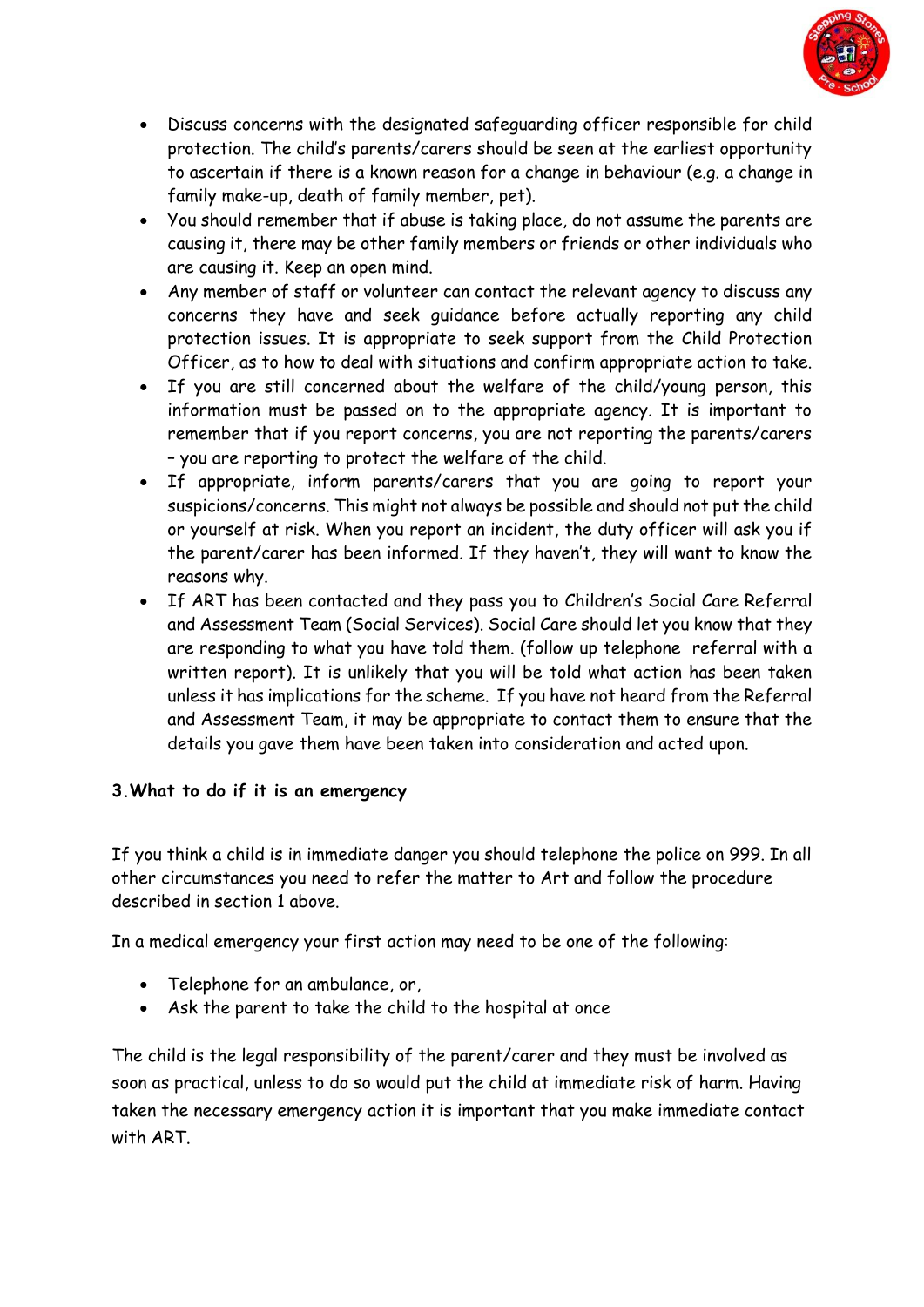

#### **Working with Children and Young People**

#### **Prevent abuse by means of good practice**

Because we are in a small hall it means adults will not be left alone with individual children apart from when taking to the toilet.

Toilet doors will be left ajar/open when a member of staff is aiding a child.

When changing children's nappies, we do so on the changing table in the bathroom or on a changing mat on the floor just inside the toilet with the door left ajar/open.

Adults who have not been registered as 'fit' persons will not take children unaccompanied to the toilet.

All staff and visitors mobile phones are left in marked box locked away in Stepping Stones cupboard in the meeting room for the duration of the session.

When going to the woods the box will be taken with us and not left unattended in the hall.

Pictures only to taken on Stepping Stones' cameras and seniors to be allowed to take home..

Children will be encouraged to develop a sense of autonomy and independence through adult support in making choices and in finding names for their own feelings and acceptable ways to express them. This will enable children to have the self-confidence and the vocabulary to resist inappropriate approaches.

The layout of the playroom will permit constant supervision of all children.

#### **Recognising inappropriate behaviour in staff, volunteers and other adults.**

There is no guaranteed way to identify a person who will harm children. However, there are possible warning signs. These may include:

- Paying an excessive amount of attention to a child or groups of children, providing presents, money or having favourites
- Seeking out vulnerable children, eg: disabled children
- Trying to spend time alone with a particular child or group of children on a regular basis
- Making inappropriate sexual comments
- Sharing inappropriate images
- Being vague about where they have worked or when they have been employed
- Encouraging secretiveness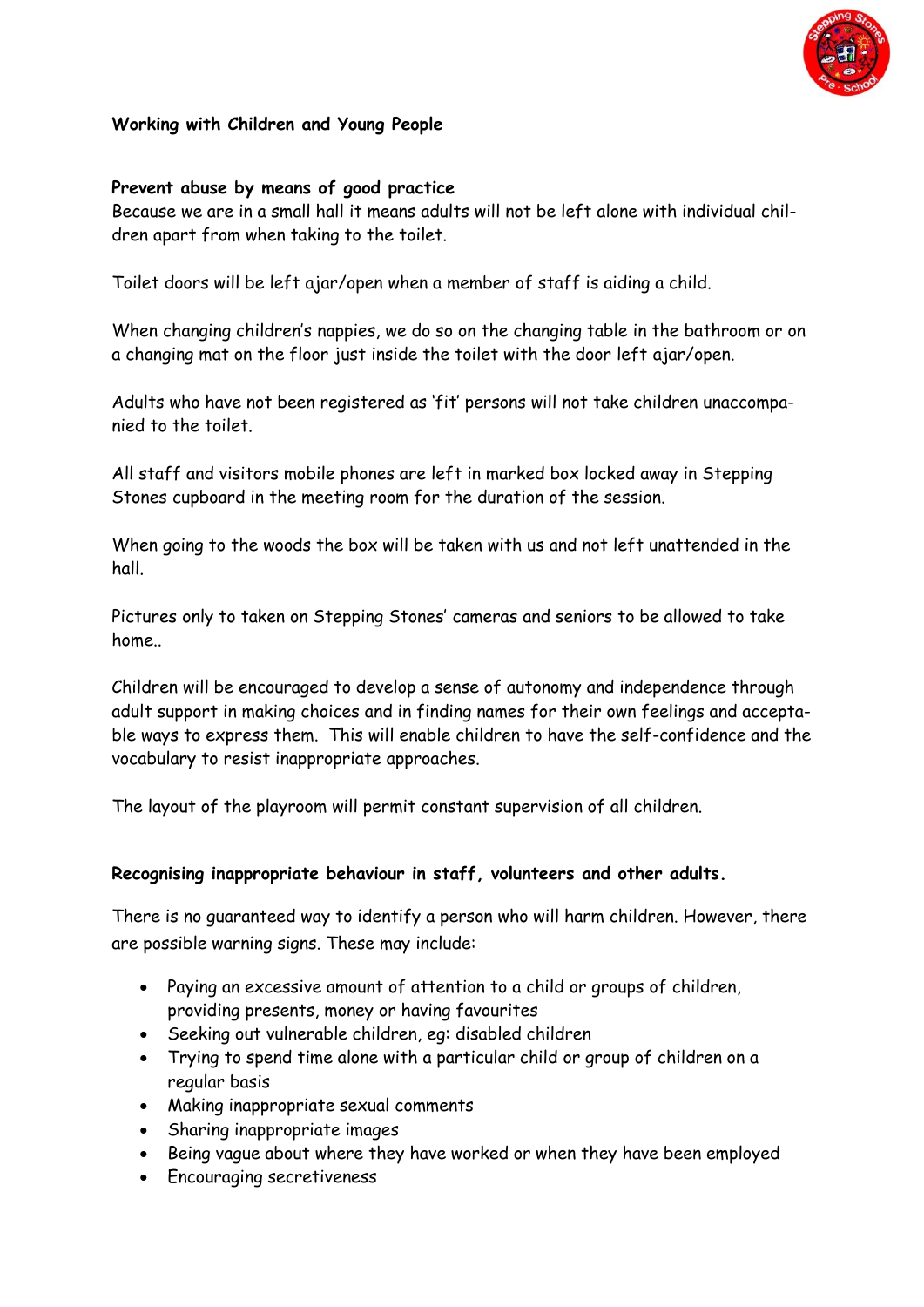

• Deleting internet browser history on tablets, IPads and laptops.

There may be other sources of concern; this is not a conclusive list. If you are concerned about another staff member or volunteer's behaviour you need to pass this on to the Gill..

# **If a staff allegation is made, or you suspect a member of staff or volunteer of abuse or inappropriate behaviour**

If it appears that a staff member or volunteer has:

- behaved in a way that has harmed a child, or may have harmed a child, or,
- possibly committed a criminal offence against or related to a child, or,
- behaved in an inappropriate way towards a child which may indicate that he or she is unsuitable to work with children,

Then these procedures must be followed:

- Record your concerns and report them to the Designated Senior Rianna Kilford/Gill powell
- The Designated Senior should take steps to ensure that during the remainder of the working day that particular member of staff is not left in sole charge of the children or any child.
- At the earliest opportunity, contact the setting's Child Protection Officer Rianna Kilford
- It may be clear in some cases that an immediate referral must be made to ART or to the police for investigation. In addition:
- Either the Designated Senior or the Child Protection Officer must then contact the Local Authority Designated Officer (LADO) WITHIN 1 WORKING DAY of receiving the report of an allegation.

Local Authority Designated Officer (LADO) Telephone: 01454 868508 or 01454 866000

- The setting should then follow the LADO's advice on how to deal with allegations against staff.
- The setting should take advice from the LADO on how and when to inform the parents of the child.
- The setting is required to inform OFSTED of any allegations of abuse against a member of staff, student or volunteer, or any abuse that is alleged to have taken place on the premises or during a visit or outing within 14 days.
- If the concern is regarding the Designated Senior, the above procedure will be followed but the report will be made to the Deputy Safeguarding Lead Gill Powell.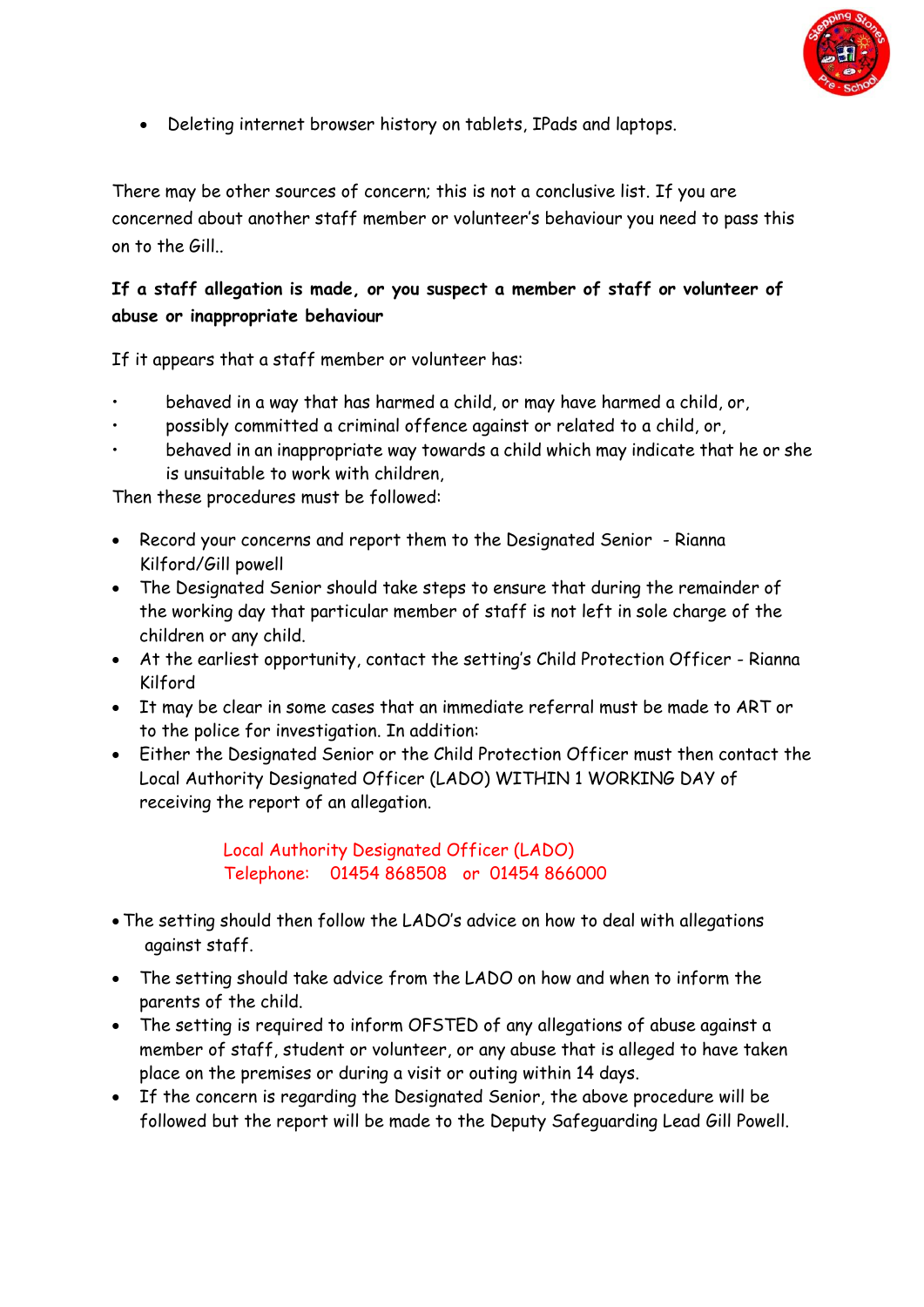

When an allegation of abuse is made against a member of staff, the following procedure will take place in regards to that member of staff:

The member of staff will be informed that an allegation has been made but will not be told the details of the allegation, which could prejudice an investigation. The incident or incidents will not be discussed.

To safeguard the employee and to afford a calming down process, the employee will be suspended on full pay for a period of 2 weeks while preliminary enquiries are made.

The committee will in consultation with the area child protection committee / social services, decide on the appropriate action to be taken. Dependent on the nature and seriousness of the allegation, actions could include (but are not limited to): -

- Continued suspension from duty, with or without pay
- Remaining on regular duties but under close supervision at all times (not left alone with any children attending pre-school)
- Attending on restricted sessions only (not attended by the child/children involved)

The employer will act fairly and reasonably at all times and will endeavour to maintain the confidentiality of all those involved as well as the nature of any incident.

The member of staff who is under allegation will not discuss the incident with other members of staff, the media, the children and parents/carers of children attending the pre-school.

#### **Outcome of Investigation**

Should the member of staff be cleared of all allegations made, then he/she will return to work with no conditions attached.

Should the allegations be upheld following investigation, then the member of staff will be immediately discharged and the contract of employment will be severed due to breach of terms and conditions (see disciplinary – gross misconduct). No severance or redundancy payment will be made.

#### **Recruitment of Staff and Volunteers**

We acknowledge that paedophiles and those that pose a threat to children may be attracted to employment that allows them access to children and young people. As part of this policy we will ensure that people working with the children are safe to do so.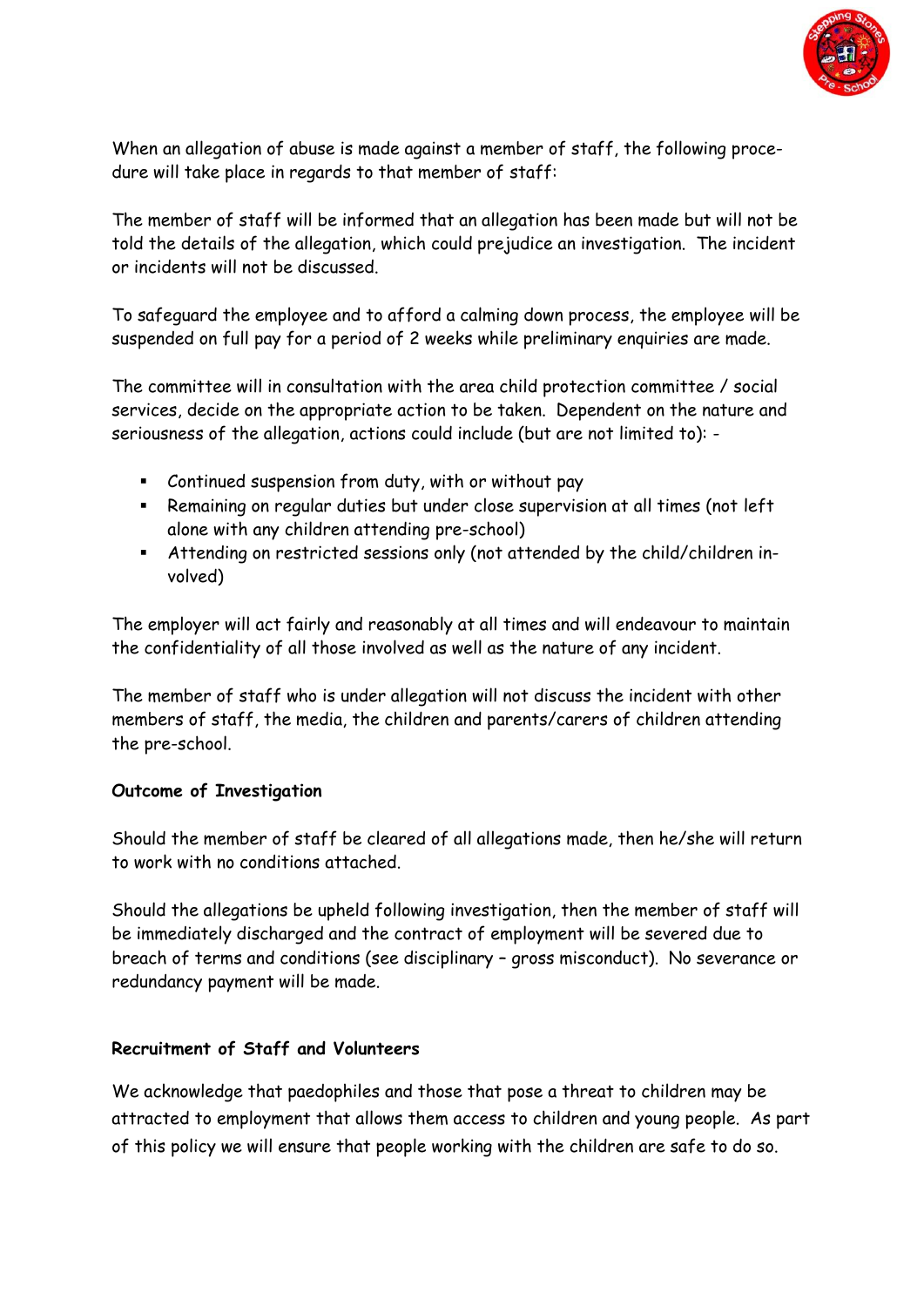

- All staff (including the setting's Manager) and volunteers will be checked by the Disclosure and Barring Service on joining the pre-school we will endeavour for all staff to apply for the update service.
- All people connected with the setting must declare all convictions/cautions incurred since DBS disclosure which may affect their suitability to work with children.
- Two references will be taken up prior to appointment for new staff/managers and volunteers and a medical reference may also be required.
- The selection and interview procedure of the setting will be adhered to. This must include a full employment history, qualifications, interviews and identity checks.

## **Use of mobile phone, cameras, tablets and iPads**

Stepping Stones is aware of the risks associated with the use of mobile phones, cameras, tablets and iPads in the setting. To manage this appropriately we have a separate policy regarding the use of these devices.

#### **Implementation and Monitoring**

- The management will appoint a Child Protection Officer.
- A role of the Child Protection Officer will be to take the lead responsibility for safeguarding children within the setting and liaising with local statutory children's services agencies as appropriate. They must also attend a multi agency child protection training course, to be updated at least every 3 years.
- The setting will review this policy annually, to ensure it is being implemented. Appropriate action will be taken if deemed necessary.
- •

# **Further Information**

Working Together to Safeguard Children 2013 –

[http://www.education.gov.uk/aboutdfe/statutory/g00213160/working-together-to](http://www.education.gov.uk/aboutdfe/statutory/g00213160/working-together-to-safeguard-children)[safeguard-children](http://www.education.gov.uk/aboutdfe/statutory/g00213160/working-together-to-safeguard-children)

Guidance on sharing information with relevant services when there are safeguarding concerns.

Information sharing advice for safeguarding practitioners – GOV.UK (www.gov.uk)

Keeping children safe in education 2021 –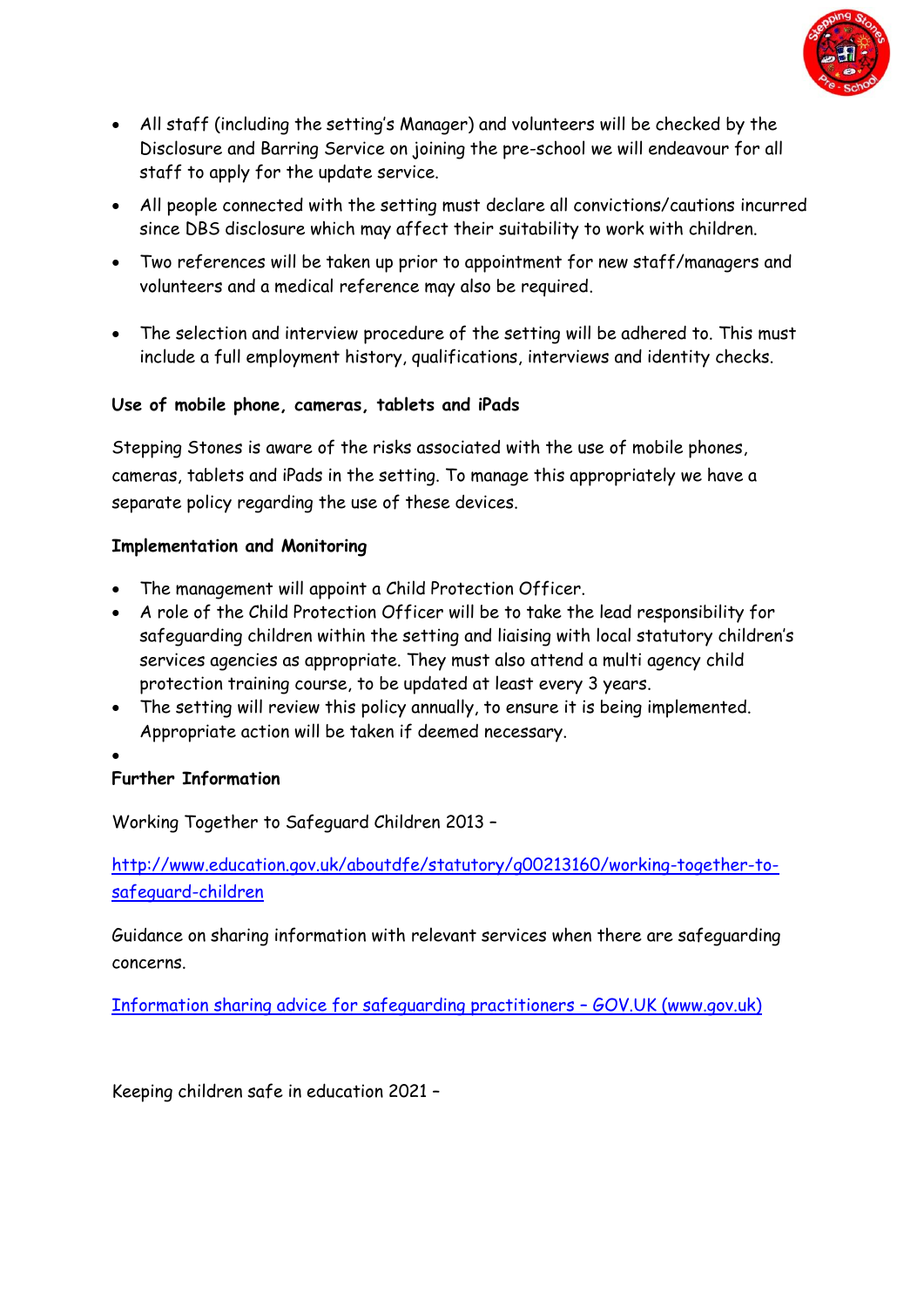

[http://assets.publishing.service.gov.uk/government/uploads/system/uploads/attachmen](http://assets.publishing.service.gov.uk/government/uploads/system/uploads/attachment_data/file/954314/keeping_children_safe_in_education-2020_-_update_-_january_2021.pdf) t data/file/954314/keeping children safe in education-2020 - update -[\\_january\\_2021.pdf](http://assets.publishing.service.gov.uk/government/uploads/system/uploads/attachment_data/file/954314/keeping_children_safe_in_education-2020_-_update_-_january_2021.pdf)

Safeguarding children and protecting professionals in early years settings: online safety considerations.

[http://www.gov.uk/government/publications/safeguarding-children-and-protecting](http://www.gov.uk/government/publications/safeguarding-children-and-protecting-professionals-in-early-years-settings-online-safety-considerations)[professionals-in-early-years-settings-online-safety-considerations](http://www.gov.uk/government/publications/safeguarding-children-and-protecting-professionals-in-early-years-settings-online-safety-considerations)

Guidance for safer working practice for adults who work with children and young people

[http://webarchive.nationalarchives.gov.uk/20100202100434/dcsf.gov.uk/everychildmat](http://webarchive.nationalarchives.gov.uk/20100202100434/dcsf.gov.uk/everychildmatters/resources-and-practice/ig00311) [ters/resources-and-practice/ig00311](http://webarchive.nationalarchives.gov.uk/20100202100434/dcsf.gov.uk/everychildmatters/resources-and-practice/ig00311)

## **EYFS Safeguarding and Welfare Requirements – Child Protection**

*Appendix A – Useful contacts*

#### 1. **Setting Child Protection Officers (Lead)**

Rianna Kilford: 07800734251

2. **Setting Deputy Lead** 

Gill powell

#### **Referral Agencies**

ART mon- fri 9am- 5pm-01454 866000 out of hours- 01454 615165

The place to call if you are concerned about a child or young person or think they need some help. Calls to ART may result in direct referral to a Social Work Team or to Early Help and/or advice and guidance being given about services to help families.

Out of Office Hours Tel: 01454 615 165 (Emergency Duty Team)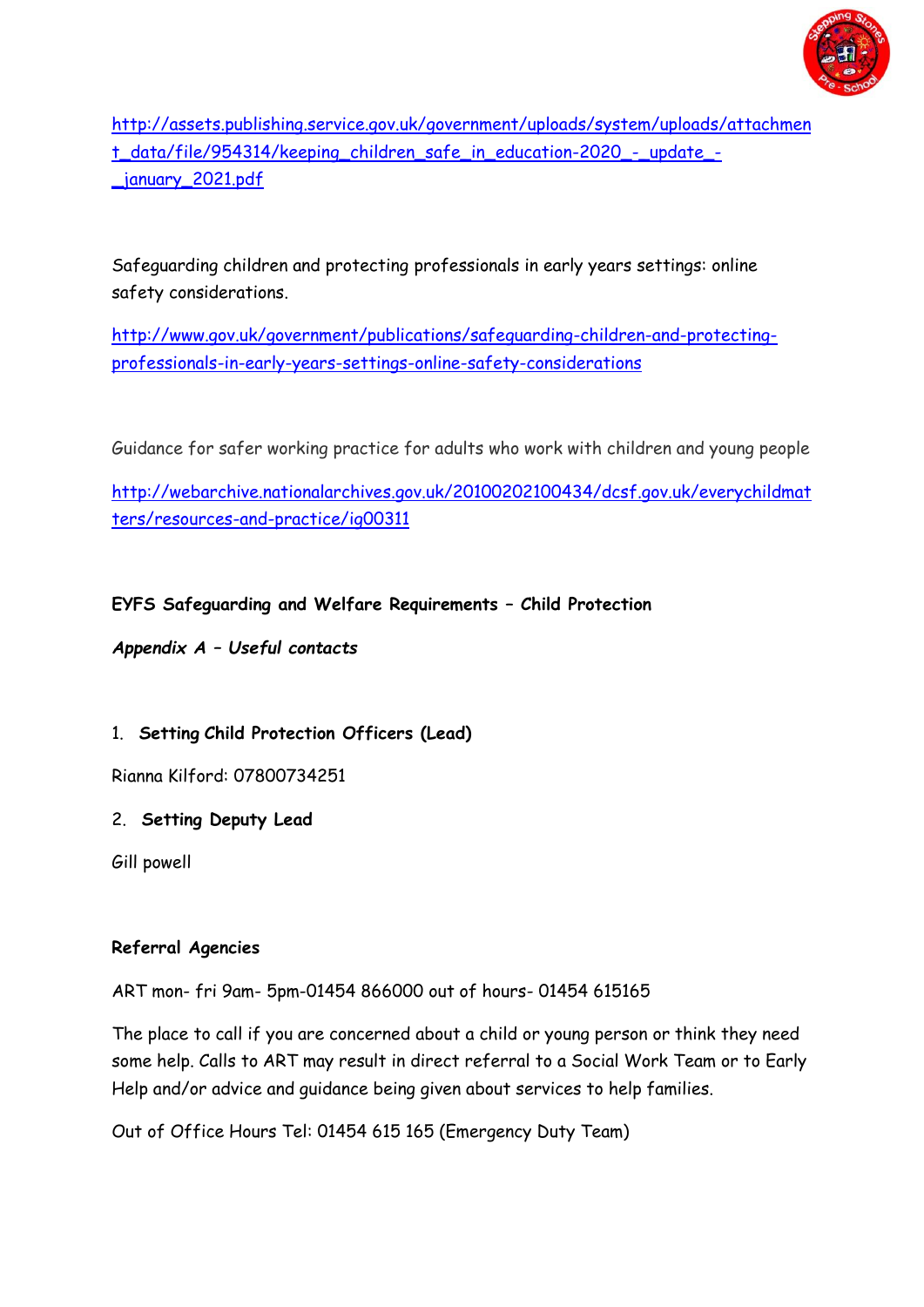

Police: Non emergency – Tel: 101 Emergency – Tel: 999 child protection unit: 0117 9455696

Children's information service (CIS)- 01454868008

Local Social Work Teams:

Kingswood: 01454 865384

Yate: 01454 868700

Severnvale: 01454 866832

#### **For Staff Allegations Contact:**

Local Area Designated Officer: 01454866000 out of hours 01454615165

Registered providers must inform Ofsted of any allegations of serious harm or abuse as soon as reasonably practicable, but at the latest within 14 days of the allegations being made. Ofsted Compliance and Investigation Team (For reporting any Child Protection concerns) Tel: 0300 123 1231

#### **Support and advice**

South West Child Protection Procedures (online guidance) [www.swcpp.org.uk](http://www.swcpp.org.uk/)

Childline -Tel : 0800 1111 (open 24 hours)

National Association for the Prevention of Cruelty to Children (NSPCC) -Tel: 0800 800 500

Bristol Safeguarding Children Board (training) -Tel: 0117 3532505

- Safeguarding Folder
- Safeguarding children Policy
- Providing References Policy
- Partnership with parents/carers policy
- Photography, video, mobile phone policy
- Policy for staffing arrangements
- Providing References Policy
- Grievance and Whistle Blowing Policy
- Confidentiality and Data Protection Policy
- Data Protection Policy New GDPR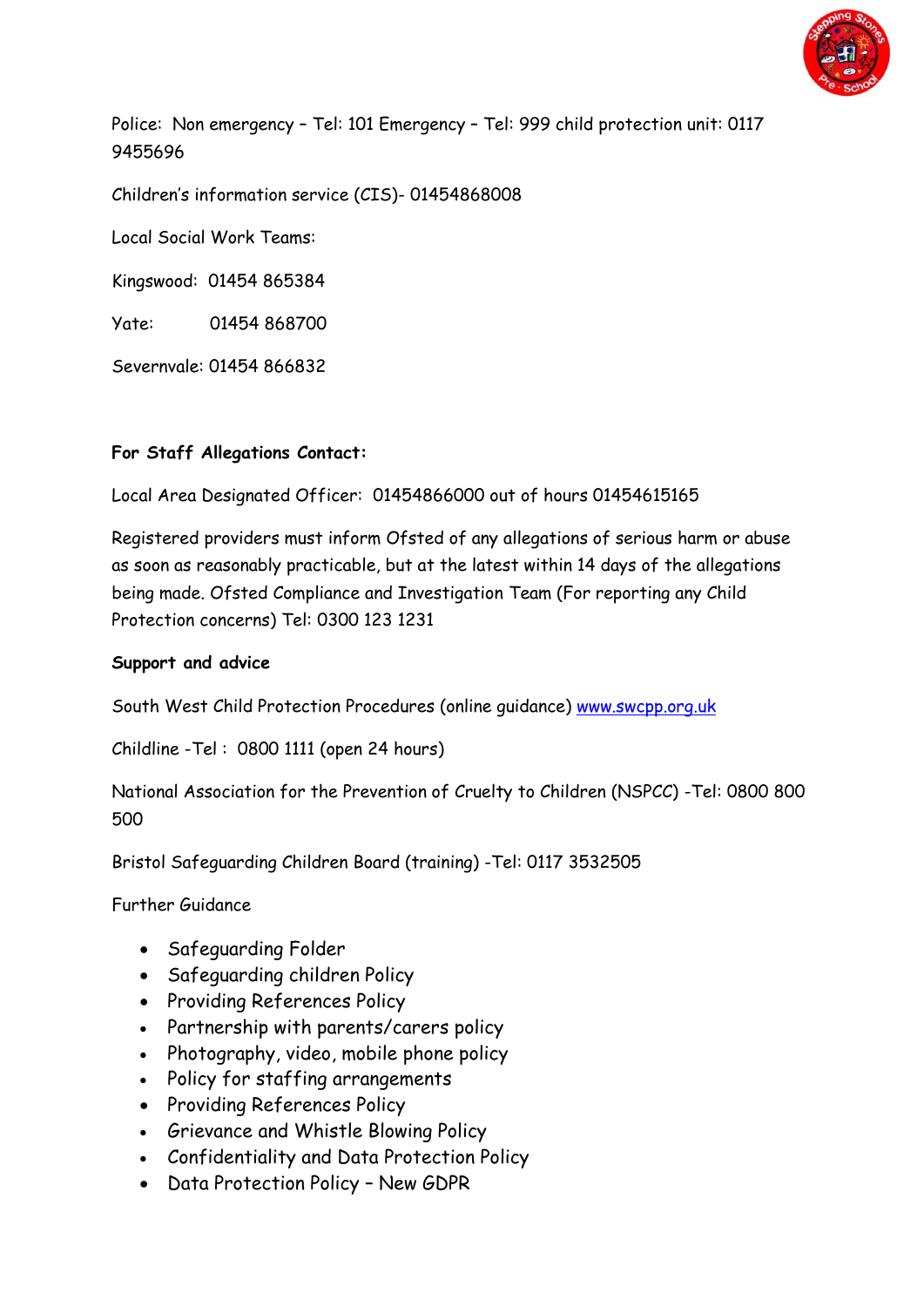

- Data Retention Policy –New GDPR
- Learning Journey storage and transportation Policy.
- Photography, video, mobile phone policy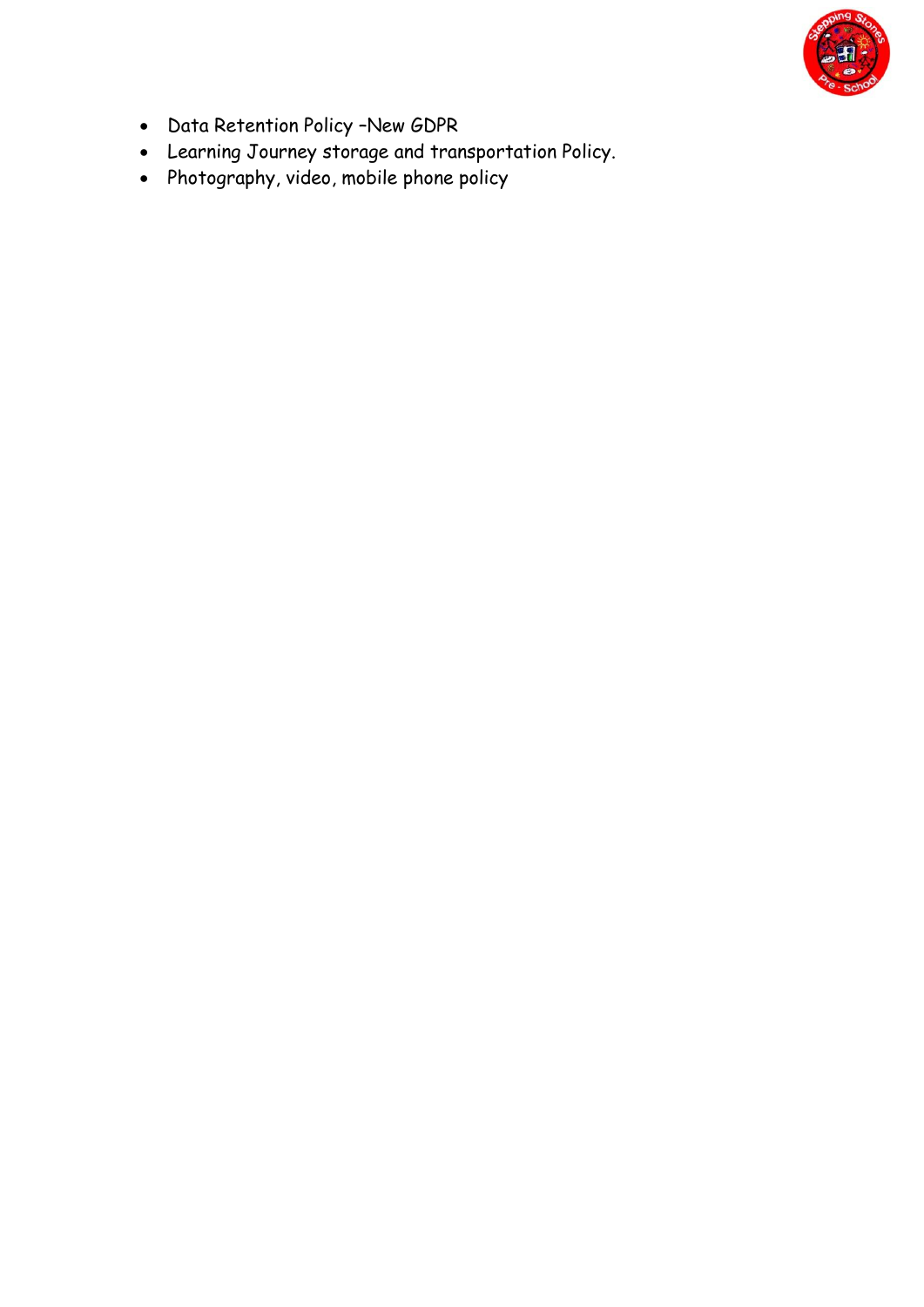

# **Child sickness policy**

#### **Aims**

#### **To provide a healthy and safe environment for all children.**

#### **Policy**

We cannot accept any child who is unwell or who has had a serious infectious illness.

#### **Procedure - Control of illness**

There may be occasions when a child is not so ill as to require medical care but nevertheless the pre-school environment would be unsuitable. If a child arrives at the setting and the staff team do not consider him/her well enough to attend, the parent/carers will be advised accordingly. We will make every effort to stop the spread of infection within the setting but can only do this with the co-operation of parent/carers. Here is a list of the most common childhood ailments that are infectious and we have included the recommended exclusion period.

- Coughs, colds and sore throats we appreciate that children often pick up cold viruses without being ill and accept they do not need to stay away from the setting, however, if they have a raised temperature, continued cough, or are unable to eat, then exclusion will be necessary. **\* During Covid 19 pandemic the policy for Covid 19 will override this policy for sickness. Children will not be allowed in with any symptoms of Coronavirus.**
- Any child with sickness or diarrhoea must be kept away from the setting for at least 48 hours after the last episode of sickness and / or diarrhoea
- Temperatures any child with a raised temperature, even if not accompanied by any other symptoms, should be kept away.

#### **Illness - action for staff**

- If a child becomes unwell during a session, make them comfortable in a quiet place and keep under observation, noting any changes in condition. Very sick children will not be left unattended. If there is a danger of vomiting, give a bowl or bucket.
- Contact the child's parent/carer and give them precise details of the child's condition. Discuss with them the best course of action, eg. to collect the child.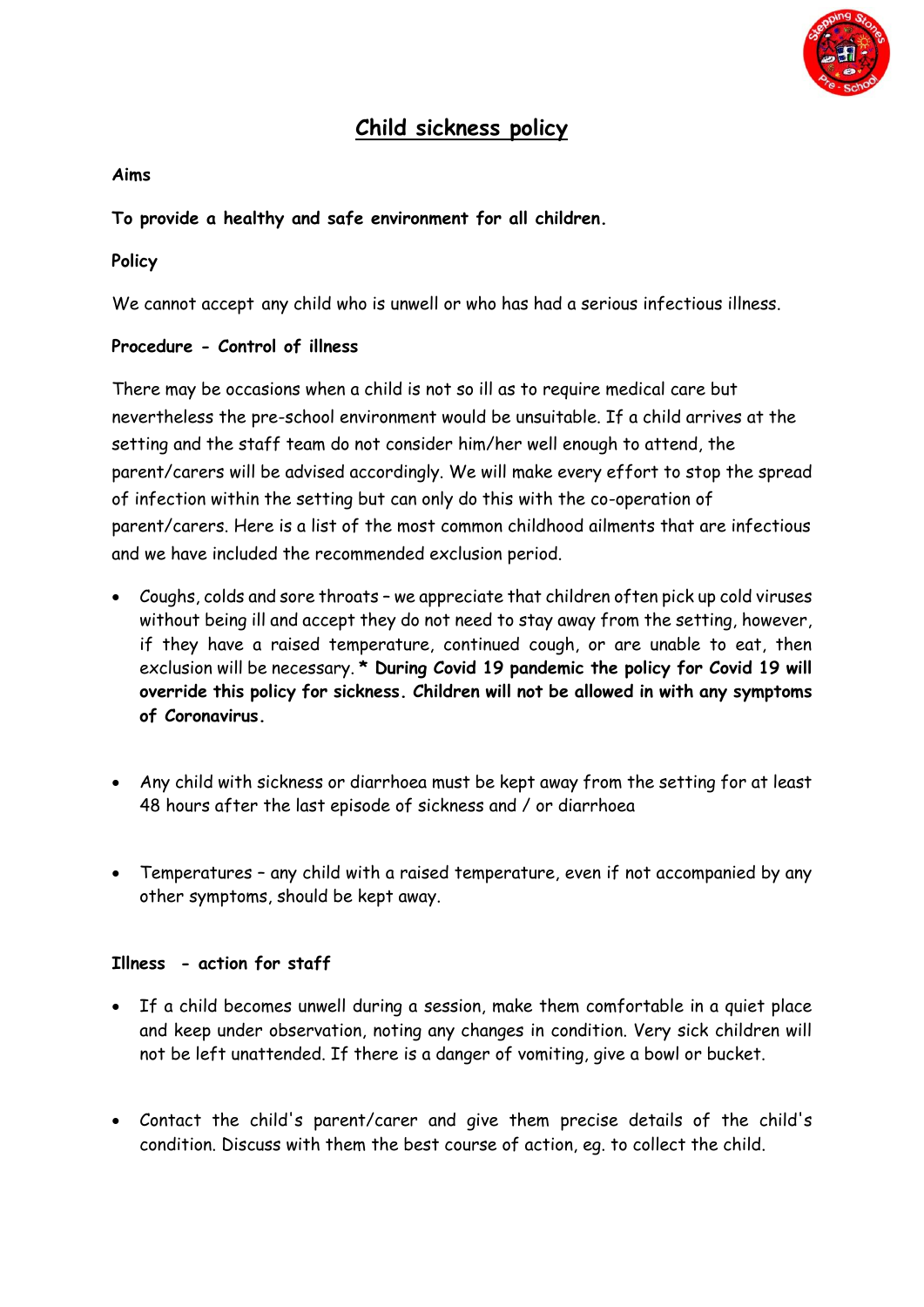

- Ask the parent/carer to keep them at home until s/he has recovered.
- If a parent/carer says that their child has been unwell but now seems to have recovered, ask for exact details, remind them that our policy is to ask them not to send a child to the setting for 48 hours after the final episode.

#### **Hygiene**

To prevent the spread of all infection adults will ensure that the following good practices are observed.

- Personal hygiene
	- o Hands washed after using the toilet.
	- o A large box of tissues available and children encouraged to blow and wipe their noses. Soiled tissues will be disposes of hygienically.
	- o Children encouraged to shield their mouths when coughing.
	- o Paper towels and electric hand dryers are available for use in the toilet and disposed of appropriately.
	- o Hygiene rules related to bodily fluids followed with particular care and all staff aware of how infections, including HIV, can be transmitted.
	- o
- Cleaning and clearing
	- o Any spills of blood, vomit or excrement wiped up and flushed down the toilet. Rubber gloves always used when cleaning up body fluids. Floors and other affected surfaces disinfected. Fabrics contaminated with body fluids washed thoroughly in hot water.
	- o Spare clothes available and polythene bags to wrap soiled garments.
	- o All surfaces cleaned daily with appropriate cleaner.

**\* During Covid 19 pandemic the policy for Covid 19 will override this policy for sickness. Cleaning will done as by the cleaning rotas during the pandemic.** 

#### **Food**

We will observe current legislation regarding food hygiene, registration and training.

In particular, each adult will:

- o Always wash hands before handling food and after using the toilet.
- o Not be involved with the preparation of food if suffering from any infectious/contagious illness or skin trouble.
- o Never smoke, cough or sneeze over food.
- o Prepare raw and cooked food in separate areas and keep all food covered.
- o Ensure waste is disposed of properly, in a covered bin , away from the children.
- o Wash fruit and vegetables thoroughly before use.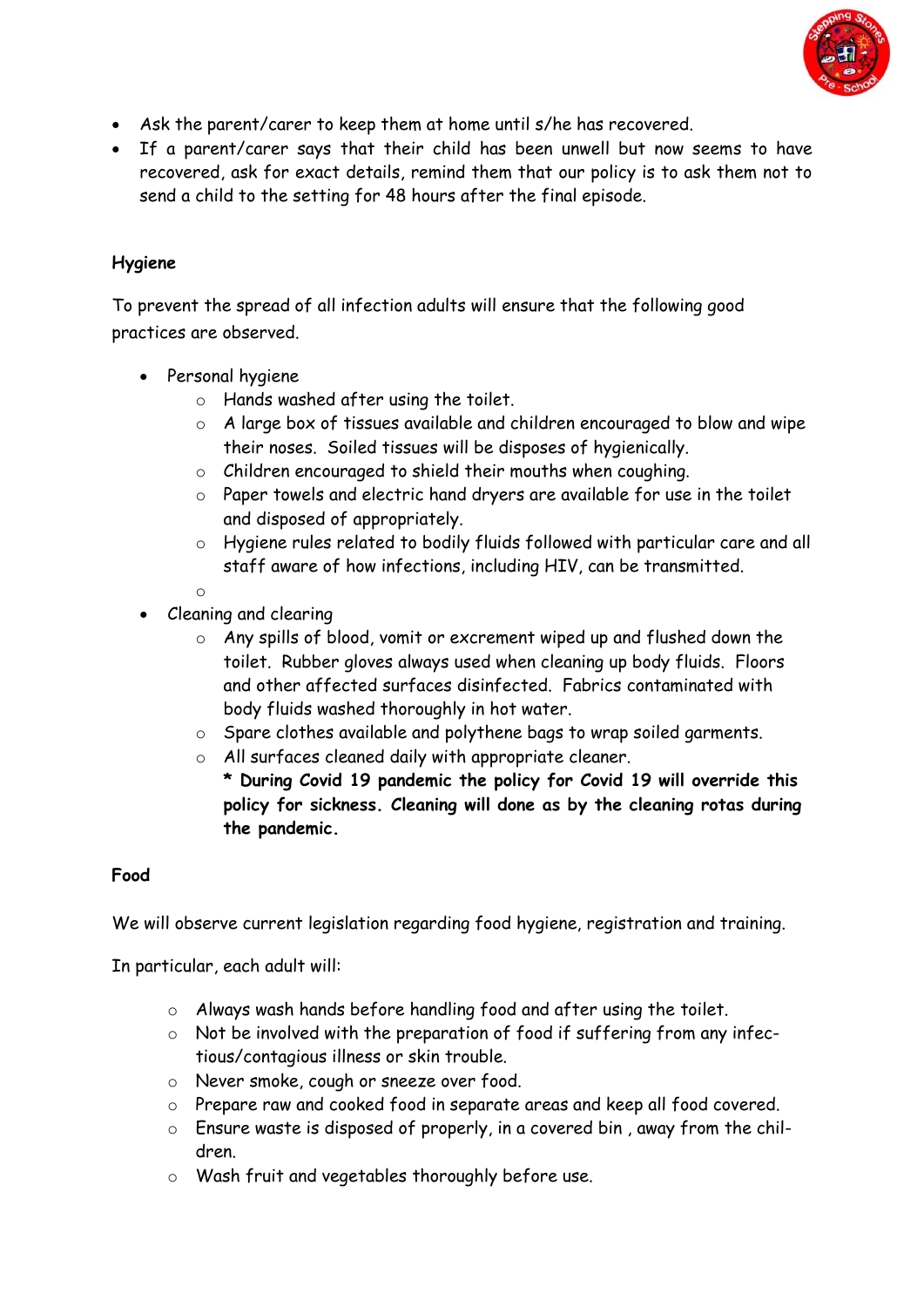

- o Tea towels and towels will be kept clean and washed between each session.
- o All utensils will be kept clean and in a drawer.
- o Cracked or chipped china will not be used.

#### **Information sources**

- o Parents will have the opportunity to discuss health issues with us and will have access to information available to the pre-school.
- o We will maintain links with health visitors and gather health information and advice from the local health authority information services and/or other health agencies.
- o

#### **Ongoing medical needs**

For chronic illnesses e.g. Asthma or children with special medical needs, we will administer, as necessary, any medication. A record will be made of the time and parents will be asked to acknowledge this with their signature. This will be in accordance with the setting's Medication Policy.

#### **Serious illness**

If a child should suddenly become seriously ill during the duration of the group, we will immediately seek medical attention. The setting will follow its **Serious Accident and Emergency Procedure in the First Aid Policy.**

#### **Riddor 95**

Riddor 95 means the Reporting of Injuries, Diseases and Dangerous Occurrences Regulations 1995, which came into force on April 1st 1996.

Reportable diseases include certain poisonings, some skin diseases, lung diseases, infections such as hepatitis, tuberculosis, anthrax, legionellosis and tetanus. If you are unsure ask a Health Professional for advice or refer to the Riddor web-site on www.riddor.gov.uk.

You must keep a record, which includes the date and method of reporting, the date, time and place of event, the personal details of those involved and a brief description of the nature of the event or disease. Use your incident book.

As well as reporting the outbreak to Riddor, notify Ofsted if you are a registered childcare provider.

#### **Ofsted: 0300 1231231**

**Riddor Incident Contact Centre**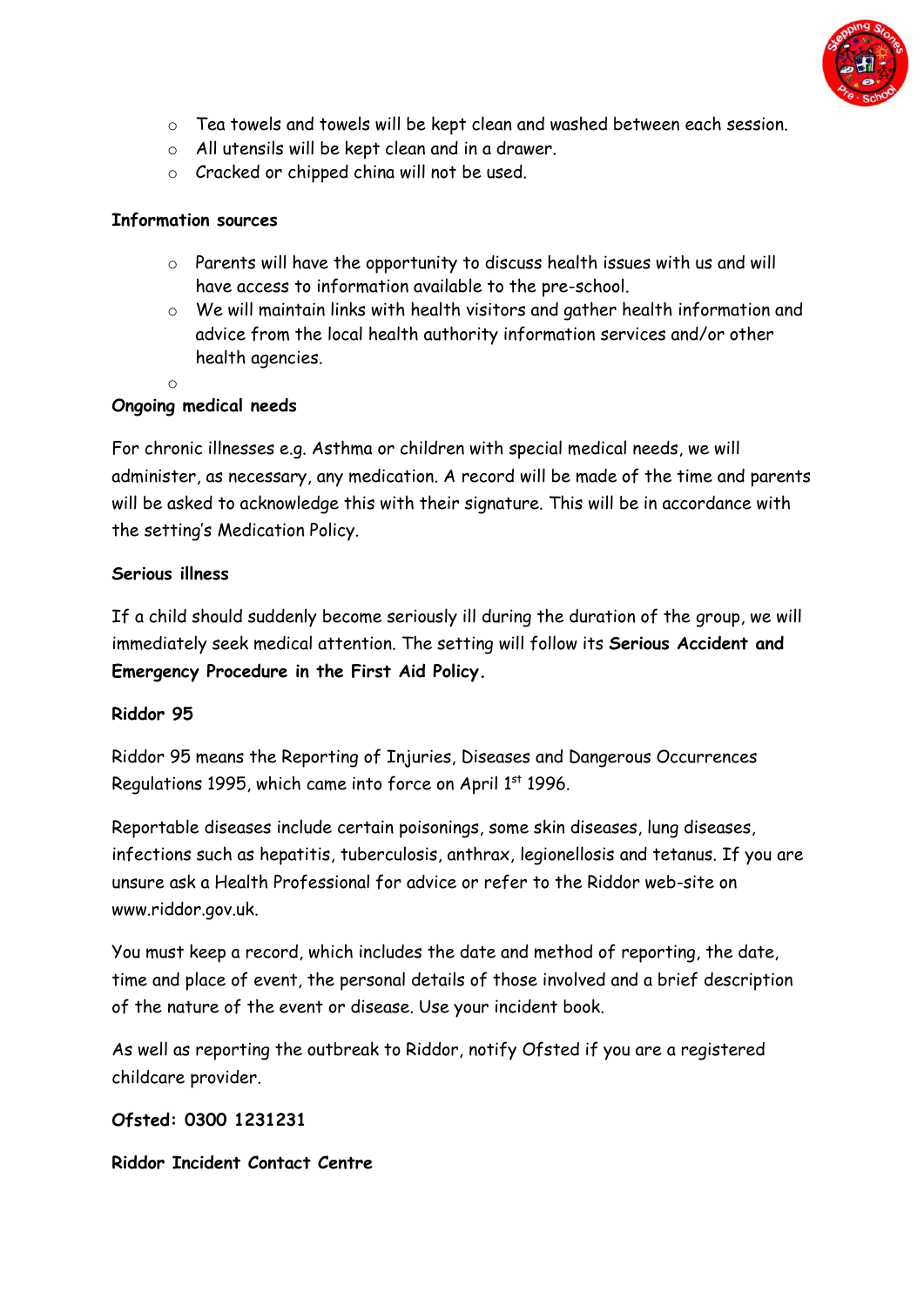

**Caerphilly Business Park**

**Caerphilly**

**CF83 3GG.** 

**Tel: 0845 300 99 23**

- Administration of Medication
- First aid Policy and Procedure
- Health and Hygiene Policy and Procedure
- Medication Policy and Procedure
- Serious Accident and Emergency Policy
- Covid 19 policy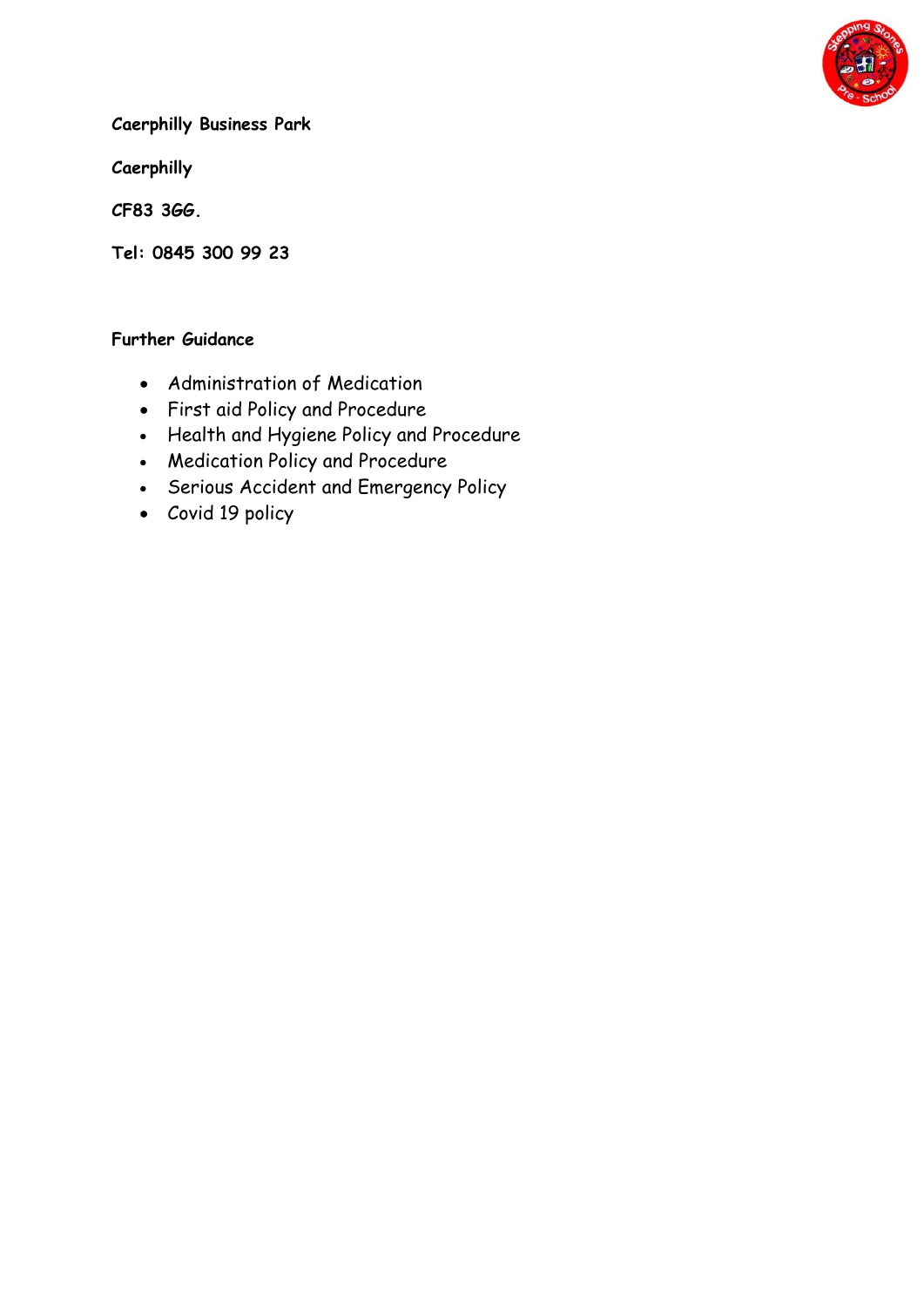

# **Confidentiality and data protection policy**

We understand that at times, the work of the pre-school and with children and families will bring our staff into contact with confidential information. To ensure that all use and work in the setting can do so in confidence, confidentiality will be respected in the following way:

## **Aims**

- The setting will ensure that all information is stored and shared according to the regulations and guidance of the Data Protection Act 1998.
- The setting will ensure that the staff team are aware of the implications of confidentiality in so far as it affects their roles and responsibilities within the setting.
- The setting will ensure it facilitates an open approach with the parents/carers with regard to its policies and procedures and the information that the setting holds on their child.

## **Procedure**

- All personal records will be stored in a secure location. For paper records this means, within lockable storage.
- The safety and welfare of the children will be paramount; any disclosures relating to issues of child protection will be discussed with the relevant agencies and our child protection policy will be implemented.
- All children's records will be available to the parents / carers of that child, but they will not have access to any information about other children. This includes having separate accident and incident reports to respect the confidentiality of the other children. Relevant staff will also have access to this information.
- Records and information will be made available to parents/carers upon request unless subject to an exemption. If for any reason a request is going to be refused, then this decision, and an explanation, will be communicated in writing.
- Staff will not discuss individual children, other than for purposes of planning / reviewing or group management, with anyone other than the parents / carers of that child without their permission.
- Any serious concerns / evidence relating to a child's personal welfare will be recorded and kept in a confidential file and will not be shared within the setting except with the necessary staff and the parents / carers. The exception to sharing information with the parents / carers is where doing so would put the child at significant risk of harm.
- Personal information will not be released to external agencies without the prior permission of parents / carers. The exception to this is where doing so would put the child at significant risk of harm.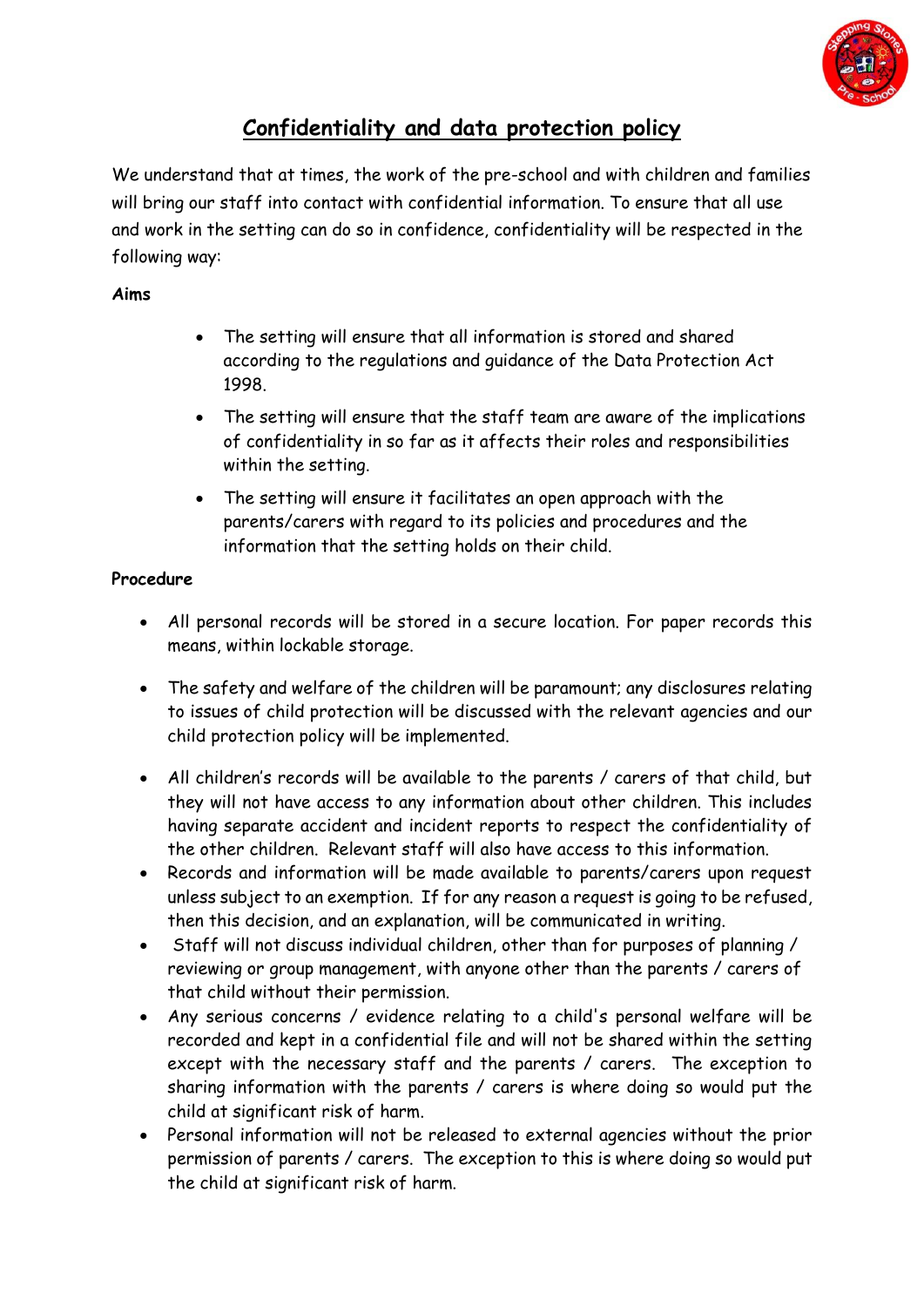

- The management, staff, volunteers and any other individual associated with the running or management of the setting will respect confidentiality by:
- Not discussing confidential matters about children with other parents/carers.
- Not discussing confidential matters about parents/carers with children or other parents/carers
- Not discussing individual children outside of the nursery.
- Not discussing confidential information about staff members.
- Issues to do with the employment of staff, whether paid or unpaid, will remain confidential to those directly involved with making personnel decisions.
- Students and volunteers will be advised of our confidentiality and data protection policy and are required to respect and adhere to it.
- Staff failing to show due regard for confidentiality will be liable to disciplinary action under the provisions of the Disciplinary Procedure

#### **Complex Issues**

Data Protection, Freedom of Information, Confidentiality and Information Sharing is a

complex area and the setting will seek advice on complex issues from:

- Data Protection [www.ico.gov.uk](http://www.ico.gov.uk/)
- Freedom of Information of information Act [www.ico.gov.uk](http://www.ico.gov.uk/)

#### **Legislation**

Data Protection Act 1998

Freedom of information Act 2000

- All new GDPR
- Photography, video, mobile phone policy
- Policy for staffing arrangements
- Providing References Policy
- Learning Journey storage and transportation Policy.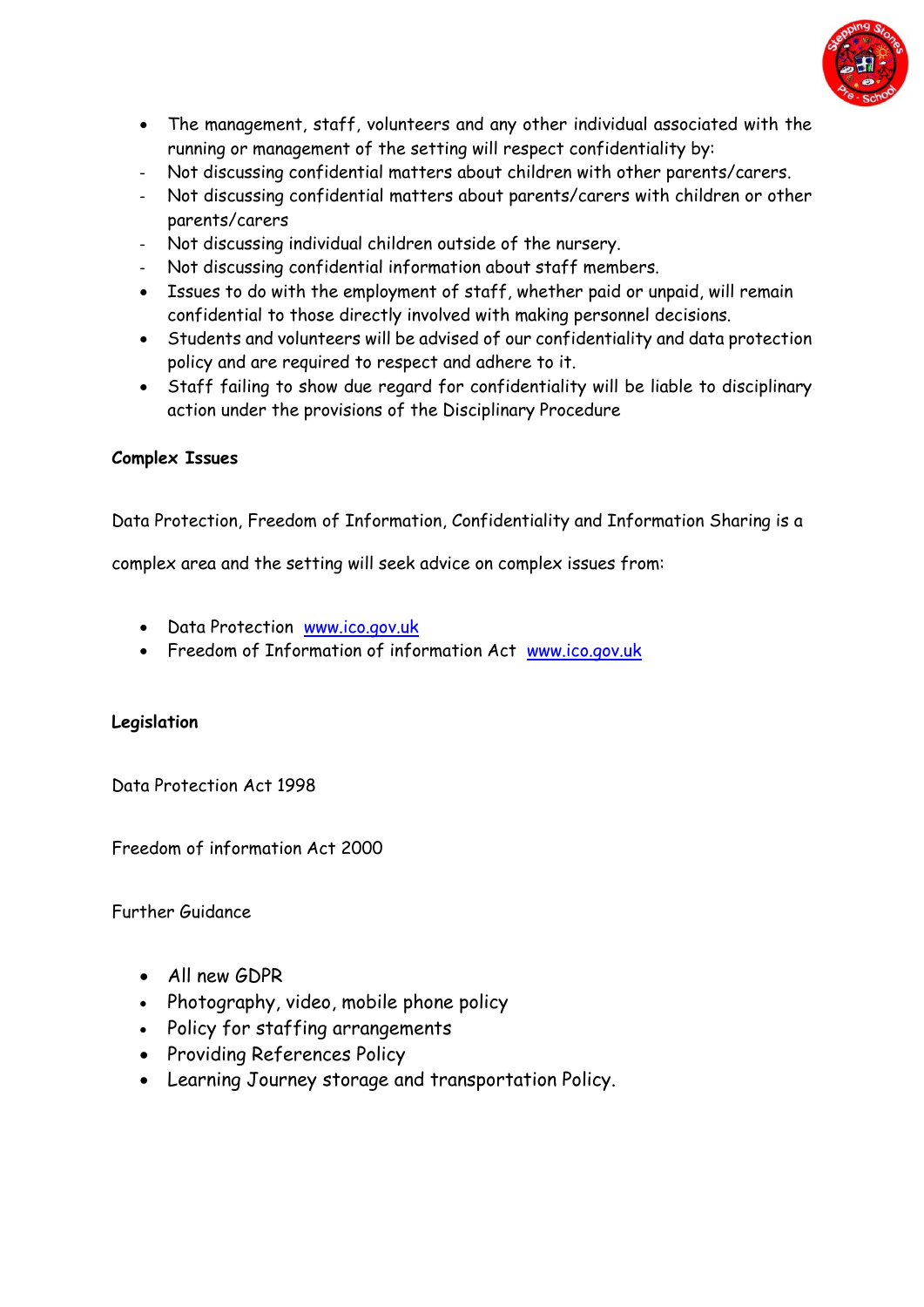

# **Equal Opportunities Policy**

Stepping Stones is committed to eliminating discrimination of all kinds and encouraging diversity amongst our workforce. We will strive to make our service accessible to all parents who wish to use it and we will ensure that no child, individual\* or family will be unlawfully discriminated against on the grounds of age, sex, sexuality, family status, means, disability, race ethnic origin, culture, religion or belief. We are committed to creating an environment in which individual differences and everyone's contributions are recognised and valued and we believe in promoting dignity and respect to all. All staff comply with the Equality Act 2010.

\*Includes staff members and volunteers.

## **Recruitment and Employment**

We will recruit and employ people on the basis of their skills, experience and knowledge as in staff recruitment policy. We aim to ensure that no applicant or employee is subject to discrimination of any kind (see appendix 3) on the grounds of having, or being perceived as having, or being associated with someone who has, a protected characteristic, as defined by the Equality Act 2010 (see appendix). We will advertise for staff and management using a mix of methods. We will always follow the procedures outlined in our Recruitment Procedure. Training, development and progression opportunities will also be available to all staff (where possible).

#### **Information**

We will aim to make information on our pre-school as accessible as possible to all users, potential users and interested parties, seeking appropriate additional support to do so where necessary. Where appropriate, we will provide translations into relevant languages, large print or Braille and will use jargon free, clear and understandable language. We will also use a translator where appropriate.

# **Inclusive Practice**

We aim to provide an environment, play opportunities and activities that are inclusive and accessible for all children and for all children to feel welcomed and valued. We will do this by:

- Recognising children's individual needs through observation, reflective practice and working in partnership with parents and other professionals.
- Providing positive resources, displays and activities that reflect different cultures, races, abilities, sexual orientation, gender, families etc
- Challenging inappropriate attitudes and practices.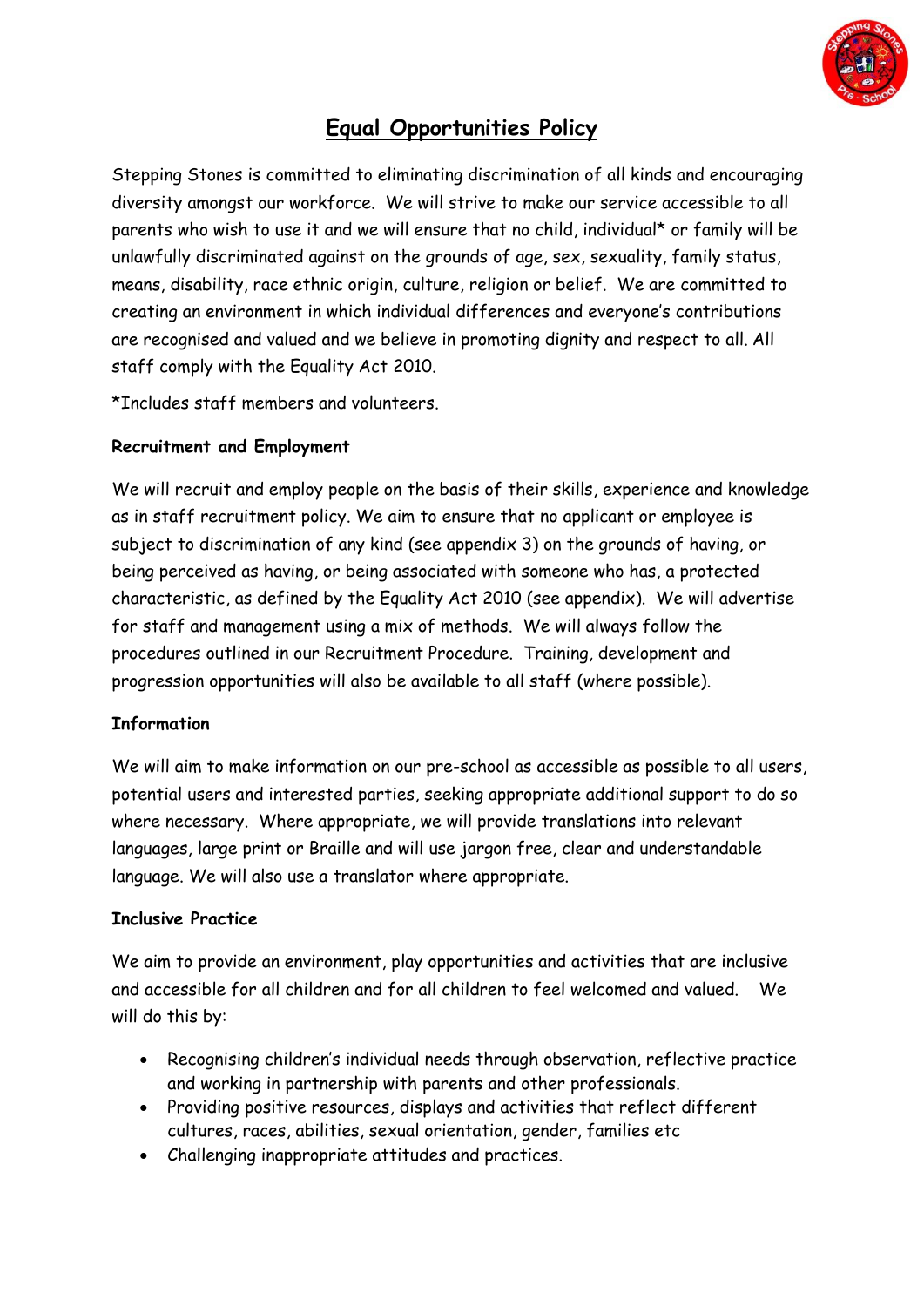

- Providing appropriate support and making reasonable adjustments to meet each child's needs.
- Identifying a member of staff who will take on the role of Special Educational Needs Co-ordinator (SENDCO), who will lead on and take responsibility for inclusive practice.
- Following the nursery's Inclusion Policy.

#### **Harassment**

We will not tolerate incidents of harassment or abuse and will address any complaint or occurrence of harassment or abuse promptly. This includes harassment by third party and harassment directed at others, as defined by the Equalities Act 2010.

We will deal with incidents sensitively, with a view to supporting both parties involved in the incident, that is the person who has been harassed and the perpetrator. We will work with the perpetrator with the aim of helping them to overcome their prejudice and understand the effect of their behaviour.

Cases of harassment will invoke disciplinary measures for the perpetrator. For staff and management this will be in line with our Disciplinary and Grievance Procedures. In the case of parents exhibiting discriminatory behaviour, we will remind them of their need to comply with this policy. If further incidents occur, this will result in them being asked to leave the premises and prevented from returning until written assurance has been received stating that they will comply with it.

Parents with concerns over staff behaviour should follow our general complaints policy.

Where the perpetrator is a child, we will follow our Behaviour Management/Anti Bullying Policy and Procedures.

All incidents of harassment or abuse will be recorded as an incident on the appropriate form and if necessary Ofsted will be informed.

## **Staff Awareness and Training**

All staff will be made aware of this policy through the induction procedure. Staff and management will be offered training in all relevant aspects of Equal Opportunities.

## **Monitoring**

Through reflective practice and self-evaluation, we will implement monitoring systems to highlight shortcomings and review our procedures and practice accordingly on a regular basis. This policy itself will be reviewed annually.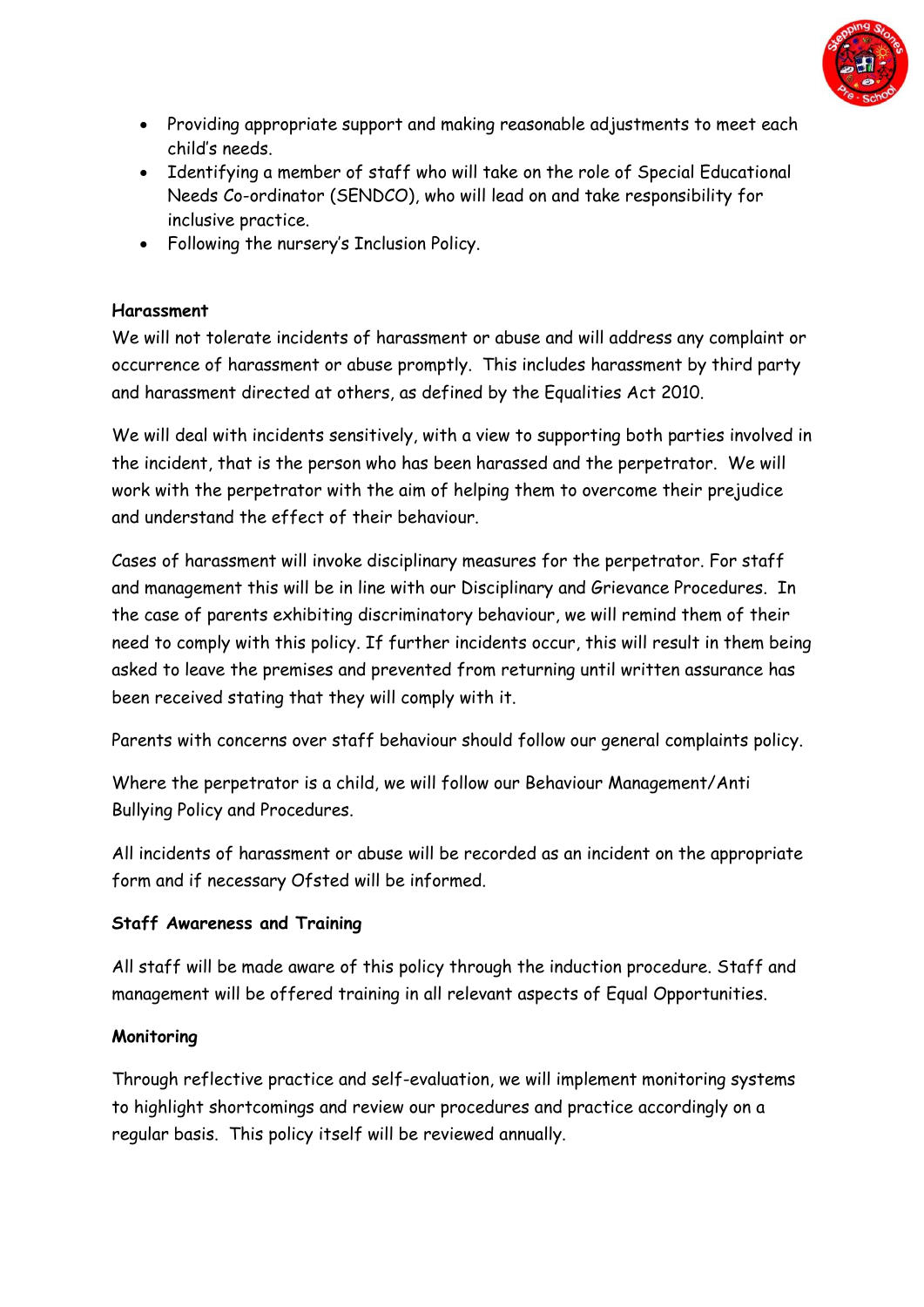

## **Celebrating festivals and other cultures**

As a pre-school we aim to introduce our children to a broad range of faiths and also support the child's family heritage, these may include Eid, Christmas and Diwali.

Children will hear, see, taste and feel materials, foods and music from other countries and religions. Our team of staff will involve children in stories, dancing and other activities based around these festivals. Our aim is to encourage our children to become global citizens and therefore be actively aware of the diverse world that they are part of.

#### **Appendix 1**

## **Equality Act 2010**

The Act brings together for the first time all the legal requirements on equality that the private, public and voluntary sectors need to follow. It affects equality law at work and in delivering all sorts of services. It replaces all the existing equality law including:

- The Equal Pay Act 1970
- The Sex Discrimination Act 1975
- The Race Relations Act 1976
- The Disability Discrimination Act 1995

## **Appendix 2**

The Protected Characteristics: key points

The Act protects individuals and groups from discrimination based on their "protected characteristics". There are nine protected characteristics and they vary slightly in their bearing according to whether a person is using a service or at \*work:

- Age
- Disability
- Gender Reassignment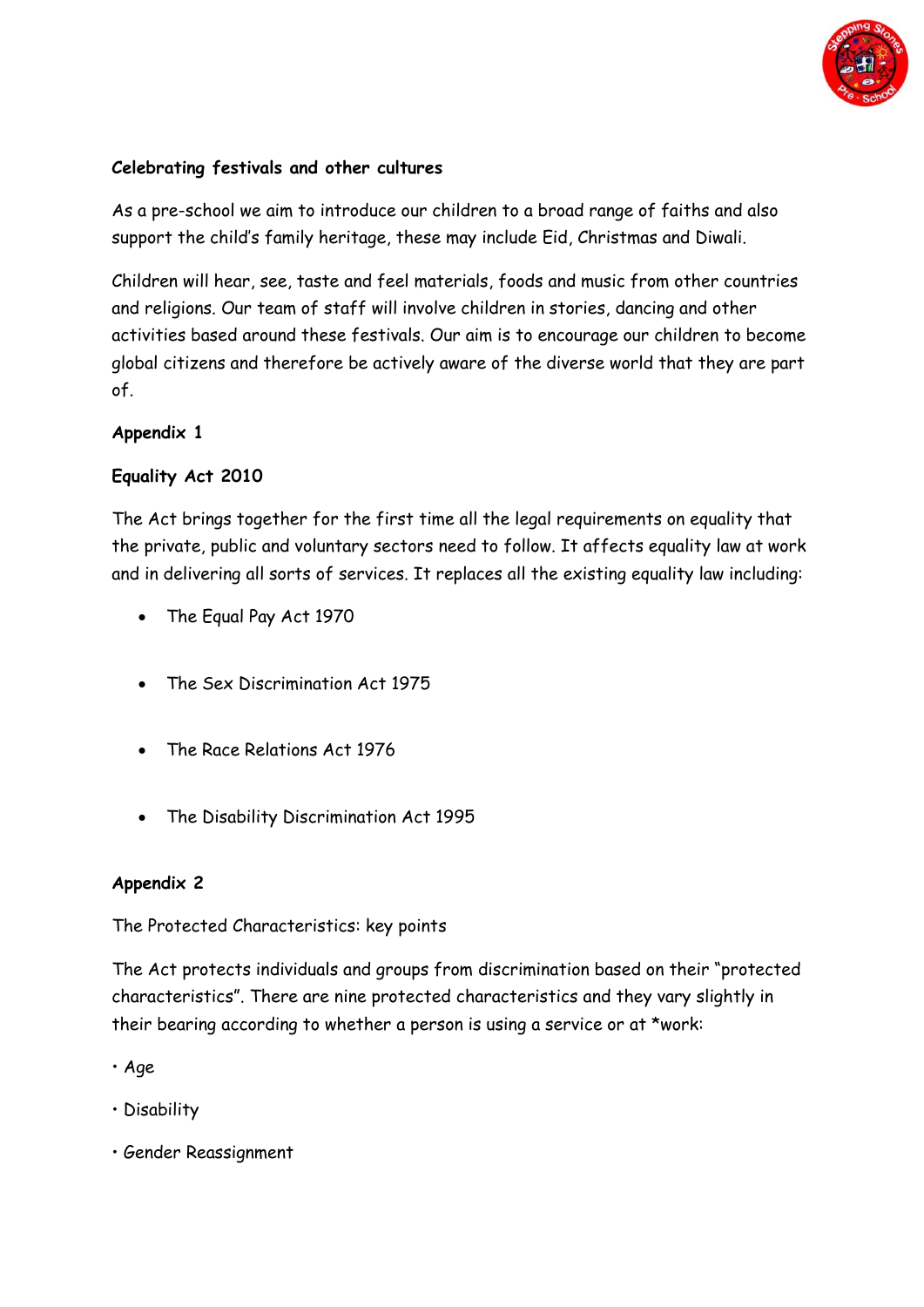

- Marriage and Civil Partnership
- Pregnancy and Maternity
- Race
- Religion or Belief
- Sex
- Sexual Orientation

## **Age**

The Act protects people of all ages. However, different treatment because of age is not unlawful direct or indirect discrimination if you can justify it, ie if you can demonstrate that it is a proportionate means of meeting a legitimate aim. Age is the only protected characteristic that allows employers to justify direct discrimination.

## **Disability**

The Act has made it easier for a person to show that they are disabled and protected from disability discrimination. Under the Act, a person is disabled if they have a physical or mental impairment which has a substantial and long term adverse effect on their ability to carry out normal day-to-day activities, which would include things like using a telephone, reading a book or using public transport.

6 THE EQUALITY ACT – WHAT'S NEW FOR EMPLOYERS? As before, the Act puts a duty on you as an employer to make reasonable adjustments for your staff to help them overcome disadvantage resulting from an impairment (eg by providing assistive technologies to help visually impaired staff use computers effectively). The Act includes a new protection from discrimination arising from disability. This states that it is discrimination to treat a disabled person unfavourably because of something connected with their disability (eg a tendency to make spelling mistakes arising from dyslexia). This type of discrimination is unlawful where the employer or other person acting for the employer knows, or could reasonably be expected to know, that the person has a disability. This type of discrimination is only justifiable if an employer can show that it is a proportionate means of achieving a legitimate aim. Additionally, indirect discrimination now covers disabled people. This means that a job applicant or employee could claim that a particular rule or requirement you have in place disadvantages people with the same disability. Unless you could justify this, it would be unlawful. The Act also includes a new provision which makes it unlawful, except in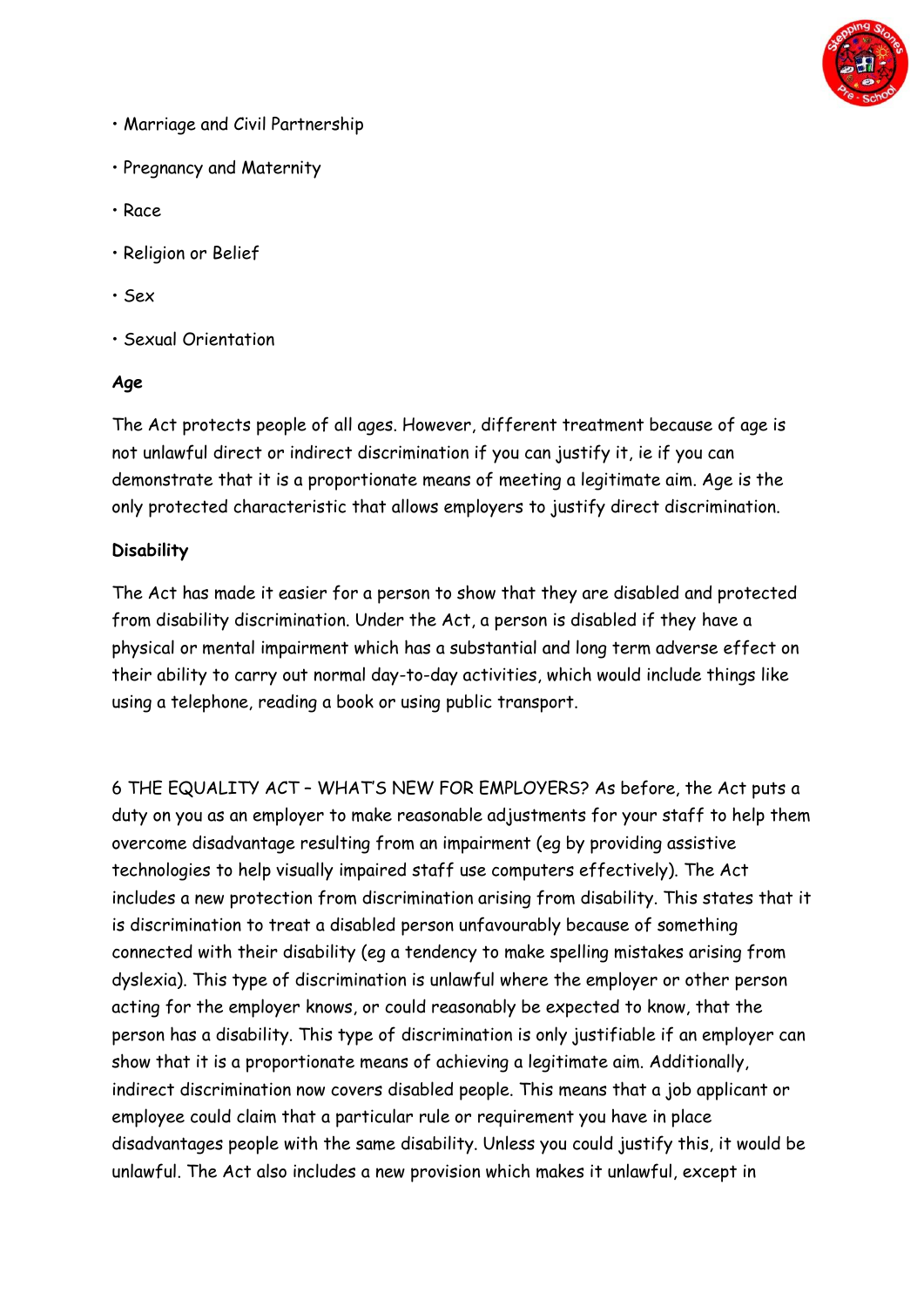

certain circumstances, for employers to ask about a candidate's health before offering them work.

#### **Gender Reassignment**

The Act provides protection for transsexual people. A transsexual person is someone who proposes to, starts or has completed a process to change his or her gender. The Act no longer requires a person to be under medical supervision to be protected – so a woman who decides to live as a man but does not undergo any medical procedures would be covered. It is discrimination to treat transsexual people less favourably for being absent from work because they propose to undergo, are undergoing or have undergone gender reassignment than they would be treated if they were absent because they were ill or injured.

#### **Marriage and Civil Partnership**

The Act protects employees who are married or in a civil partnership against discrimination. Single people are not protected.

#### **Pregnancy and Maternity**

A woman is protected against discrimination on the grounds of pregnancy and maternity during the period of her pregnancy and any statutory maternity leave to which she is entitled. During this period, pregnancy and maternity discrimination cannot be treated as sex discrimination. See Annex 1 for an example. You must not take into account an employee's period of absence due to pregnancy-related illness when making a decision about her employment.

#### **Race**

For the purposes of the Act 'race' includes colour, nationality and ethnic or national origins.

## **Religion or belief**

In the Equality Act, religion includes any religion. It also includes a lack of religion, in other words employees or jobseekers are protected if they do not follow a certain religion or have no religion at all. Additionally, a religion must have a clear structure and belief system. Belief means any religious or philosophical belief or a lack of such belief. To be protected, a belief must satisfy various criteria, including that it is a weighty and substantial aspect of human life and behaviour. Denominations or sects within a religion can be considered a protected religion or religious belief. Discrimination because of religion or belief can occur even where both the discriminator and recipient are of the same religion or belief.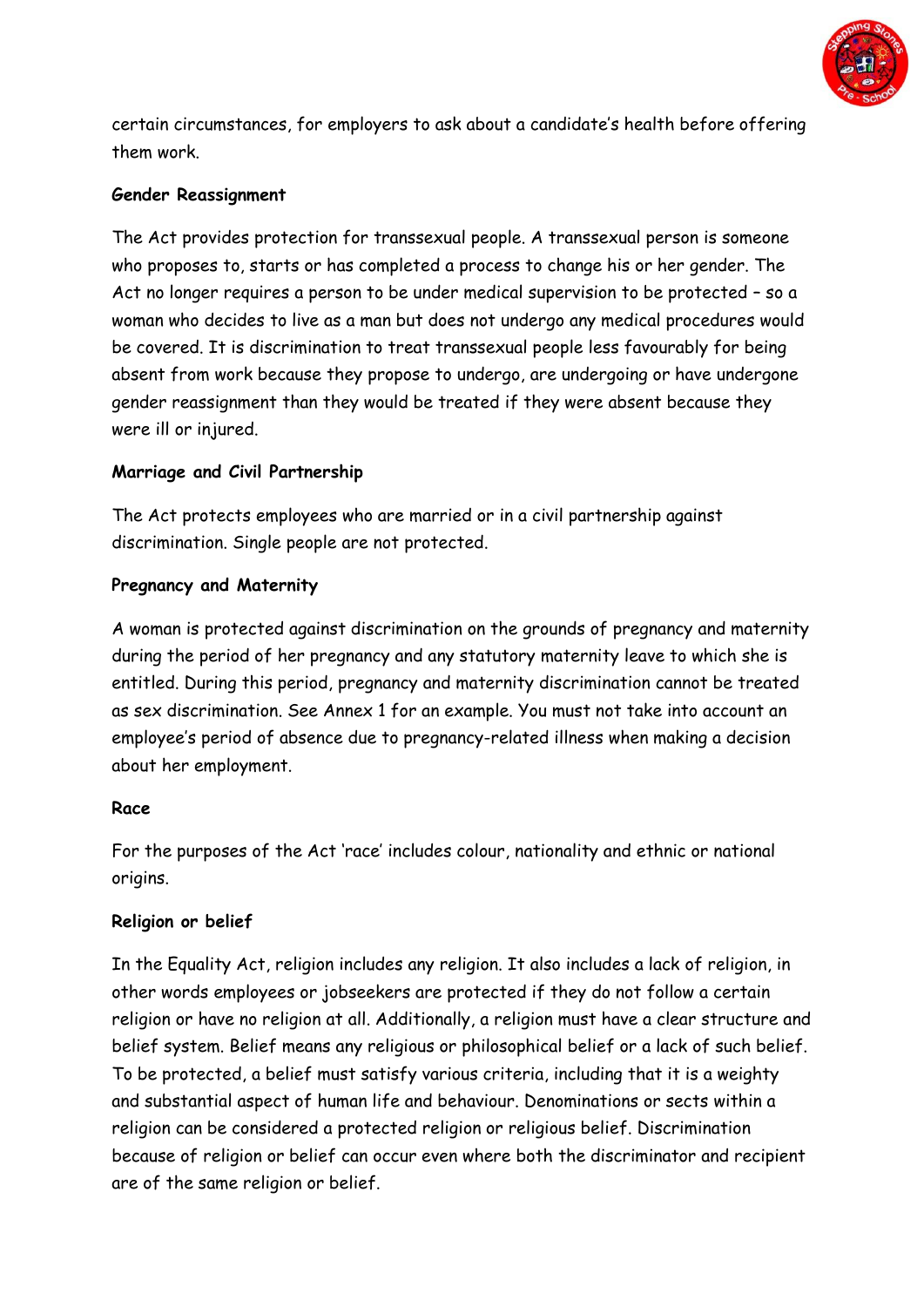

#### **Sex**

Both men and women are protected under the Act.

#### **Sexual orientation**

The Act protects bisexual, gay, heterosexual and lesbian people.

#### **Appendix 3**

**Types of discrimination:**

#### **Definitions**

#### **Direct discrimination**

Direct discrimination occurs when someone is treated less favourably than another person because of a protected characteristic they have or are thought to have (see perception discrimination below), or because they associate with someone who has a protected characteristic (see discrimination by association below). Annex 1 contains an example of direct discrimination.

#### **Discrimination by association**

Already applies to race, religion or belief and sexual orientation. Now extended to cover age, disability, gender reassignment and sex. This is direct discrimination against someone because they associate with another person who possesses a protected characteristic. See Annex 1 for an example of discrimination by association.

#### **Perception discrimination**

Already applies to age, race, religion or belief and sexual orientation. Now extended to cover disability, gender reassignment and sex. This is direct discrimination against an individual because others think they possess a particular protected characteristic. It applies even if the person does not actually possess that characteristic. See Annex 1 for an example of perception discrimination.

## **Indirect discrimination**

Already applies to age, race, religion or belief, sex, sexual orientation and marriage and civil partnership. Now extended to cover disability and gender reassignment. Indirect discrimination can occur when you have a condition, rule, policy or even a practice in your company that applies to everyone but particularly disadvantages people who share a protected characteristic. Indirect discrimination can be justified if you can show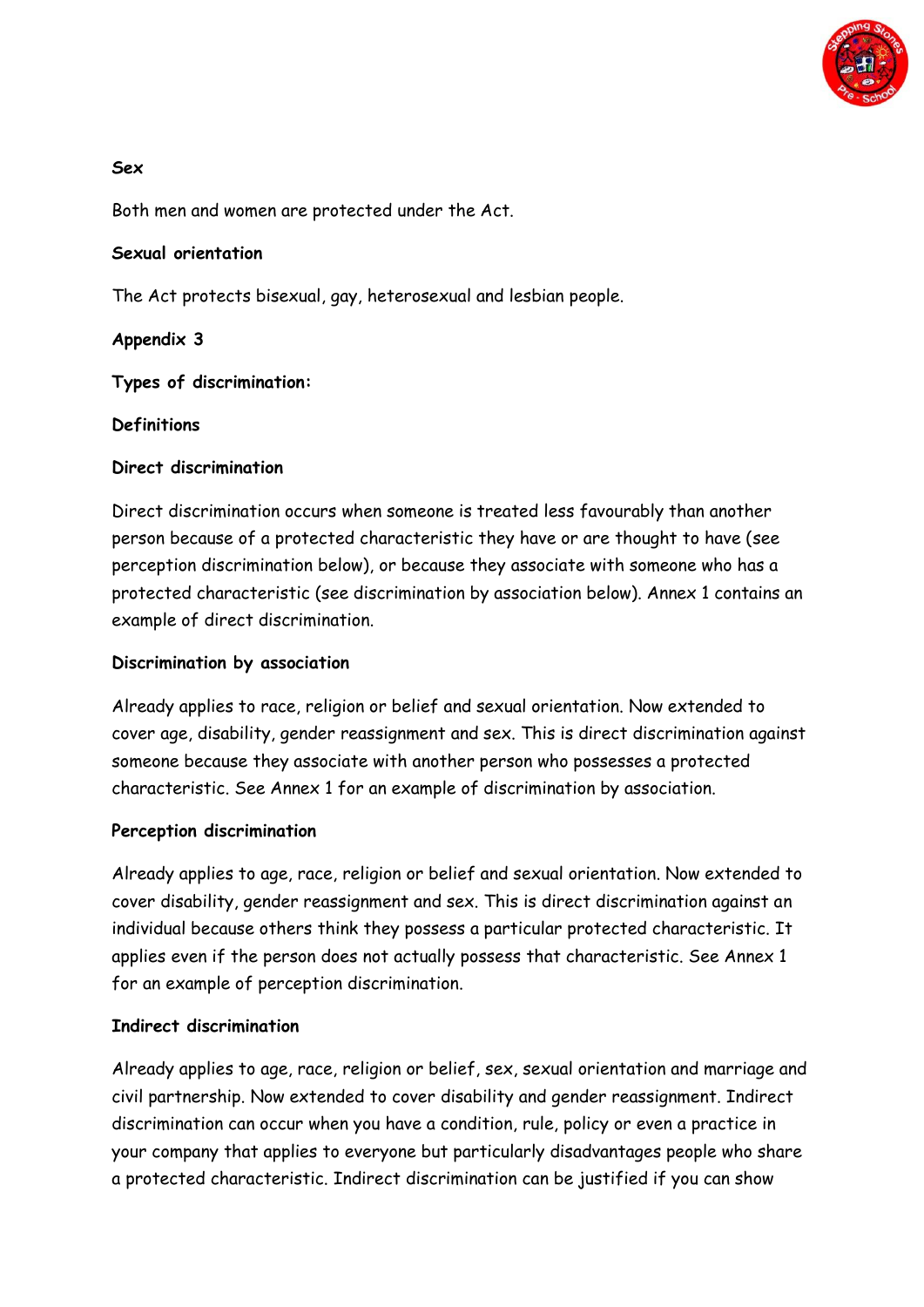

that you acted reasonably in managing your business, ie that it is 'a proportionate means of achieving a legitimate aim'. A legitimate aim might be any lawful decision you make in running your business or organisation, but if there is a discriminatory effect, the sole aim of reducing costs is likely to be unlawful.

Being proportionate really means being fair and reasonable, including showing that you've looked at 'less discriminatory' alternatives to any decision you make. Annex 1 contains an example of indirect discrimination.

#### **Harassment**

Harassment is "unwanted conduct related to a relevant protected characteristic, which has the purpose or effect of violating an individual's dignity or creating an intimidating, hostile, degrading, humiliating or offensive environment for that individual". Harassment applies to all protected characteristics except for pregnancy and maternity and marriage and civil partnership. Employees will now be able to complain of behaviour that they find offensive even if it is not directed at them, and the complainant need not possess the relevant characteristic themselves. Employees are also protected from harassment because of perception and association (see page 3). See Annex 1 for some examples of harassment.

#### **Third party harassment**

Already applies to sex. Now extended to cover age, disability, gender reassignment, race, religion or belief and sexual orientation. The Equality Act makes you potentially liable for harassment of your employees by people (third parties) who are not employees of your company, such as customers or clients. You will only be liable when harassment has occurred on at least two previous occasions, you are aware that it has taken place, and have not taken reasonable steps to prevent it from happening again. See Annex 1 for an example of third party harassment.

#### **Victimisation**

Victimisation occurs when an employee is treated badly because they have made or supported a complaint or raised a grievance under the Equality Act; or because they are suspected of doing so. An employee is not protected from victimisation if they have maliciously made or supported an untrue complaint. There is no longer a need to compare treatment of a complainant with that of a person who has not made or supported a complaint under the Act.

#### **Appendix 4**

**Further Information**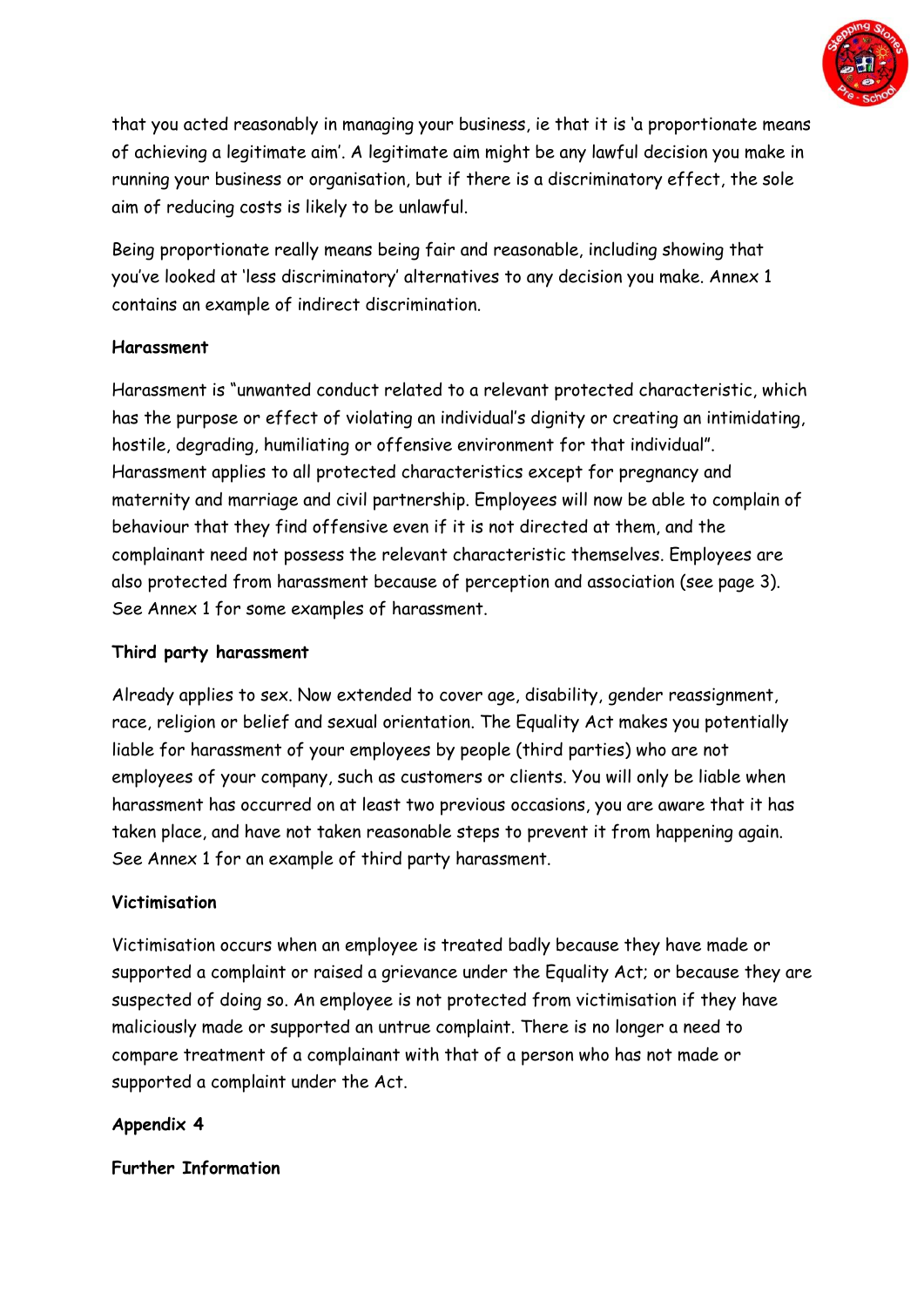

- ACAS website [www.acas.org.uk](http://www.acas.org.uk/)
- The Equalities and Human Rights Commission www.equalityhumanrights.com
- The Government Equalities Office [www.equalities.gov.uk](http://www.equalities.gov.uk/)
- Business Link [www.businesslink.gov.uk](http://www.businesslink.gov.uk/)
- Direct Gov www.direct.gov.uk

- Admissions Policy
- Attendance Policy
- Behaviour Management (and Bullying)
- Inclusion Policy- Disabled Children
- Special Needs
- Staffing and Recruitment Policy
- Statement for Special Educational needs
- Working with disabled children
- Supporting staff policy
- Staff Handbook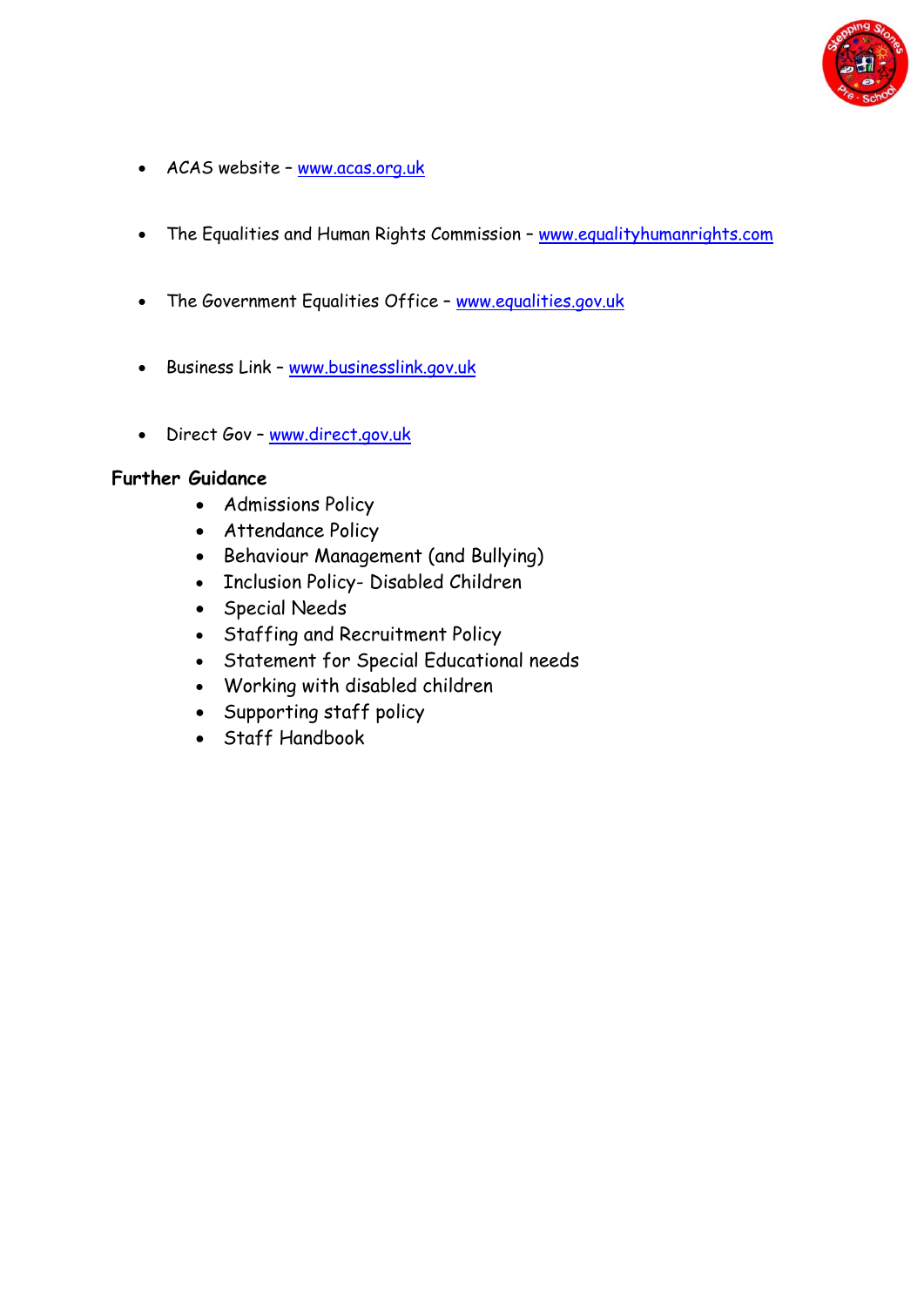

# **Safety - Policy and Practice**

The safety of our children and adults is of paramount importance at Stepping Stones. We ensure that:

- All children are supervised by adults at all times this includes whilst children are eating to help prevent choking.
- Accident and Incident forms are available at each session for reporting any accident /incident and is regularly checked.(see first aid policy and procedure)
- If medication is given (e.g. in the case of asthma), all details will be recorded and the parent/carer will be asked to sign it each time. (see medication policy.
- An adult will be at the door during arrivals and departures of children.
- Safety checks are made on the premises before each session.
- Equipment is checked regularly and any dangerous items repaired/discarded.
- The layout and space ratios allow children and adults to move safety and freely between activities.
- Fire exits are never obstructed.
- All dangerous materials, including medicines and cleaning materials, are stored out of reach of children.
- Children do not have unsupervised access to kitchens, cookers or any cupboards storing hazardous materials including matches.
- Adults do not walk about with hot drinks or place them within reach of children.
- Fire drills are held at least once a term. (see Fire Policy)
- A register of both adults and children is taken at the beginning of the session so that a complete record of all those present is available in any emergency.
- There is no smoking or vaping in rooms used by children. (see smoking, alcohol policy)
- A correctly stocked first aid box is available at all times. (see first aid policy)
- Fire extinguishers are checked annually by the hall committee and staff know how to use them.(see fire policy)
- Whenever children are in the premises at least two adults are present.
- Large equipment is erected with care and checked before use.
- Activities such as cooking, woodwork and energetic play receive close and constant supervision.
- On outings, the adult : child ratio is as felt appropriate within Ofsted guidelines. (see outing policy)
- Equipment offered is developmentally appropriate.
- The premises are checked before locking up at the end of the session.
- The garden is checked daily.

At Stepping Stone we endeavour to offer the children a wide range of opportunities to support and extend their development. To ensure we are doing this we may sometimes offer resources that either do not have a manufactures age guide or are outside of the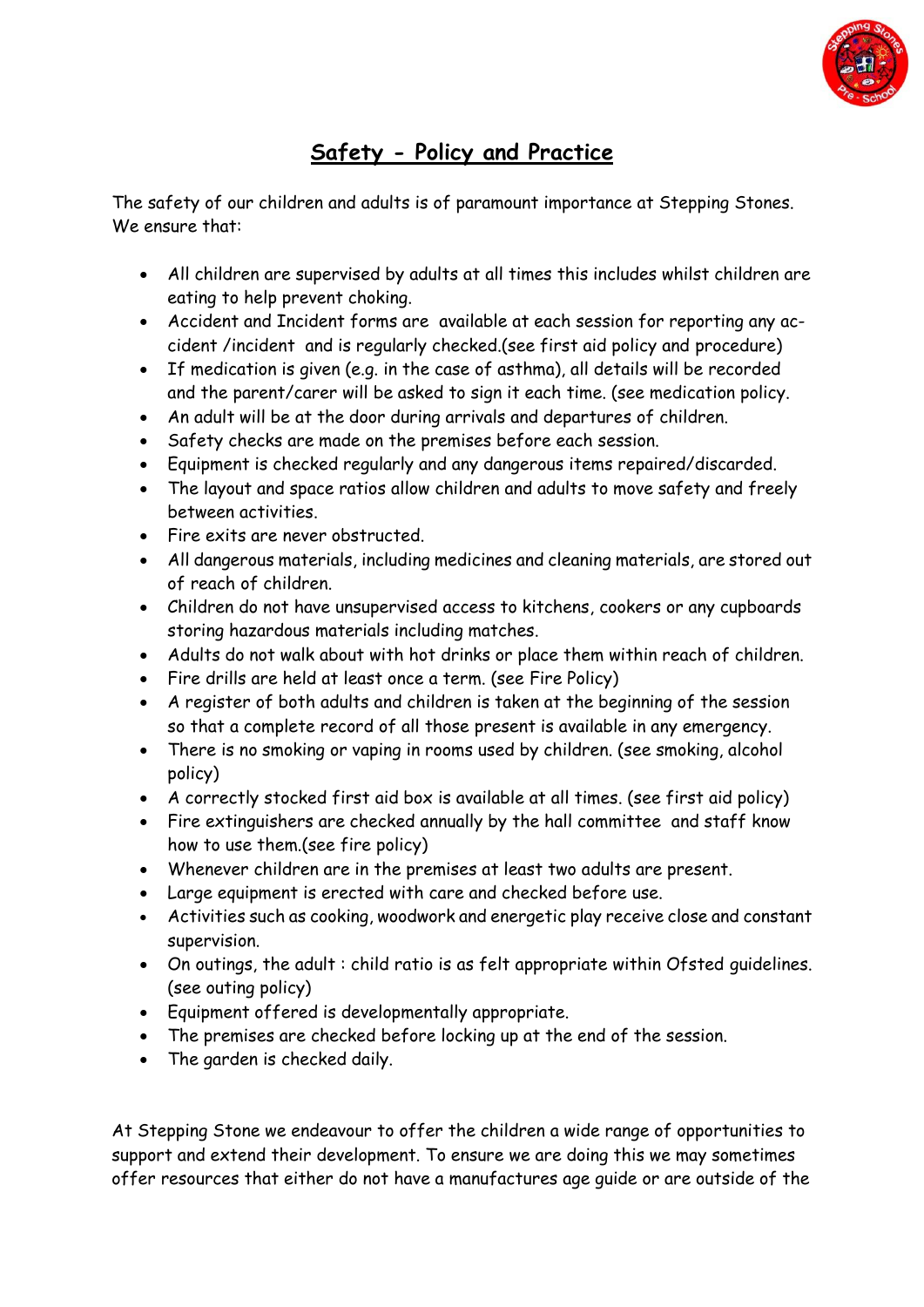

recommended age band. When using such toys we reduce the risk and keep the children safe by:

- Carrying out risk assessments on the suitability of the resources to determine whether the benefit is greater than the slight risk of harm.
- Using the train room for toys that we believe are not suitable for under threes.
- Checking the resource in the choke tester- if the resource fits inside the tube fully and we are using it in an area with younger children an adult will sit with the resource and supervise the children whilst using it. If the adult has to leave the resource for any reason they MUST remove the resource from children's height or ask another adult to take their place supervising it.
- Carrying out checks on resources that wear down or may break such as chalks, pencils and crayons. Once they reach a size that's fits fully in the choke tube they are removed from the hall.

- All risk assessments
- All Checks Hall, Garden, Patio and Woods
- Staff Handbook
- Accident Policy and procedure
- First aid Policy and Procedure
- Safeguarding Children Policy
- Equal Opportunities
- Fire Policy
- First aid Policy and Procedure
- Indoor and Outdoor Play and Provision Policy
- Medication Policy and Procedure
- Smoking, Alcohol and drugs policy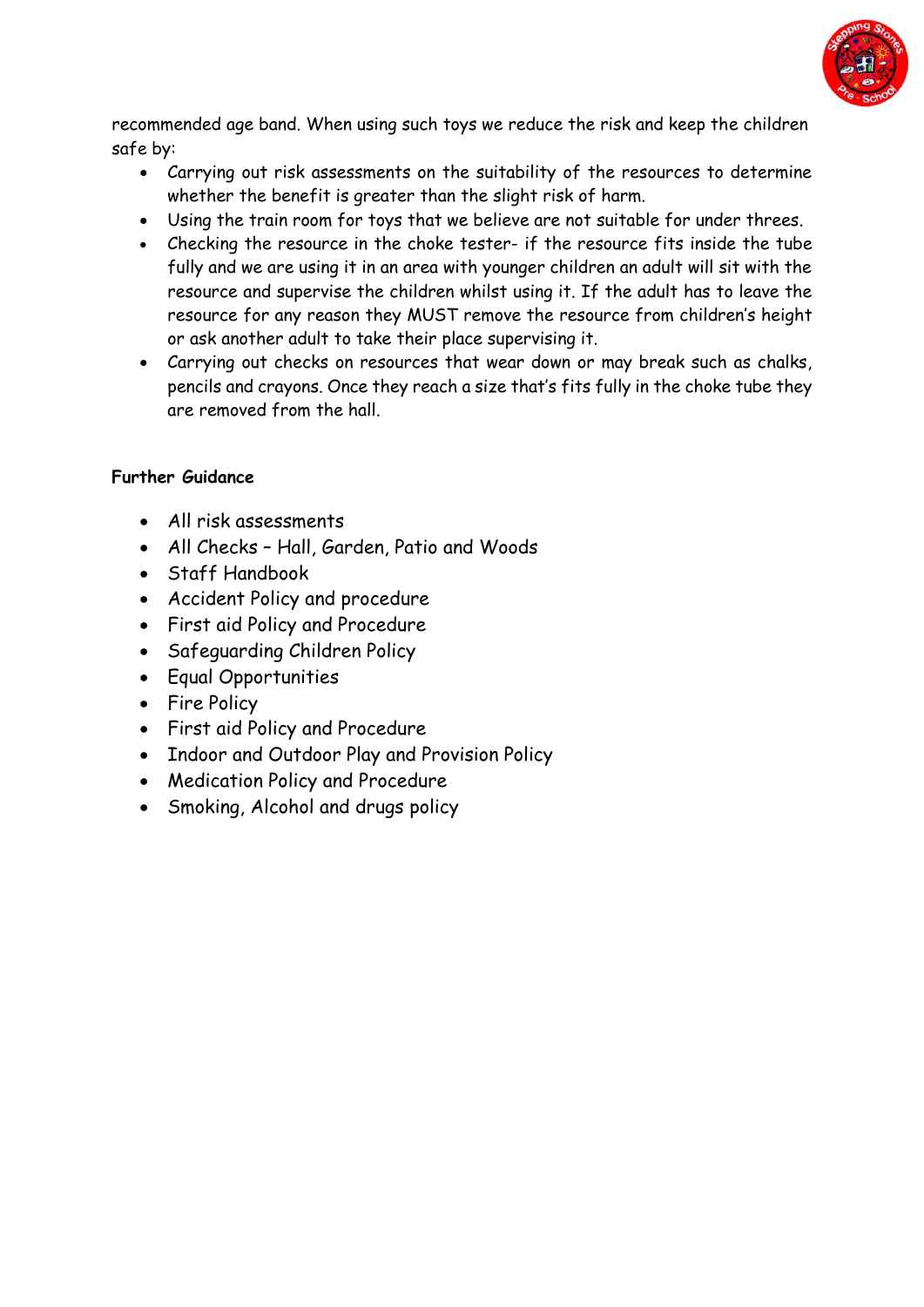

# **Fire policy**

- In the event of a fire do not attempt to put it out yourself. Ensure the safety of the children in your care and yourself by collecting the children together and leaving by the nearest fire exit.
- A fire drill will take place 3 times a year.
- All members of staff are aware of the location of fire exits, and where to assemble after evacuation.
- Near each fire exit there is a notice explaining the fire procedures.

## **Procedure to be followed in the event of a fire at Elberton Hall**

## In the event of a fire/gas leak:

- 1. On hearing the whistle/shout the children will be collected together and taken out of the nearest fire exit to the assembly point which is located on field by the woods.
- 2. The session leader will collect the register, telephone and parent contact details before going outside.
- 3. The deputy leader will be the last to leave the building and will check all areas for any persons left in the building.
- 4. Once outside the children will line up (with a large space between children) and the register will be taken.
- 5. The member of staff in charge that day will call the emergency services (999), using a mobile phone, once the building has been evacuated. If the member of staff does not have a mobile phone, and nor does any other member of staff, a member of staff will be despatched to the nearest building to use the phone there or to the nearest call box.

- Staff Handbook
- Safety Policy and Practice
- Covid 19 policy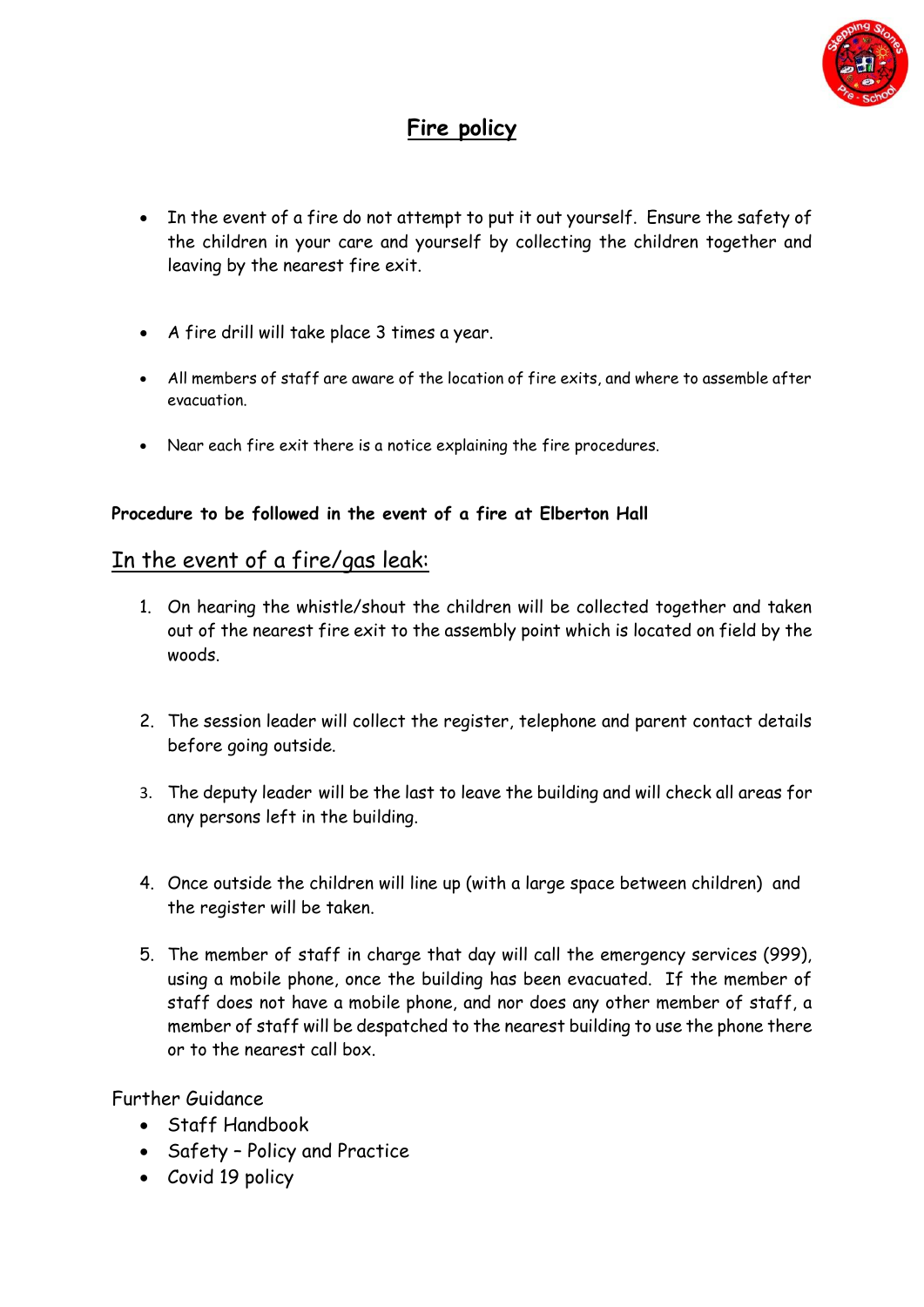

# **First Aid Policy and Procedure**

#### **Aim**

**The aim of this policy is to ensure the good health and safety of all those on site, and to provide for effective action should anyone become ill or suffer injury.**

## **Policy**

Stepping Stones will ensure that:

- Only First Aid qualified staff are allowed to administer First Aid and give First Aid advice.
- There is at least one person who has a current paediatric first aid certificate on the premises and available at all times when children are present, and accompany children on outings.
- There is a first aid box accessible at all times with appropriate content for use with children.
- We keep a written record of accidents or injuries and first aid treatment. We will inform parents and/or carers of any accident or injury sustained by the child on the same day, or as soon as reasonably practicable, of any first aid treatment given.

#### **Practitioners responsibilities are:**

- To be aware of the setting's first aid arrangements and procedures.
- To take charge in the situation where personal injury or illness has occurred and where further medical help is needed.
- To ensure that a First Aid box is provided and stocked with appropriate items and to refer any issues to a director/manager whose responsibility it is to see that all first aid kits remain appropriately stocked.
- To always take the first aid box, travel first aid pack and accident book on all trips.
- In cases of injury, the Practitioner's responsibility ends when the patient is handed over to the medical care or the parent/carer.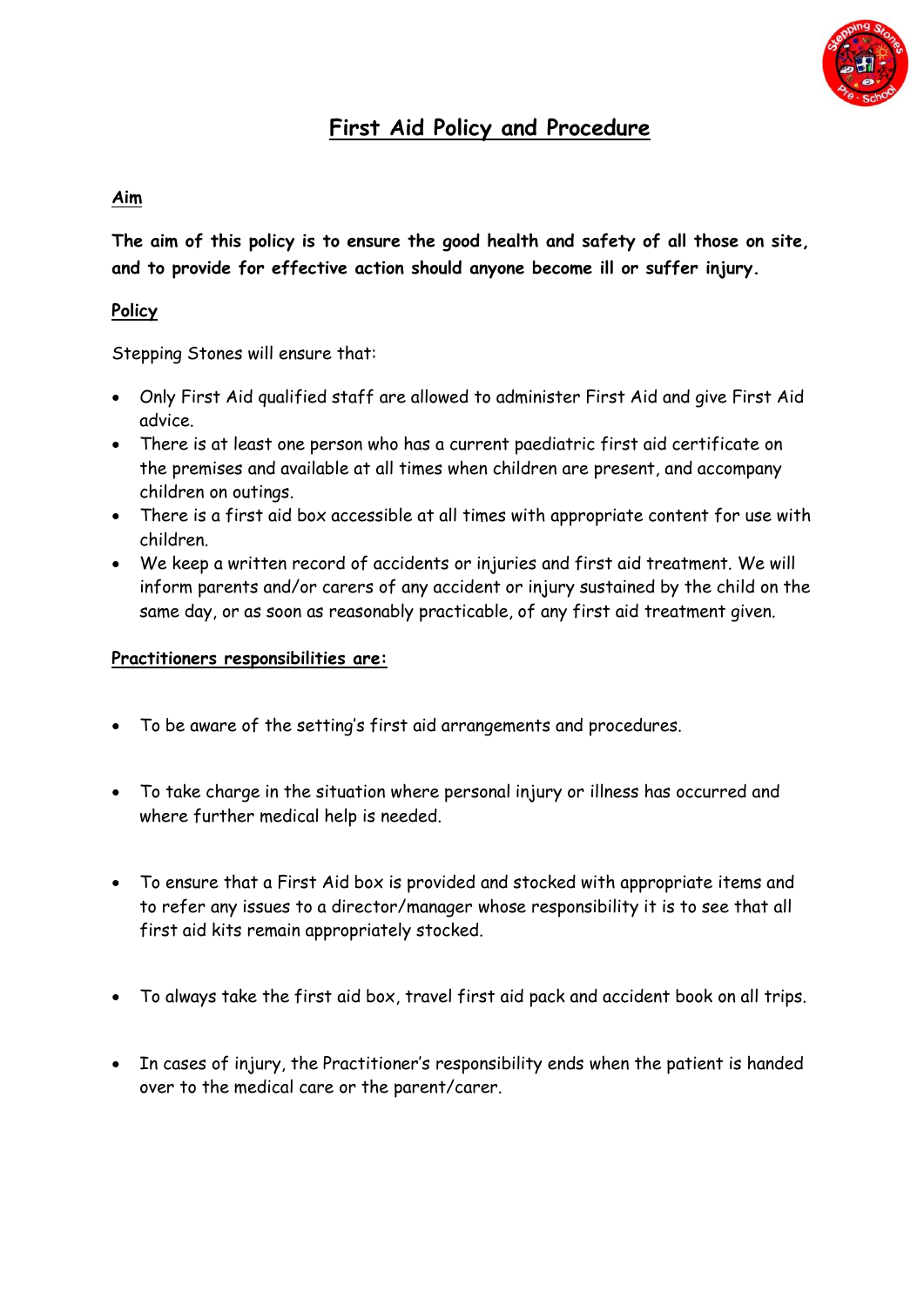

## **Accident forms**

For all injuries (whether involving the children, staff or visitors) an accident form must be filled in at the first possible opportunity by the member of staff who witnessed the injury or who was closest at the time it occurred. In the case of an injury involving a child, the form must be signed by the parent/carer who collects the child.

- ❖ Accident forms for all eventualities, including children and staff, are then stored confidentially, in date order, in locked cupboards.
- ❖ Accident forms will trigger the Leader making enquiries about the appropriate supervision and organisation, or use of materials, at the site where the injury occurred to help prevent further accidents occurring. This may assist in informing a review of Risk Assessments.

- Serious Accident and Emergency Policy
- Staff Handbook
- Safety Policy and Practice
- Accident Policy and procedure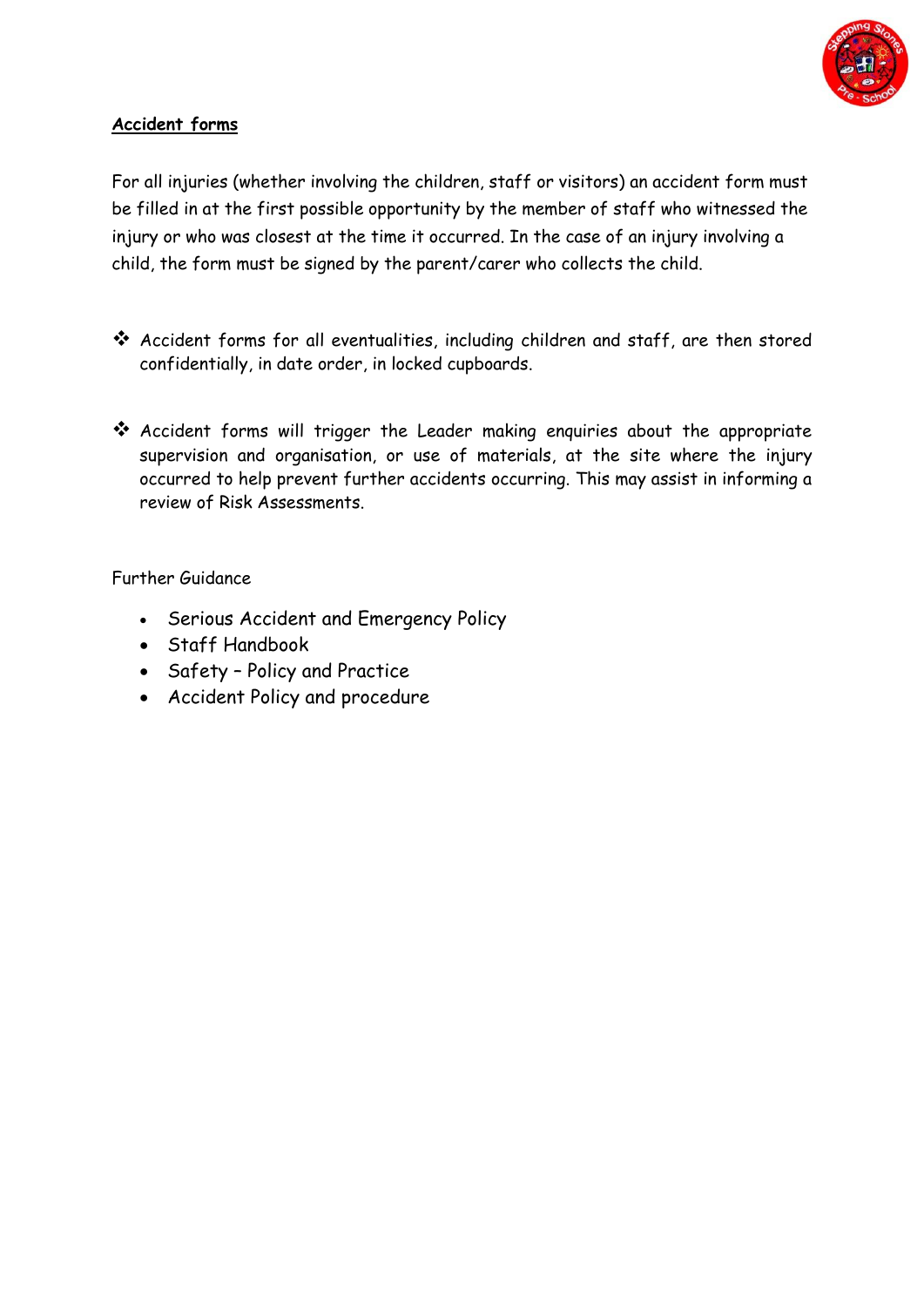

# **Serious accident and emergency procedure**

In the event of a child sustaining an injury/serious illness, a paediatric first aider will be called to the scene. The other members of staff present will take all of the other children away from the area.

The first aider will then proceed to treat the child and injury, following their training.

- The setting's first priority must be to ensure the safety of all present and to give necessary first aid attention.
- Parents/carers must be contacted as soon as possible.
- An ambulance should be called for anyone requiring hospital treatment. Settings should be ready to give:
	- The name of the person calling.
	- The address of the setting.
	- Name of the person who needs the ambulance
	- Reason for calling the ambulance, including any deterioration in the person's condition.
- Staff should not use their own transport unless their insurance policy specifically permits this and there is another member of staff available to accompany them.
- The Child Information Form and Child Medication form (if the child has one) must accompany the child to the hospital unless the parents/carers go with them.
- If necessary a practitioner will go with the child in the ambulance and stay with them until the parent/carer arrives, unless the parent/carer arrives before the ambulance. The setting will make sure information about which hospital the child is being taken to is shared with other staff.
- The setting will record all serious accidents in both the Accident and Incident book.
- The setting will notify Ofsted of any serious accidents or injuries as soon as possible and within 14 days of the incident. Ask if this incident is also reportable to your local child protection agency and if so report to the incident as required. We will keep clear records of the original incident and all actions taken.
- The setting will immediately report fatal or major injuries by telephone to Ofsted and the Health and Safety Executive; RIDDOR followed up by an accident report form. Also to the local child protection agency. The setting will also inform the Manager if not present.

**Please refer to [http://www.nhs.uk/conditions/accidents-and-first-](http://www.nhs.uk/conditions/accidents-and-first-aid/pages/introduction.aspx)**

**[aid/pages/introduction.aspx](http://www.nhs.uk/conditions/accidents-and-first-aid/pages/introduction.aspx) for further information on dealing with varied first aid occurrences.**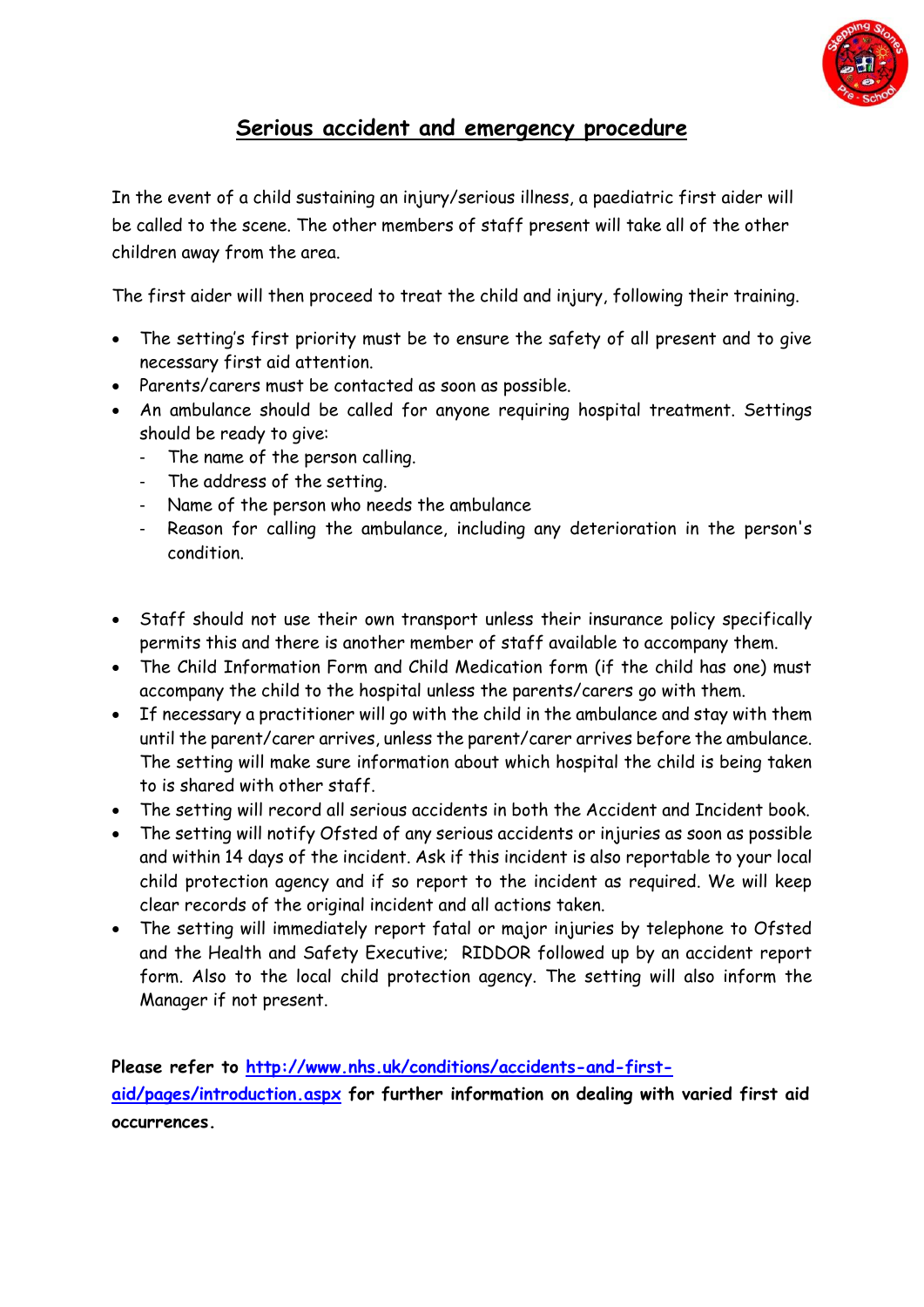

Appendix:

Riddor 95 RIDDOR is the Reporting of Injuries, Diseases and Dangerous Occurrences Regulations 1995. Further details on what you need to report can be found at <http://www.hse.gov.uk/riddor/index.htm>

See<http://www.hse.gov.uk/pubns/misc769.pdf> for a poster detailing contact information and further details.

It is preferred that reporting is completed online. However, incidents can be reported via telephone and there is also a service provided for reporting fatal and specified injuries **only** - call the Incident Contact Centre on 0845 300 9923 (opening hours Monday to Friday 8.30 am to 5 pm).

Report online at **<http://www.hse.gov.uk/riddor/report.htm>**

## **Ofsted:**

We will notify Ofsted of any serious accidents or injuries as soon as possible and within 14 days of the incident.

• 0300 1231231

- First aid Policy and Procedure
- Medication Policy and Procedure
- Staff Handbook
- Safety Policy and Practice
- Accident Policy and procedure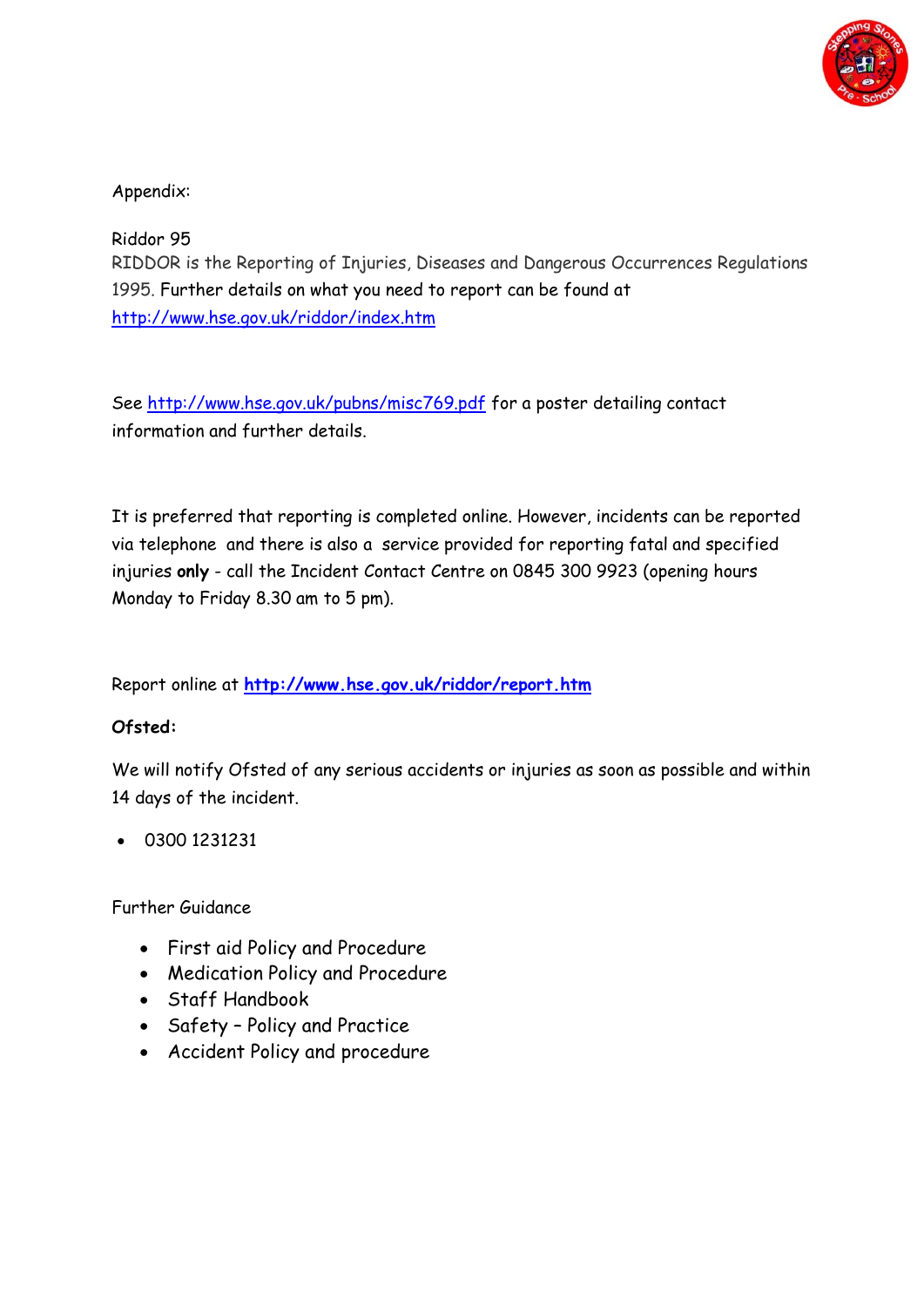

# **Grievance and whistle blowing policy**

#### **Purpose and Status**

A grievance procedure is simply a way for all employees to discuss any problems, or air their views on any dissatisfaction that relates to their work. An informal discussion can often resolve matters, but if you wish to raise the grievance formally please adhere to the following procedure.

## **Whistle Blowing Policy and Procedure in conjuncture with safeguarding policy**

#### **Aims**

- To encourage staff and volunteers to feel confident in reporting serious concerns about any aspects of the setting's work.
- To provide ways for staff and volunteers to report concerns.
- To ensure that staff and volunteers get a response to their concerns and that they know what to do if they are not satisfied with this.
- To reassure staff and volunteers that they will not be penalised for coming forward with their concerns.

Whistle blowing is reporting a serious concern about another member of staff or volunteer to a more senior member of staff.

A serious concern might be;

- a criminal offence
- abuse or neglect of children
- bullying or victimisation of staff, volunteers or children
- financial malpractice
- a health and safety risk
- a failure to deliver appropriate standards of care

There may be other serious concerns, which do not fit into these categories.

#### **Procedure**

#### **How to Report a Concern**

- Any staff member or volunteer can report a concern.
- Concerns can be reported verbally or in writing.
- In most circumstances this would be to the Pre-school Manager.
- If the concern involves the Pre-School Manager or it is felt they are unlikely to take any action, the member of staff should contact Gill Powell (owner).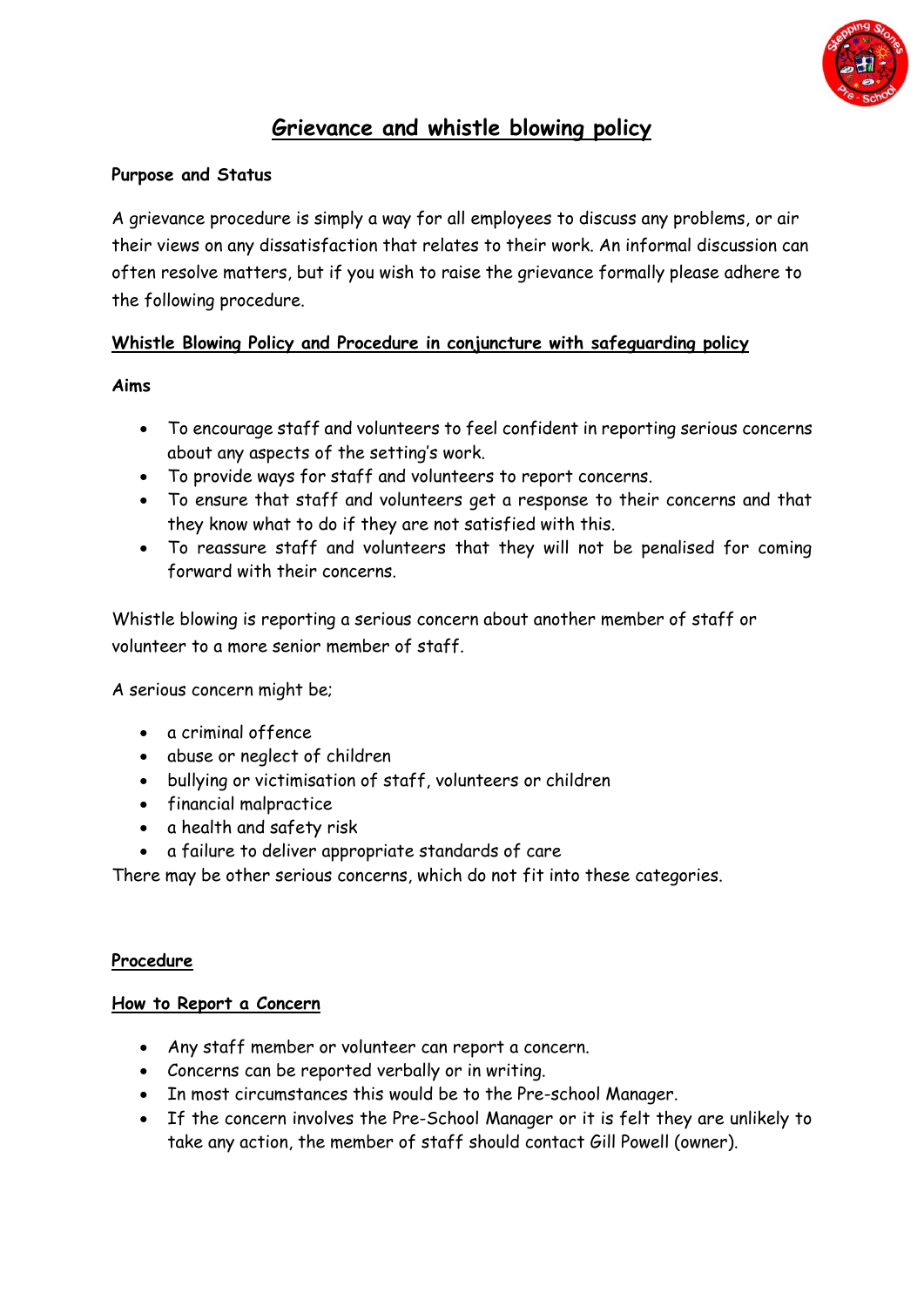

#### **What Will Happen Next?**

- All reported concerns will be investigated.
- Verbal concerns will be recorded in writing.
- The person to whom the concern has been reported to will assess what action needs to be taken. This could be an internal enquiry or more formal enquiry, for example involving Ofsted and the Police.
- In some cases, the concern may be better addressed under another policy or procedure, such as Child Protection, Discipline and Grievance or Health and Safety.
- The person reporting the concern will be advised of the outcome as soon as possible, normally within 2 weeks of the date of their disclosure. Where a longer period is needed for investigation, the person will be informed.
- Where a person is not satisfied with the outcome, they should put their concerns in writing to Gill Powell.

## **Safeguards**

- The organisation will not tolerate any harassment or victimisation and will take appropriate action to protect those who report a concern in good faith.
- No action will be taken against anyone who makes an allegation in good faith, reasonably believing it to be true, even if the allegation is not subsequently confirmed by the investigation.

## **Legal Framework**

## **Independent advice and further reading**

*The Public Interest Disclosure Act 1998 protects employees against detrimental treatment or dismissal as a result of any disclosure of normally confidential information in the interests of the public.* 

Staff who feel unsure about whether or how to raise a concern or want confidential advice can contact the independent charity Public Concern at Work (PCAW) on 020 7404 6609 or email [helpline@pcaw.co.uk](mailto:helpline@pcaw.co.uk) their lawyers can give free confidential advice on how to raise a concern about serious malpractice at work.

Ofsted has a whistle blowing hotline. You can call this on: 0300 123 3155 (Monday to Friday 8am – 6pm) or email :whistleblowing@ofsted.gov.uk.

Free information and advice can also be obtained from the Advice, Conciliation and Arbitration Service (ACAS) – Telephone: 0300 123 1100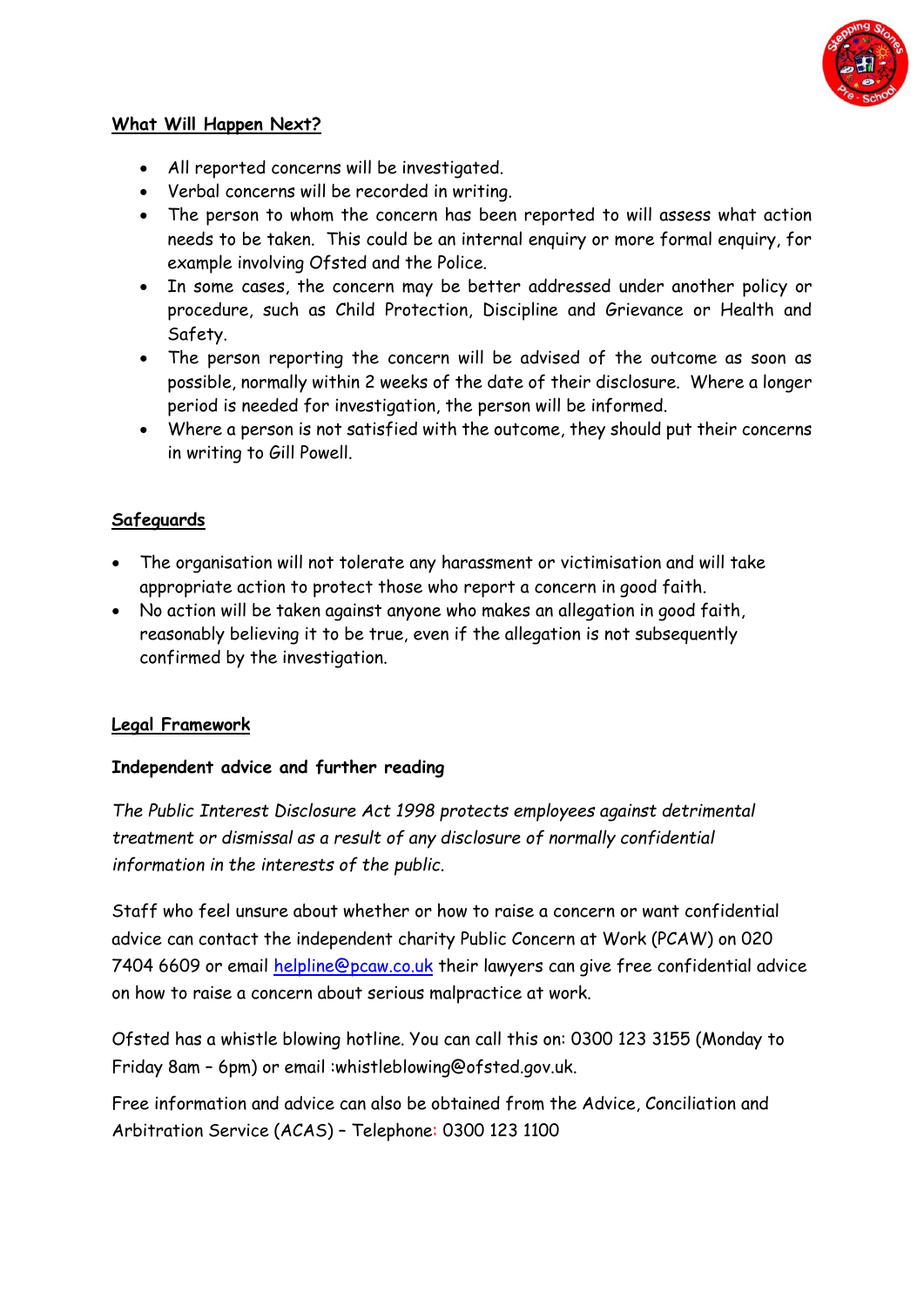

- Child Protection Policy and Procedure
- Disciplinary Policy and Procedure
- Safeguarding children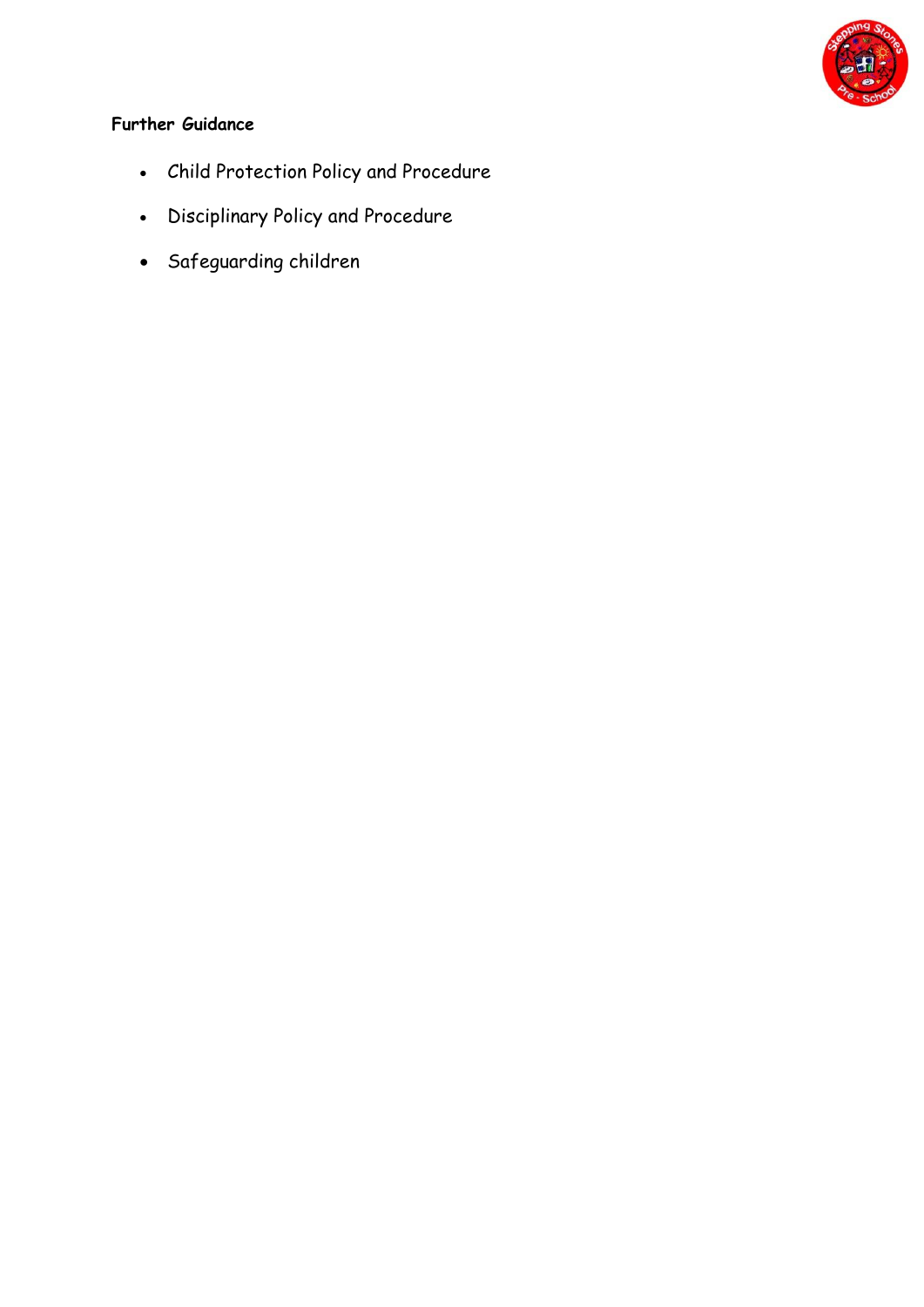

# **Healthy Eating policy**

#### **Aims**

- All staff are aware of the approach to all aspects of food and nutrition within the pre-school.
- We consult and inform families about issues relating to food and drink
- We encourage children to develop good eating habits and social interaction

#### **EYFS guidance on food and nutrition**

- To provide healthy, balanced and nutritious meals, snacks and drink
- Drinking water must be available to children at all times
- Obtain and act on information about any special dietary requirements from parents and carers

#### **Snacks** - available each session

- a healthy balance of snacks are available for the children to choose themselves
- consists of foods such as crackers, breadsticks and fruit

## **Lunch –Parents are required to provide packed lunch for their children and adhere to the following guidelines**.

Lunches must not contain nuts

Grapes must be cut in half length ways

Packed lunches need to contain a balanced diet.

#### **Special dietary requirements**

Parents are required to complete the registration and settling forms explaining clearly any dietary needs their child may have. Individual dietary needs are recorded on a central list to ensure all staff are aware of any requirements.

#### **Water and other drinks**

Children have cups with a jug of water which are always accessible.

Adults are provided with facilities for making hot drinks and tap water is available.

#### **Health related learning**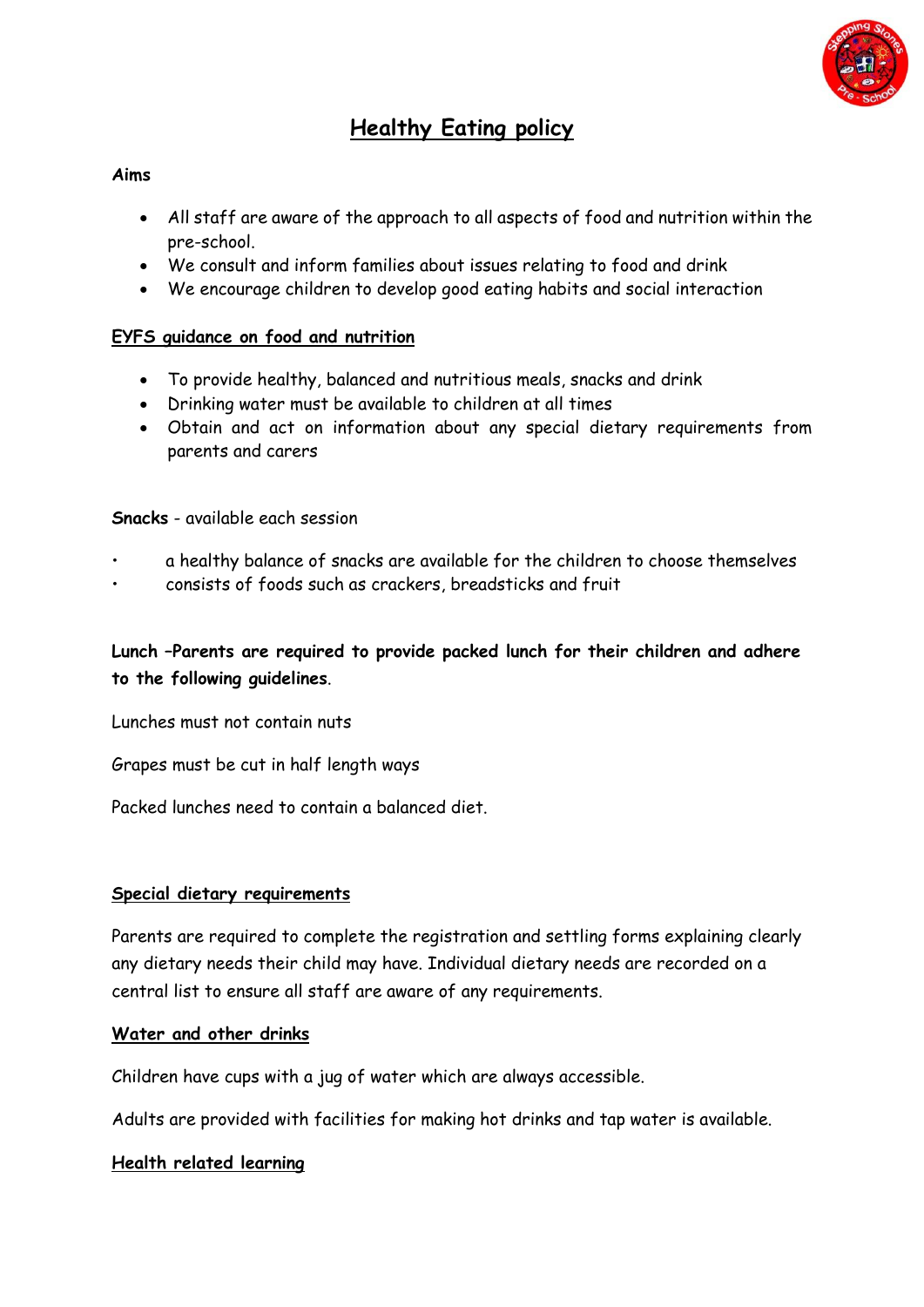

Incorporated in the children's learning throughout the year are experiences such as food tasting from around the world, cooking, physical activities, messy play with food substances, food/exercise related books and visual materials, fund raising physical activities, indoor/outdoor play, excursions.

## **Cooking with the children**

- These activities may be either exploring sensory play using food items or cooking specific items
- The children and staff must always wash their hands before cooking or eating and also afterwards
- We will encourage all of the children to try and eat a wide range of foods
- Children under no circumstances are allowed to 'lick the bowl'.

- Health and Hygiene Policy and Procedure
- Covid 19 policy
- https://www.gov.uk/government/publications/example-menus-for-early-yearssettings-in-england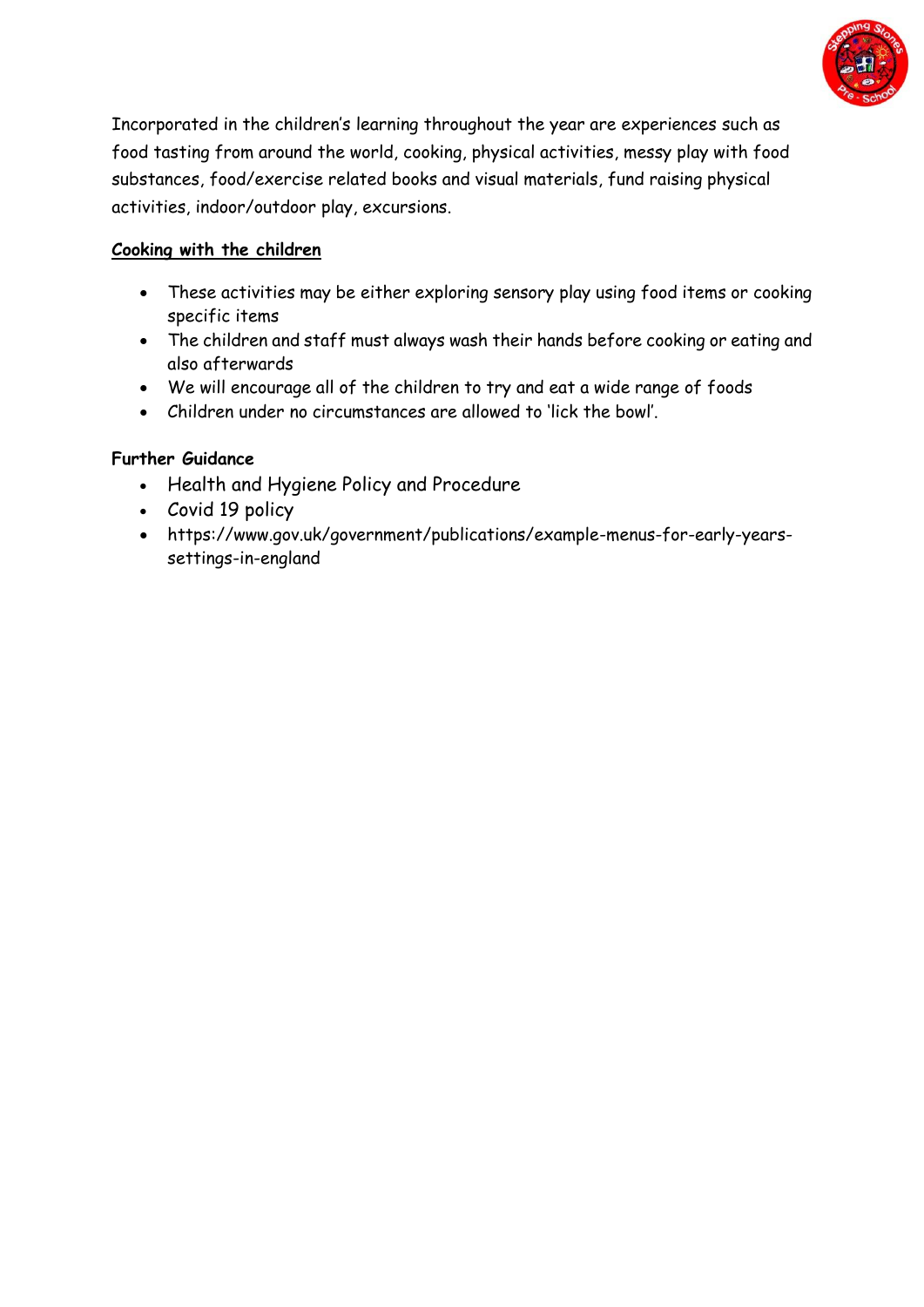

# **Inclusion Policy-disabled children**

Stepping Stones will make every effort to see the child first and the impairment second, endeavouring to make all play opportunities available to all children at all times as in our Inclusion and Equal opportunities policy. The term '**disabled children'** includes children with physical and sensory impairments, learning difficulties and people who experience mental or emotional distress. All staff comply with the Equality Act 2010.

## **Staff**

The pre-school has identified a member of staff, our SENDCO as the lead worker for children with additional needs. This individual will be trained appropriately to promote inclusive practice in the scheme.

All members of staff will be expected to assist the lead worker in working with children with additional needs.

The lead worker's responsibilities will include:

- Ensuring that all management, staff and volunteers are aware of all legislation, regulations and other guidance on working with disabled children
- Identifying staff training requirements to meet the needs of disabled children attending the setting
- Meeting with the child and their parent/carers at the point of entry to plan a successful entry to the setting
- Ensuring that children with additional needs are considered when activities are being planned and prepared. To monitor and evaluate delivery.
- Liaising with other agencies and seeking advice and support where necessary

## **Premises**

The pre-school building is partially accessible to wheelchair users. The pre-school will make any reasonable adjustments to allow access to areas. The setting will regularly review use of the premises and identify areas for improvement both in the short and long term.

## **Activities**

Every effort will be made to meet the needs of children with additional needs to ensure they feel welcome and valued. The setting recognises that this will be achieved not only through the provision of physical access but by the attitude of management, staff and users of the service. All children will be encouraged to take part in the activities on offer.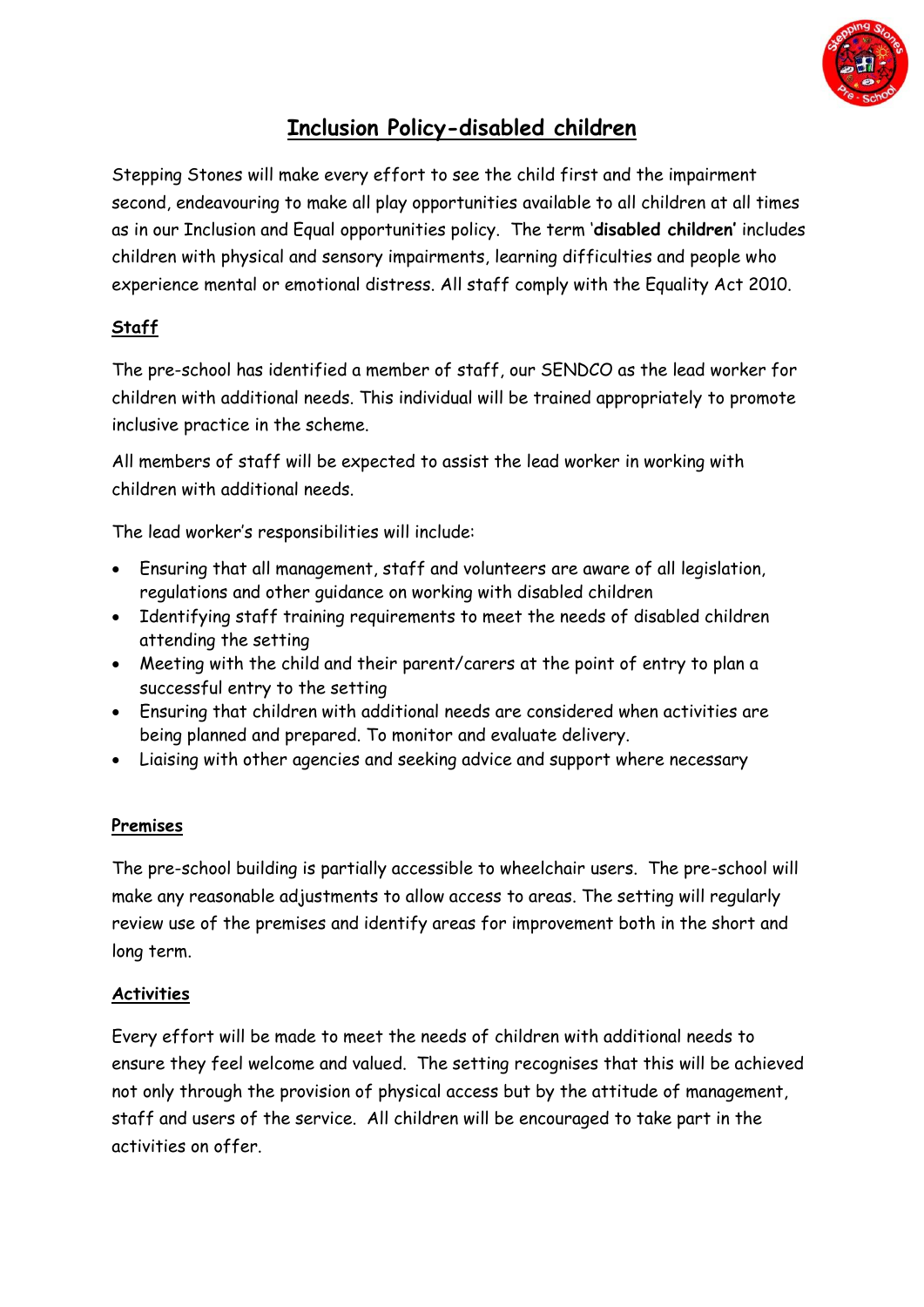

## **Individuality**

Every child at the Stepping Stones is celebrated as being different. By getting to know our children and by working in partnership with parents / carers we can help them fully enjoy their time.

## **Review**

Children's individual care plans will be reviewed regularly to ensure they are kept current. Delivery of activities and provision of resources will be reviewed as part of staff meetings and fed into planning so the setting learns from experience and areas for improvement are identified in regards to inclusion.

- Admissions Policy
- Equal opportunities Policy
- Special Needs
- Staffing and Recruitment Policy
- Statement for Special Educational needs
- Working with disabled children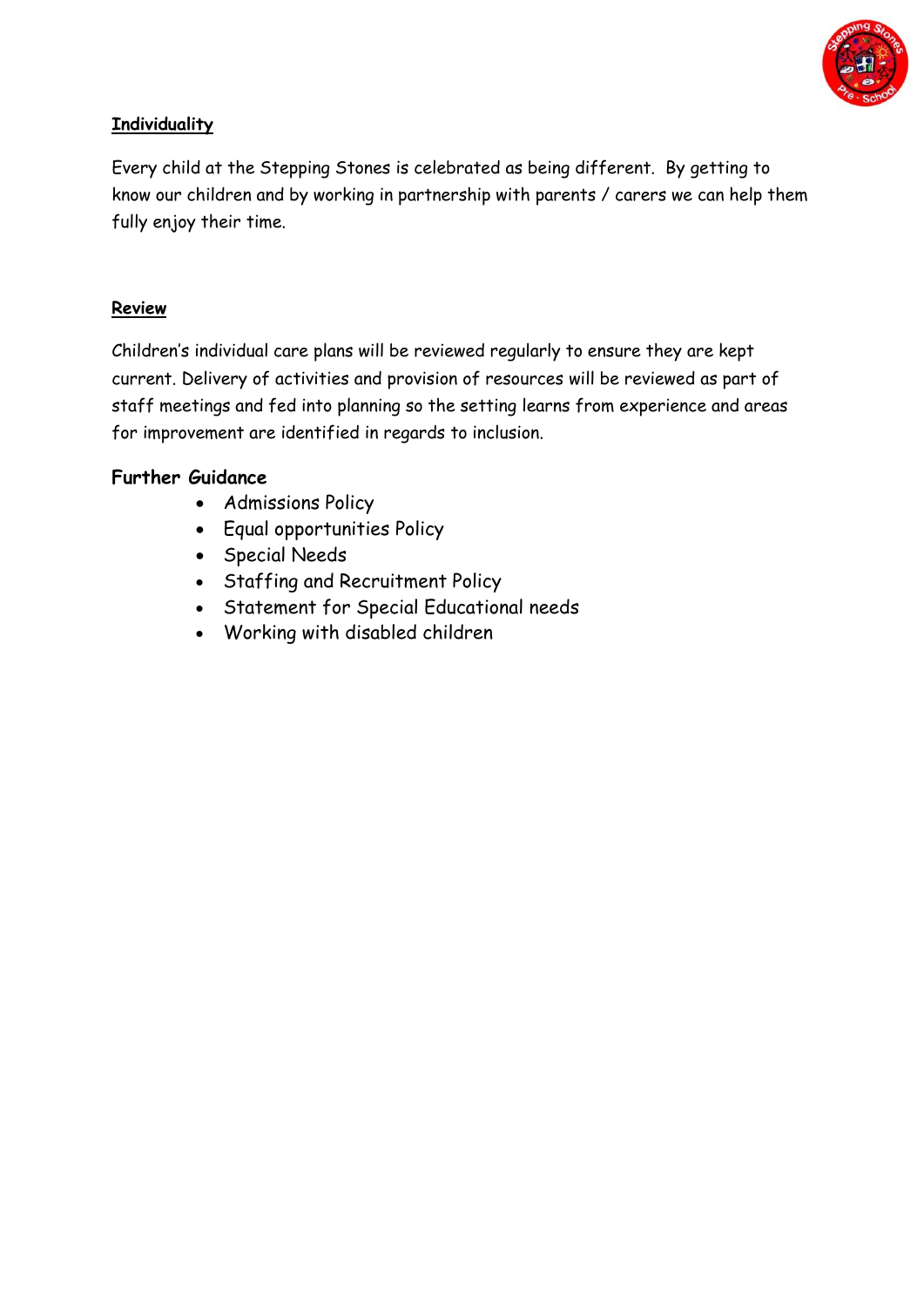

# **Indoor and Outdoor Play and Provision policy**

This policy is run in conjunction with our Safety Policy

## **Aim**

Outdoor play is an integral part of the curriculum for all age groups. Children have supervised access to the outdoor play area every day regardless of the weather.

The outdoor learning area is seen as an extension of the indoor learning area.. All activities that we do indoors can be transferred to the outdoors like sand and water play, drawing, ball games, dressing up, musical instruments.

## **Safety**

All outdoor play equipment is checked regularly and removed if broken or dangerous. It is the responsibility of every member of the Stepping Stones team to ensure that the outdoor area is safe and secure before allowing the children into the area. Staff will risk assess the activities before children have access to them and complete the garden check allowing access to the children.

## **Supervision**

- Children must be in sight of staff at all times. Staff will position themselves in the garden so all areas are visible. This means standing by each doorway i.e. alongside by the fence next to the garden green door or in the doorway of the door between the patio and hall.
- A member of staff will always be in the climbing frame area when it is open.
- The climbing frame is only open when 2 members of staff are in the garden. If a staff member has to leave the garden all children will be bought out of the climbing frame area.
- A member of staff will always be by the rope ladder when in use. When not in use it will be hooked up on tree.
- Staff will not open the door until ready to leave the hall and then can stand in the doorway to the patio if children are delayed.
- When all children are outside in the garden the green door can be closed. Staff will check that no child is left on the patio or inside and will double check by counting heads in the garden.

## **Clothing**

Staff and parents must ensure that all children are dressed appropriately for the weather conditions.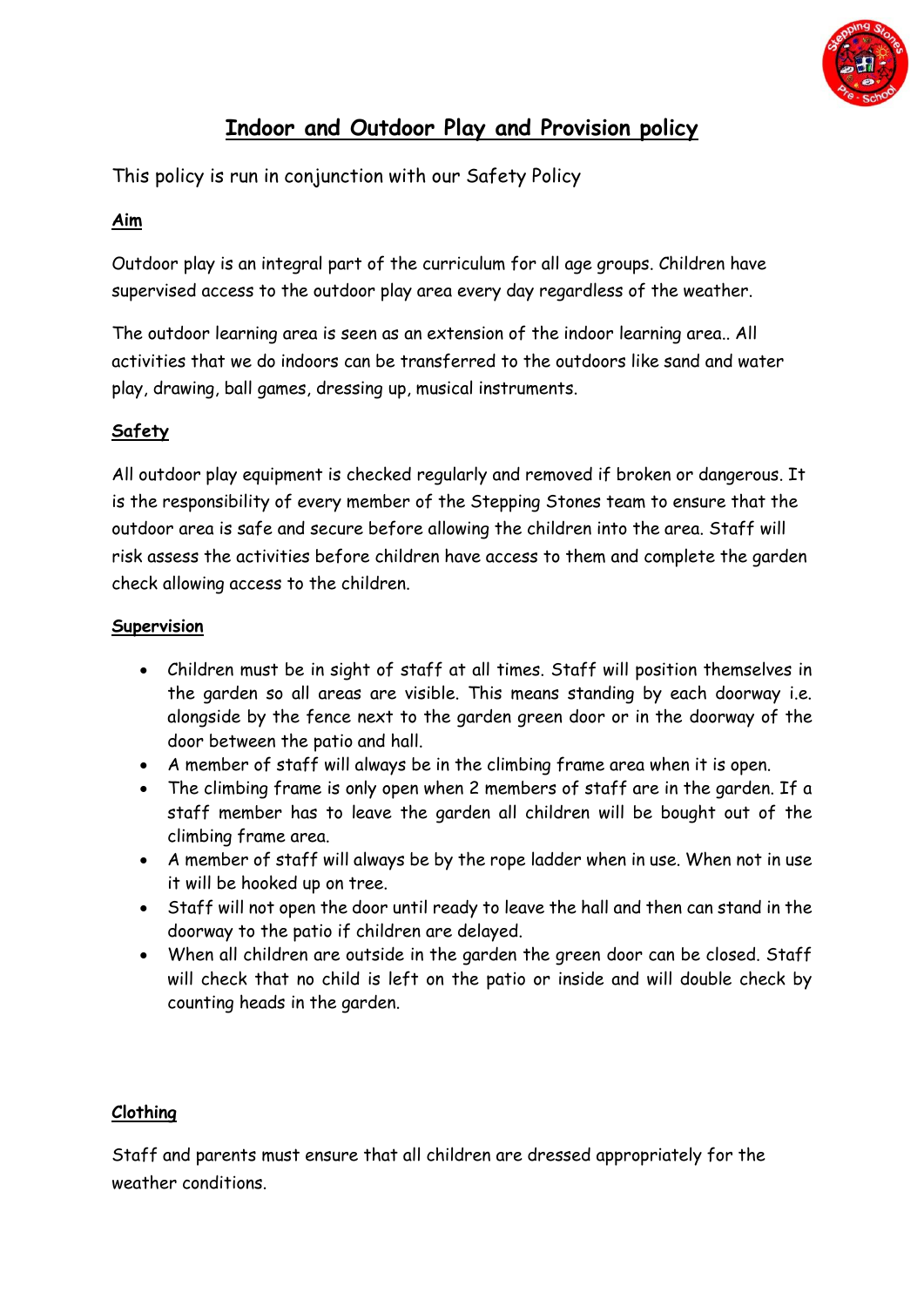

For hot weather:

- All children must wear a sun hat, staff are also advised to.
- Sun protection cream with sun protection factor of SPF 30 or more, this will be applied liberally and reapplied regularly. In the coronavirus outbreak no suncream will be applied. Parents are asked to put all day suncream on their child before they come.
- Children and staff will have access to drinking water at all times
- To play in the shade
- Children should be out of the direct sunlight during the hottest parts of the day
- Staff should set a good example by applying sun cream to themselves

•

For cold weather:

- All children should have an outdoor coat, hat or hood, and preferable gloves
- We encourage parents to provide all-in one waterproofs, or waterproof tops and bottoms.
- We ask that parents provide with a pair of wellie boots that can remain at Stepping Stones for the days their child attends. WE WILL GO OUT IN ALL **WFATHFRS!**

## **Supervision and supporting children's learning**

The safety and security of the children is of the utmost importance and comes before anything else. Staff will support the children to take measured risks that encourage and support their natural curiosity.

## **Further Guidance**

Safety – Policy and Practice Staff Handbook Covid 19 Policy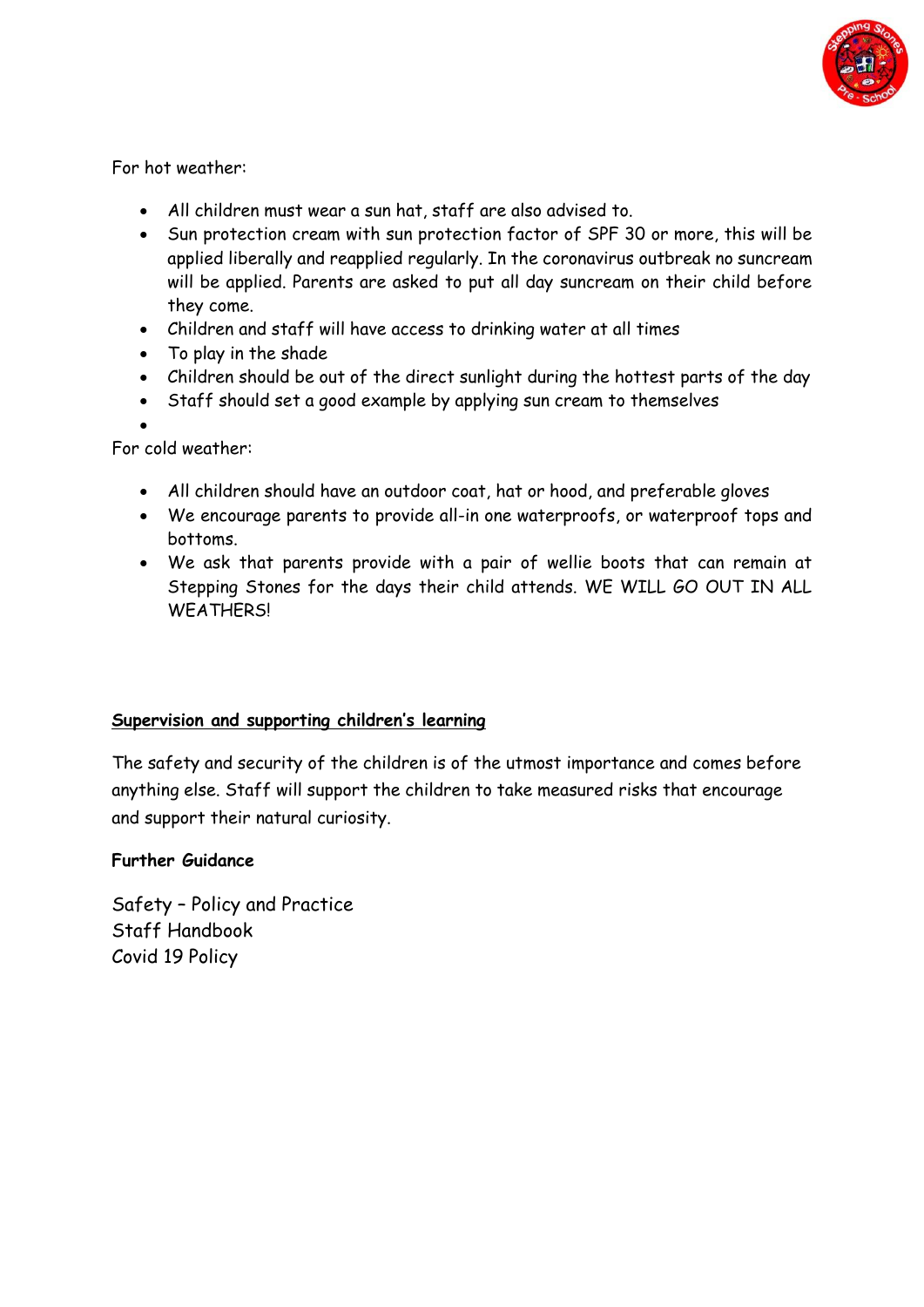

# **LONE WORKING POLICY**

## **STATEMENT OF INTENT**

This setting recognises that there may be an increased risk to the health and safety of its employees whilst working alone. This policy sets out our approach in both identifying these risks and adequately managing them. Any questions regarding its operation should be addressed to the Owner.

## **AIM**

This policy and its procedures aim to protect staff who are engaged in work (either outdoors or indoors) where there are no other people who could reasonably be expected to come to their immediate aid in the event of an incident or emergency.

## **METHODS**

1. Avoid lone working wherever possible

2. Sign in and off the site

3. Carry either a mobile phone or setting telephone at all times when lone working

4. Let someone know family/relatives/colleague you are coming into work, how long you expect to be and when you are leaving

- 5. Comply with fire evacuation procedures and attend fire assembly points
- 6. Staff are required to lock themselves in the buildings when lone working

7. Staff must not arrange meetings with parents or members of the public when lone working. All meetings must be arranged during school occupancy times or when there is more than one member of staff on site for the duration of the meeting

8. Staff are required not to handle cash when lone working

9. Late meetings must finish promptly and not leave one member of staff on site 10. Staff must not approach, or let into the building, unauthorised persons when lone working

11. When lone working setting up, only light duties to be performed. e.g check lists, putting out paperwork. All heavy work must be completed when 2 people are there.

12. Lone working for setting up will be ideally for 15 minutes and for a maximum of 30 minutes.

13. When there is a lone worker due in the following morning, all heavy lifting and fetching from the barn should be done the previous afternoon.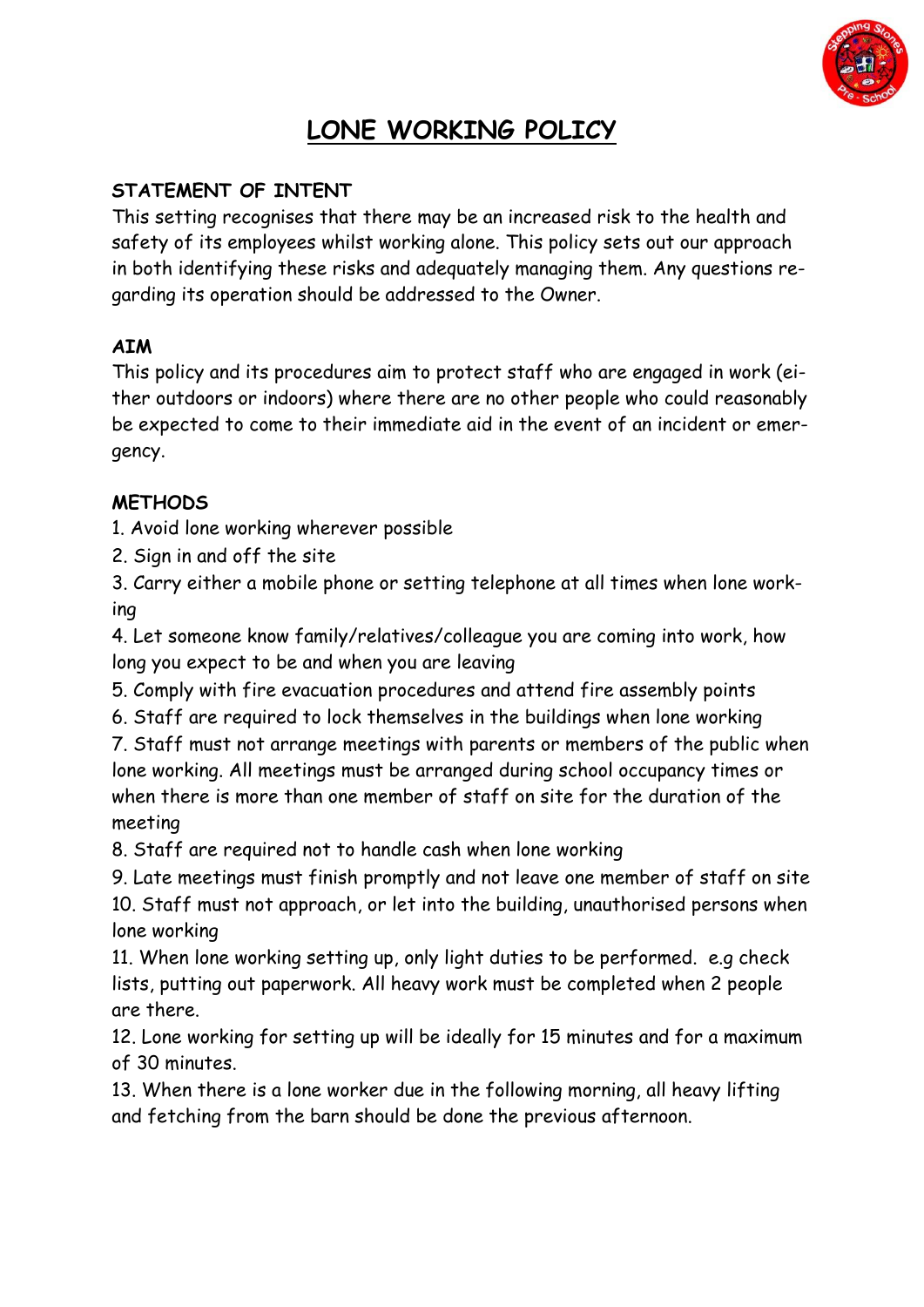

# **Missing Child Policy and Procedure**

#### **Aim**

As part of our high regard for the safety and safeguarding of the children in our care we will always be extremely aware of the potential for children to go missing during sessions.

## **Policy**

We will ensure that all precautions are properly observed, and will remain aware that emergencies can still arise. Therefore staff will undertake periodic head counts, especially at the transition points between sessions. If for any reason a member of staff cannot account for a child's whereabouts during a session the following procedure will be used:

Whenever a child goes missing, even for a few minutes, this will be recorded as an incident, the parent/carer will be informed when they collect the child and the incident will be reported to the registered person. Ofsted will be informed of the incident within 14 days via phone or in writing.

#### **Procedure**

#### **If a child is missing from the premises**

- 1. If a child is thought to be missing after arriving at the premises, the pre-school Manager will be informed immediately. They will make a careful check of all the children present to confirm who is missing.
- 2. The Pre-school Manager will then organise a check of all exit doors, outside area, rooms, cupboards and possible hiding places. This check will be carried out quickly and without panicking the other children.
- 3. The other children should be kept together with an appropriate member of staff while the check is being carried out.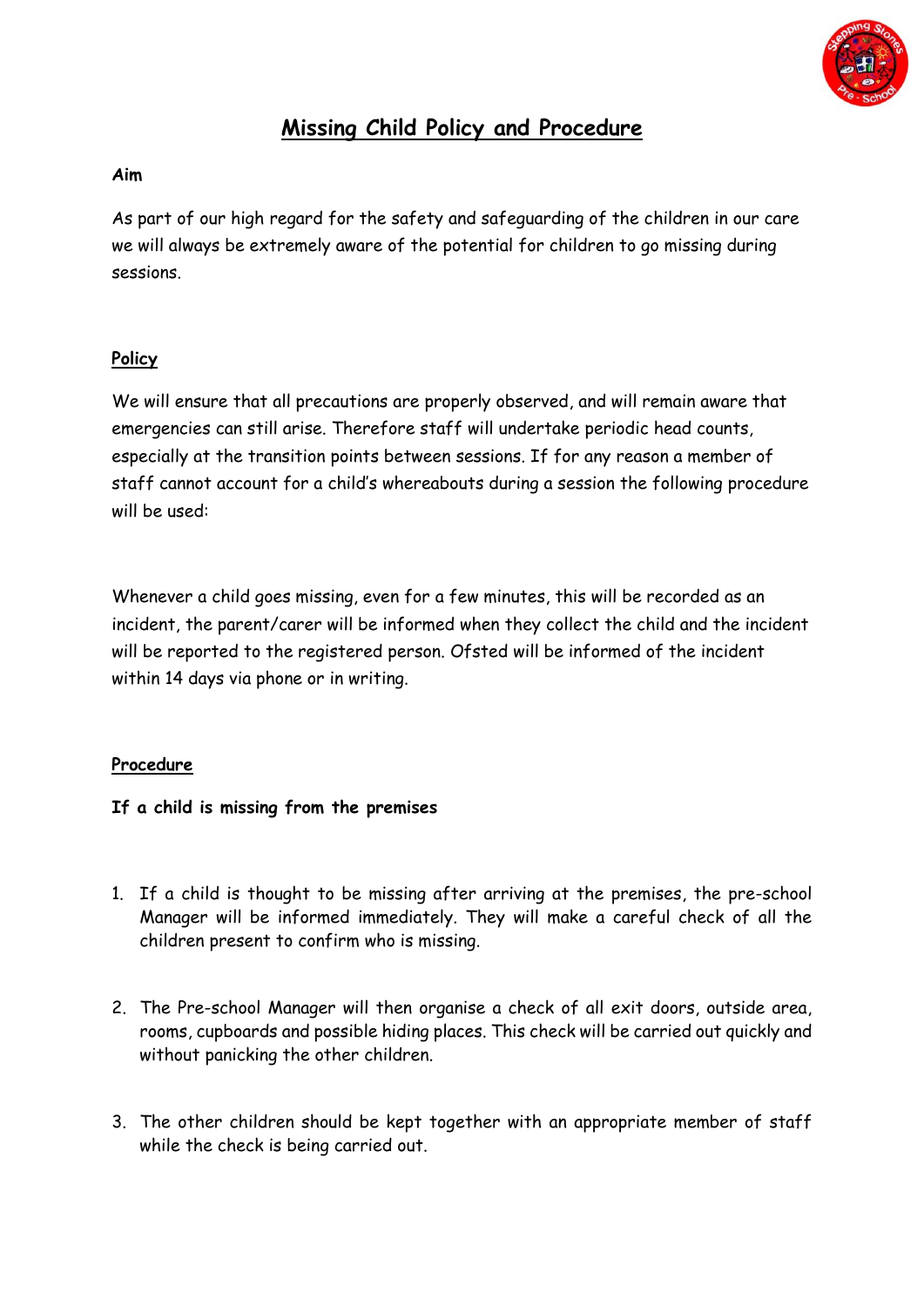

- 4. If the search is unsuccessful and the child is still missing, the pre-school Manager must contact the police on 999 and the parent/carer of the missing child.
- 5. The police will be given the following information:
	- The name of the Pre-school Manager
	- The address of the setting
	- What has happened
	- Child's name, age and address
	- Time of incident
- 6. The search for the child will continue after calling the police.
- 7. The Pre-school Manager involved will complete an Incident Form as fully as possible.

#### **Off the premises**

- 1. For each type of outing, providers must consider any possible risks to the children or themselves, consider appropriate child ratios, suitable transport/routes etc. The assessment must be discussed with a manager before embarking on each specific outing.
- 2. For trips away from the pre-school, children should be divided into groups with appropriate and manageable ratios with each staff member/parent helper. We will decide in advance how to arrange the groups.
- 3. Each adult will have details of which children they are responsible for, including their names. Trip consent forms and contact details for parents/carers will be taken on the trip so that parents/carers can be contacted in an emergency.
- 4. We will make sure that children know who is responsible for them, including the staff/parent helper's name and, that they know not to stray and that they know if they want to go to the toilet they ask.
- 5. If appropriate, we will give children labels or badges with the setting's name and a contact number on them.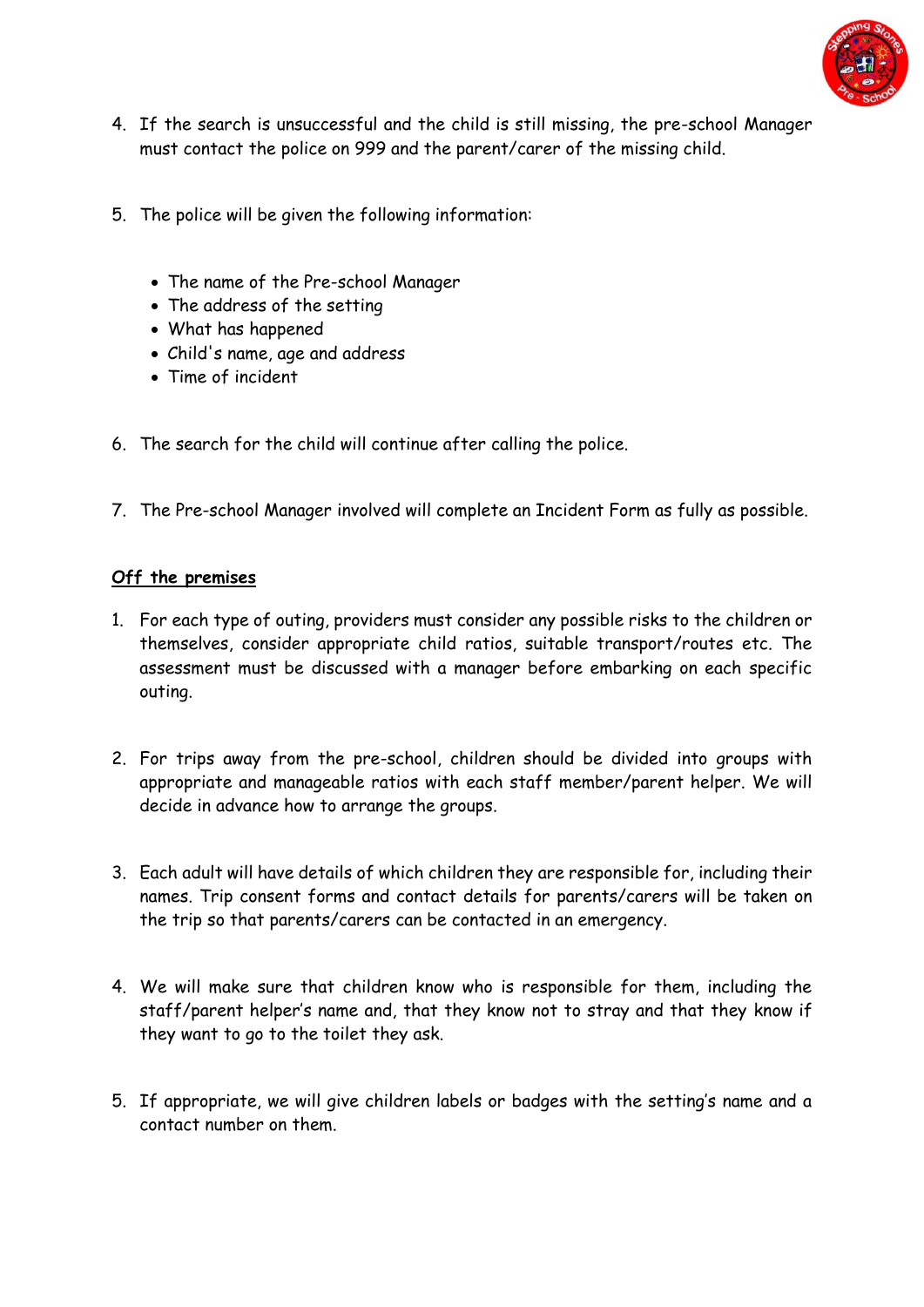

- 6. We will take a regular headcount of the group. If on taking a headcount a child appears to be missing, the pre-school Manager will be contacted immediately.
- 7. The group should stay still and keep together. If there is another adult with the group, one of them will should retrace their steps (to a pre-agreed distance, for no more than five minutes), too look for the child.
- 8. If the child is still missing after 5 minutes, we will inform the staff of the site and ask for their help in finding the child and contact the police on 999. We will be prepared to give them the following information:
	- The Senior staffs name and phone number and where we are.
	- What has happened.
	- Name, age and address of the child.
	- Time of incident.
- 9. We will contact the parent/carer of the missing child and inform them of what has happened and the steps that are being taken to find their child. We will ensure the pre-school Manager knows what actions have been taken.
- 10. We will continue the search after calling the police.
- 11. The worker involved will complete an Incident Form as fully as possible.
- 12. Ofsted will be informed of the incident within 14 days by either telephone or in writing.

- Safeguarding children
- Safety Policy and Practice
- Off site/ Trips Policy
- Lost Child in woods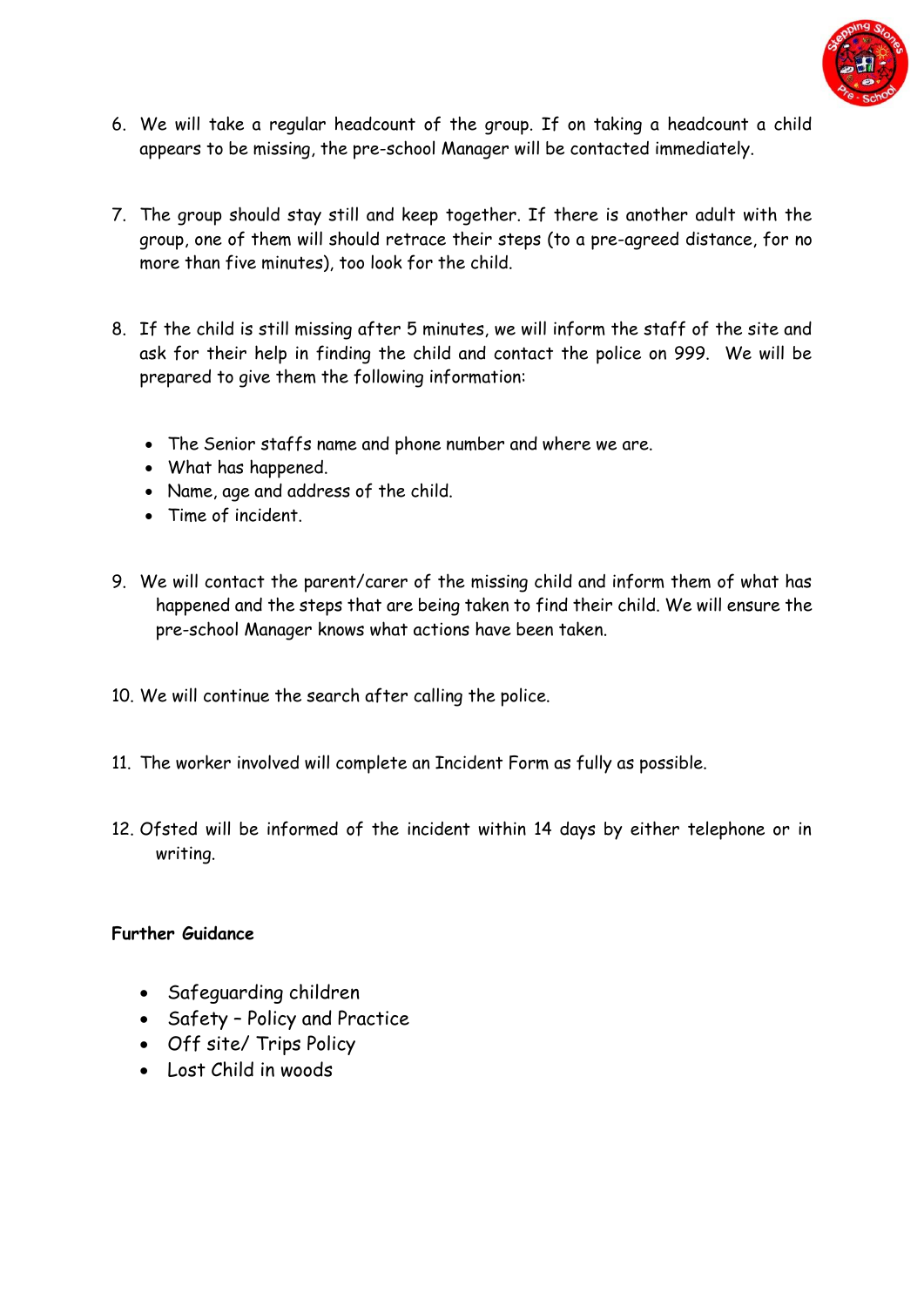

# **Off Site/Trips Policy**

We recognise the value of trips in broadening children's horizons and providing them with opportunities to express themselves in different environments. Trips are often the highlight of a child's time at pre-school events to look forward to for weeks and providing fond memories for years to come. They extend the realm of experience for both the child and carers. They can help to strengthen relationships and provide enhanced opportunities to feel part of the setting.

Trips do require some extra thought and a number of measures need to be put into place to ensure the trip is safe and fun for everyone:

## **Staff**

Staff are expected to wear appropriate pre-school uniform at all times. Staff must understand that they represent the pre-school whilst they are amongst the community and must behave in an appropriate manner. Staff may not be permitted to smoke/ or use an electronic form of cigarette or use their personal mobile phones during a trip or visit whilst working with the children.

## **Safety**

**1.** A risk assessment of each type of trip will be undertaken before leaving. This will include the nature of the venue, activities and transport).

**2.** The staff ratio will be 1 adult to every 2/3 children.

**3.** All staff members have DBS checks.

**4.** Staff members will not be left alone with any children, if this can be avoided. Volunteers/students/apprentices will never be left alone whilst on a trip.

**5.** The staff member will take an accurate register of the day's children and staff on all trips. This will include emergency contact information for parents as well as medical and other relevant information for individual children.

**6.** At least one qualified paediatric first aider will be present and the setting must take it's own First Aid Kit and Accident forms on all trips. Any medication needed, eg. inhalers, must be labelled and taken. The staff should have specific guidelines on their administration and use.

**7.** The staff member will carry the pre-schools mobile phone, fully charged, at all times.

**8.** Staff may need to take spare children's clothes, towels or other specific items – depending on the nature of the trip. Staff will bring plastic bags, tissues, wet wipes and water on trips.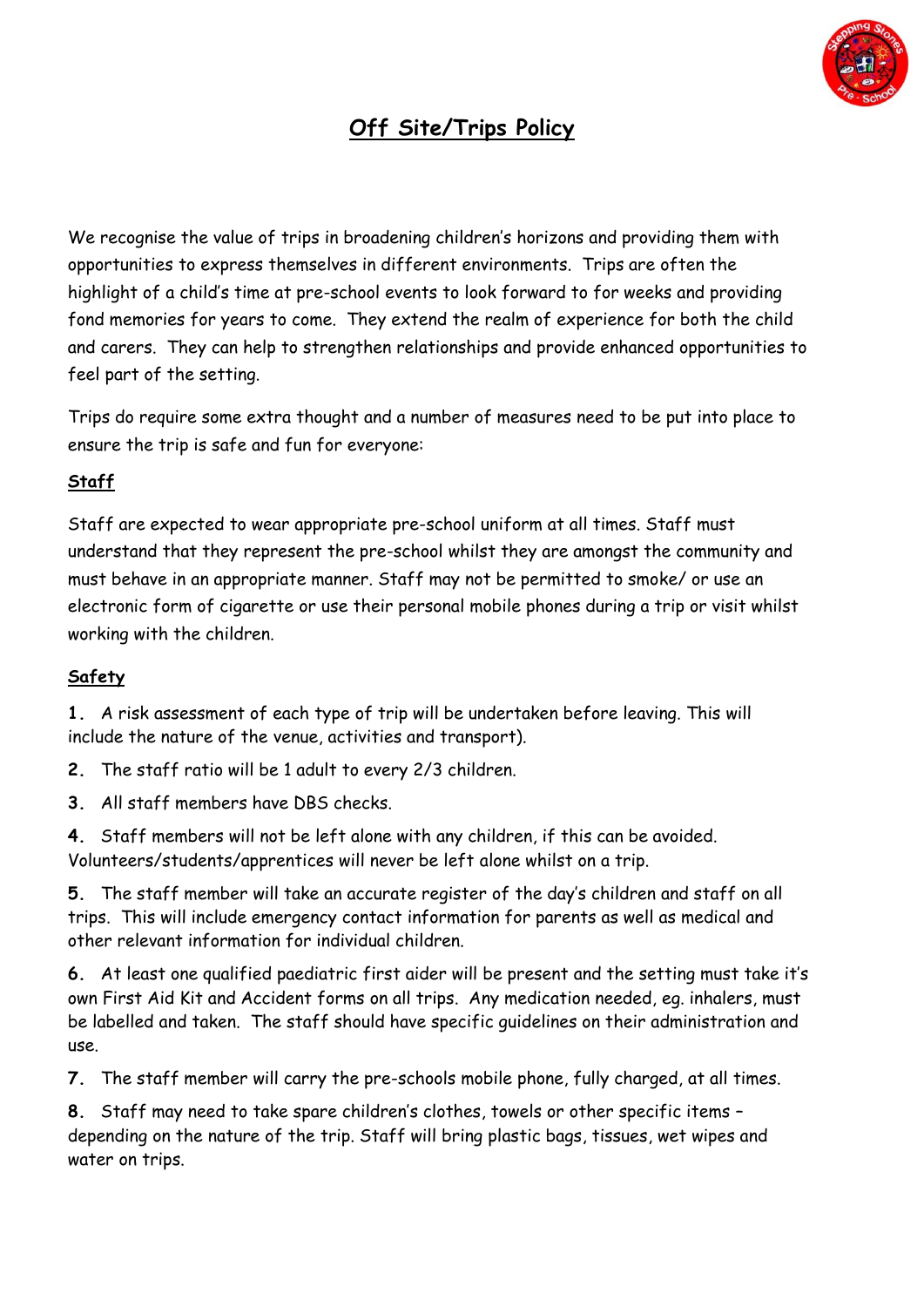

**9.** Children will have regular refreshments and access to toilet facilities. A qualified member of staff (with current DBS check) must remain with the children using the toilets at all times. Children will be allowed privacy in a cubicle (unlocked but door closed).

**10.** In the event of a child being approached by a stranger the members of staff will inform all other staff immediately and move children away from situation at once making sure all children are together. The staff will inform site security at once, complete an incident form on return to the setting and inform parents.

**11.** In the event of a child being lost, the missing child procedure will be followed.

## **Involving children**

1. Staff will let children know what will be happening on the trip day so they know what to expect. This may include talking through any special rules and assessing particular risks with children beforehand, eg. 'we aren't going to feed the animals because…'

2. Clear routines will be established, staff will explain to children what is expected of them in terms of their behaviour and children will be encouraged to take care of their belongings.

## **Providing opportunities**

**1.** Full consideration will be given to ensuring trips are physically accessible, age appropriate, culturally appropriate and that activities are non-discriminatory.

- **2.** There will be variety in the trips offered, reflecting where possible children's interests and giving them a chance to try something new.
- **3.** Periods of quiet time and breaks will be built into the day wherever possible.

## **Local walks**

For local outings (where children and staff walk to the destination), we ask that parents/carers give their consent for these trips by signing the relevant section on our admission forms as these may take place on a more adhoc basis. Where possible, staff will let parents/carers know in advance that their child will be attending a local walk/trip.

- Safeguarding children
- Safety Policy and Practice
- Missing Child Policy and Procedure
- Lost Child in woods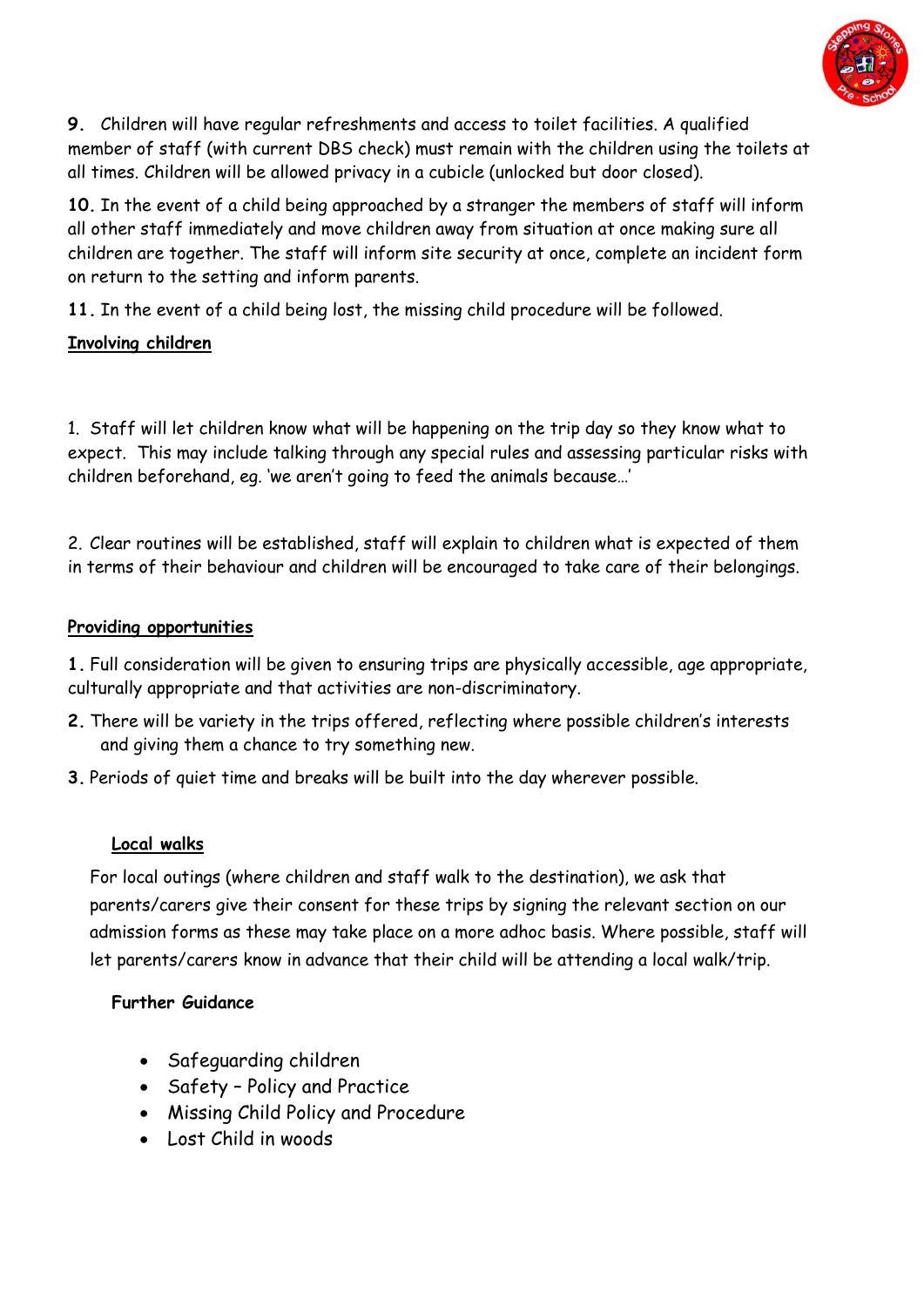

# **Complaints Procedure**

We aim to provide a high quality, efficient and accessible service to parents/carers and children. At regular intervals the management and staff meet to discuss and review the daily running of the setting, as well as possible improvements to the services offered by the setting. However, from time to time a complaint may arise about some aspect of the setting, or an individual member of staff. Usually it should be possible to resolve any problems informally, as soon as they occur.

## **Stage One**

Misunderstandings often arise through a simple breakdown in communication, and if we do not know of concerns we can do nothing to resolve them. A straightforward informal discussion between those involved may be all that is needed to set things right. We would recommend first voicing your concern with your child's key worker. We hope that any issues of concern can be resolved at this stage.

If it is not possible to resolve the issue informally, there is a formal complaints procedure that must be followed. This is laid out below.

## **Stage Two**

To report your complaint with the pre-school session manager, please contact either:

## **Anna Thompson**

The Manager may deal with the complaint directly or call a meeting with other members of staff and yourself, to discuss the complaint in detail. If a meeting is called the management will investigate the complaint within 10 working days. If the complaint involves another parent/child/staff member they may be asked to attend a meeting, to answer appropriate questions. Any witness to the complaint/incident may also be called to attend a meeting. Written records of the meetings will be made.

## **Stage Three**

If informal discussions of a complaint or problem have not produced a satisfactory resolution to the situation, you should put your complaint in detail and in writing to the registered person **Mrs Gillian Powell (director) or another director Rianna Kilford or Anna Thompson.** Relevant names, dates, evidence and any other important information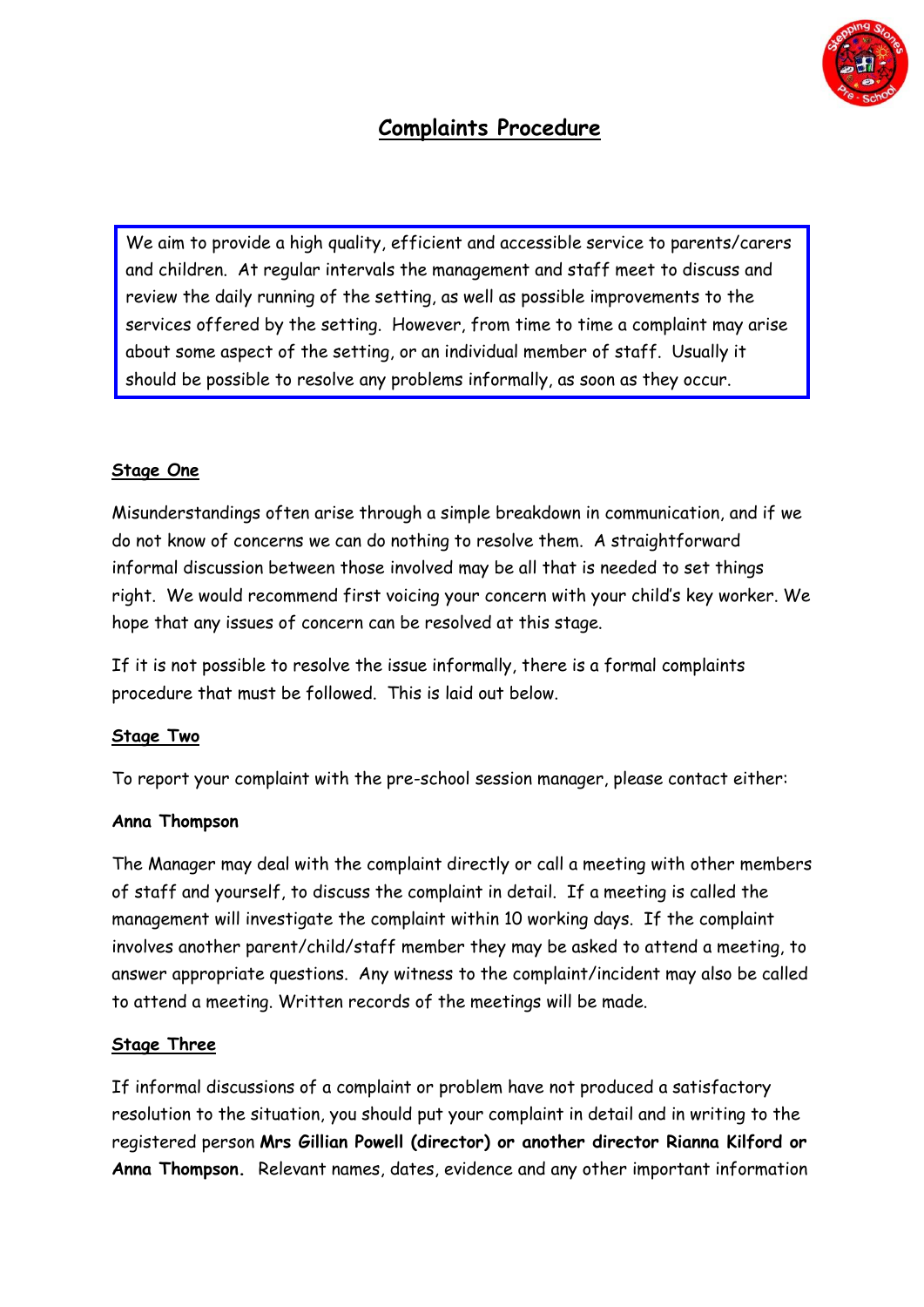

on the nature of the complaint should be included. Advice may be sought by the preschool from appropriate organisations such as Ofsted.

We will acknowledge receipt of the complaint as soon as possible – within three working days at least – and fully investigate the matter within 10 working days. If there is any delay, we will advise you of this and offer an explanation. The registered person **Mrs Gillian Powell (Director)** will be responsible for sending you a full and formal response to the complaint.

The formal response to the complaint will be sent to you and copied to all relevant members of staff if appropriate. The response will include recommendations for dealing with the complaint and for any amendments to our policies or procedures emerging from the investigation.

The registered person **Mrs Gillian Powell (Director)** may arrange a time to meet with you to discuss the complaint and our response to it. The final judgement will be made by Mrs Gillian Powell, Mrs Anna Thompson and Mrs Rianna Kilford in consultation with relevant parties.

## **If you are still unhappy?**

If you are unhappy with the result, and your complaint relates to one or more of the Early Years Foundation State Safeguarding and Welfare Requirements, you may raise your complaint with Ofsted:

Applications, Regulatory and Contact (ARC) Team

Ofsted

Piccadilly Gate

Store Street

Manchester

M1 2WD

Tel: 0300 1231231

Website: www.ofsted.gov.uk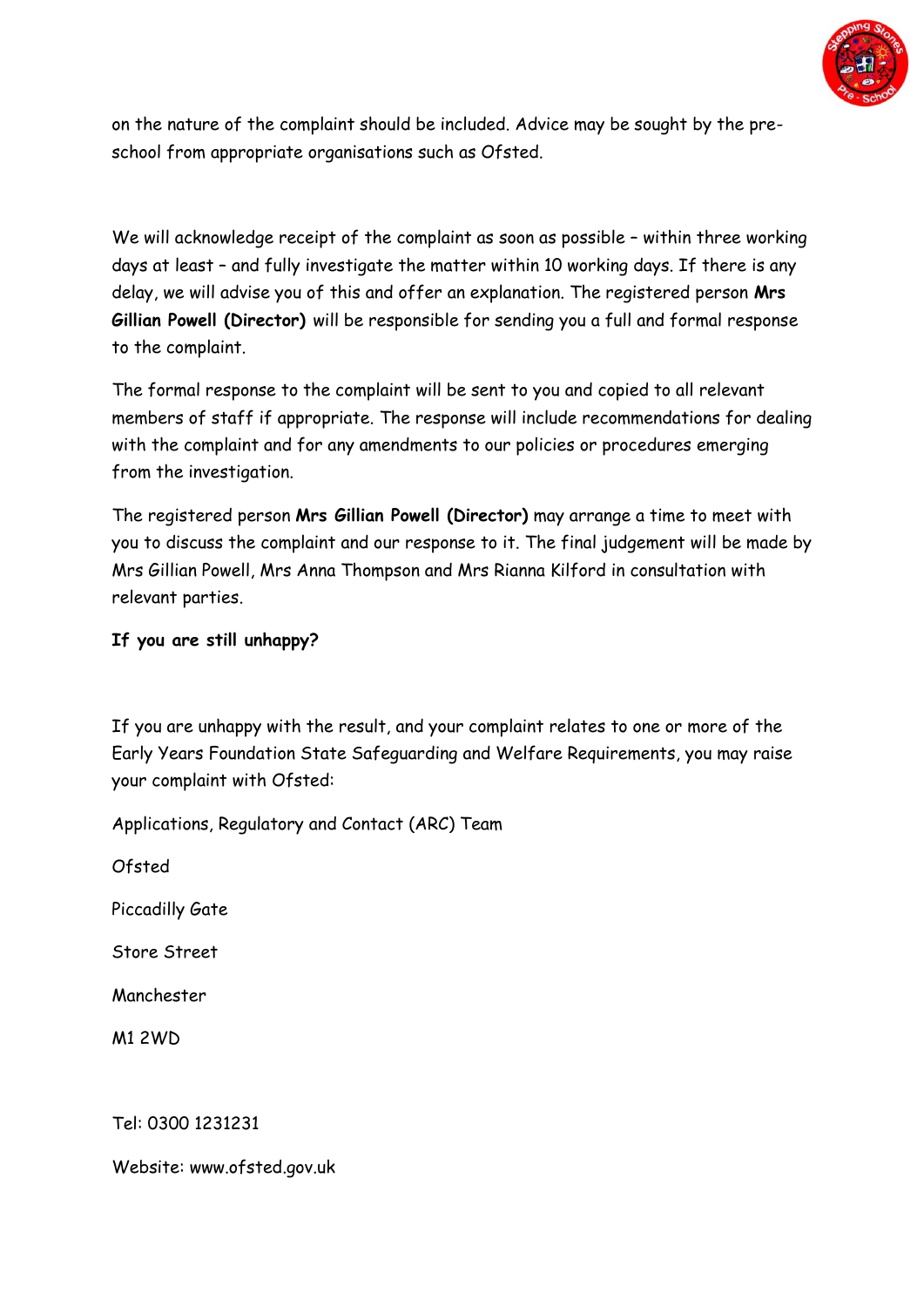

## **Further Information**

- A copy of the "Parents Ofsted contact number" poster must be displayed on the notice-board of the registered provision.
- As a registered provider all written complaints relating to the Safeguarding and Welfare requirements must be investigated and the complainant notified of the outcome of the investigation within 28 days of having received the complaint.
- Registered providers must provide Ofsted, on request, with a written record of all complaints made during any specified period, and the action which was taken as a result of each complaint.
- The record of complaints will be kept for at least 3 years from the date of completion, or longer if there is an outstanding query.

## **Further Guidance**

• Partnership with parents/carers policy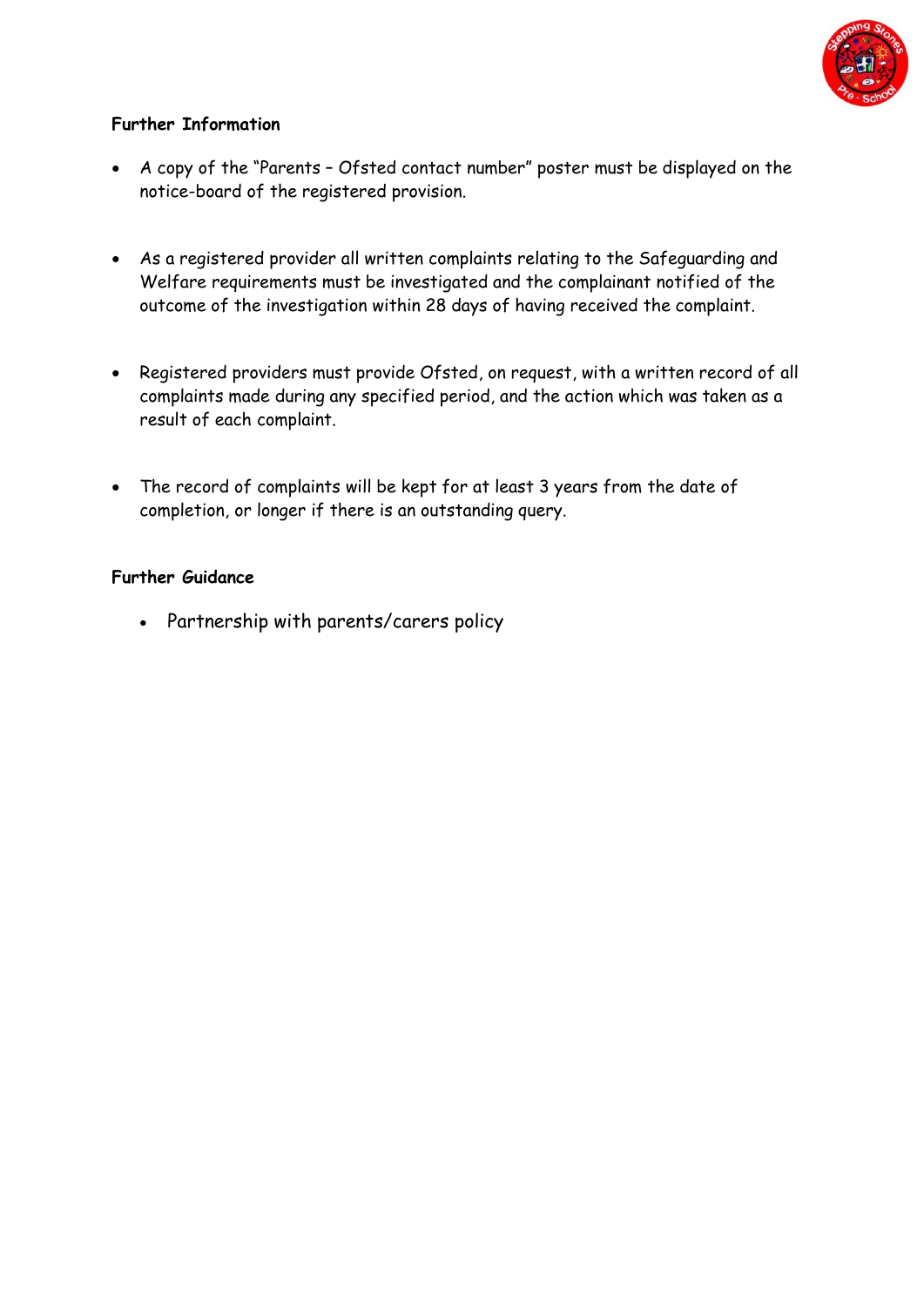

# **Partnership with Parents/Carers policy**

Stepping Stones recognises that working in partnership with parents/carers is of major value and importance to the pre-school in enabling it to provide a happy, caring and stable environment for children and their parents/carers. We aim to form a good relationship with parents/carers so that information regarding their children (be it developmental, social or health related) can be exchanged easily and comfortably by staff and parents/carers.

When parents/carers contact us for the first time a management member will arrange a time to meet them and their child/children. They will want to know overall information about our setting and so they will be given a copy of the prospectus and a copy of our registration form.

The list below shows ways in which we will try to achieve a strong working partnership with parents/carers:

- The pre-school Manager and staff are always available for discussion with parents/carers. Arrangements can be made for more private discussions at agreed times.
- Parents/carers will have the opportunity to speak to their child's key person or pre-school manager on a daily basis. We will share children's 'next steps' targets with parents/carers on a termly basis. Staff share the 'two year progress' check when their child reaches the appropriate stage.
- Parents/carers are regularly asked to include their observations of their child's development in their child's learning diary. Parents will be able to keep up-to-date with their child's progress at pre-school by looking through their learning diary.
- We will supply parents/carers with all relevant consent forms required for accidents, emergencies, medical administration and trips.
- We maintain records of daily registers and of any incidents that occur. In addition to this the provision will hold child information forms which will contain medical information, contact names and addresses of parents / carers and who to contact in the case of an emergency. All child records will be available to the parents / carers of that child (for further details please see the confidentiality policy).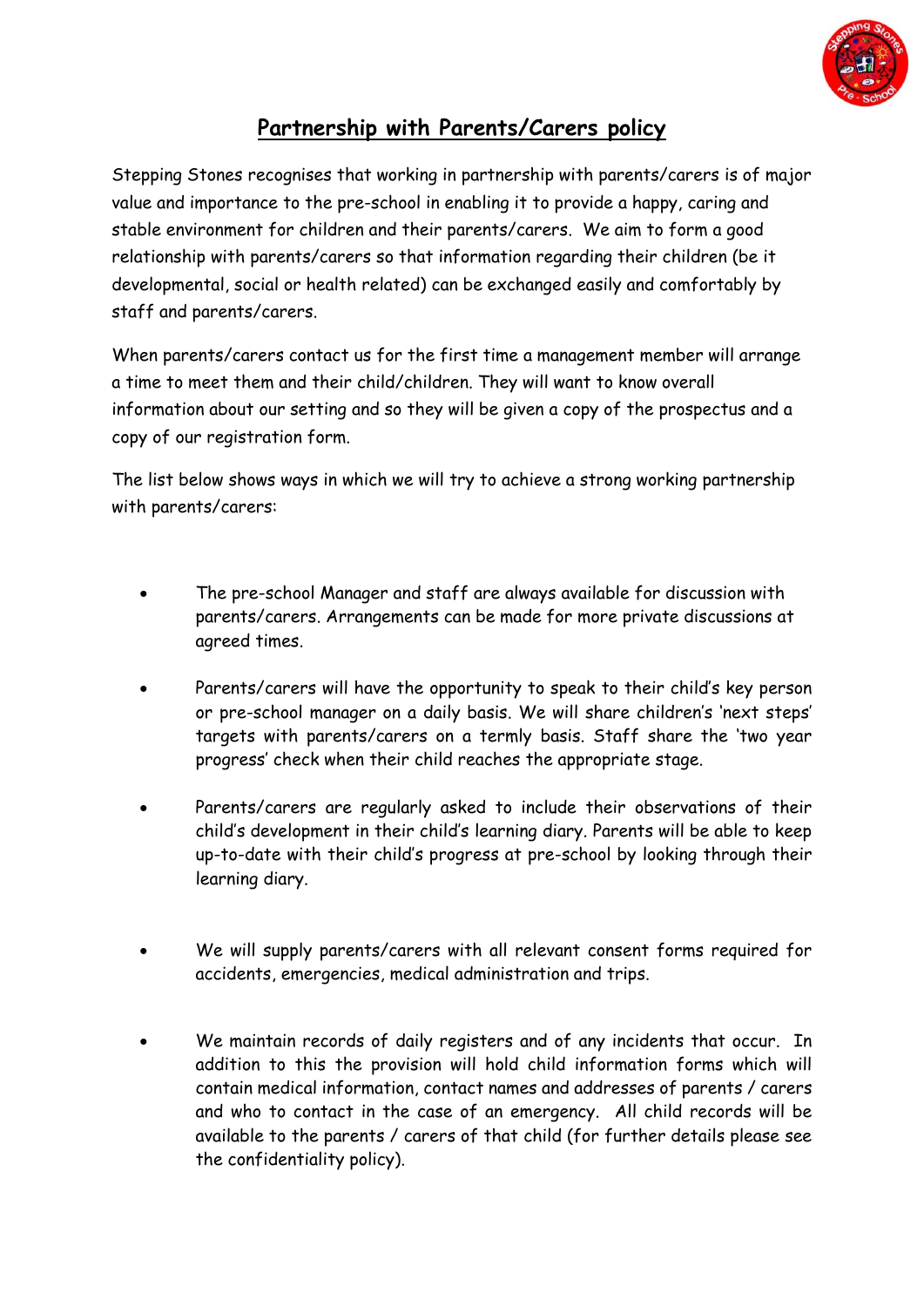

- Information provided by parents/carers about their children will be kept confidential and be stored in locked storage on the premises.
- Information regarding the children's activities throughout the day is always made available to parents/carers, either by verbal communication.
- Should the parent be unable to collect their child on a regular basis, then the staff will use a feedback notebook to communicate with the parents.
- All pre-school policies and procedures will be made available to parents/carers either electronically or on paper.
- Activity/themed plans will be on show in the pre-school for parents/carers to view/read.
- Parents are kept informed of changes and events through a variety of methods: posters, display boards, invitations, emails and newsletters, our Facebook page.
- If we have any concerns about a child's well being during the day every effort will be made to contact the parents/carers or their emergency contact.
- When possible, to further encourage the children's development, parents/carers will be asked to send in objects from home, e.g. photographs, toys for 'show and tell', shells, and postcards.
- Parents/carers are requested to keep us informed of any changes to personal circumstances, which may have an effect upon a child, e.g. change of address, telephone number, doctor, and emergency contact.
- Parents/carers are also requested to keep us informed of any circumstances, which could have an effect on a child's emotional well being, e.g. bereavement, separation or illness in the family or expecting a new baby
- Stepping Stones regularly invites parents to join us for social events within the pre-school such as play days or outings. We welcome any parent / carer who would be interested in contributing their skills, knowledge and interests to the activities of the provision. When fundraising events are being organised we would welcome and appreciate the help and co-operation of all parents / carers of children registered at the club. **\* During Covid 19 pandemic the**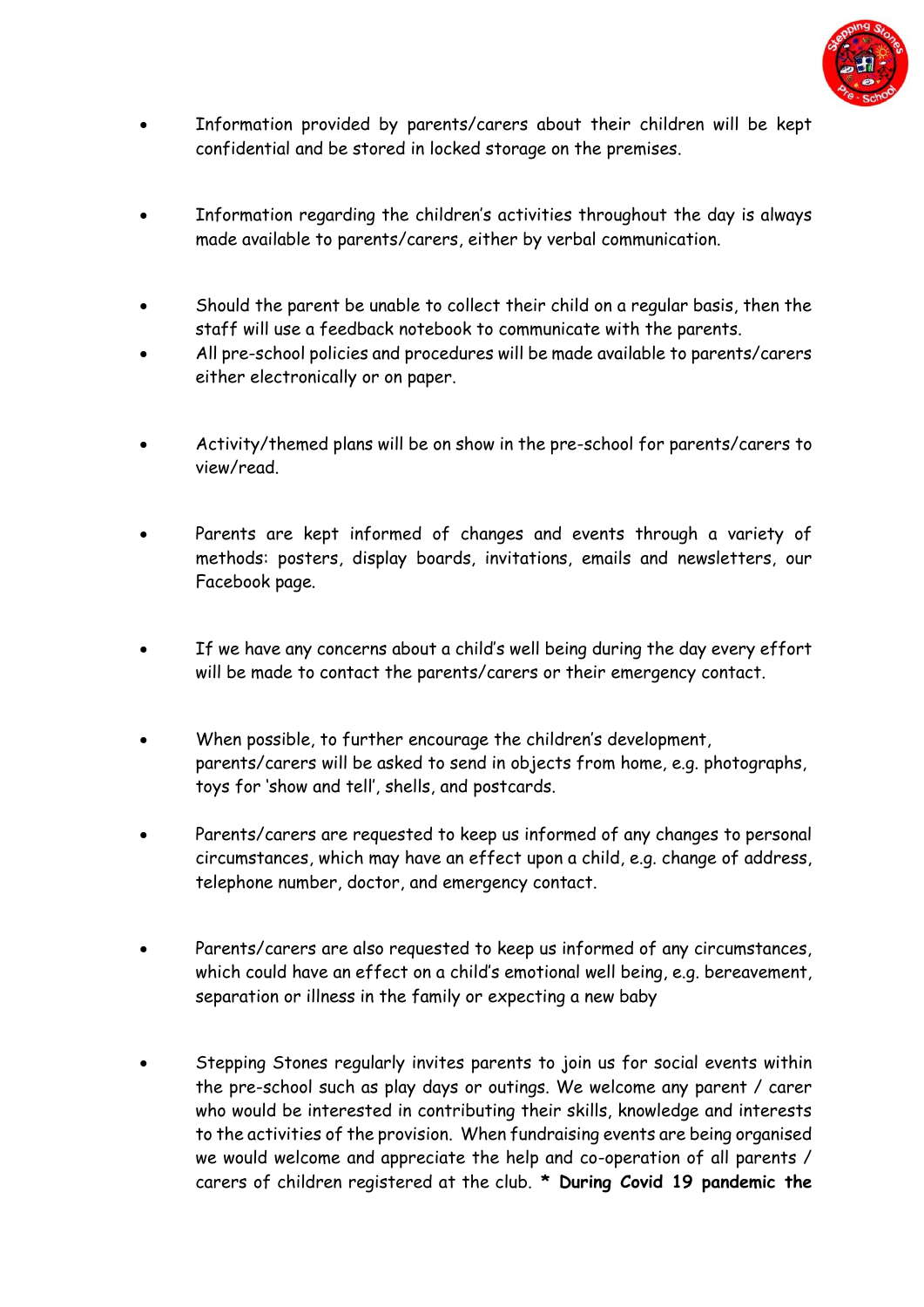

**policy for Covid 19 will override this policy with regards to inviting parents into the setting. .**

On the occurrence of parents/carers separating, it is their duty to inform the preschool of changes to contact details, payment details and the legal rights of access to their child.

Stepping Stones will ensure, where possible that both parties continue to receive information regarding events at the setting. For example parents discussion evenings, newsletters and outings.

- Parents complaints procedure
- All Data protection policies and procedures
- Learning Journey storage and transportation Policy.
- Covid 19 policy.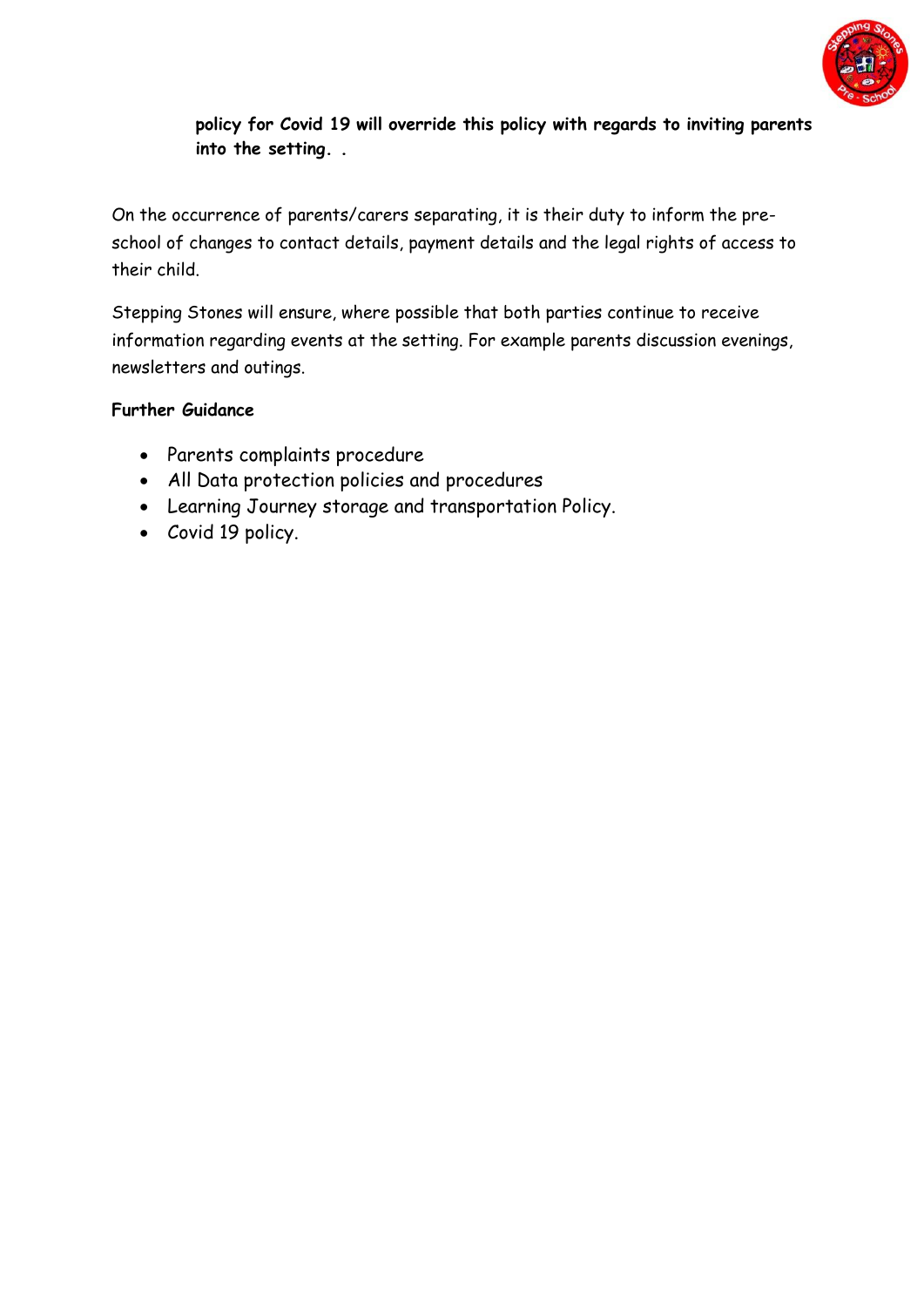

# **Photography, video, mobile phone.**

#### **Aims**

- To be clear on the responsibilities of management and staff when using cameras, mobile phones and computers within the setting.
- To safeguard children's welfare in relation to the above areas and minimize the risk of harm.
- To fulfil legal duties in relation to personal data and other areas, e.g.: Data Protection Act 1998

## **Digital and Video Images**

- Written permission from parents/carers will be obtained and documented before any images of children are recorded. This may mean that separate permissions are needed for:
- a. Evidence of EYFS tracking including Tapestry and displays within the nursery.
- b. Use of images on setting website or other publicity.
- c. Images recorded during events/ parties/ fundraising or outings.
- Parents must be made fully aware of how any images of their children may be used or must have the right to decide if they wish their children to be photographed. Parents must be able to have a say in how these photos will be used.
- Digital images will be stored in a separate file on the computer, which is accessed by setting practitioners only.
- While using digital images, practitioners should be aware of the risk associated with taking, using, sharing, publishing and distribution of images.
- Setting practitioners must only use the setting equipment: personal equipment must NOT be used to record images of the children.
- Staff should be vigilant when taking digital/video images of the children to ensure that they are appropriately dressed.
- Children's full names/names will not be used anywhere on the settings website or literature
- Individual parent's wishes must be considered.
- After a photograph is taken down it will be either stored in the child's file, returned to the family or shredded
- Only managers will share/edit/uploads photographs.

#### **Mobile Phone Usage**

• Practitioners, volunteers, apprentices, students etc will not have their private mobile phone on their person during work hours.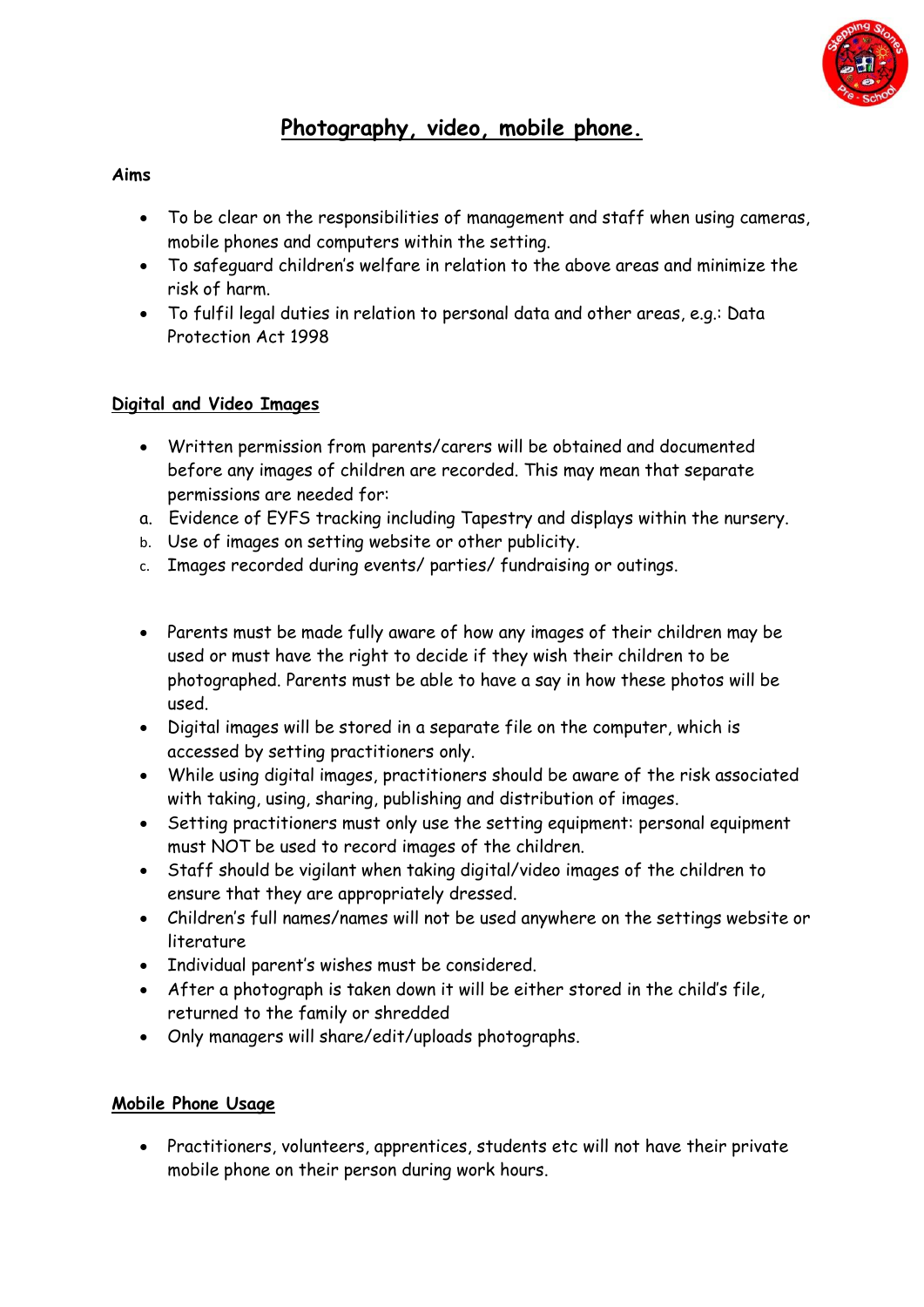

- Mobile phones will be kept in a secure box out of the reach of the children.
- The setting's contact number will be given as an emergency number in case practitioners need to be contacted.
- Setting practitioners are not to use any mobile phone cameras to photograph the children.
- Visitors and parents are asked not to use phones while on the premises. If they need to use their mobile phone they will be asked to do so outside of the nursery.
- Setting practitioners must make a private arrangement with parents in sharing their own personal contact details with regard to babysitting etc.

## **Outings:**

• Offsite on outings, a pre-school mobile phone is permitted for emergency use only. It is recommended that the senior member of staff has the responsibility for the phone.

# **Computer and laptops**

- Practitioners should not use the setting's computer/laptop for personal use.
- The setting will ensure that all programs used and websites accessed are appropriate and that children are not able to access or download material which is unsuitable.
- All setting files that contain personal data will be stored appropriately and securely, e.g.: password protected or locked away.
- Practitioners should not forward any of the settings work, files, information etc stored on the setting computer/laptop to their home PC, unless, this has been agreed by management as necessary practice for the setting.
- Practitioners should not use any personal memory devices in the setting's computer/laptop. Memory sticks provided by the setting should be used for work purposes only.
- Practitioners should not access, copy, remove or otherwise alter any other user's files, without their expressed permission.
- All email communication should be appropriate and written in a professional manner.
- Caution should be taken if personal e-mail addresses are used on the settings laptop.
- E-mail attachments should only be opened if they are from a source known and trusted, due to the risk of the attachment containing viruses or other harmful programmes.
- Illegal or inappropriate materials MUST NOT be uploaded, downloaded or accessed.
- Practitioners should ensure that setting's computer or laptops is used appropriately to avoid disabling or damaging equipment.
- Images taken of the setting or its children should be downloaded onto the settings computer or laptop only.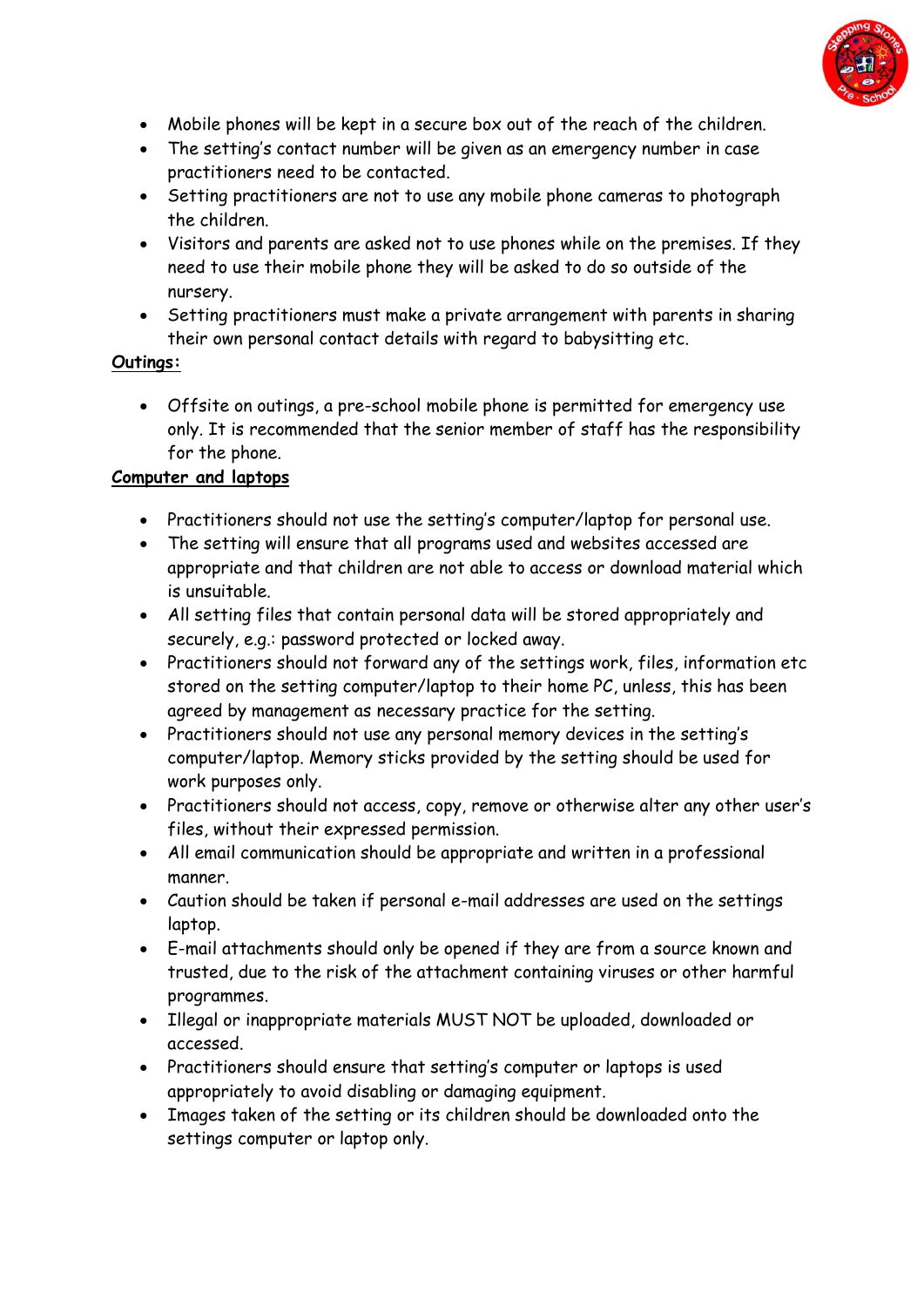

# **Social Networking Sites**

Stepping Stones have created Facebook pages to have a social media presence both for staff, existing families and also potential clients.

The absence of, or lack of, an explicit reference to a specific website or service does not limit the extent of the application of this policy.

Stepping Stones also requires parents to adhere to this policy in regards to copies of images of their child, and possibly that of other parent's children. Parents and staff must not put any images from received from us on to social media sites.

We are aware that these sites can become a negative forum for complaining or gossiping and care must be taken not to breach our confidentiality policy or offend anyone when using these services.

To ensure that our [Facebook pages](http://www.facebook.com/nmcuk) remain a clear, useful and enjoyable resource for everyone, we have established the following policies:

- Chosen administrators are allowed to post on the Facebook pages. These administrators are Gill Powell (Pre-school Manager).
- Permission must be granted by all depicted staff members for any staff preschool events photos to be posted on the Facebook pages.
- All information published on the Internet must comply with Stepping Stoness confidentiality and data protection policies.
- All staff using official accounts must adhere to the above guidelines; breech of this policy may result in disciplinary action or termination of your contract.
- Any posts by people (other than the administrators) may be removed from the Facebook pages if felt to be inappropriate i.e. considered to contain crude language, mention staff or children's names, or comments are felt to be derogatory towards the Pre-School or staff members. This may result in a permanent ban from our Facebook pages.
- We will not participate, encourage or condone any behaviour that is illegal, dangerous or offensive to other people and we will remove links to websites or other sites that express views counter to what Stepping Stones is trying to achieve or which go beyond the boundaries of normal debate by being offensively derogatory.
- Practitioners, volunteers, students, registered bodies etc should not put details of their work on any form of social networking site.
- Practitioners, volunteers, student, registered bodies etc should not engage in any on-line activity that may compromise their professional responsibilities.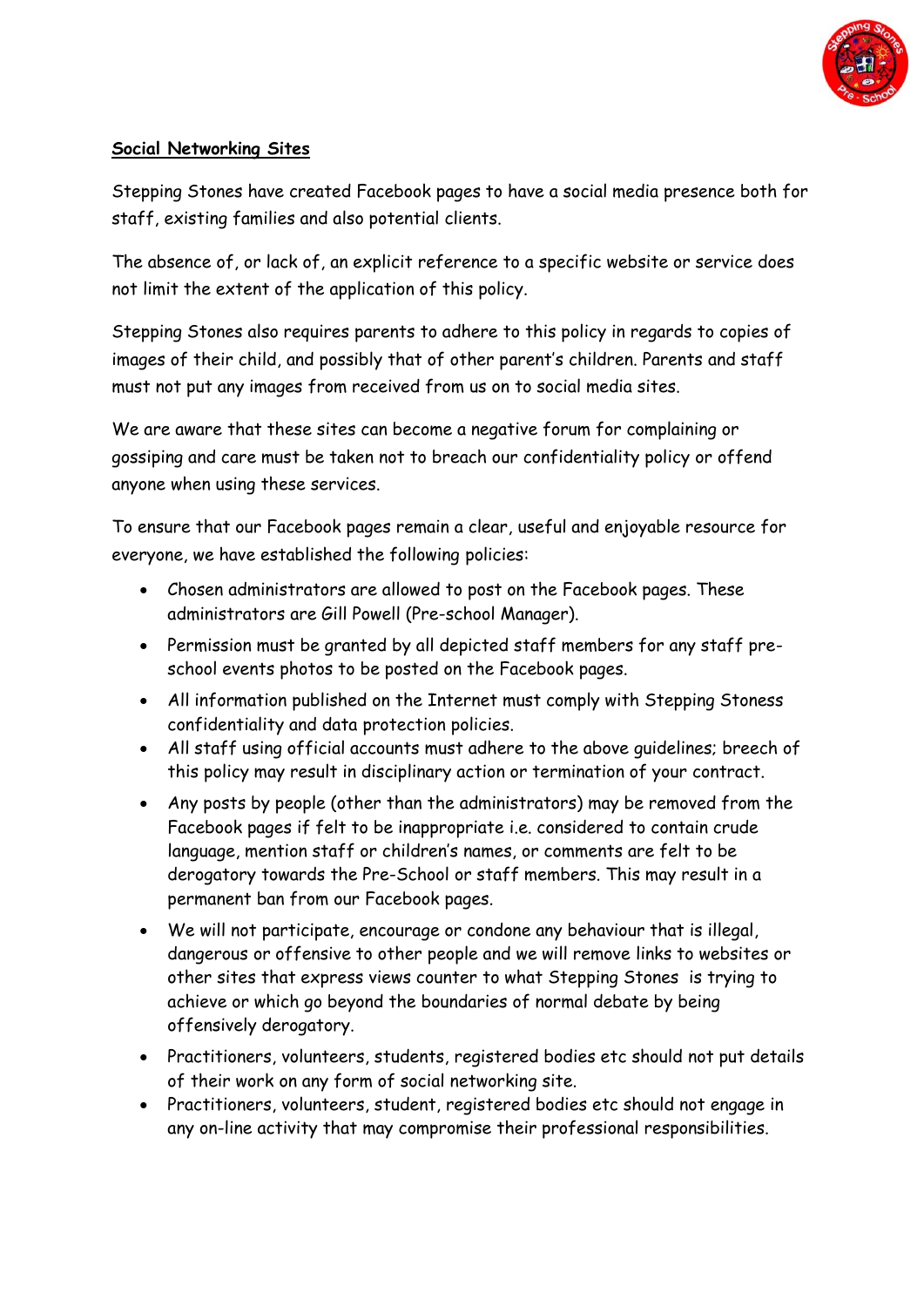

- Practitioners should be aware of possible implications when entering any personal details on any gaming or social networking sites (e.g. YouTube, Facebook, twitter etc).
- The setting's computer/laptop should only be used for setting related activities. Practitioners will not be permitted to use the equipment to access social networking sites at any time, including designated breaks.
- All communications in the setting should be transparent and open to scrutiny.
- All staff should be made aware that failure to comply with policies and procedures may result in disciplinary action being taken.

# **Safeguarding children**

Photos that come from Stepping Stoness profiles, newsletters or other publications should not be posted on parent's personal social media pages such as Facebook and **Twitter** 

# **Computer games and DVD's**

- Practitioners should ensure that all games and DVD's used are suitable and appropriate for the ages of children in their care.
- Use of computers should be supervised and monitored and children encouraged to participate in a broad range of activities.
- Children should be closely supervised.

# **Responsibilities**

This means that adults and employees should:

- Report any concerns about any inappropriate or intrusive photographs found or any activity that raises concerns.
- All staff should be made aware that failure to comply with policies and procedures may result in disciplinary action being taken.
- Be aware that not following the pre-school policy is potentially a child protection issue which may affect their suitability to work with children.

# Further Information

South West Child Protection Procedures – provide detailed online information on all aspects of child protection – [www.swcpp.org.uk](http://www.swcpp.org.uk/)

Guidance for Safer Working Practice for Adults who work with Children and Young People - DCSF [www.dcsf.gov.uk/everychildmatters/resources-and-practice/IG00311/](http://www.dcsf.gov.uk/everychildmatters/resources-and-practice/IG00311/)

Data Protection [www.ico.gov.uk](http://www.ico.gov.uk/)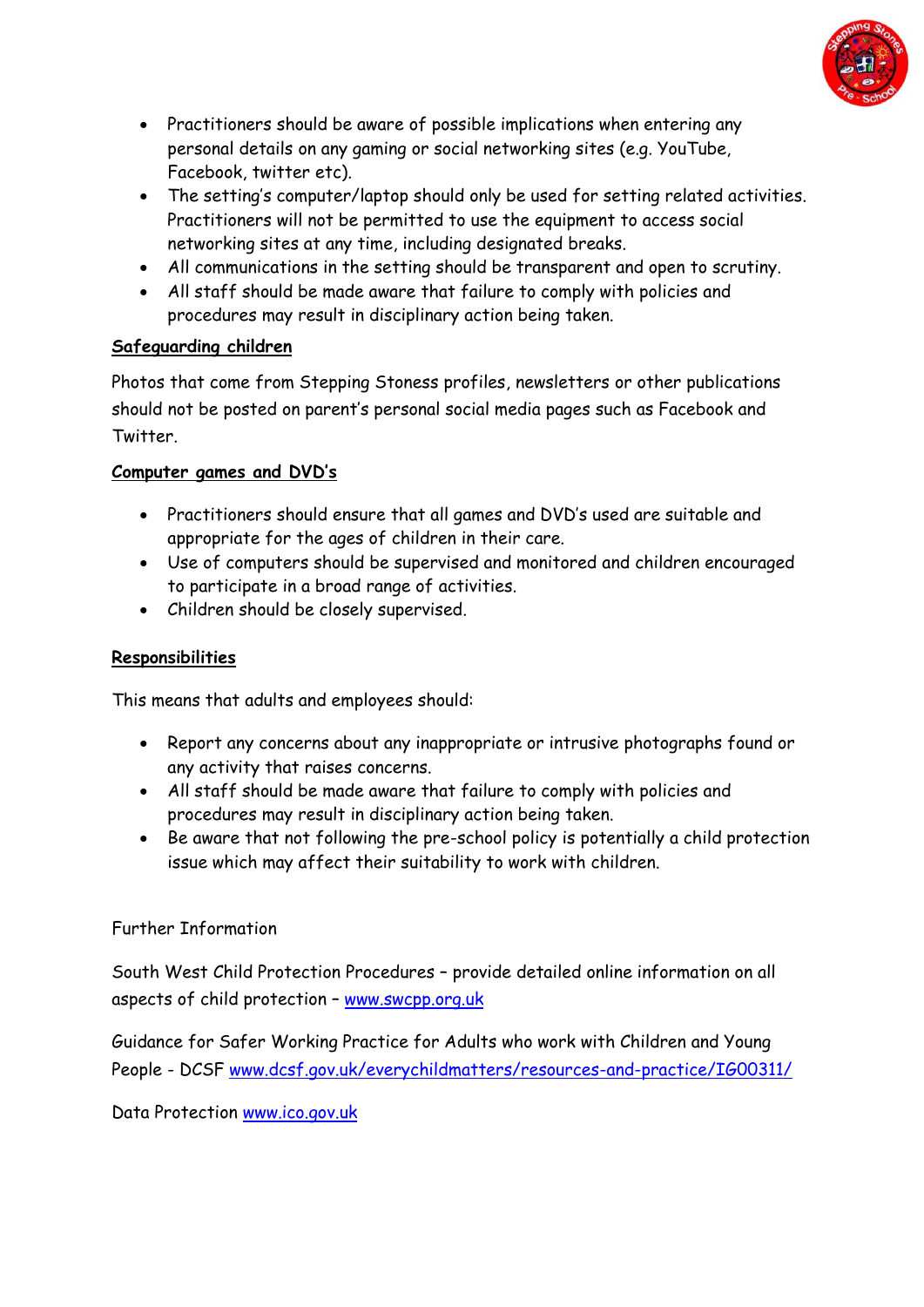

# **Further Guidance**

- Safeguarding children Policy
- Partnership with parents/carers policy
- Grievance and Whistle Blowing Policy
- Confidentiality and Data Protection Policy
- Data Protection Policy New GDPR
- Data Retention Policy –New GDPR
- Safety Policy and Practice
- •

The National Cyber Security Centre (NCSC) has published helpful guidance on cyber security:

[https://www.ncsc.gov.uk/guidance/early-years-practitioners-using-cyber](https://www.ncsc.gov.uk/guidance/early-years-practitioners-using-cyber-security-to-protect-your-settings)[security-to-protect-your-settings](https://www.ncsc.gov.uk/guidance/early-years-practitioners-using-cyber-security-to-protect-your-settings)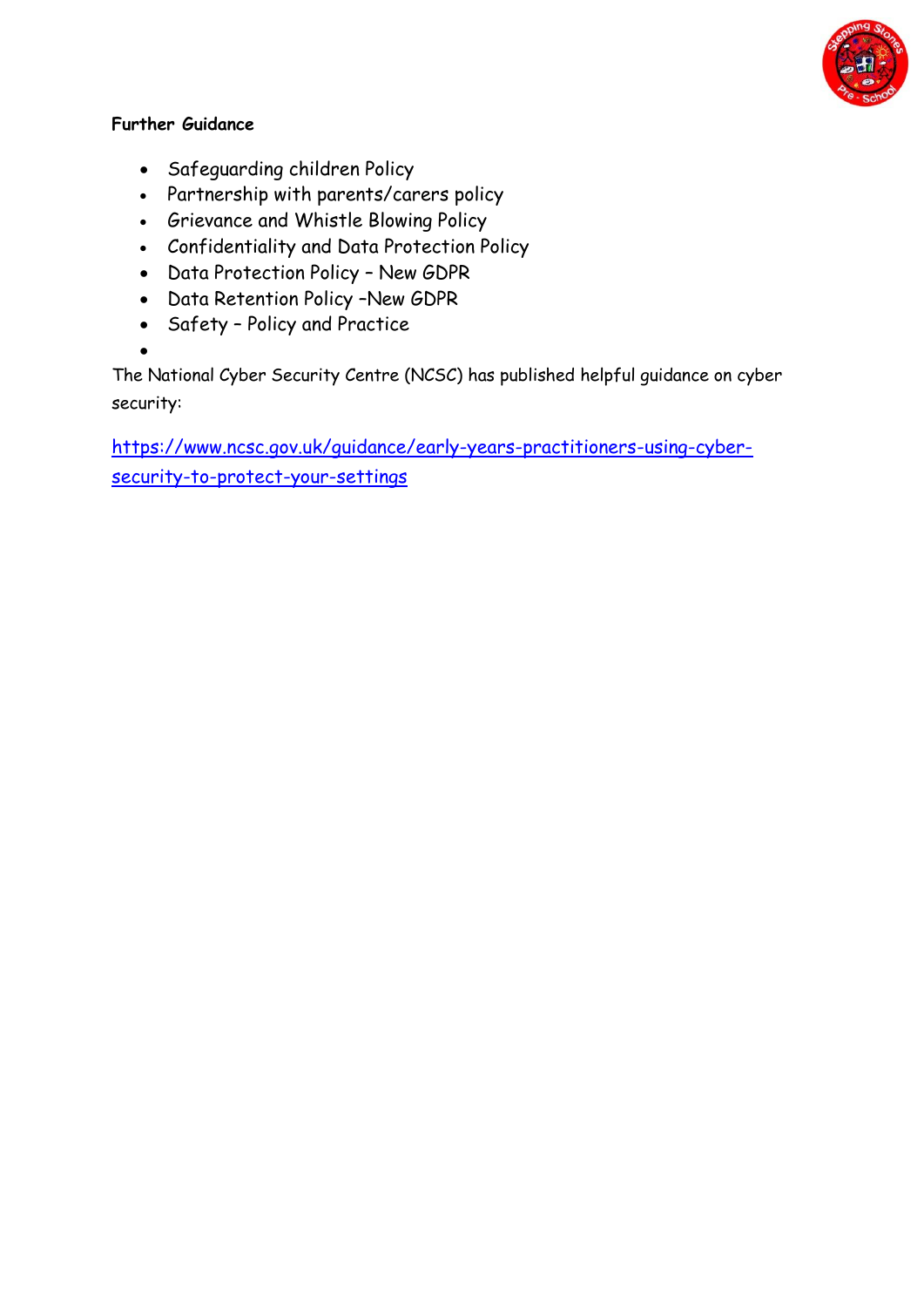

# **Policy for staffing arrangements**

The deployment for staff working with the children will work on ratios set for each age group . **\* During Covid 19 pandemic in emergency situations we can use a different ratio and different staff qualifications as per guidance from the Government.** 

2 – 3 year olds – Pre-school– 1:4 ratio

3 – 5 year olds – Pre-school – 1:8 ratio or 1:13 (where a qualified teacher is available and is working with a Level 3 practitioner)

Stepping Stones recognises that we do have a qualified teacher who can work with larger numbers of children during school/term time hours. Some activities may call for pre-school groups to be of larger numbers, but a ratio of 1:8 will be maintained at all other times when possible. According the EYFS Statutory Guidance 2021 exceptions to ratios may be made exceptionally and where the quality of care and safety to children is maintained.

- Safety Policy and Practice
- Staff Handbook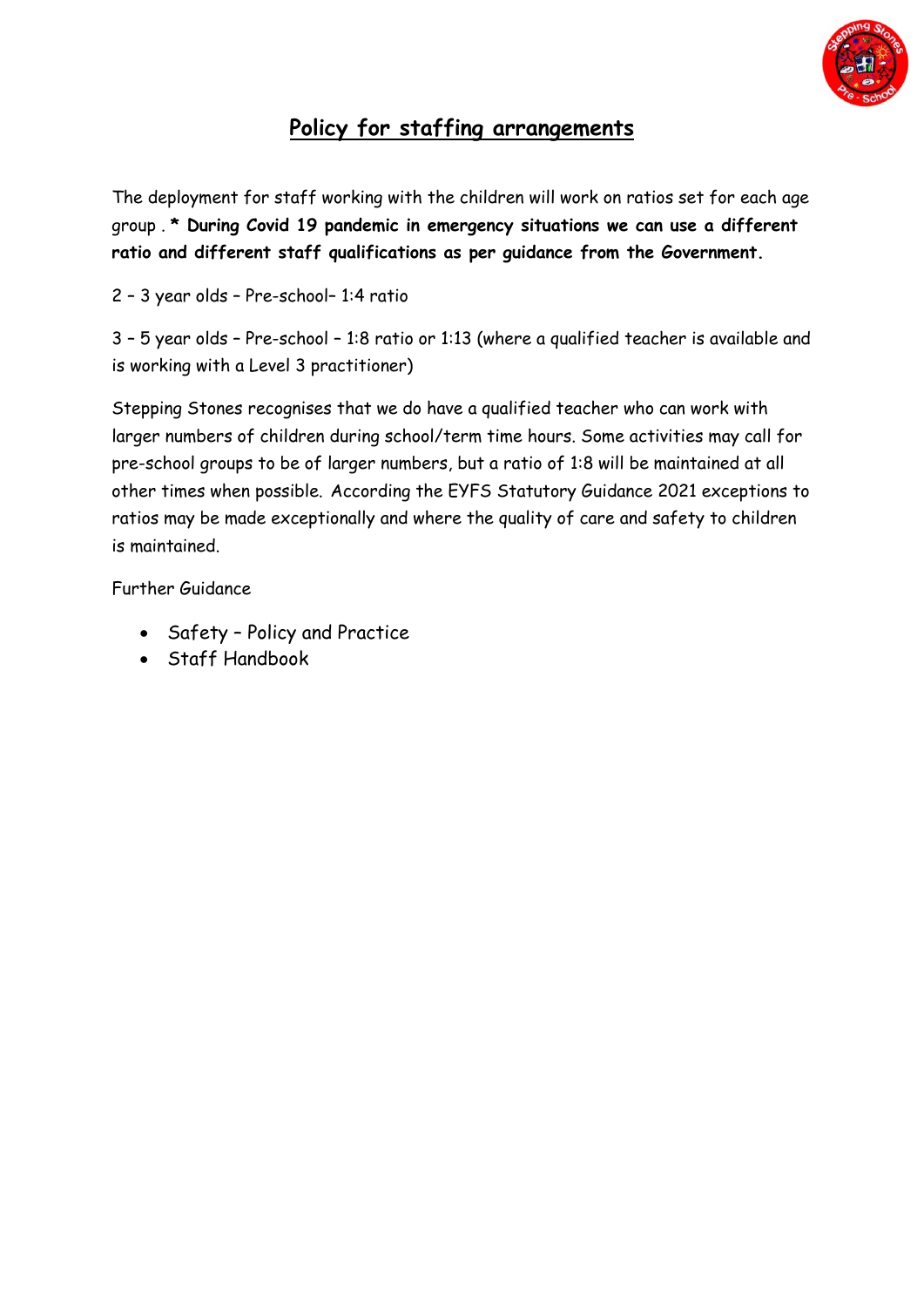

# **Providing references policy**

It is the policy of Stepping Stones to provide references regarding the employment of current or former members of staff as in our Safeguarding Policy.

References will consist of factual information such as the staff members position, start and end dates, and how many days of sick the person had over this period of time. An inaccurate or defamatory reference can be the subject of an action for negligence or defamation against Stepping Stones or the individual author and therefore the author of a reference owes a 'duty of care' to the person about whom it is written.

Stepping Stones will send future employers a standard letter stating the factual information. A copy of this letter is available within company files. This letter can be used for both current and former employees.

Managers approached for a more detailed reference may do so, but must state that they are providing the reference in a personal capacity (although this is still under the pre-schools name).

Caution must be exercised when providing a verbal reference as it is as legally binding as a written reference. If you are asked to make a reference over the phone you should confirm the identity of the caller and ensure the call is legitimate.

You must clarify that your verbal reference will be off the record before sharing any information.

Under The Data Protection Act 1998, with effect from October 2001, individuals have the right to request sight of references written about them from their past or present employer. Those persons writing references must bear this matter in mind.

- Safeguarding children Policy
- Confidentiality and Data Protection Policy
- Child Protection Policy and Procedure
- Data Protection Policy New GDPR
- Data Retention Policy –New GDPR
- Safety Policy and Practice
- Staffing and Recruitment Policy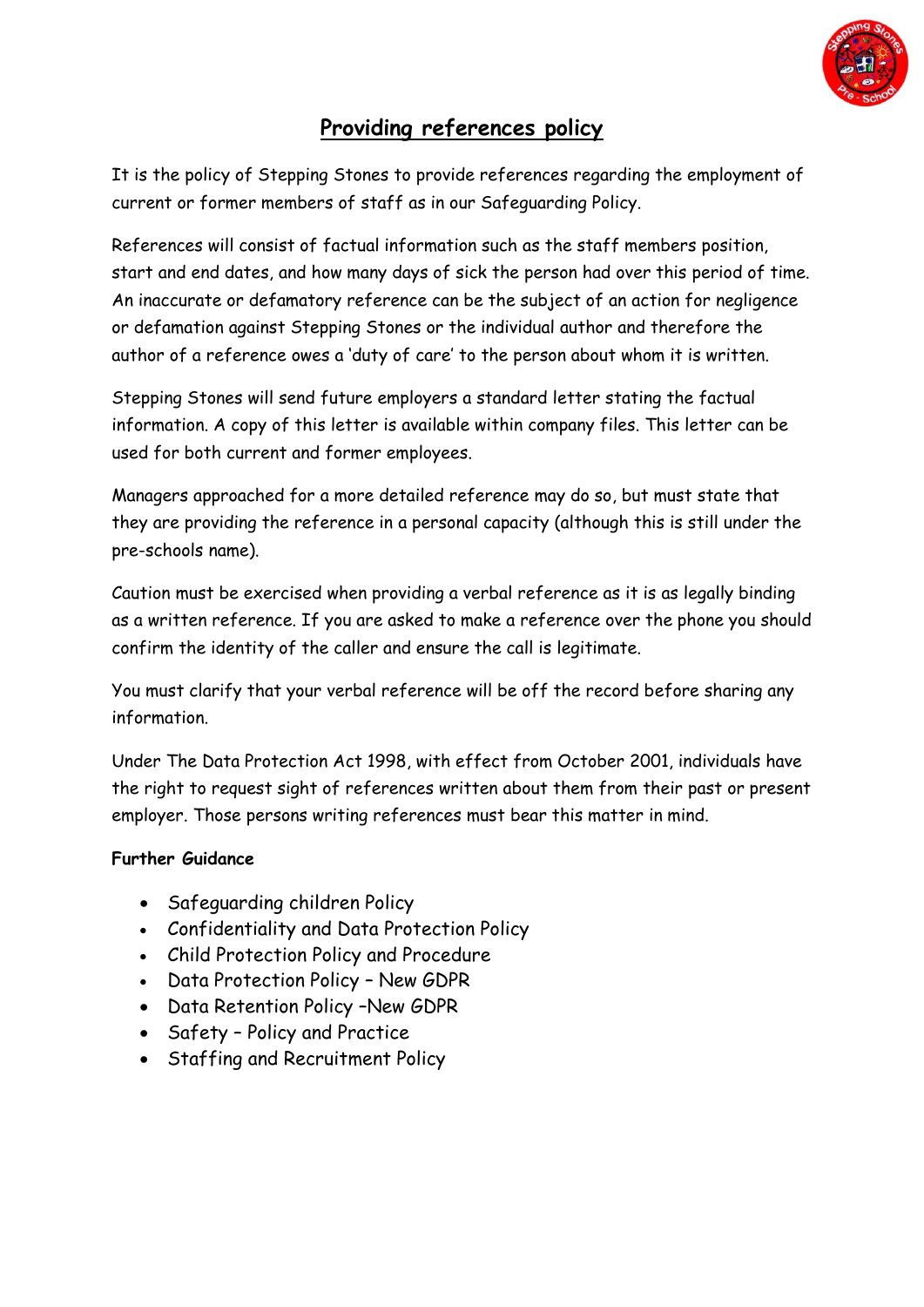

# **Safeguarding Children**

Safeguarding is a term which is broader than 'child protection' as it also includes prevention. Whilst local authorities play a lead role, safeguarding children and protecting them from harm is everyone's responsibility. Everyone who comes into contact with children and families has a role to play. We commit to creating and maintaining the safest possible environment for children.

Safeguarding and promoting the welfare of children is defined as:

• protecting children from maltreatment;

• preventing impairment of children's health or development;

• ensuring that children grow up in circumstances consistent with the provision of safe and effective care; and

• taking action to enable all children to have the best outcomes.

We will work with children, young people, their families and other agencies taking all reasonable measures to ensure that the risks of harm to children's welfare are minimised;

## and

Where there are concerns about children and young people's welfare, we will take appropriate action to address those concerns, working to agreed local policies and procedures in full partnership with other local agencies.

We recognise that safeguarding children is vital for registered childcare providers, as part of the legal requirements of their Ofsted registration, and for charities, as charity trustees have a duty of care towards the children with whom they have contact. We know that having safeguards in place within an organisation not only protects and promotes the welfare of children but also it enhances the confidence of staff, volunteers, parents/carers, management or trustees and the general public.

For the purposes of child protection legislation the term 'child' refers to anyone up to the age of 18 years.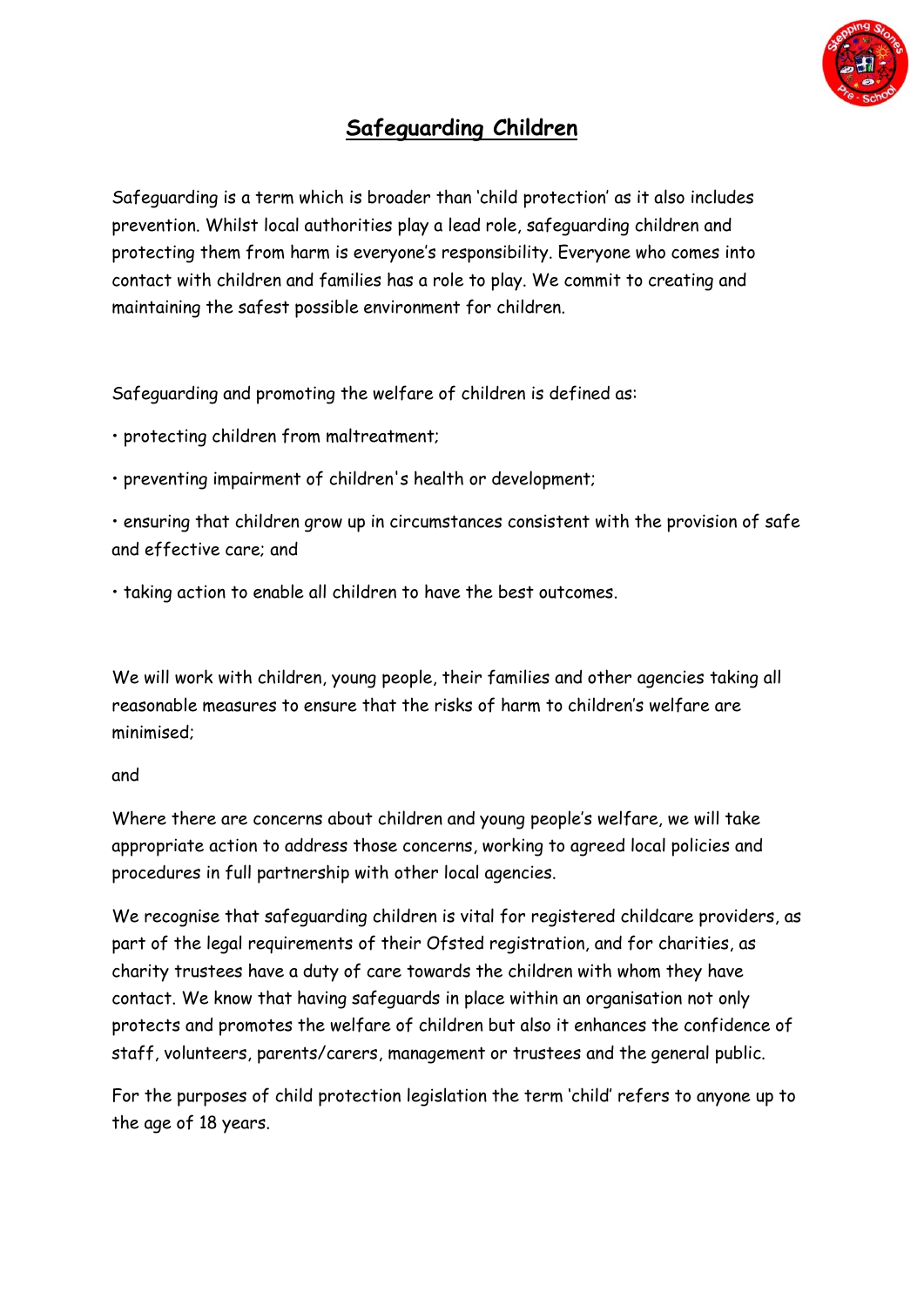

We believe children have a right to play and be safe. We take steps to promote their safety.

### **Working with children**

We believe in equipping children with a range of skills, information and confidence that will help them to protect themselves in the community. Staff will act as role models and listen to children. We will discuss in an age appropriate way:

- Choices
- Setting rules
- Values
- Expressing feelings
- Rights of a child
- Healthy relationships
- Friendships
- Appropriate touch
- Keeping safe online
- Recognising and assessing risk
- Problem solving and decision making
- How and where to get help when needed

For Further Information

- *Working Together to Safeguard Children 2015* [https://www.gov.uk/government/uploads/system/uploads/attachment\\_data/file](https://www.gov.uk/government/uploads/system/uploads/attachment_data/file/419595/Working_Together_to_Safeguard_Children.pdf) [/419595/Working\\_Together\\_to\\_Safeguard\\_Children.pdf](https://www.gov.uk/government/uploads/system/uploads/attachment_data/file/419595/Working_Together_to_Safeguard_Children.pdf)
- *R*ecruitment and selection of charity trustees requirements are set out in guidance, Finding new trustees, [http://www.charity](http://www.charity-ommission.gov.uk/Publications/cc30.aspx)[ommission.gov.uk/Publications/cc30.aspx](http://www.charity-ommission.gov.uk/Publications/cc30.aspx) available from the charity commission
- South West Child Protection Procedures provide detailed online information on all aspects of child protection - [www.swcpp.org.uk](http://www.swcpp.org.uk/)
- EYFS 2014 Safeguarding and Welfare Requirements
- Safeguarding children and protecting professionals in early years settings: online safety considerations – [http://www.gov.uk/government/publications/safeguarding-children-and](http://www.gov.uk/government/publications/safeguarding-children-and-protecting-professionals-in-early-years-settings-online-safety-considerations)[protecting-professionals-in-early-years-settings-online-safety-considerations](http://www.gov.uk/government/publications/safeguarding-children-and-protecting-professionals-in-early-years-settings-online-safety-considerations)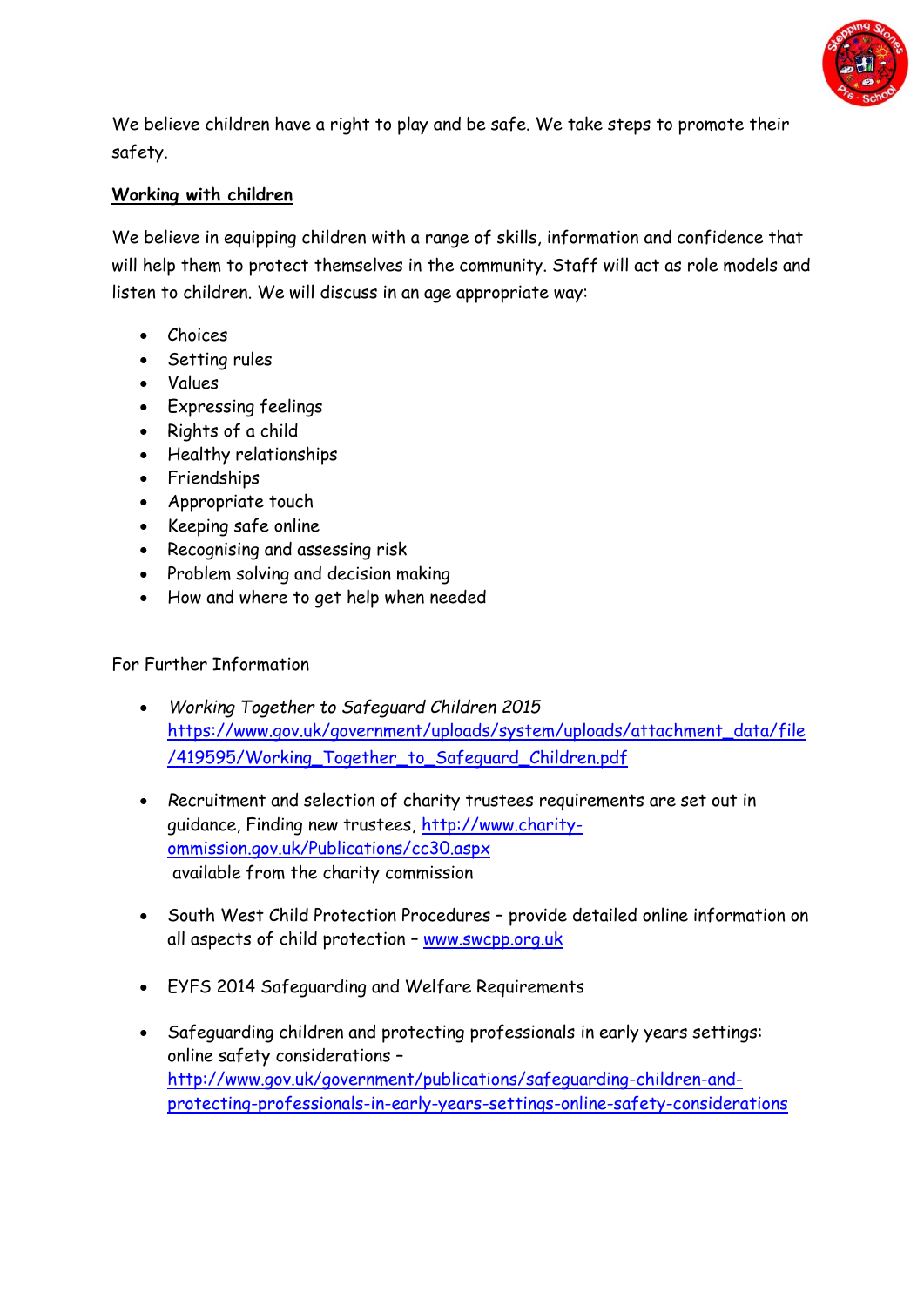

### **Further Guidance**

- Child Protection Policy and Procedure
- Confidentiality and Data Protection Policy
- Data Breach Policy
- Data Protection Policy New GDPR
- Data Rentention Policy –New GDPR
- Grievance and Whistle Blowing Policy
- Indoor and Outdoor Play and Provision Policy
- Learning Journey storage and transportation Policy.
- Lost child in woods policy
- Medication Policy and Procedure
- Partnership with parents/carers policy
- Providing References Policy
- Photography, video, mobile phone policy
- Policy for staffing arrangements
- Safety Policy and Practice
- Serious Accident and Emergency Policy
- Sun cream (usage) Policy
- Staff Handbook
- Woods Policy
- All Risk assessments

These are the main policies and procedures that link to the Safeguarding policy. However all policies should be used in conjuncture with the safeguarding policy if required.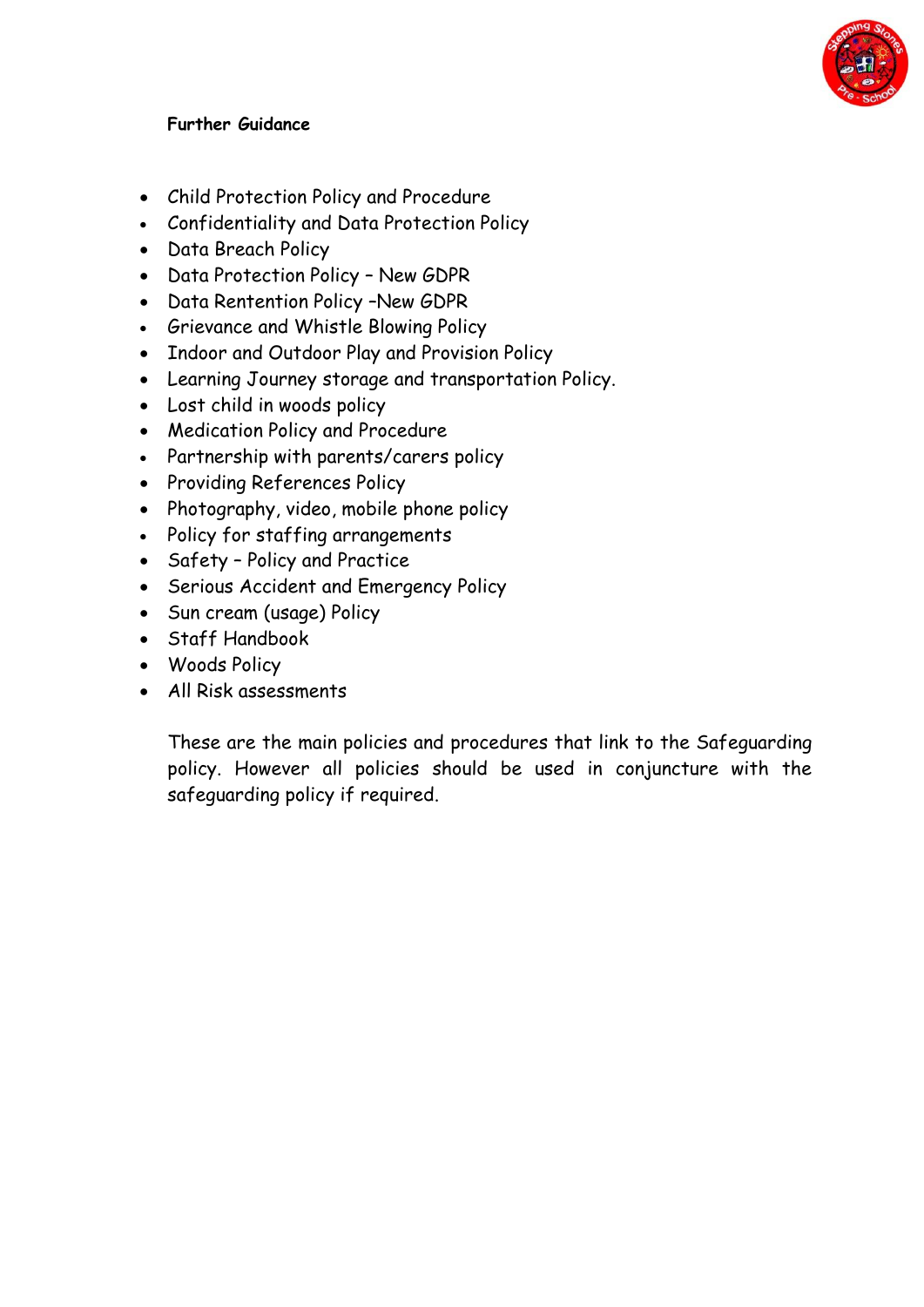

# **Smoking, Alcohol and Drugs Policy**

# **Smoking**

Smoking or vaping is not permitted anywhere on the premises, during trips and outings or directly outside the setting (this also includes the smoking of electronic cigarettes). This is especially pertinent when children are present or about to be present. This rule applies equally to managers, staff, students, volunteers, children, parents/carers or any other visitors.

If a member of staff or individual working with the children smokes, they are **only** permitted to do so during their designated lunch break. We ask that they change their clothes, or remove the outer layer before returning back to work. Staff must wash their hands thoroughly. Staff must ensure that any smoking products and lighting equipment are stored safely in their own bag and kept out of reach of the children.

## **Alcohol**

Managers, staff, students, volunteers, visitors, or children who arrive at Stepping Stones and are clearly or suspected of being under the influence of alcohol, will be asked to leave immediately and disciplinary procedures will follow.

Staff are strongly advised not to bring alcohol onto the setting's premises.

## **Drugs, medication/other substances**

In cases where staff are taking over the counter/prescribed drugs that may affect their ability to function effectively at work, the Pre-School Manager must be informed as early as possible and a risk assessment will be completed. Staff should also seek medical advice regarding their ability to work with children whilst taking medication. In addition, they need to ensure that any medication, they have, is stored securely out of the reach of children.

Managers, staff, students, volunteers, visitors or children who arrive at Stepping Stones and are clearly or suspected of being under the influence of illegal drugs, will be asked to leave immediately and disciplinary procedures implemented. If staff are found in possession of illegal drugs, disciplinary action will follow.

## **Parents and Carers**

If a member of staff has good reason to suspect that a parent/carer is under the influence of illegal drugs or alcohol when they drop off or collect their child, to the extent that the safety of the child is threatened, they have a duty to inform both the Pre-School Manager and the designated Child Protection Officer, according to the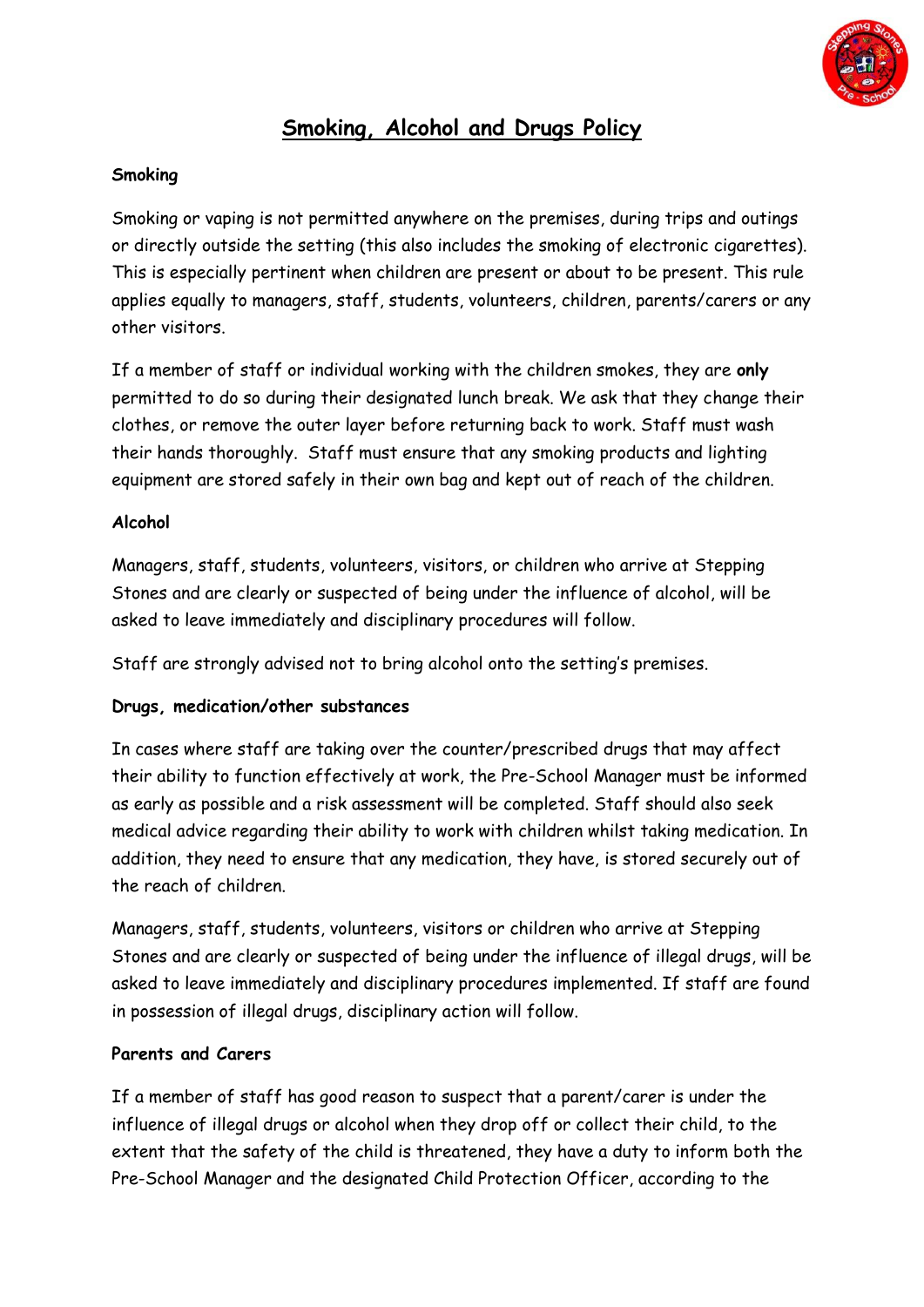

provisions of the Child Protection Policy. In such circumstances, the Pre-School Manager and the Child Protection Officer will then be responsible for deciding upon the appropriate course of action, ensuring that the safety and protection of the child remains paramount at all times. Staff will make all possible efforts to ensure that children are not allowed to travel in a vehicle driven by someone who is clearly under the influence of illegal drugs or alcohol. Where an illegal act is suspected to have taken place, the police will be contacted.

- Child Protection Policy and Procedure
- Safeguarding children
- Safety Policy and Practice
- Staff Handbook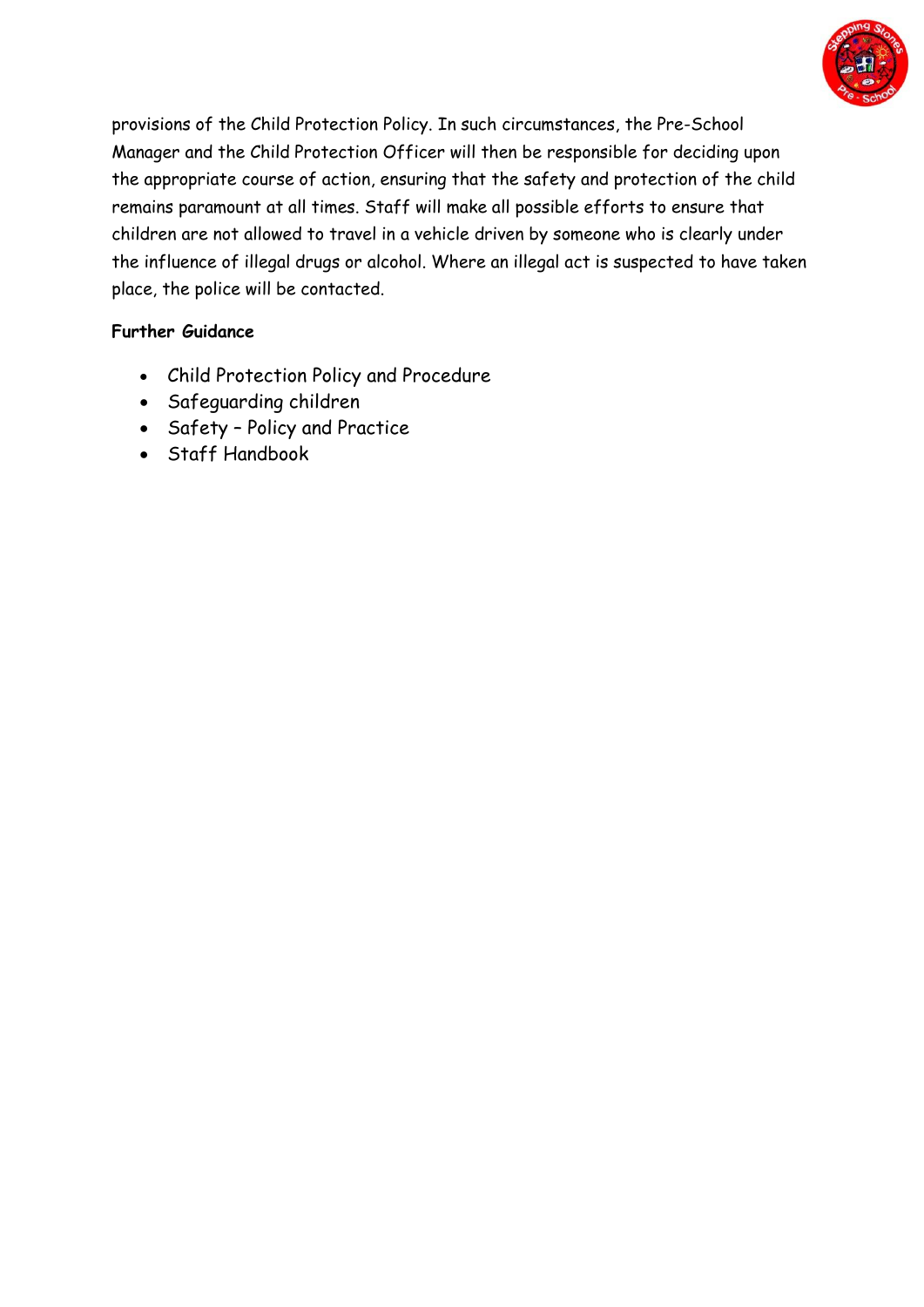

# **Sun Cream (usage) policy**

Stepping Stones team recognise the importance for the regular application of sun cream. Although we aim to provide ample shade where possible, it is still essential that each child has any bare skin protected by an ample layer of high factor sun cream.

All staff will encourage and remind the children to wear their hats whilst playing outside.

Where possible we would ask that all parents/carers to apply sun cream to their child before their Pre-School day. Parents sign permission slips allowing staff to then reapply cream throughout the day. **\* During Covid 19 pandemic the policy for Covid 19 will override this policy for sun tan cream. During the pandemic staff are unable to put suntan cream onto children.**

Stepping Stones ask that all parents provide the pre-school with sun cream for their child:

- All sun cream must be of a factor 30 or above
- Staff will not accept cream of a lower factor (unless due to medical reasons)

Any child with sun cream below factor 30 will not be permitted to go outside and will remain inside with an adult. **\* During Covid 19 pandemic the policy for Covid 19 will override this policy.**

Staff will talk to the children about why the sun can harm their skin and how best to protect themselves.

## **No suncream will be applied during coronavirus outbreak.**

- Child Protection Policy and Procedure
- Safeguarding children
- Safety Policy and Practice
- Staff Handbook
- Covid 19 Policy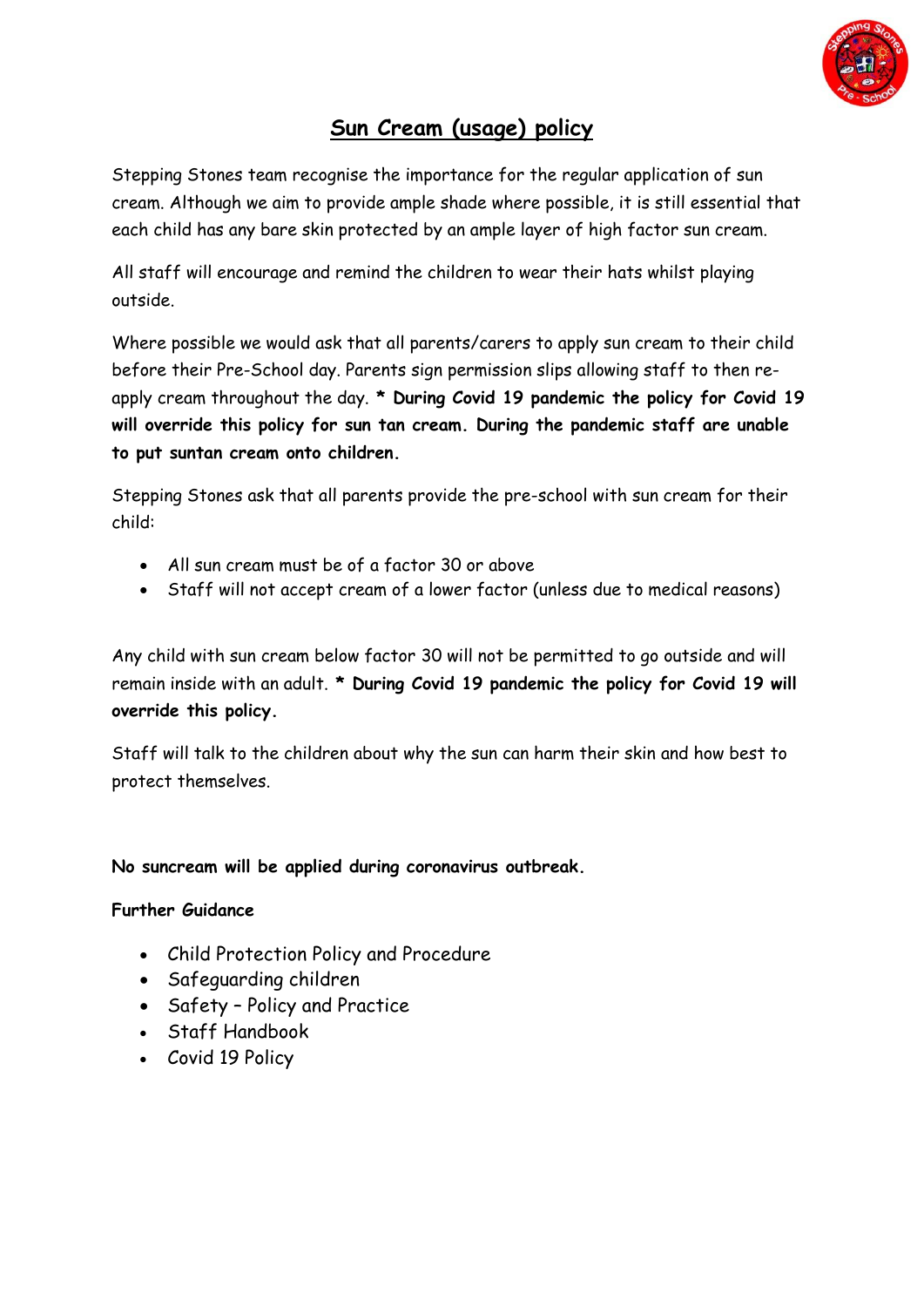

# **Transition policy**

At Stepping Stones we strive to make our service accessible to all parents who wish to use it and we will ensure that no child, individual or family will be unlawfully discriminated against on the grounds of age, sex, sexuality, family status, means, disability, race ethnic origin, culture, religion or belief. We are committed to creating an environment in which individual differences and everyone's contributions are recognised and valued and we believe in promoting dignity and respect to all.

We recognise that each child has their own individual needs and so there is an emphasis on working closely with parents/carers to identify and meet these needs. This helps to make sure all transitions, both from home to pre-school and moves between rooms as smooth and stress free as possible.

## **Transition from home/other setting**

During the settling in period prior to a child starting at the Pre-school, we ask parents to share information with us regarding their child, their needs and abilities, language, routine etc. This information is recorded on a settle/transition form. The child's key person uses this as an initial observation of the children's learning and development.

## **Transitioning to school or another setting**

Transfer records are to be used for pre-school children due to transition into school or another pre-school setting

- The purpose of the transfer record is to share accurate information about each child's achievement in relation to the EYFS Development Matters bands
- The record will enable teachers and practitioners to inform appropriate planning for individual learning and development needs
- These records should be passed on to the new school or setting within a month of the child's move or the record can be given to the parent to take to the child's new setting
- Evidence for the Transfer record will be taken from the child's learning diary (profile) this will include the Characteristics of Effective Learning

# **School readiness**

We aim to provide opportunities for children to develop skills to enable an easy transition into school life.

Stepping Stones has placed an emphasis on the following skills: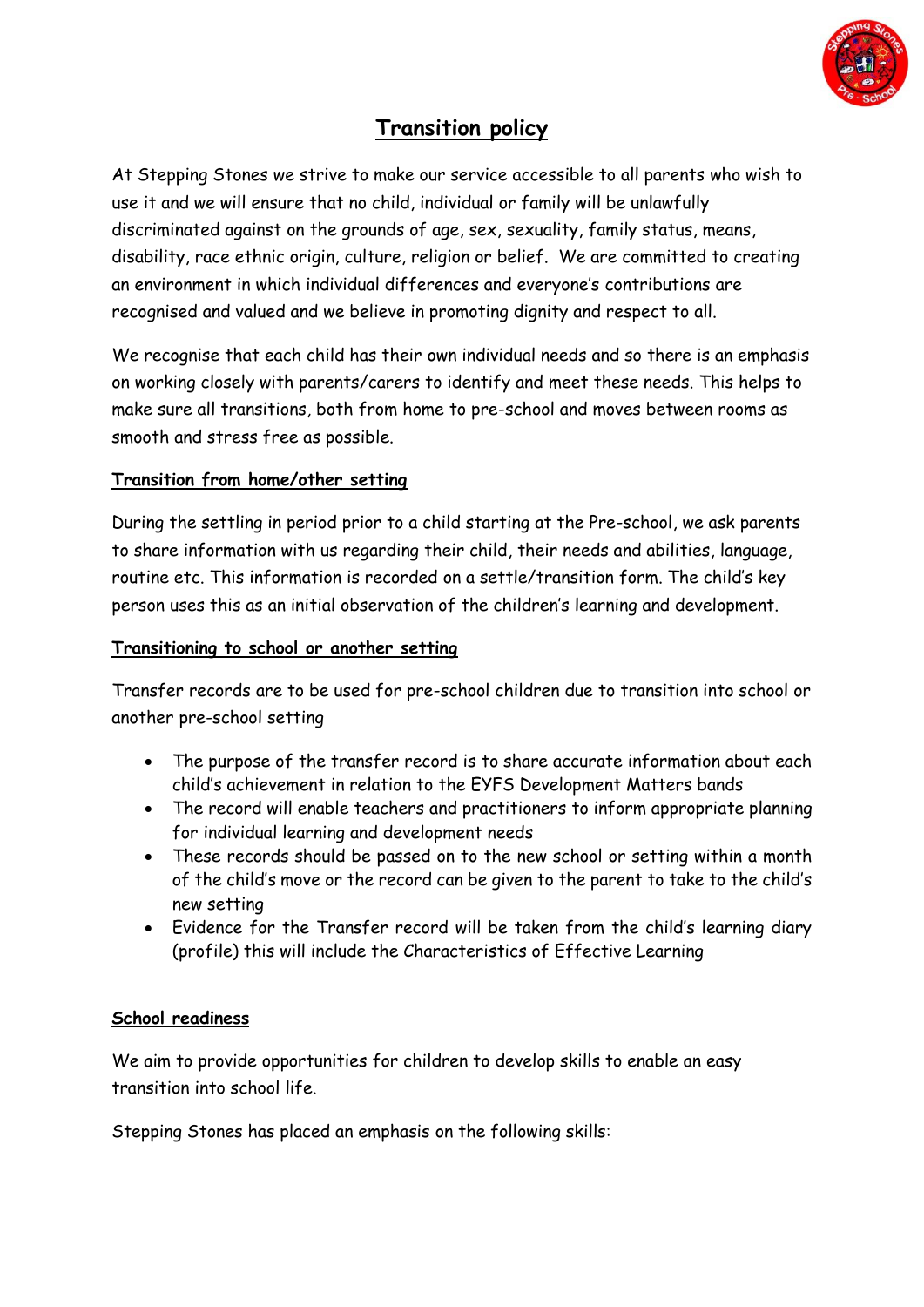

- Having confidence to talk to their teacher, ask for the toilet and be able to express their wishes
- The ability to listen and concentrate so that they can access the learning opportunities and be actively involved in activities
- Ability to manage their feelings to allow them to successfully take part in activities with their peers/ make friendships
- Have the physical skills to be able to dress/undress themselves for physical education or outdoor activities

- Equal Opportunities
- Partnership with parents/carers policy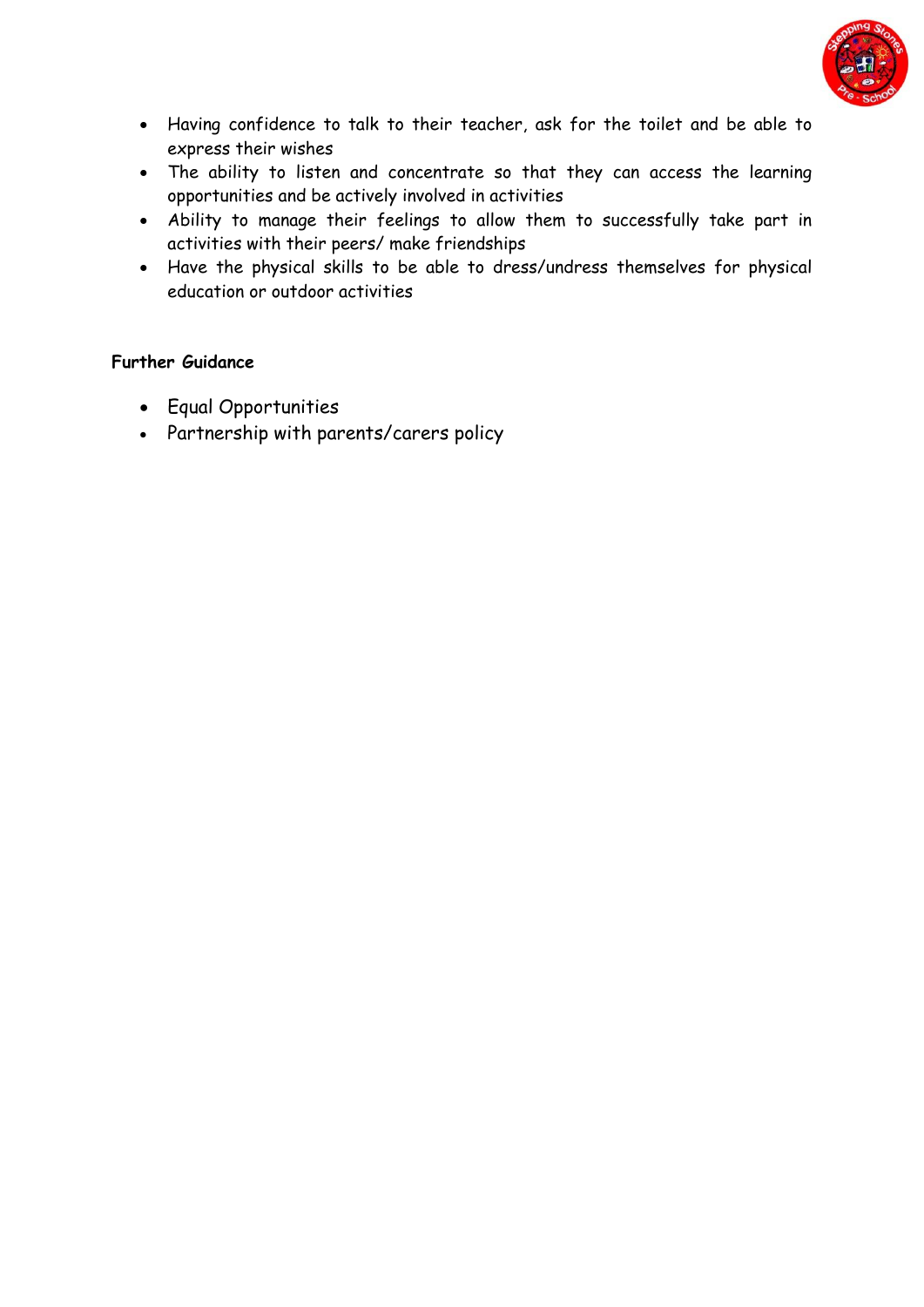

# **Uncollected Child Procedure**

If a child is not collected at the end of a session, the following procedures will be followed:

- 1. Two members of staff will stay with the child. Staff will not work alone at any time.
- 2. Staff will call the Emergency Contact phone numbers on the child's Registration Form.
- 3. 20 minutes after the setting has closed, if no contact has been made, staff will contact the Pre-school manager and/or Child Protection Officer or the Registered Person . Staff will continue to keep them advised of the situation.
- 4. One hour after the setting has closed, if no contact has been made, Social Services and the police will be contacted and staff will seek their advice.
- 5. The child will be reassured and kept safely at the setting where possible.
	- 6. Incidents will be recorded by the senior worker and discussed with the parent/ carer at the earliest opportunity.
	- 7. If we have passed the incident onto any other agency, we will ensure that the agency concerned is given all assistance in pursuing any investigations.
	- 8. The setting will notify Ofsted as soon as possible and within 14 days.

#### Contact information:

Director - Gillian Powell Tel: 07853173221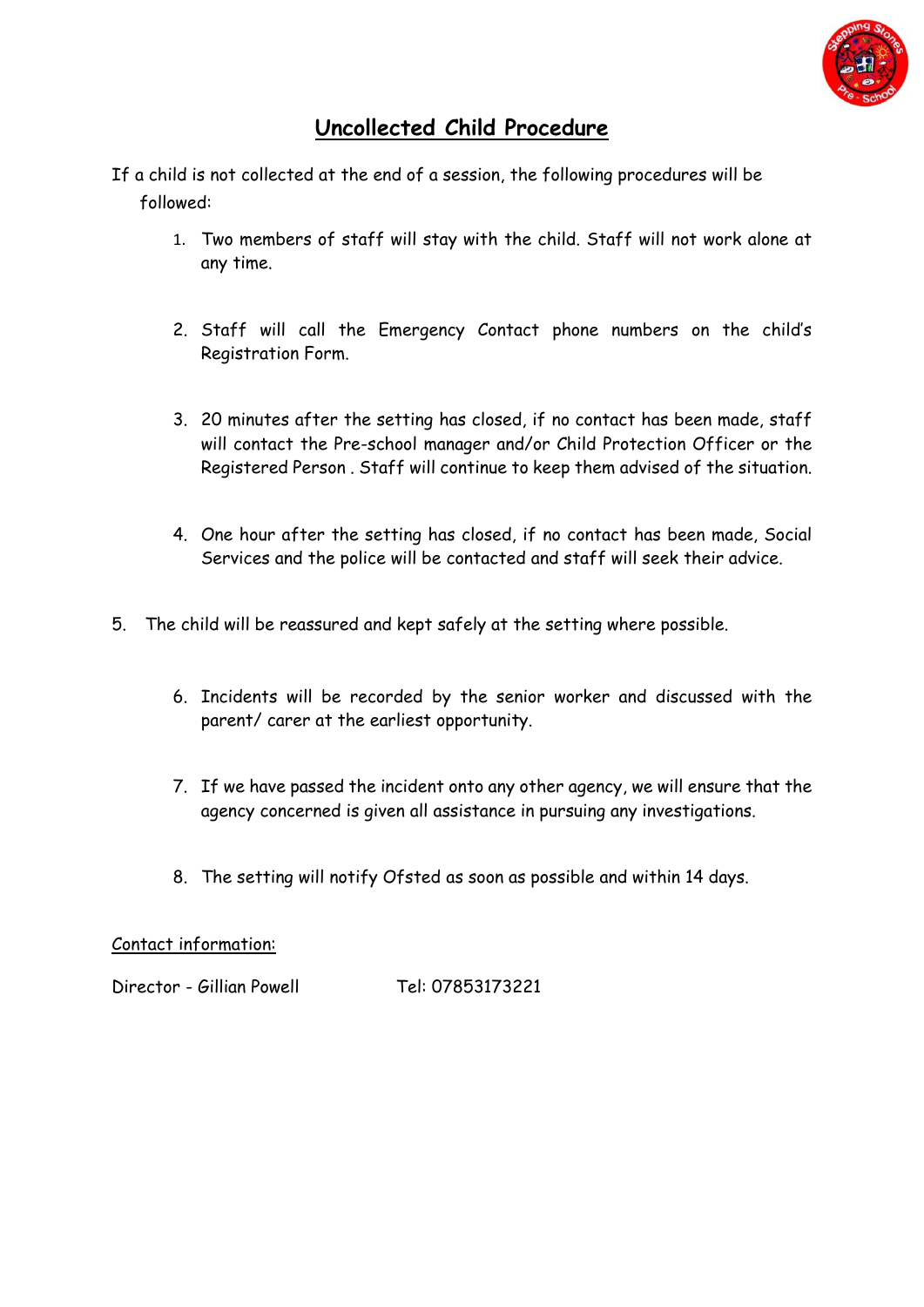

Avon & Somerset Police

101

(non-emergency calls)

Ofsted

0300 123 1231

- Child Protection Policy and Procedure
- Safeguarding children
- Safety Policy and Practice
- Staff Handbook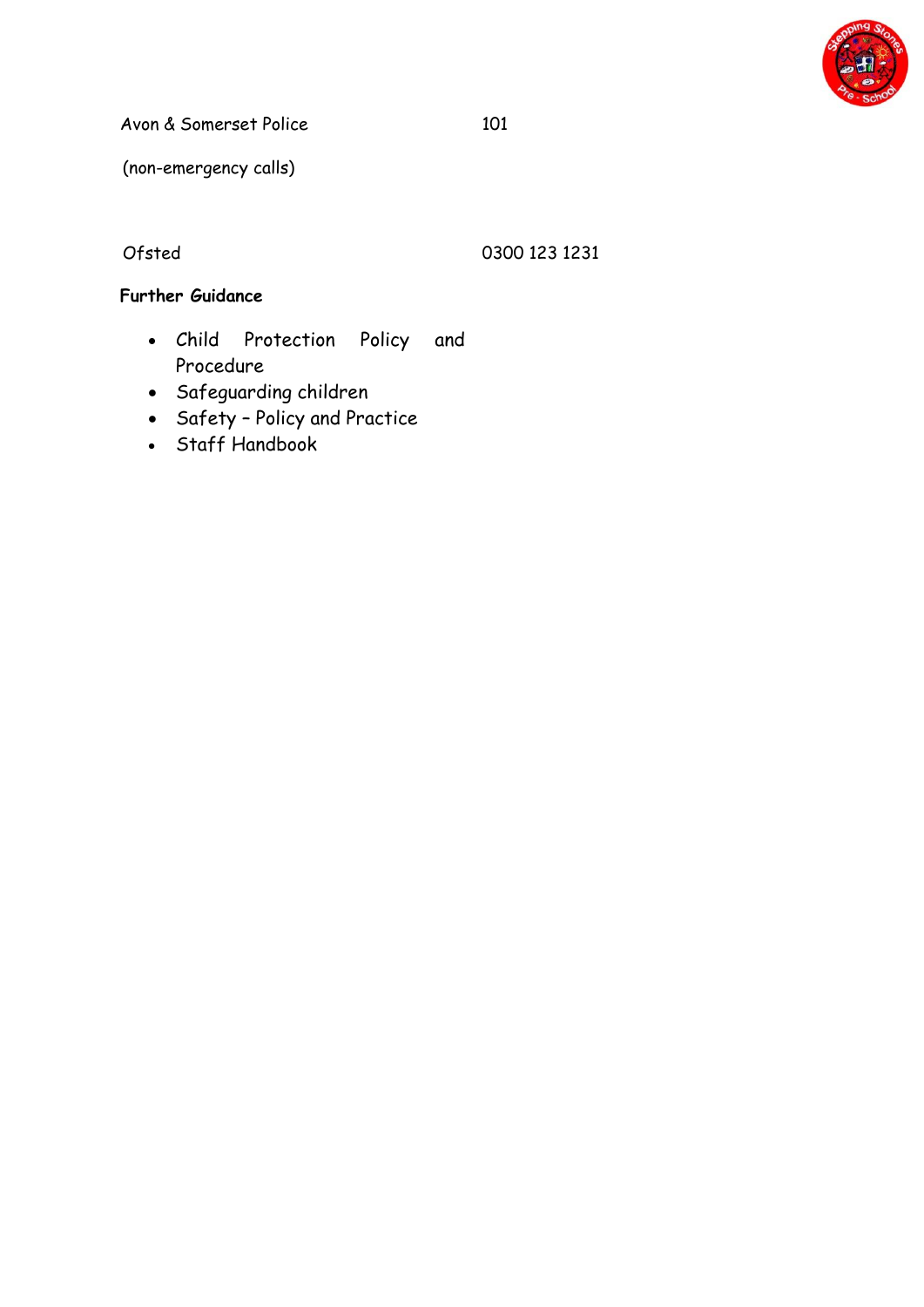

# **Working with Disabled Children**

## **Legislation and policy**

The rights of disabled children to participate on equal terms with other children have long been promoted in law from the UN Convention on the Rights of the Child to the more recent Equality Act of 2010. There is also a wide range of government policy and guidance focusing on both the inclusion of disabled children and on promoting play.

The Equality Act 2010 duty is to make reasonable adjustments to make sure that a disabled person can use a service as close as it is reasonably possible to get to the standard offered to non-disabled people. The duty is anticipatory. This means you cannot wait until a disabled person wants to use your services, but must think in advance, and on an ongoing basis, about what disabled people with a range of impairments might reasonably need.

### **Good Practice**

Disabled children need to play and make friends where they live and their local community run scheme could be just the place.

**"I don't want to feel like I'm a nuisance or somebody different. I just want to do everything that everyone else does".** *Disabled Children's Manifesto for Change*

## **What can be done to make the Pre-School welcoming?**

- Staff and management who are willing to learn about the needs of disabled children can plan a varied and adaptable range of activities.
- Don't make assumptions have a meeting with the parents / carers and child, so that the needs of everyone involved can be discussed openly.
- Develop and implement anti discriminatory practice.
- Staff and management have training in Disability Equality (Social Model of Disability).
- Remember some disabled children may not need any specific access requirements.

## **Access Needs**

There are two sorts of access needs; the first is only part of making a project accessible:

#### **Access and inclusive design**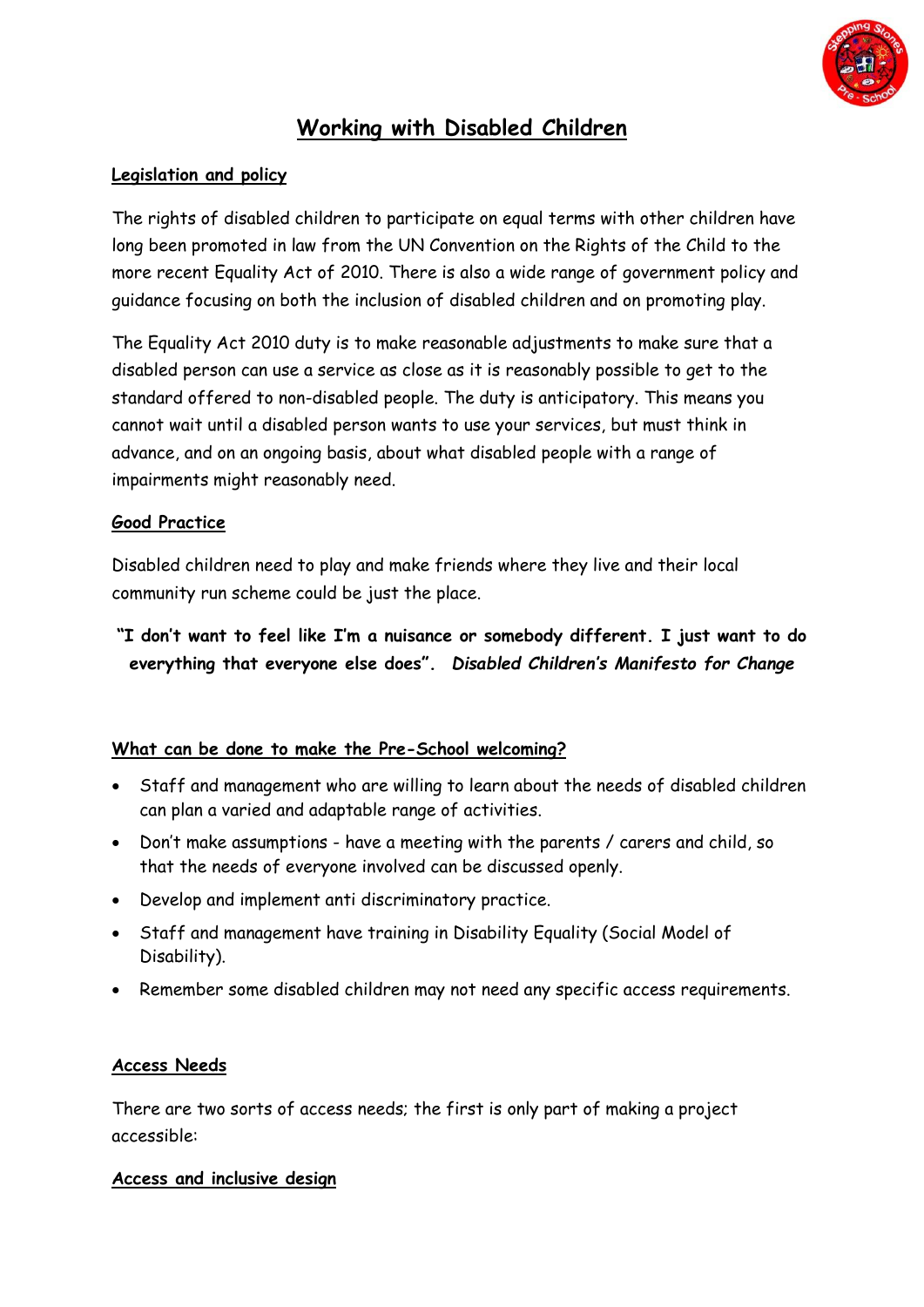

A major part of welcoming all children and families is ensuring that our pre-school is physically accessible. This is also underpinned by the legal requirements of the Equality Act 2010.

The company is required to make reasonable adjustments to the nursery, and that a disabled person is not put at a substantial disadvantage compared to non disabled people accessing the nursery.

When making adaptations to the setting, we will carry out an access audit to determine what needs to be done.

Think about:

- Toilets
- Layout
- Adaptations
- Equipment

Where possible we will involve the views of all our service users, including disabled children and their parents, in the development of our nursery, this will have a positive impact.

You may consider:

- Ease of use
- Freedom of choice and access to mainstream activities
- Diversity and difference
- Legibility
- Quality
- Safety

What is reasonable will depend on all the circumstances, including: how effective it will be; whether it is practical to make the adjustment, how much disruption will be caused, cost and availability of finance and the potential benefit to other service users.

- **2. Support Access** Consider how the pre-school could offer specific support to meet individual children's needs, there are some listed below, but remember including disabled children is about focusing on and responding to the individual requirements of each and every child.
	- Policies and procedures to support a child with personal care requirements
	- Meet with children, parents/carers to find out about child's interests, preferences and needs
	- Identify staff training needs in relation to individual children's needs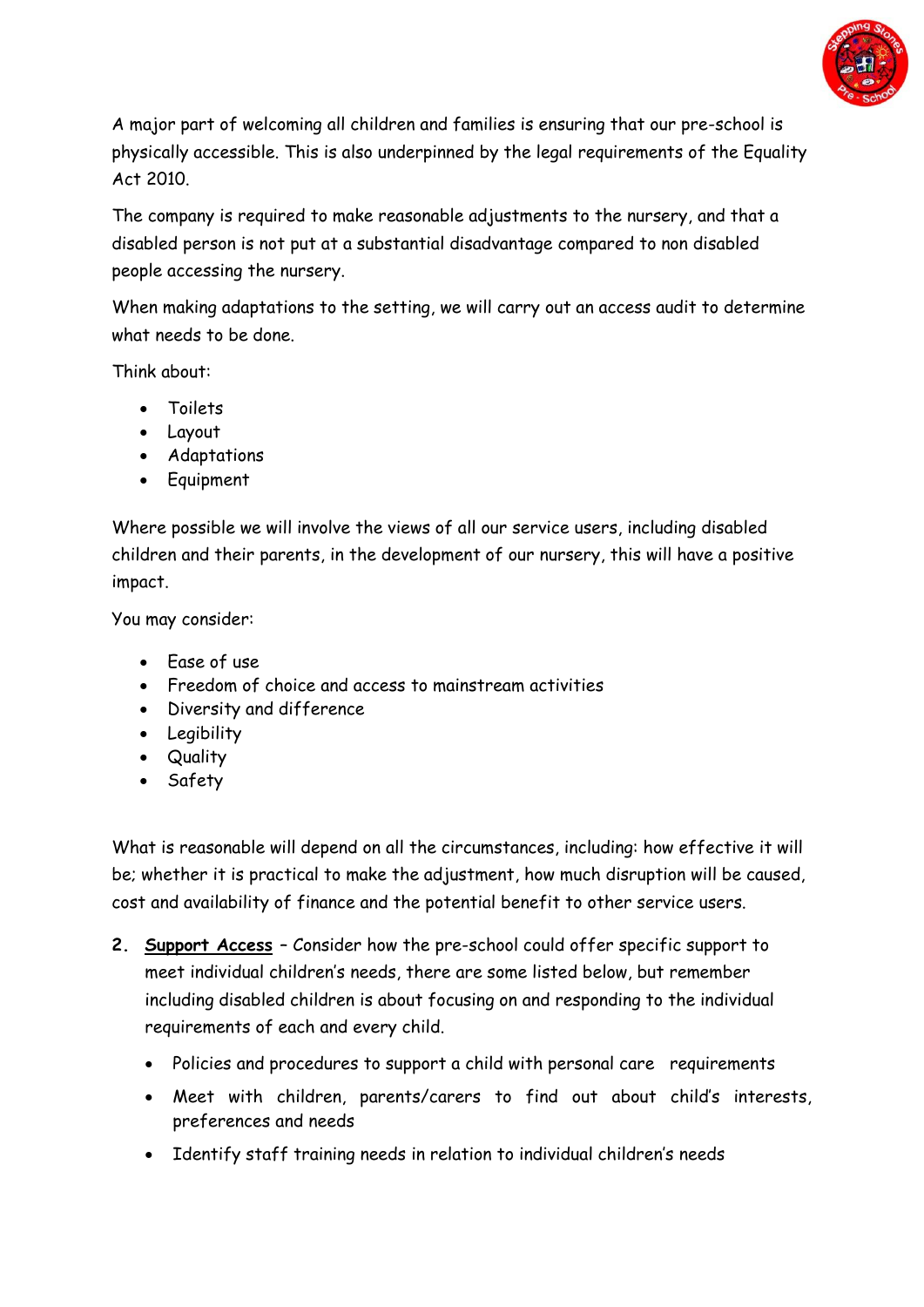

- Consider how you would provide access to a range of play experiences
- Think about communication. Do you need to offer sign language or interpreter support.
- Staff / volunteers for 1:1 work.

Remember full inclusion is an 'ideal' that will take time an effort to achieve; what is important is that steps are taken towards this goal.

Disabled children and their parents / carers can quite easily be made to feel unwelcome. A welcoming and open attitude with a willingness to learn is the most positive asset we have.

- Inclusion Policy
- Equal opportunities Policy
- Special Needs
- Staffing and Recruitment Policy
- Statement for Special Educational needs
- Working with disabled children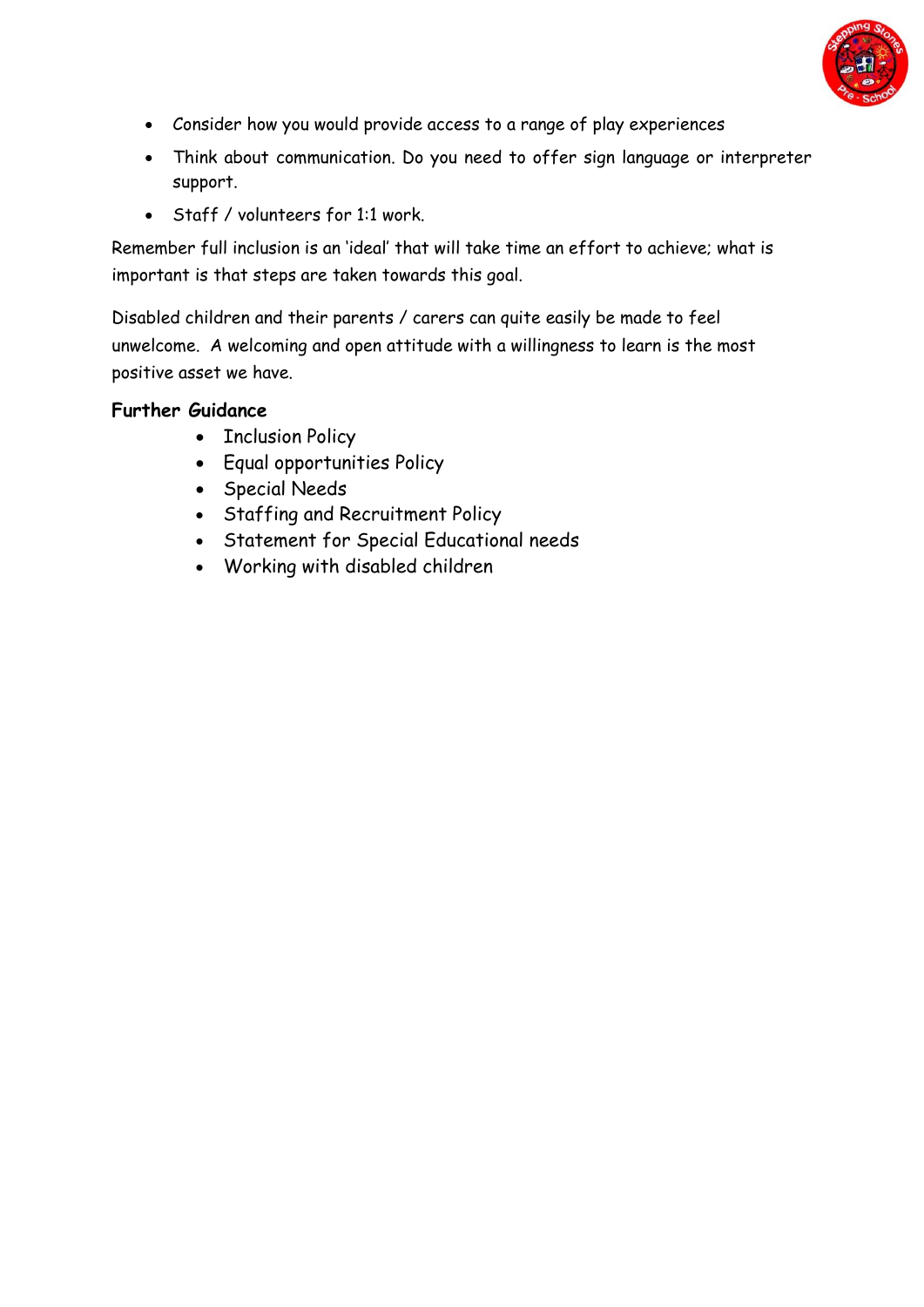

# **Arrival and Departures of Children, Staff, Parents/Carers and Visitors Policy and Procedure**

**\* During Covid 19 pandemic the policy for Covid 19 will override this policy. No visitors or parents allowed in the setting whilst it is operating normally during the pandemic except in exceptional circumstances.** 

### **Aims**

To ensure that the arrival and departure of children is carried out safely and to promote the welfare of the children in our care.

### **Procedure**

Parents must notify the setting in good time about attendance/non attendance of their child.

## **Arrival of Children**

- On arrival, a worker will encourage parents to record the child's attendance and time of arrival on the signing in sheet.
- Children will put their photo on the board. **\* During Covid 19 pandemic the policy for Covid 19 will override this policy.**

## **Departure of Children**

- Parents must give the written information about names and contact details of all people authorised to collect their child on the Registration Form.
- Only persons named on the Registration Form will be able to take the child, unless the person can give us the password which has been agreed with the parent on registration.
- Children will not be allowed to leave the premises unaccompanied.
- Children will not be allowed to leave with anybody under the age of 16.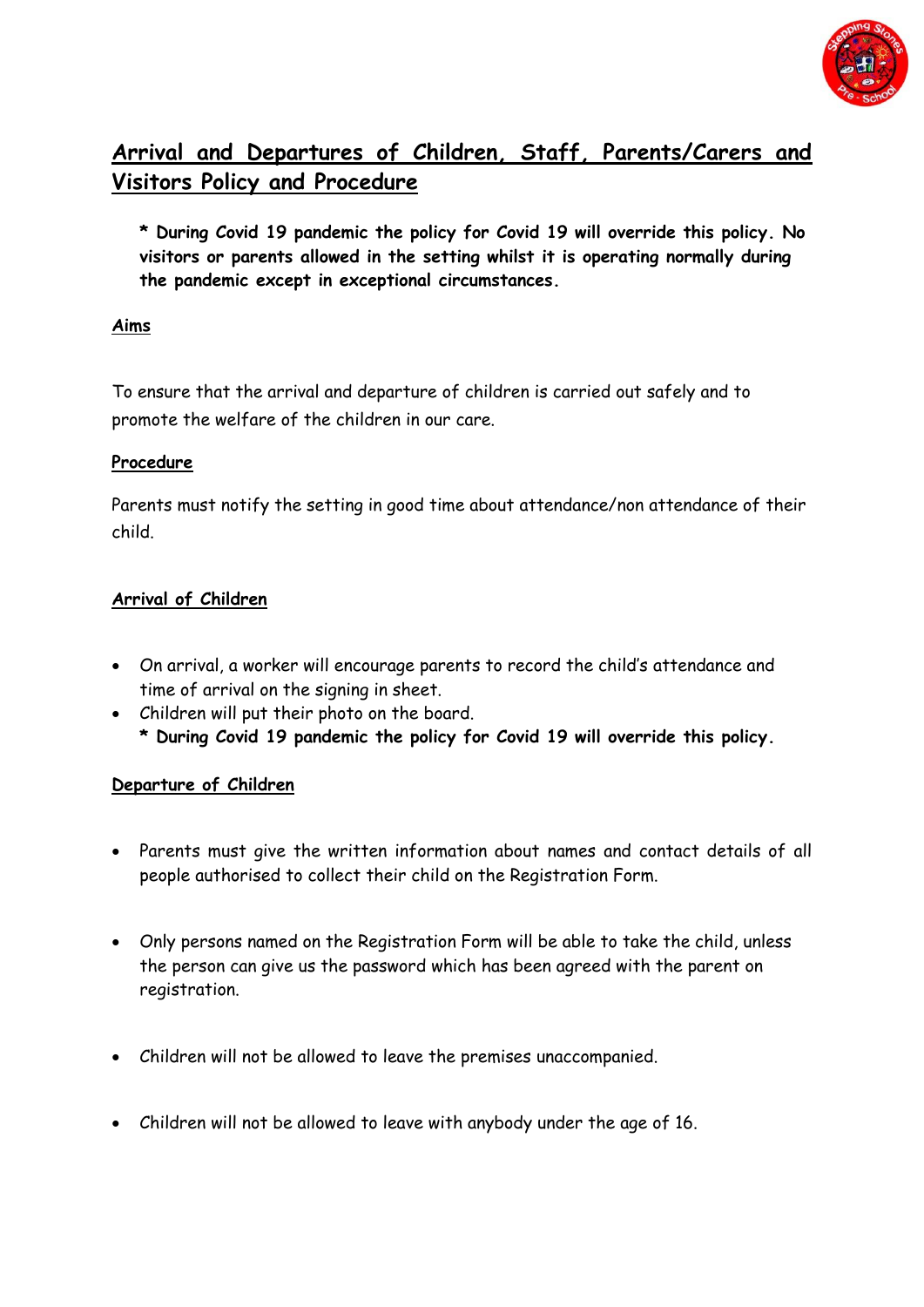

- If staff do not recognise the person collecting the child, they will check who they are and ask for the password. If there is any doubt, the child's parent/carer must be contacted and the child will not be allowed to leave.
- The person collecting the child must approach a member of staff, so that staff know who is being collected, and by whom, and they can witness the parent/carer signing the child out and pass on any relevant information.
- The person collecting the child will sign the register to show that the child has left the premises. The time of departure will also be recorded.

## **Visitors**

- ⚫ Visitor will be asked to sign in
- ⚫ Visitors will be asked to leave mobile in the box
- ⚫ Visitors will be shown guidance (on cupboard by door)

- ⚫ Safety Policy and Practice
- ⚫ Safeguarding Policy
- ⚫ Child Protection Policy
- ⚫ Late Collection Procedure
- ⚫ Photography, video, mobile phone policy
- ⚫ Visitors/duty parent Guidance
- Covid 19 Policy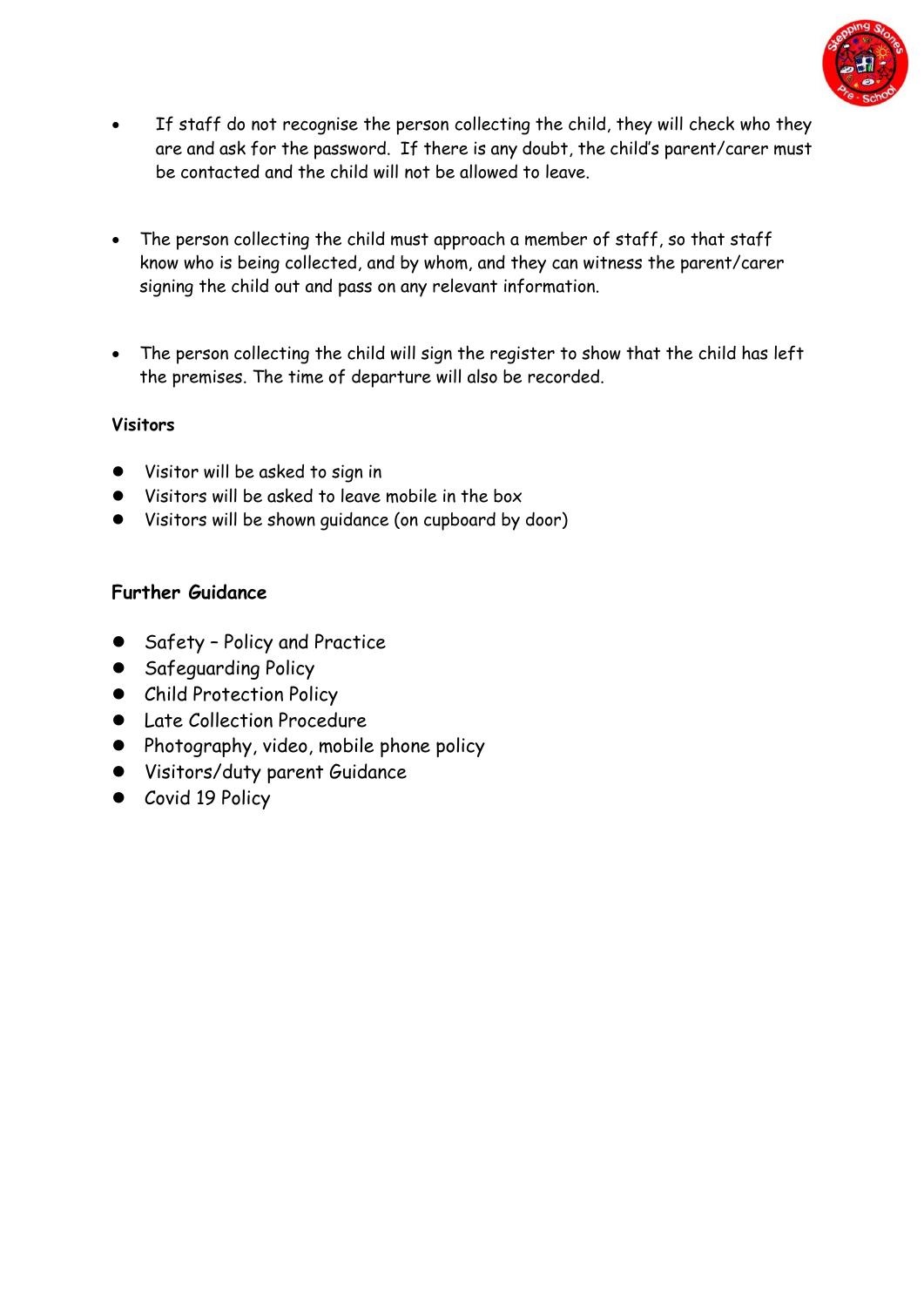

# **Late Collection**

- If the person collecting the child has informed the setting that they will be late, the child will be looked after. The child will be looked after by at least 2 members of staff.
- If the person collecting the child is late and has not informed the setting, the Uncollected Child Procedure will be followed.
- If a parent/carer is persistently late in collecting their child, the senior worker will record details and pass information onto the Management.

# Staff

Details of staff working will be recorded and will include their arrival and departure times.

## Visitors

Visitors will be asked for proof of their identity and will sign in on the visitors record. Details recorded will include name, organisation (if applicable), purpose of the visit, arrival and departure times. **\* During Covid 19 pandemic the policy for Covid 19 will override this policy. No visitors allowed.** 

## Record-Keeping

The register will be kept in an accessible location on the premises at all times.

Records of daily registers will be kept by the setting for at least three years.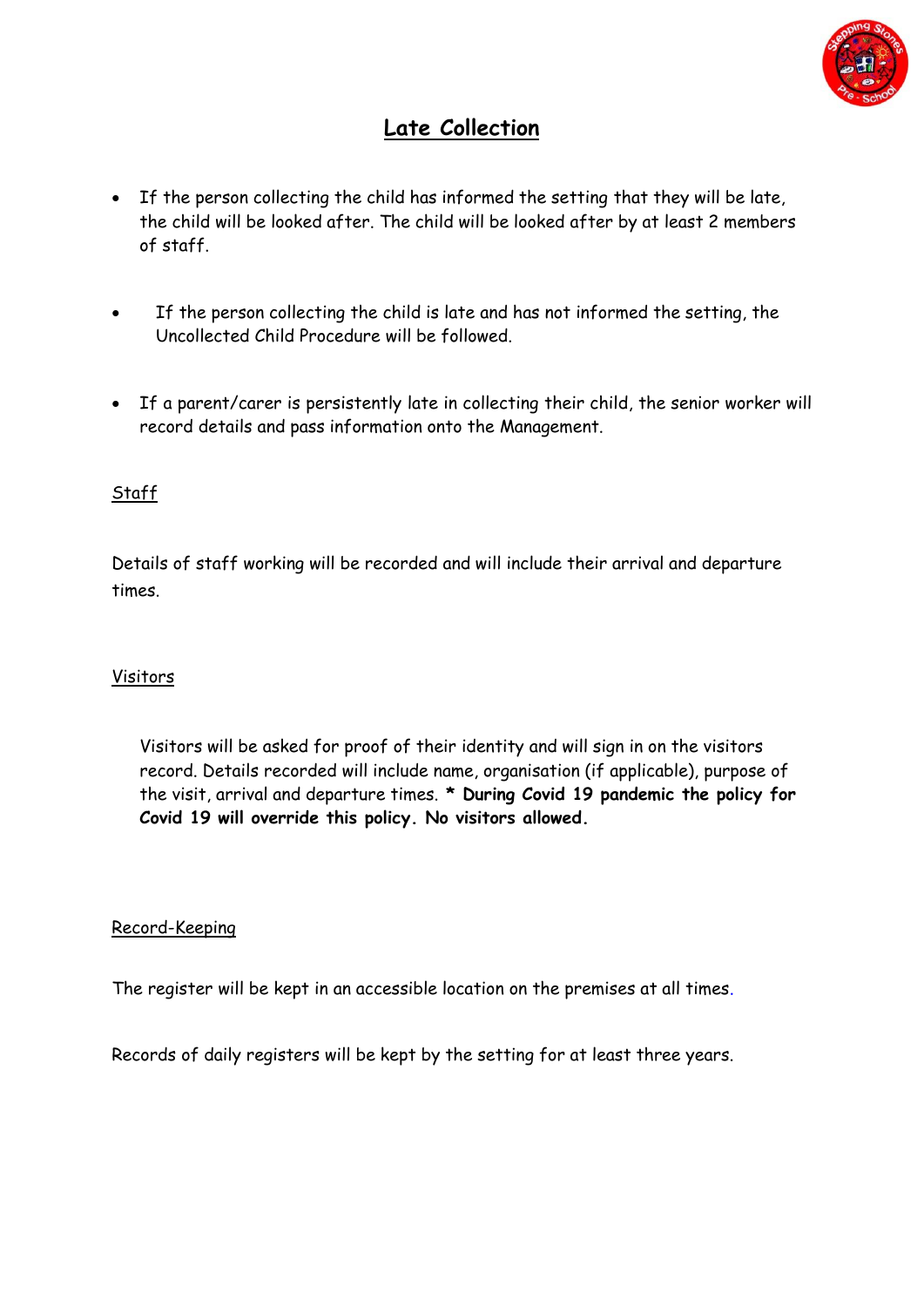

# Information

NB. Under the Children Act 1989 parents do not lose parental responsibility except through an adoption order. This means that divorced parents retain rights to have contact with their children unless the courts have made an order that they should not do so. Staff do not have the right to stop divorced or separated parents from collecting their children unless they are aware of a court order preventing contact between the child and a parent.

Parental responsibility is given to both parents if they are married at the time the child is born or subsequently. Otherwise only the mother has parental responsibility. An unmarried father has parental responsibility if the child was born after 1 December 2003 and his name is on the birth certificate. Unmarried fathers can acquire parental responsibility through a court application.

Parents should be in a fit state to collect their children. If a parent arrives in an 'unfit' state, for example through alcohol or drugs, the senior worker should notify Social Services.

- ⚫ Arrival and Departures of Children, Staff, Parents/Carers and Visitors Policy and Procedure
	- ⚫ Uncollected Child Procedure
	- Covid 19 Policy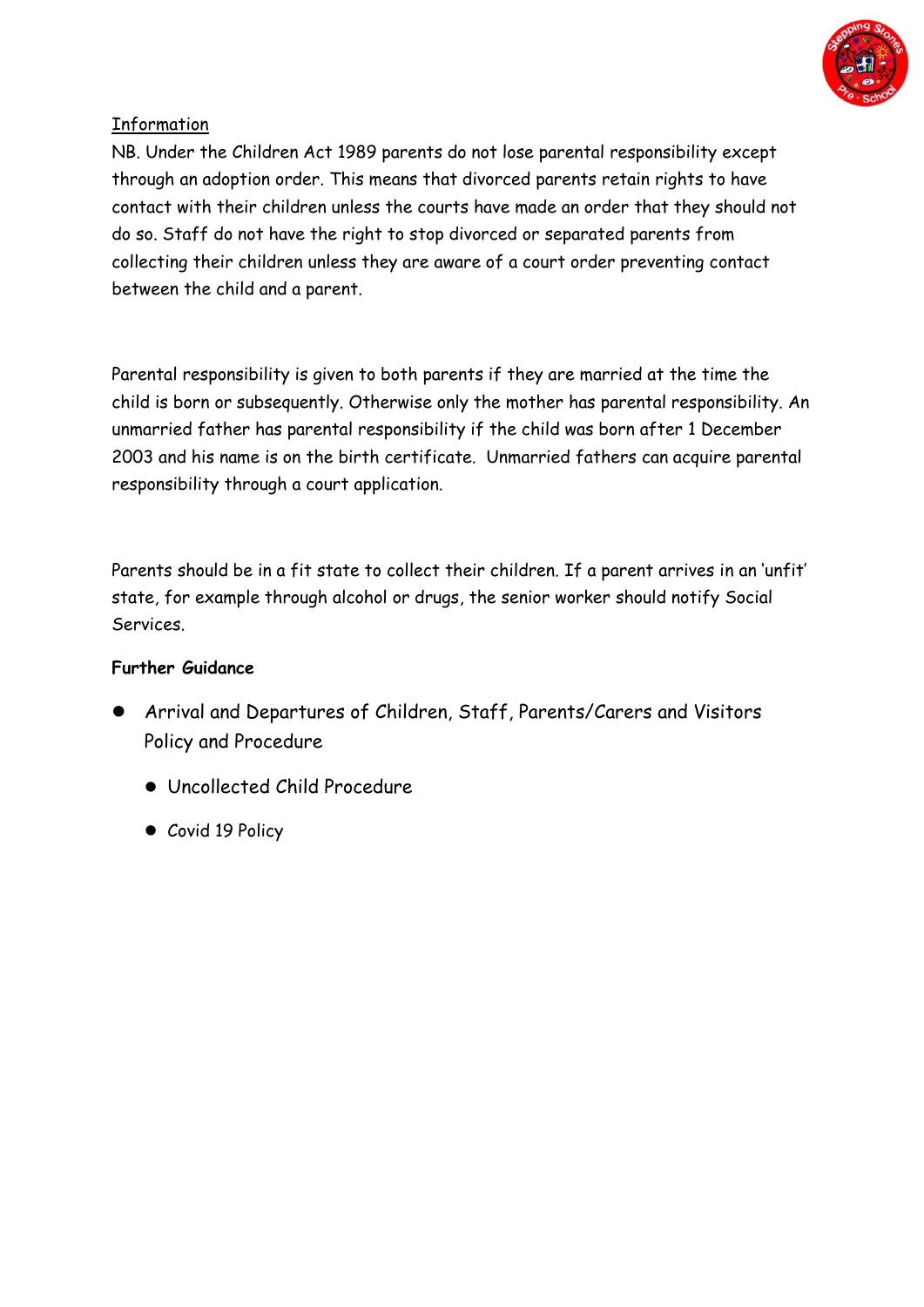

# **Statement for Special Education Needs**

Our Statement to support the inclusion of children with Special Educational Needs and of disabled children within our setting

### Aims

Stepping Stones provides inclusive play and learning opportunities for all children. Staff and children are supported so that we can welcome diversity. Disabled children/children with Special Educational Needs have access to broad and balanced opportunities within the Foundation Stage Curriculum. They are included in all of the activities of our setting by providing differentiated tasks and experiences.

We ensure that the SEN and disability Act 2001 and in particular the new SEN Code of Practice are implemented in our setting.

Special Educational Needs Co-ordinator

Our Special Educational Needs and Disability Co-ordinator is: Anna Thompson. Her responsibilities are:

- To provide information for the staff and to support them in identifying disabled children/children with Special Educational Needs and in including them into their groups with equal opportunities for all.
- To ensure that appropriate Individual Education Plans are in place, monitored and reviewed.
- To maintain records on the children and to be a channel of communication between agencies.
- To initiate action with other agencies as appropriate in respect of the Special Educational Needs of any child at Stepping Stones .
- To work in partnership with parents, offer them information which is clear and accessible, support them during their child's time in the pre-school.
- To involve children in decisions concerning their play and learning and to support them in making choices.

#### **Admission arrangements**

Disabled children/children with Special Educational Needs will not be discriminated against. Children's individual needs will be discussed with their parents/carers and we will adapt to meet those needs. We will be flexible during the settling in period so children can get to know us at their own pace.

Support available to disabled children/children with SEN/facilities to increase access.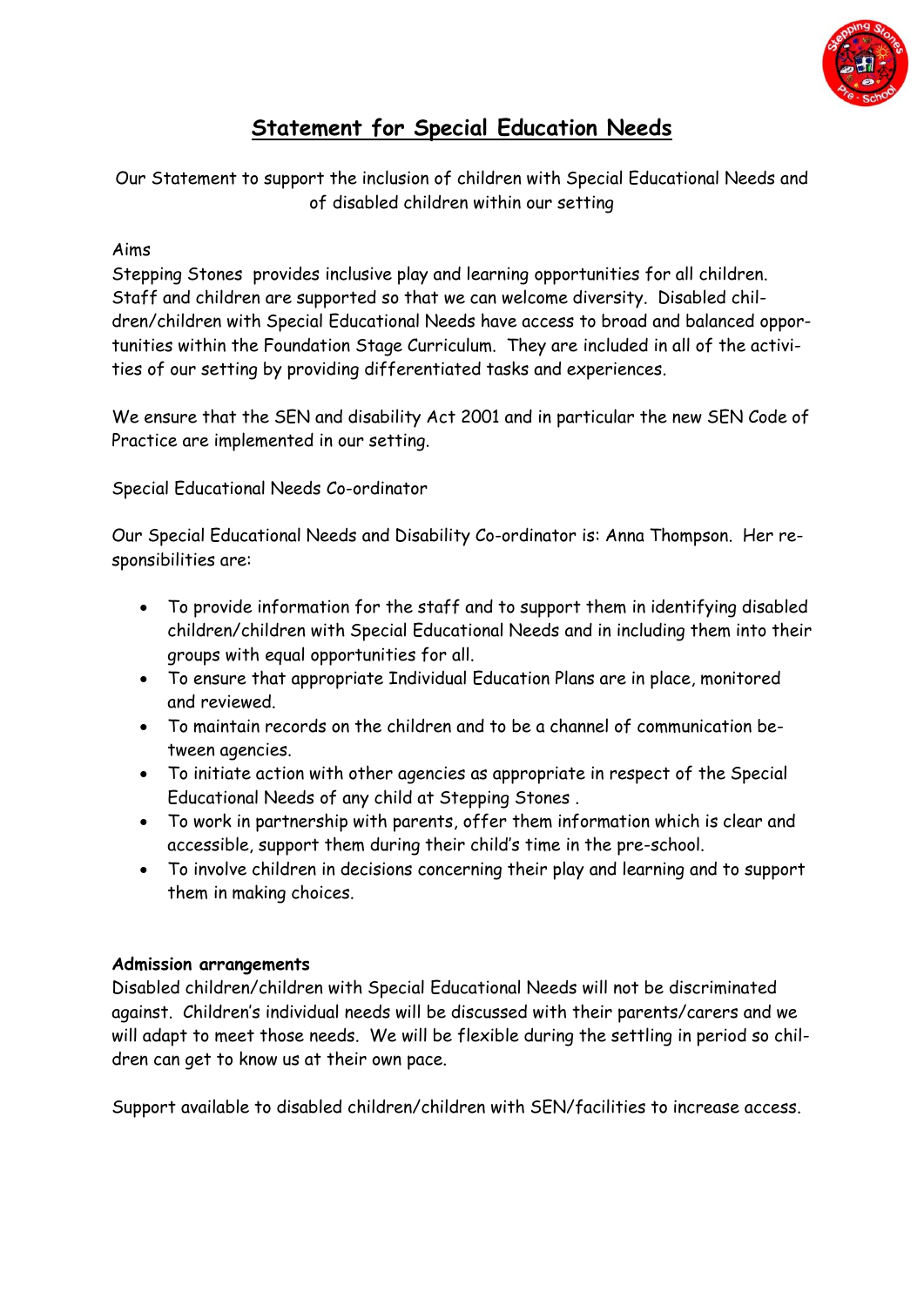

# **Staffing**

Provision for disabled children/children with SEN is a matter for everyone in our setting, and all staff are made aware of the individual needs of children. We will seek to offer and apply for the appropriate level of support for individual children. We arrange small groups when needed.

### **Training**

Our setting has a commitment to training in all areas of practice and in particular we attend training relevant to inclusion and meeting the needs of disabled children/children with Special Educational Needs. Hannah has attended an introduction to the SENDCO role course and has previously worked as a SENDCO offering support to children with behaviour, social and communication difficulties. We will seek advice and information in relation to individual children attending our setting.

#### **Facilities**

Wheelchair access down ramp and disabled toilet.

#### **Curriculum, Resources and the learning environment.**

#### **Curriculum**

All disabled children/children with Special Educational Needs have access to the foundation Stage curriculum differentiated to their needs. This is done by the way activities are presented and explained to children, by the amount of support given to the children, by what we expect of the children, always building on success. Children's Individual Education Plans are used to support access to the Foundation Stage Curriculum. All children benefit from changes to make the curriculum more accessible: ie story sacks, different ways of making choices.

#### **Resources**

We adapt our resources to suit the needs of children.

Identification, assessment and provision for children with SEN

All of the children are observed undertaking a range of activities in relation to the foundation Stage Curriculum.

We differentiate activities so that children with a range of abilities are catered for. All our activity logs include differentiation.

#### **Early Years Action**

If despite the differentiation taking place within Stepping Stones a child continues to make little progress in one area of development or more, the early years worker for the child will bring this to the attention of the SENDCo and senior staff. The appropriate member of staff will work in partnership with parents and involve the child as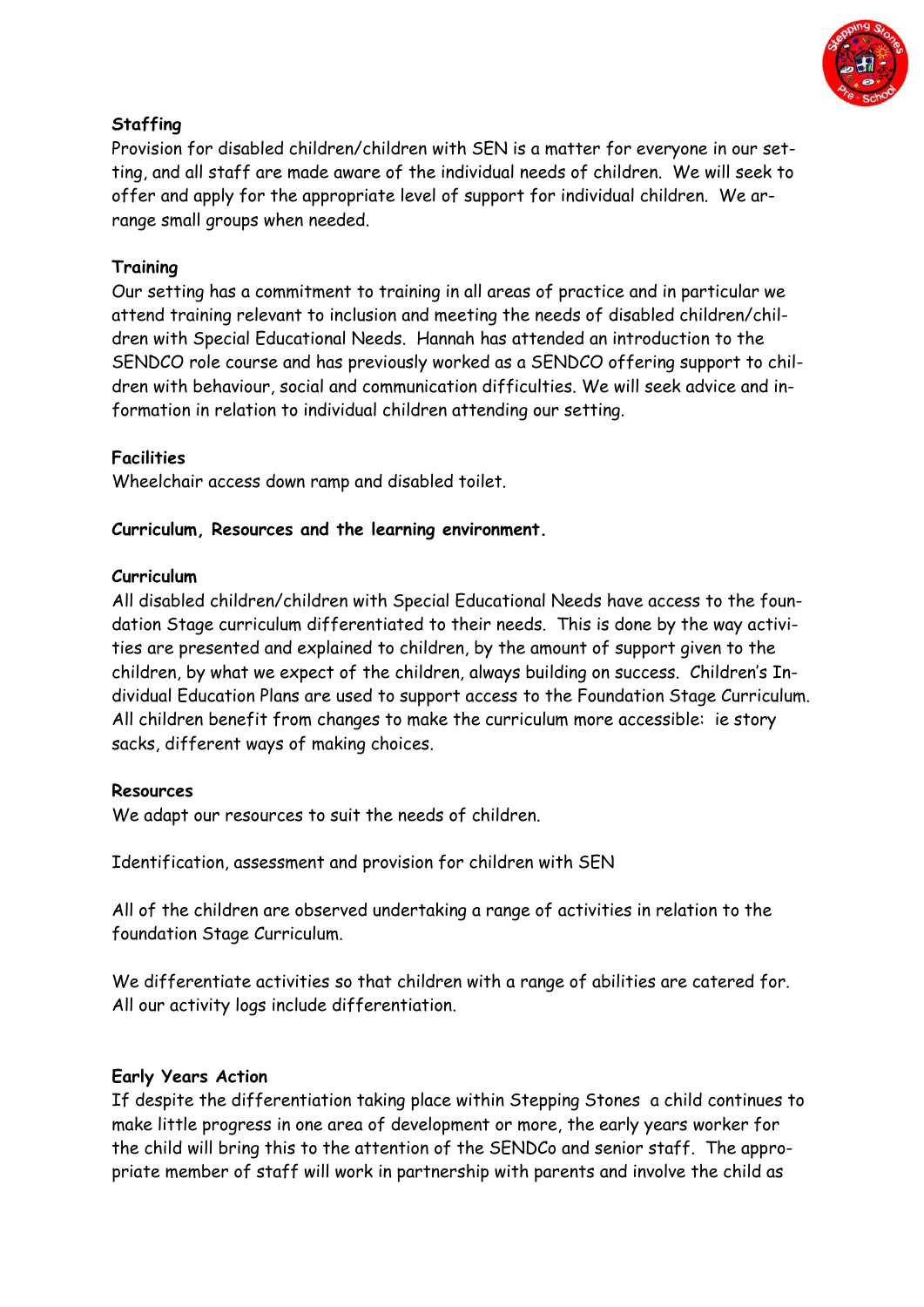

appropriate to prepare an Individual Education Plan with 2 or 3 targets. The strengths and preferences of the child will be used to prepare the plan. Regular meetings are planned with the parents to review the Individual Education Plan, to discuss progress, the child's achievements and future plans.

# **Early Years Action plus**

If in spite of the Individual Educational Plan provided by Stepping Stones additional help is needed to enable to the child to progress, we will seek advice from other agencies with the parents/carers permission. This will constitute Early Years Action Plus and the professional(s) will be asked to support us in writing IEP targets for the child. In some cases a child will already have other agencies involved when starting at the setting and will already be at Early Years Action Plus.

A record of the child's progress and IEPs will be passed on to the next setting if the parents/carers are agreeable.

The SENDCO keeps a record of children at Early Years Action, at Early Years action plus and of those with statements.

## **Complaints procedure**

Any complaint should be made to the Stepping Stones Manager and will be recorded in writing - See complaints policy - we inform parents of Parent Partnership Services which are available to support them.

## **Links with other agencies and settings**

We belong to our area SENDCO network which supports us in working with other agencies and professionals when appropriate. We have links with: ie health visitors, speech therapists, specialist teachers etc. We liaise with the local nursery/infant schools to ensure a smooth transition for children. We will transfer information and a portfolio for the child, with the parents/carers permission. We make good use of our local community, and aim to involve adults with different skills, including disabled adults within our setting.

#### **Partnership with parents**

We are committed to working in equal partnership with all our parents/carers.

Parents are given a prospectus containing information about the setting and access to the SEN policy. We will offer information to parents in ways that are accessible to them and we are always available to answer parents' questions. We have regular informal contacts with parents. They are involved with their child's Individual Education Plan so that the activities can be undertaken both at Stepping Stones and at home. If a child is put forward for an assessment of Special Educational Needs we inform parents of Parent Partnership Services. In the cases when there are meetings convened with other agencies we always give parents any reports and information in advance. We fully support the families during their time at Stepping Stones .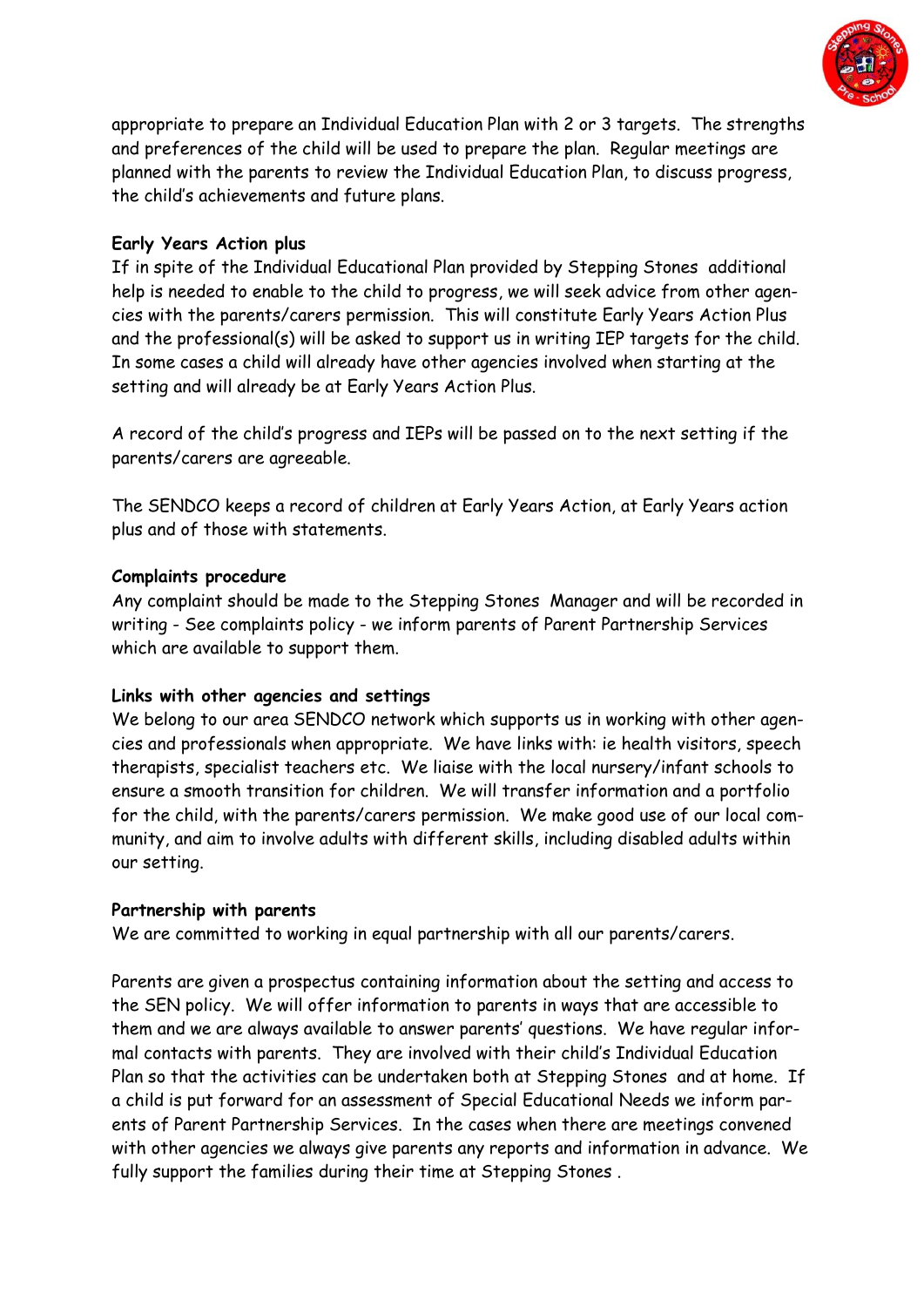

## **Listening to children's views**

We have different ways of enabling young children to make choices and to express their feelings in our setting. We use language at their level of understanding, significant objects, photographs, line drawings, puppets etc. We find ways of listening to the children's preferences and views when planning Individual Education Plans particularly by observing them carefully in their play. We find ways of giving children feedback on how they are doing, and we build on success.

- Inclusion Policy
- Equal opportunities Policy
- Special Needs
- Staffing and Recruitment Policy
- Statement for Special Educational needs
- Working with disabled children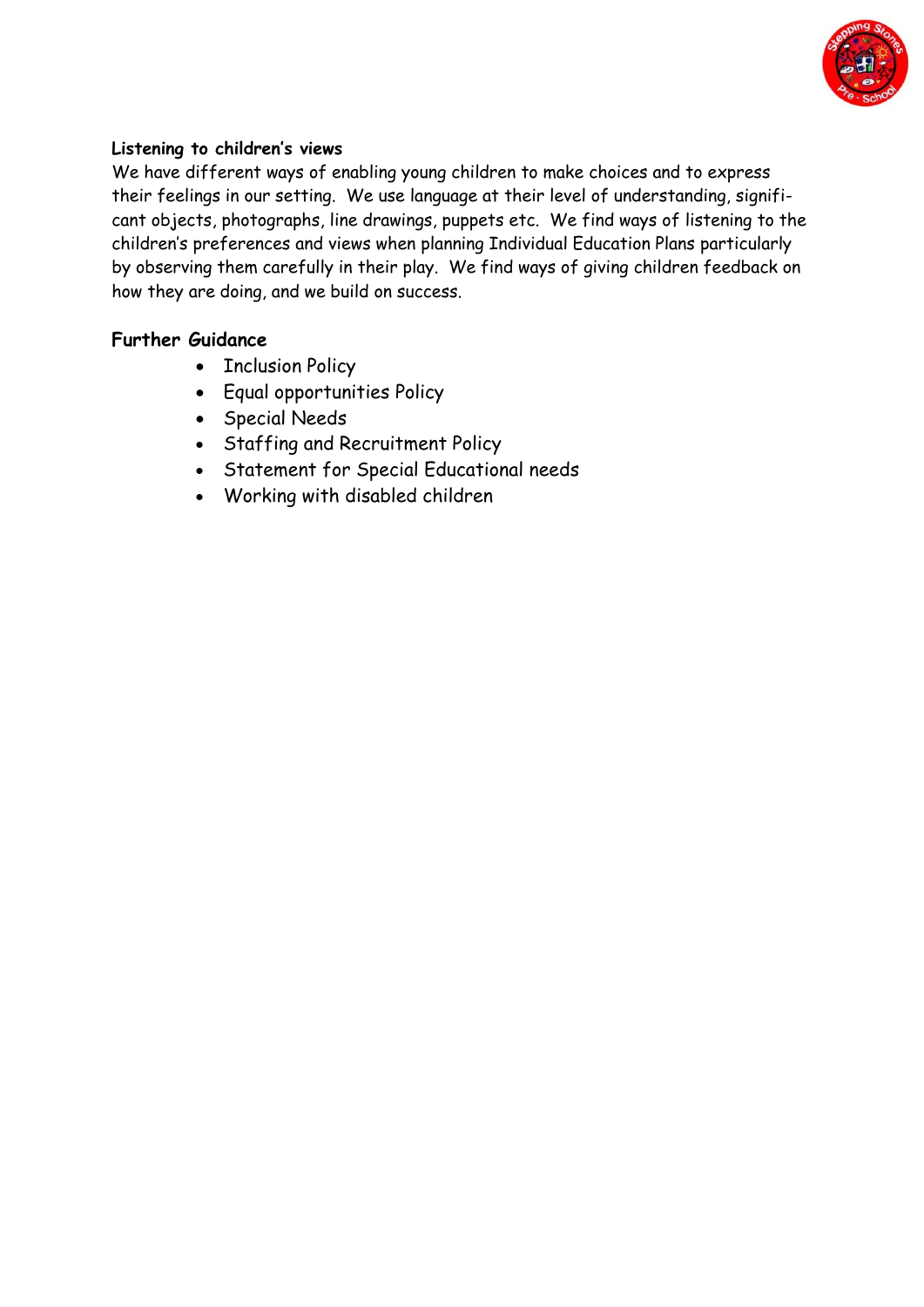

# **Special Needs Policy**

At Stepping Stones we aim to have regard to the DfEE Code of Practice on the identification and Assessment of Special Educational Needs, and to provide a welcome, and appropriate opportunities, for all children.

- Children with special needs, like all other children, are admitted to the pre-school after consultation between parents, leader and staff.
- Our system of observation and record-keeping, which operates in conjunction, enables us to monitor children's needs and progress on an individual basis.
- Our keyworker system ensures that each adult is especially responsible for individual children.
- Being a small group each child receives plenty of adult time and attention.
- If it is felt that a child's needs cannot be met in the pre-school without the support of a one-to-one worker, funding will be sought to employ one.
- We work in liaison with staff outside the group, including therapists, health visitors, psychologists, social workers, paediatricians and portage workers, to meet children's specific needs.
- Our SENDCo and keyworkers work closely together to formulate individual learning plans.
- Our staff attend whenever possible in-service training on special needs arranged by the Pre-school Learning Alliance and other professional bodies.
- Our SENDCo's name is Anna Thompson
- We have wheelchair access and a disabled toilet
- All our planning includes differentiation to meet the needs of all children.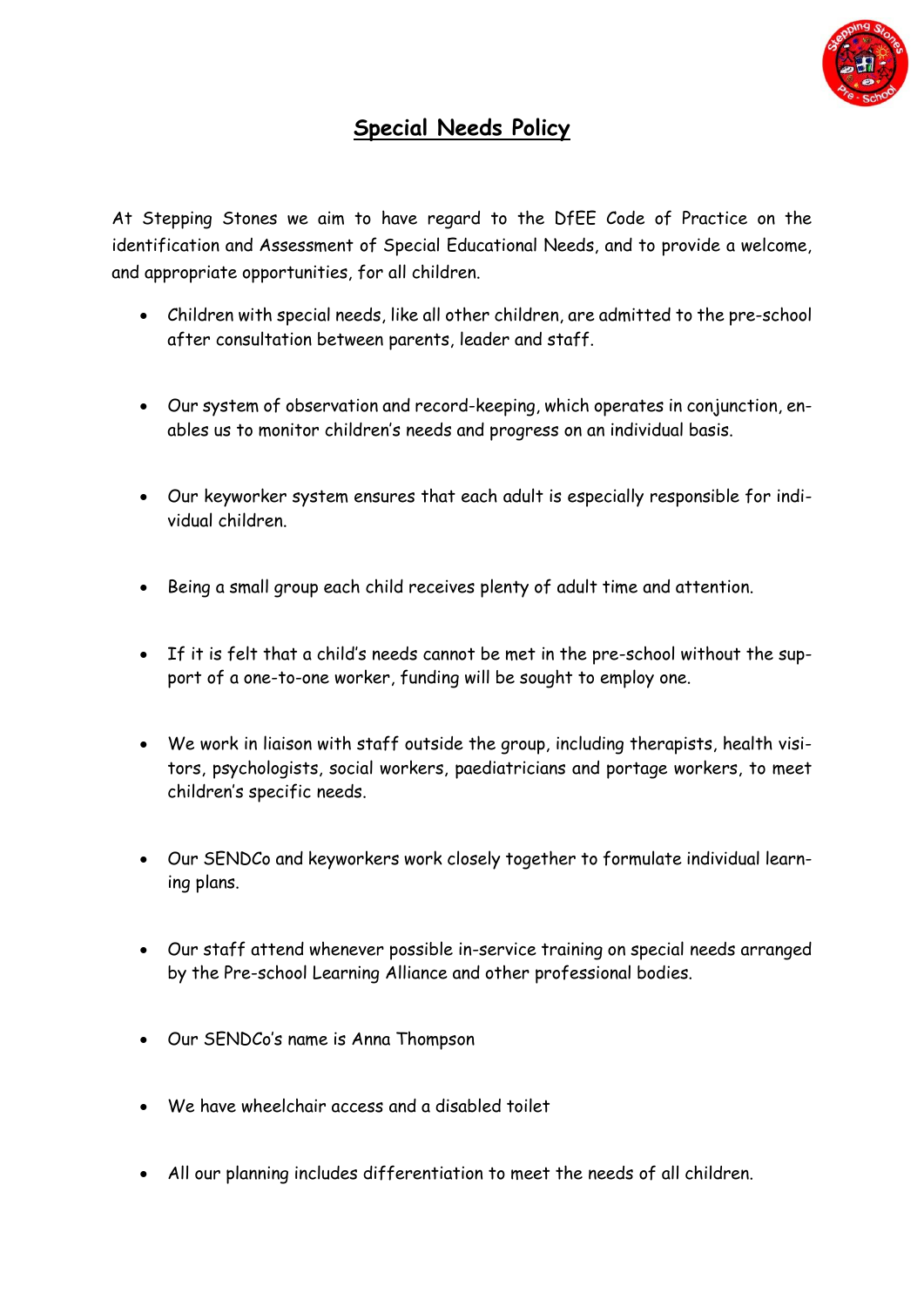

- We work together with the parents to support children with special educational needs
- When needed we apply for a grant from South Glos council, e.g., EY8

- Inclusion Policy
- Equal opportunities Policy
- Staffing and Recruitment Policy
- Statement for Special Educational needs
- Working with disabled children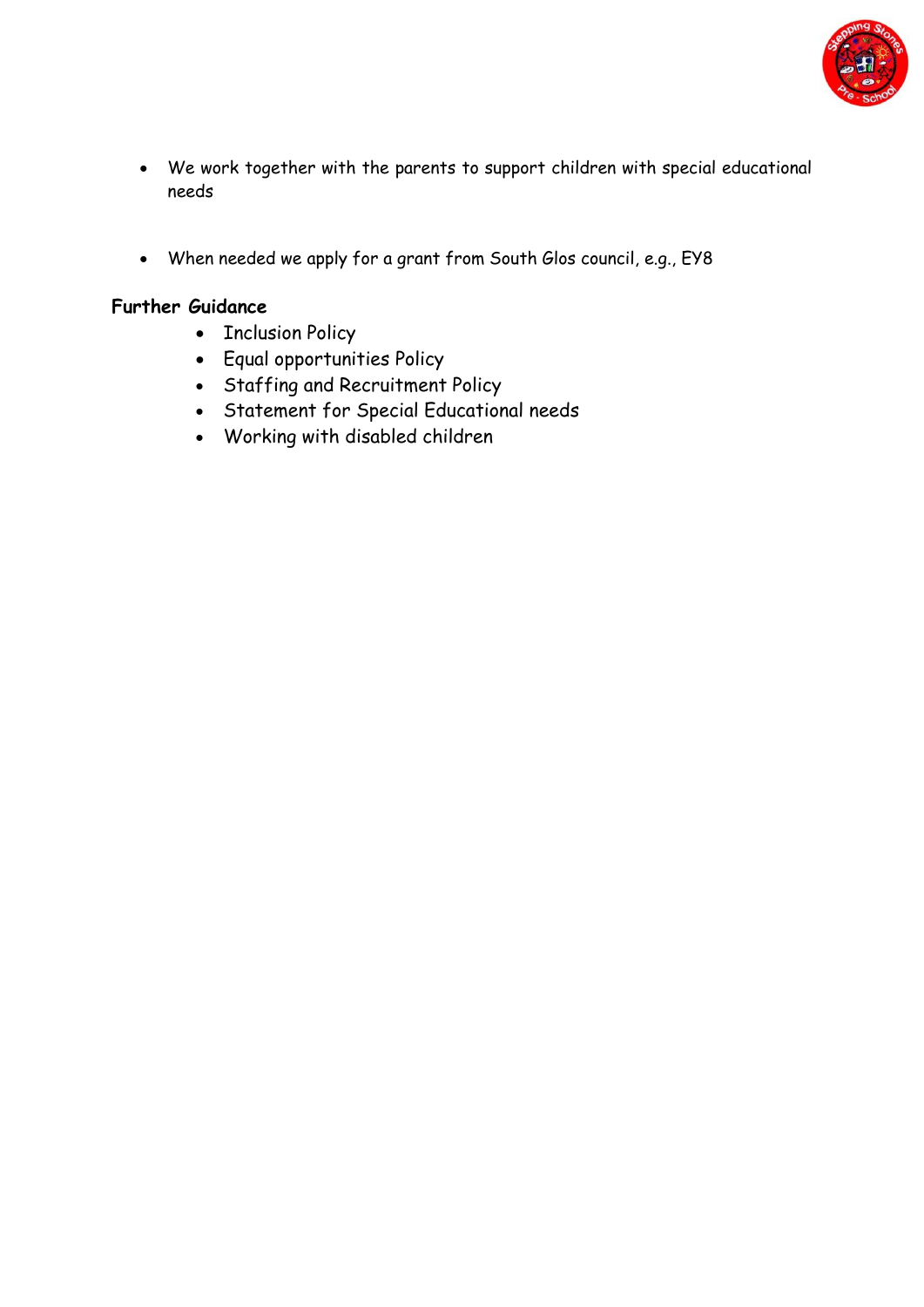

# **Woods policy**

### When setting up the Woods

Safety rules for lone staff setting up woods.

- The member of staff, setting up the Woods must take their mobile phone with them.
- If the staff member does not return in the normal amount of time it takes staff member back at Hall to try and ring them on their phone.
- If the staff member does not answer phone and does not return another staff member to go out and find them.

# •

#### Woodland Session

The ratio for the Woods is at least 1:4 for 2 year olds and at least 1:8 for children aged 3 and over.

Parents are asked to sign a slip to say they are happy with the children being taken in a woodland session before they start.

The maximum children at any one time will be 16.

Before entering the Woods a risk assessment will be done daily. Barrier tape will be set up at children's height before they enter the woods.

If we feel the Woods are not safe on a particular day we will not go in them, e.g. if the wind is too high. If wet and slippery we may fence off some areas for the children's safety. If the temperature is below freezing we will not go out.

Children are taught the rules of the Woods before being allowed in them.

We have a' way in' and a 'way out' to the woods. On the way in, children have to stop and wait by the stop sign at the entrance.

When in the Woods, adults must be vigilant and regularly count the children to make sure they are all there, calling to each other to tell them how many children they have.

When new children are in the woods we focus on the safety rules doing a perimeter walk, playing 1,2,3 where are you and lots of talking about safety.

Once back children are counted in the patio area before entering the hall.

Our main safety rules are:-

• We must stay in the red and white barrier tape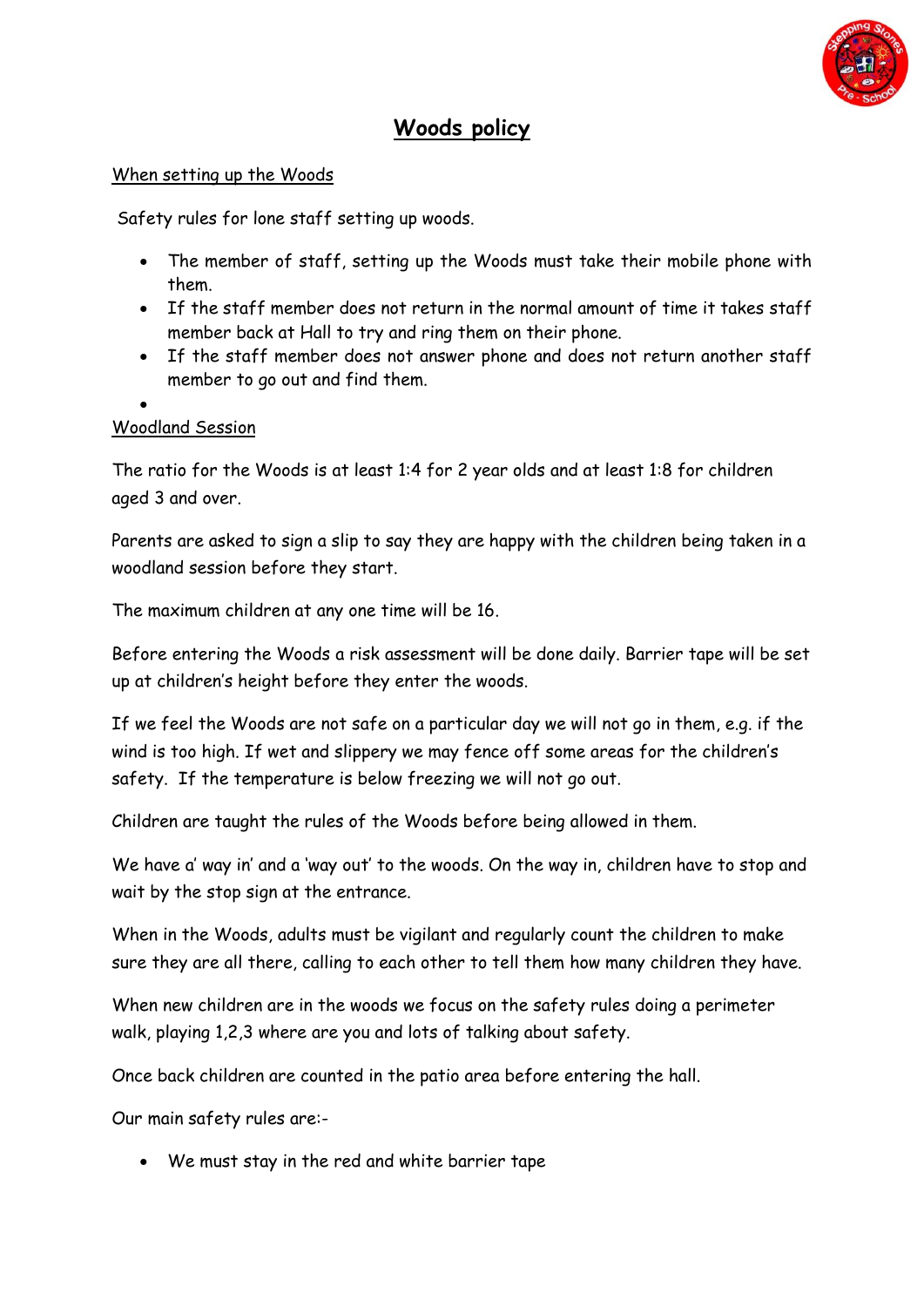

- We do not pick any leaves or flowers only use items which are on the floor.
- We must stop at the stop signs
- When called back to the den we return.
- When we hear the question "1, 2, 3 where are you?" we answer "1, 2, 3, I'm over here"
- Nothing from the woods is put in our mouths

These rules are reinforced daily before we enter the Woods and during our song which we sing in the den.

If a child forgets one of these golden rules, they are returned to the den and their parents are informed.

If a child continues to disobey/struggle to understand the rules they will be stopped from coming to the woodland sessions until we feel it is safe for them to return.

We wash our hands when we return

If we lose a child we follow the policy for a lost child in the Woods.

#### Toileting

If a child needs the toilet whilst in the Woods , they will be taken back to the hall with a member of staff. To keep the children safe from harm in line with our Safeguarding Policy

- All staff are DBS checked
- The member of staff taking the child back to the hall will take a mobile phone (with no camera on) with them.
- There will always be 1 staff to 2 children.
- If the member of staff does not return in the expected time a member of staff in the Woods will phone them on the mobile.
- If the member of staff does not answer the mobile a member of staff in the Woods will immediately go back to look for them.

## **The safety of children and adults is of paramount importance at all times.**

- Woods risk assessment
- Child Protection Policy and Procedure
- Equal Opportunities
- Health and Hygiene Policy and Procedure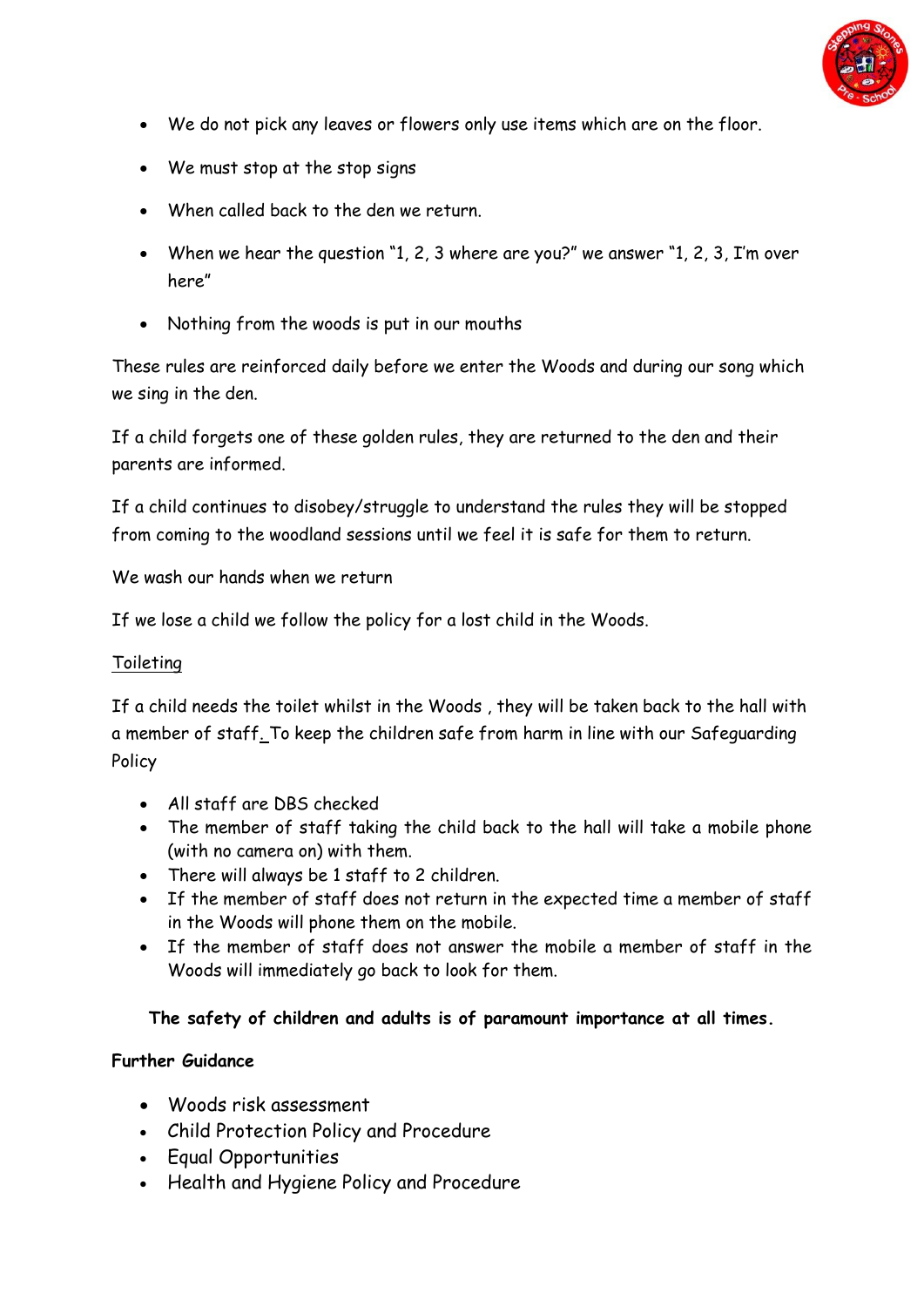

- Inclusion Policy- Disabled Children
- Indoor and Outdoor Play and Provision Policy
- Lockdown Procedure
- Lost child in woods policy
- Photography, video, mobile phone policy
- Policy for staffing arrangements
- Safeguarding children
- Safety- policy and practice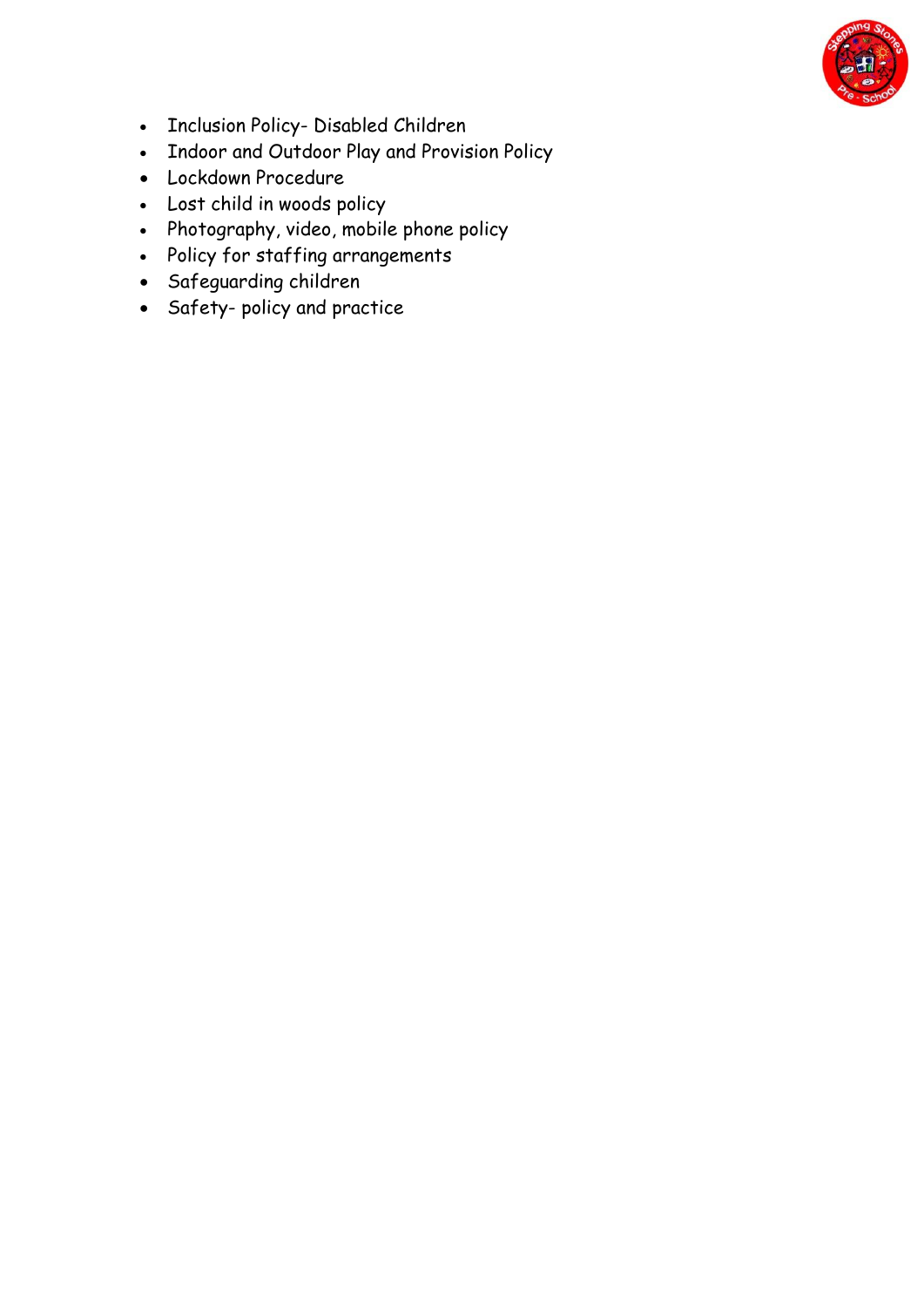

# **Lost Child In The Woods Policy**

If a child cannot be seen and staff have looked around the Woods, called 1, 2, 3 Where Are You? several times, not getting a reply and it is thought a child has become lost, the following guidelines should be followed:-

1) One member of staff to take the other children back to the Den, reassuring them and keeping them contained.

2) Remaining staff to do a full search of the Woods, going along it's boundaries and checking the car park for up to 5 minutes.

3) If the child has not been found, staff to search surrounding areas of the Woods (the fields and the road) for a further 5 minutes.

4) If there is still no sign of the child, a member of staff to ring the Police on 999, being ready to give details of what has happened, the address and post code of the Hall ( written in front of the Woods Risk Assessment folder and on the front of the Register ) and a description of the child. The member of staff to then inform the missing child's parents. Also if not in the session staff to inform Gill.

5) If possible staff to take remaining children back to Hall, reassuring them. Staff to then wait for advice on what to do next.

6) One member of staff to wait outside to be able to show the Police the entrance to Stepping Stones and to inform them about what has happened.

- Woods Policy
- Missing Child Policy and Procedure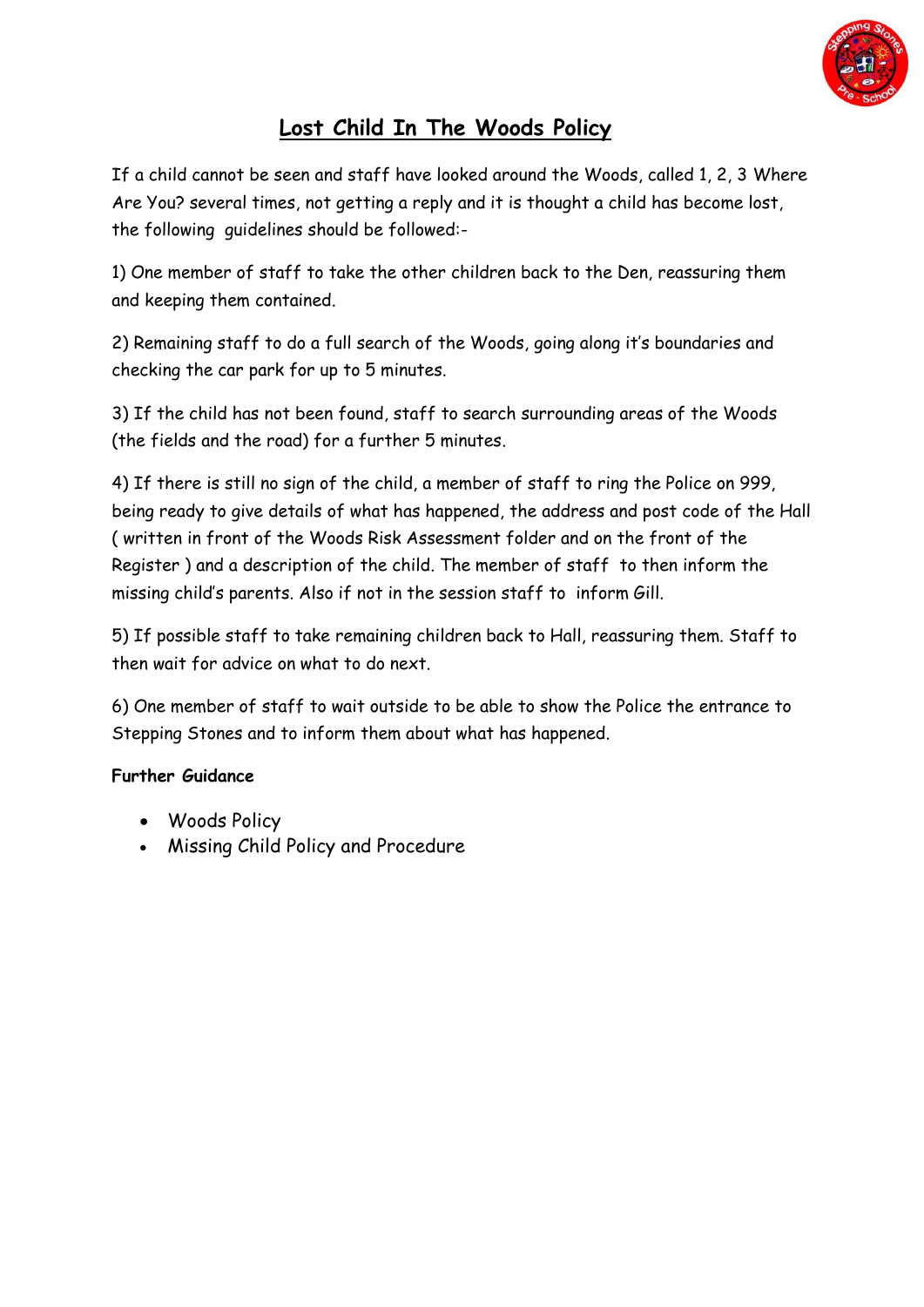

# **Manual Handling Policy**

#### **Policy statement**

Stepping Stones Preschool will work towards a safe handling policy and as part of this process will ensure a current policy of minimal lifting.

The Pre-school must consider whether the load must be moved at all. If it must be moved can it be moved mechanically? Minimum requirements for the manual handling of loads are followed where there is a particular but not exclusive risk of back injury to workers.

### **Employers Responsibilities**

The need for manual handling is avoided or, when it cannot be avoided, an assessment is made of the operation and where there is a risk of injury, appropriate steps are taken to reduce or avoid that risk.

Assessment of manual handling operations take into account factors which include characteristics of the load, the physical effort required, characteristics of the working environment, the requirements of the task and the individual's capability.

Information and training is offered to staff. There are many online courses which Stepping Stones will pay for if you require some training.

Monitor and review manual handling assessments when there is a reason to suppose that they are no longer valid due to changes in working conditions, personnel involved or a significant change in the manual handling operations to which it relates.

Maintain records of accident and ill health related to manual handling operations.

## **Employees Responsibilities**

Take responsible care of their health and that of others whose safety may be affected by their activities when involved in manual handling operations.

Co-operate in the making of assessments of hazardous manual handling tasks.

Observe safe systems of work and use of safety equipment.

Participate in training offered in manual handling.

Follow the procedure below for lifting.

Report pregnancy or any medical conditions which may affect their ability to handle loads safely.

Report any changes in working conditions, personnel involved or a significant change in the nature of the task or load which may necessitate a review of the assessment.

Employees have a duty to use manual handling equipment provided and ensure it is used correctly. E.g trolley to transport boxes to woods.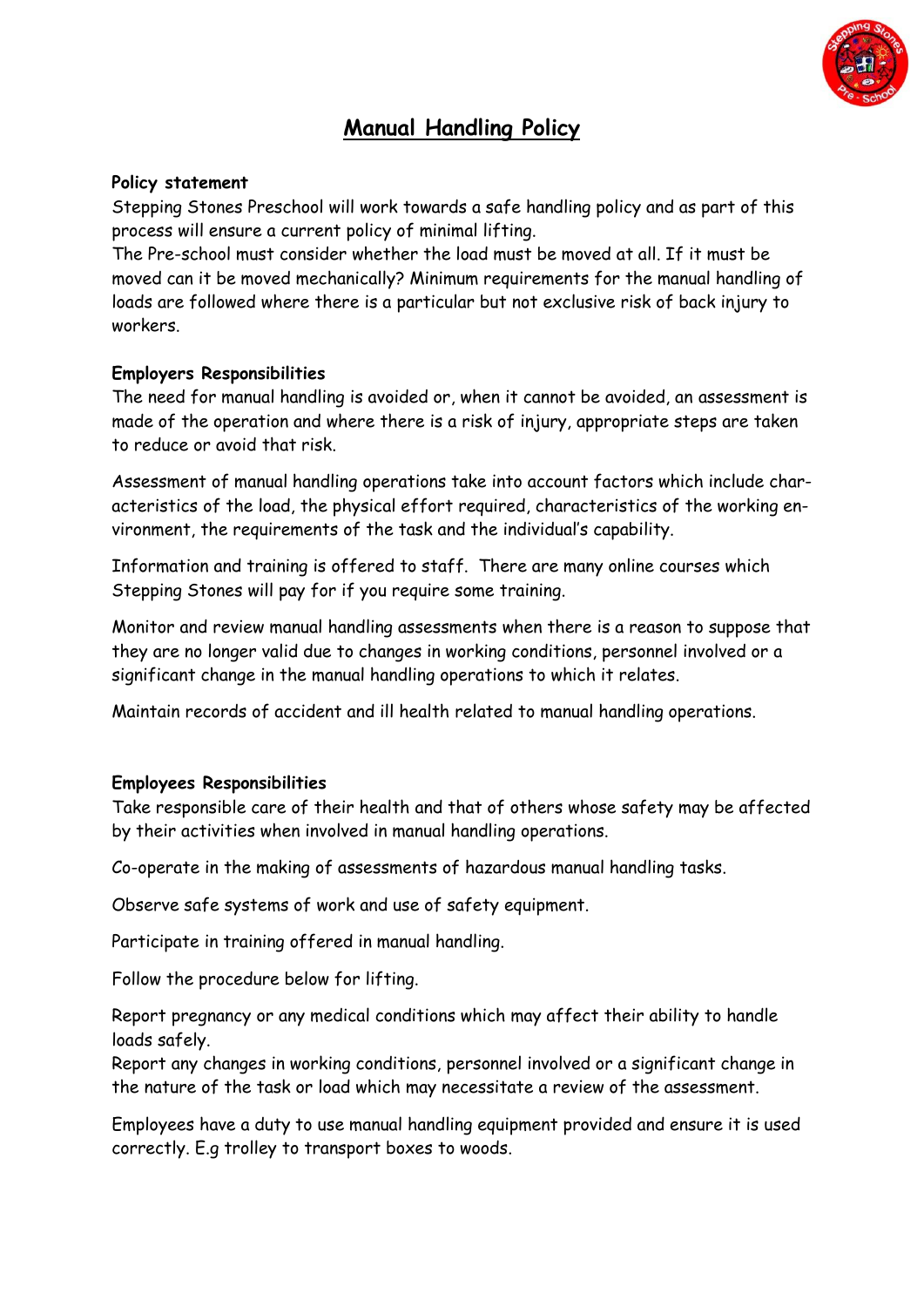

When lifting children consider whether it is necessary to have help. If lifting/carrying is necessary follow the procedure below.

#### **Procedure**

If you decide to proceed with a lifting activity the correct way to lift is as follows:

- Keep the back straight
- Place the feet slightly apart
- Bend the knees
- Grip firmly (with palms not finger tips), then lift slowly holding the object as close to your body as possible
- Do not twist the body during the lifting procedure.

| Summary |
|---------|
|---------|

| Avoid  | Whenever possible, avoiding a manual han-<br>dling situation is always preferable.                                                                       |
|--------|----------------------------------------------------------------------------------------------------------------------------------------------------------|
| Assess | If avoidance is not possible, make a suitable<br>and sufficient assessment of the hazard<br>and risks.                                                   |
| Reduce | By defining a safe system of work and fol-<br>lowing the procedure above you are reducing<br>the risks of injury to all the persons in the<br>procedure. |
| Review | Review system regularly.                                                                                                                                 |

- Staff Handbook
- Safety- policy and practice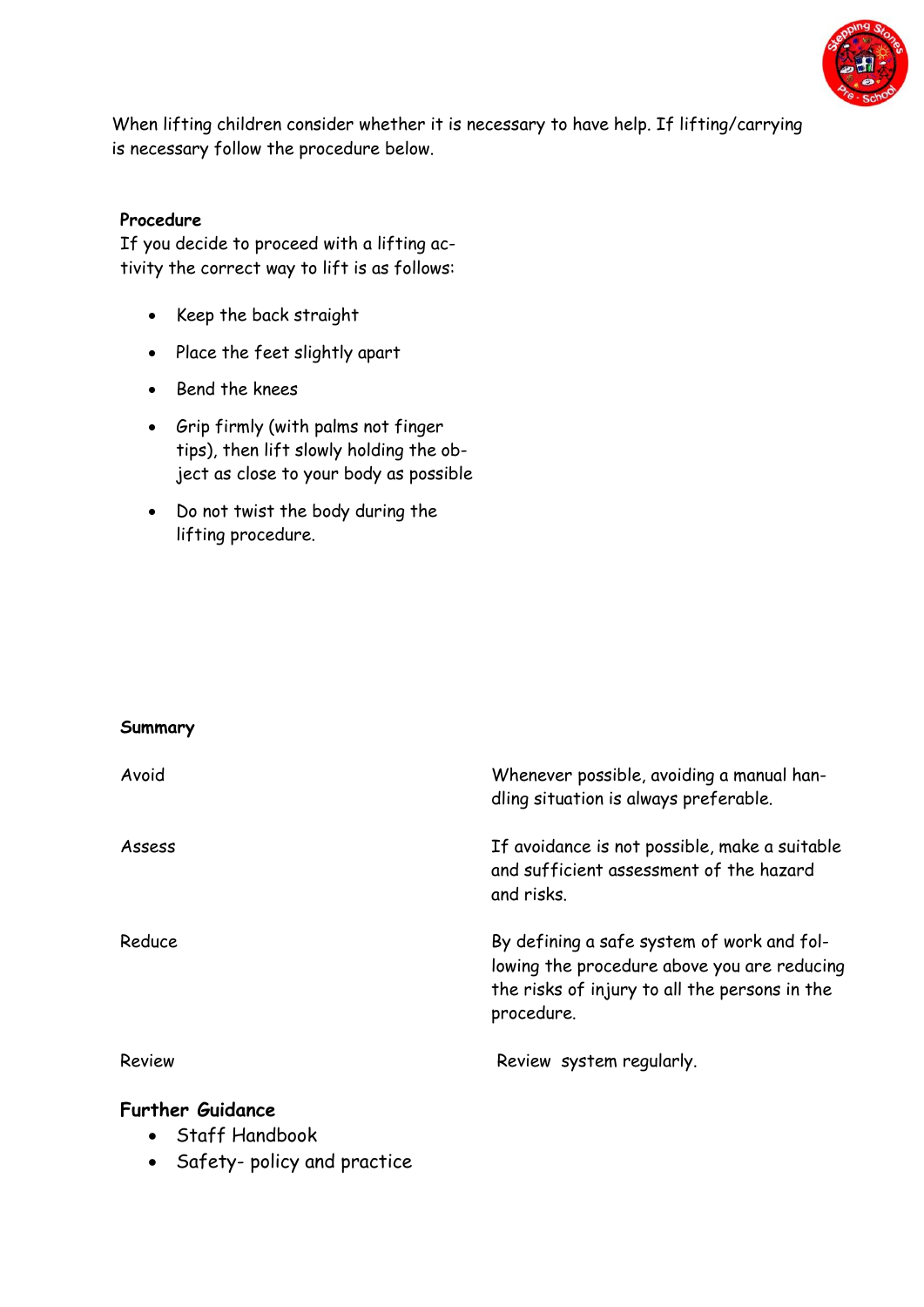

# Health and Hygiene - Policy and practice

At Stepping Stones we promote a healthy lifestyle and a high standard of hygiene in its day to day running. This is achieved in the following ways;

# **Health**

- Food
	- o All snacks provided will be nutritious and pay due attention to children's particular dietary needs.
	- o When cooking with children the adults will provide healthy, wholesome food, promoting and extending the children=s understanding of a healthy diet.
- Oral health
	- o We will promote childrens oral health in a variety of ways, including activities, books and talking to children about good oral hygiene.
- Illness
	- o Parents are asked to keep their child at home if they have any infection, and to inform the pre-school as to the nature of the infection so that the pre-school can alert other parents, and make careful observations of any child who seems unwell.
	- o Parents are asked not to bring into the pre-school any child who has been vomiting or had diarrhoea until at least 48 hour has elapsed the last attack.
	- o If the children of pre-school staff are unwell, the children will not accompany their parents/carers to work in the pre-school.
	- o Cuts or open sores, whether on adults or children, will be covered with sticking plaster or other dressing.
	- o If a child is on prescribed medication the following procedures will be followed:
	- $\circ$  If possible, the child=s parents will administer medicine. If not, then medication must be clearly labelled with child=s name, dosage and any instruction. Where local regulations require it, guidance will be sought from social services before people other than the parents agree to administer medicines.
	- o Written information will be obtained from the parent, giving clear instructions about dosage, administration of the medication and permission for a member of staff to follow the instructions.
	- o All medication will be kept in a safe place out of reach of children.
	- $\circ$  A medication book will be available to log in name, time, dosage, date, who administers it and parents signature.

\* With regard to the administration of life saving medication such as insulin/adrenalin injections or the use nebulisers, the position will be clarified by reference to the preschools insurance company.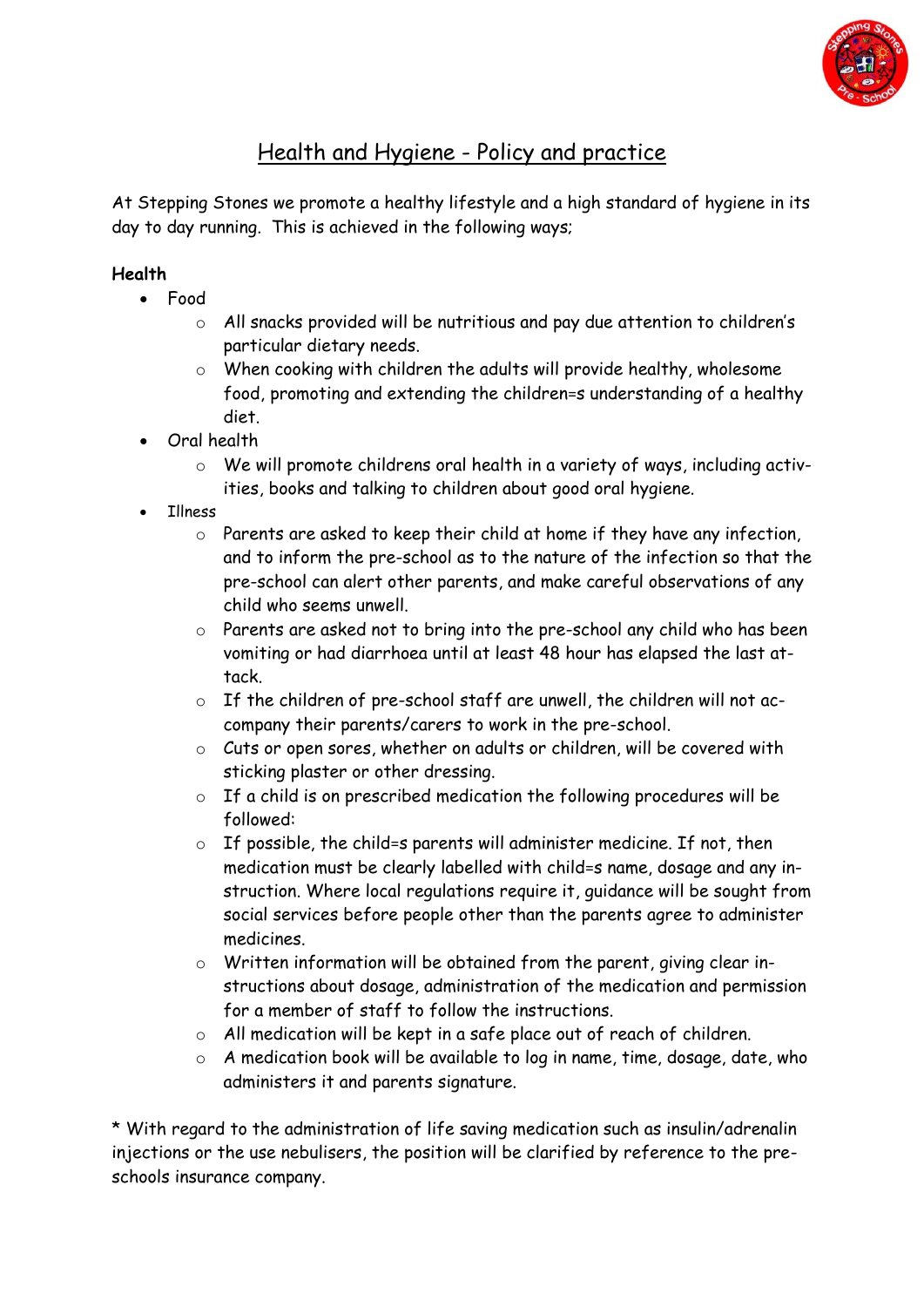

\* We will ensure that the first aid equipment is kept clean, replenished and replaced as necessary. Sterile items will be kept sealed until needed.

\* we will ensure that parents are informed of any incident, illness or emergency which occurs whilst their child is in our care.

#### **Hygiene**

To prevent the spread of all infection adults will ensure that the following good practices are observed.

- Personal hygiene
	- o Hands washed after using the toilet.
	- o A large box of tissues available and children encouraged to blow and wipe their noses. Soiled tissues will be disposes of hygienically.
	- o Children encouraged to shield their mouths when coughing.
	- o Paper towels and electric hand dryers are available for use in the toilet and disposed of appropriately.
	- o Hygiene rules related to bodily fluids followed with particular care and all staff aware of how infections, including HIV, can be transmitted.
- Cleaning and clearing
	- o Any spills of blood, vomit or excrement wiped up and flushed down the toilet. Rubber gloves always used when cleaning up body fluids. Floors and other affected surfaces disinfected. Fabrics contaminated with body fluids washed thoroughly in hot water.
	- o Spare clothes available and polythene bags to wrap soiled garments.
	- o All surfaces cleaned daily with appropriate cleaner.
- **\* During Covid 19 pandemic the policy for Covid 19 will override this policy. Cleaning will done as by the cleaning rotas during the pandemic.**
- Food

We will observe current legislation regarding food hygiene, registration and training. In particular, each adult will:

- o Always wash hands before handling food and after using the toilet.
- o Not be involved with the preparation of food if suffering from any infectious/contagious illness or skin trouble.
- o Never smoke, cough or sneeze over food.
- o Prepare raw and cooked food in separate areas and keep all food covered.
- o Ensure waste is disposed of properly, in a covered bin , away from the children.
- o Wash fruit and vegetables thoroughly before use.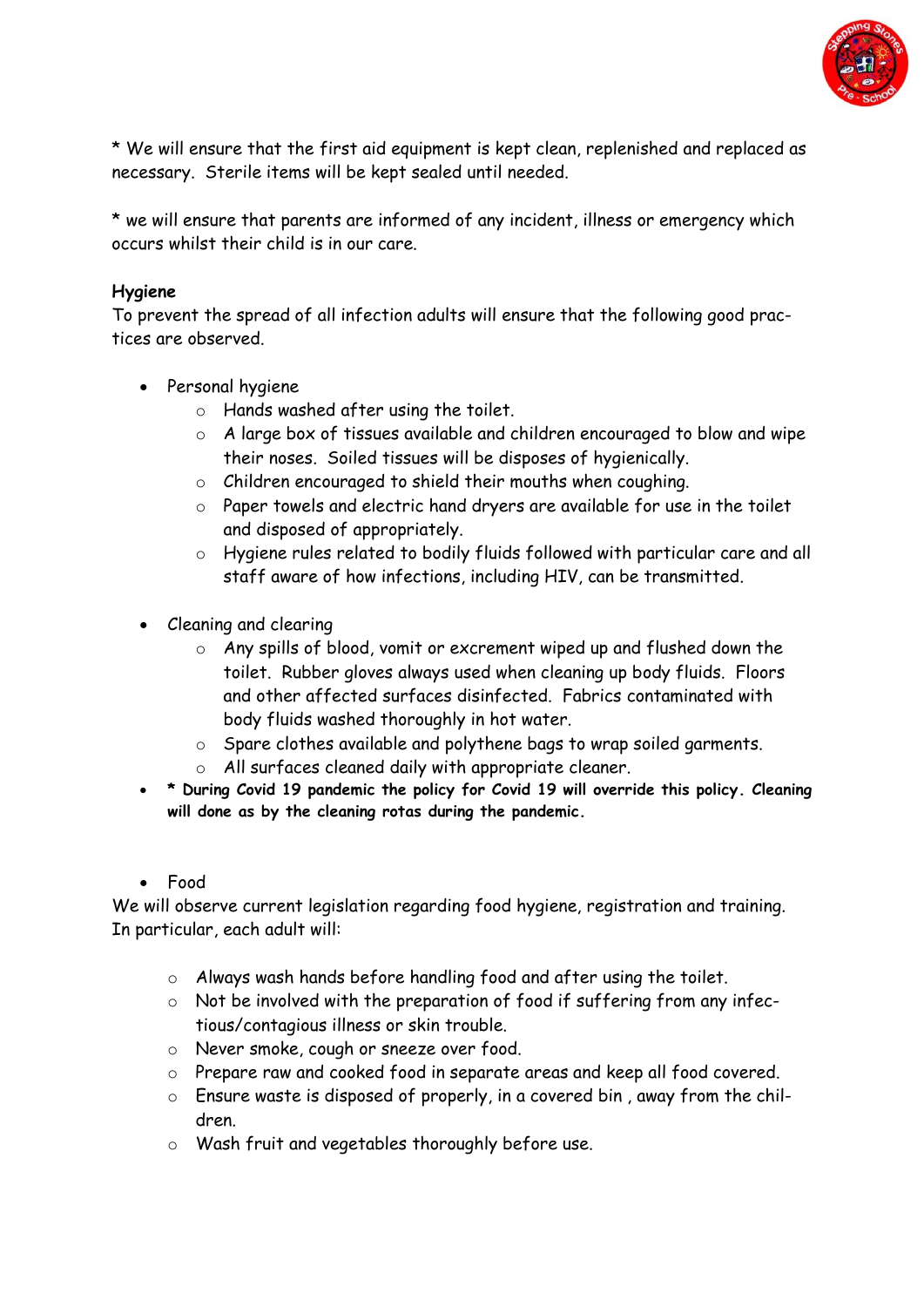

- o Any food or drink that requires heating will be heated immediately prior to serving. No food or drink will be reheated.
- o Clean tablecloth will be used for cooking and at snack time.
- o Tea towels and towels will be kept clean and washed between each session.
- o All utensils will be kept clean and in a drawer.
- o Cracked or chipped china will not be used.
- o

#### Information sources

- o Parents will have the opportunity to discuss health issues with us and will have access to information available to the pre-school.
- o We will maintain links with health visitors and gather health information and advise from the local health authority information services and/or other health agencies.

- Administration of Medication
- Child Sickness Policy
- First aid Policy and Procedure
- Healthy Eating Policy
- Serious Accident and Emergency Policy
- Covid 19 Policy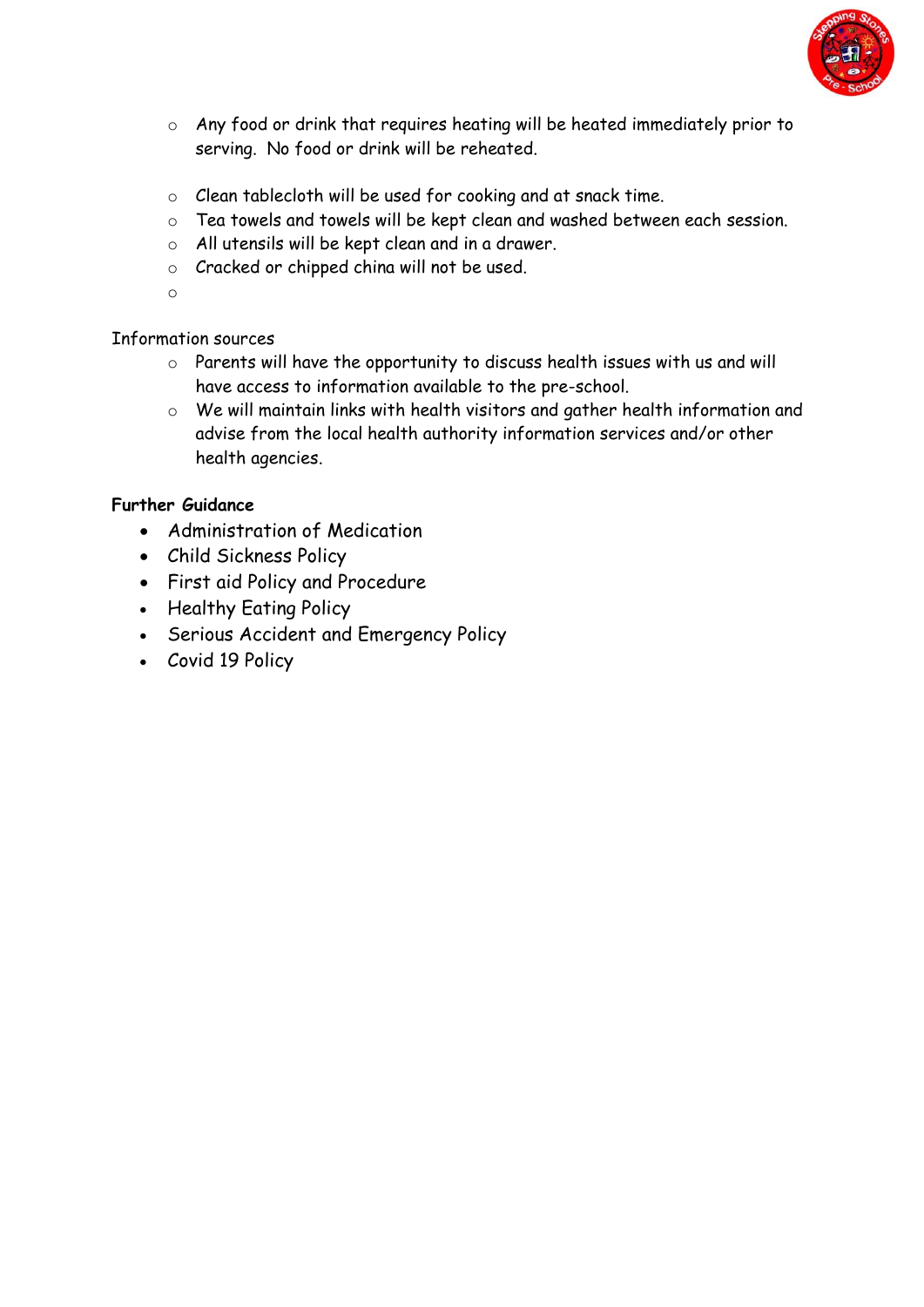

## **Learning diaries storage and transportation procedure.**

The following list is a guide for staff to ensure that the children's learning journeys are stored and transported in the correct way to reduce the risk of a data breach. All staff are to adhere to this procedure.

- All diaries MUST be stored in the locked file provided by stepping stone when not being worked on. This includes transportation.
- The diaries will only be worked on at the setting or staffs home and only at a time where they will not left. If for any reason you need to leave the diaries (eg a visitor arrives) the diaries need to placed back in the file and locked.
- Keys to the file need to be stored appropriately to ensure others do not have access to it.
- Diaries should not be left in vehicles overnight.
- Only the member of staff should have access to the diaries.

- All data protection policies
- Staff Handbook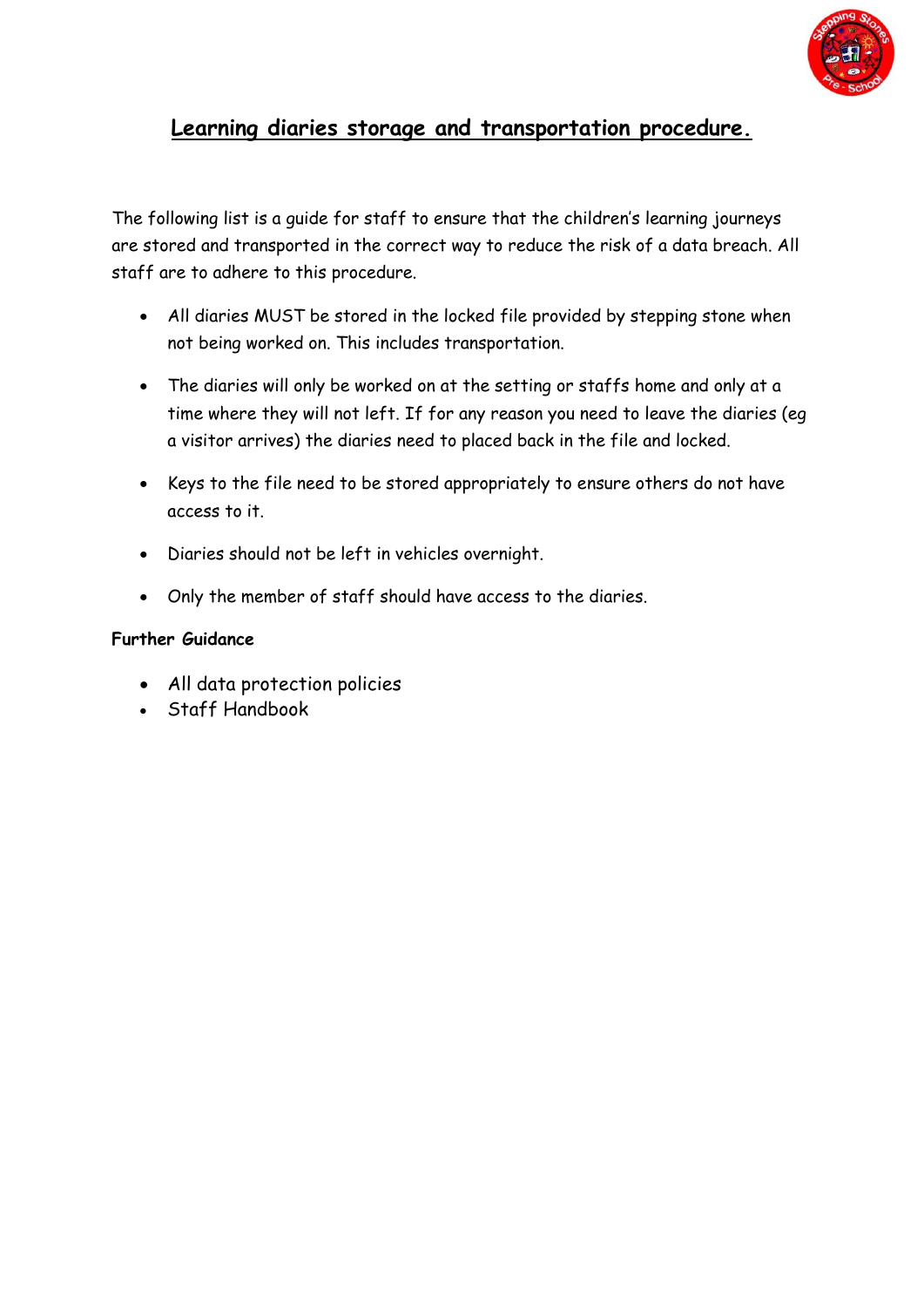

# **STAFFING & RECRUITMENT POLICY**

#### **Statement of Intent**

Stepping Stones at Elberton LTD Pre-School provides a staffing ratio that is well within the requirements of the EYFS Welfare Requirements. This ensures that the children in our care have sufficient individual attention and to guarantee care and education is of a high quality. Our Staff are appropriately qualified and we carry out checks for criminal and other records through the Disclosure and barring service (DBS) in accordance with statutory requirements.

#### **Staffing**

All staff have Enhanced DBSs in line with EYFS Legal Requirements and are encouraged to apply for the update service.

• Staff who are awaiting confirmation of their DBS checks are not allowed unsupervised contact with the children.

**.** 17-year-olds and students will also obtain an enhances DBS check before they have any unsupervised contact with the children.

• we aim to use the following ratios, 1:4 with 2-3 year olds and 1:8 for 3-5 year olds.

We will always have a manager or deputy manager running the session. The deputy is 'capable and qualified' and will have the necessary skills and knowledge to deputise. A deputy does not have to have any specific qualification.

All staff have approved qualifications if stated qualified.

• We hold regular staff meetings to undertake curriculum planning and to discuss children's progress, achievements and any difficulties that may arise.

• All staff have contracts which set out their roles and responsibilities at the Pre-School.

• All staff are expected to adhere strictly to the Pre-School's Policies & Procedures.

• All staff are giving a staff handbook to read prior to starting.

• In the event of illness, staff must notify the Supervisor by telephone a minimum of 1 hour before their shift begin of their absence so that staffing cover can be arranged.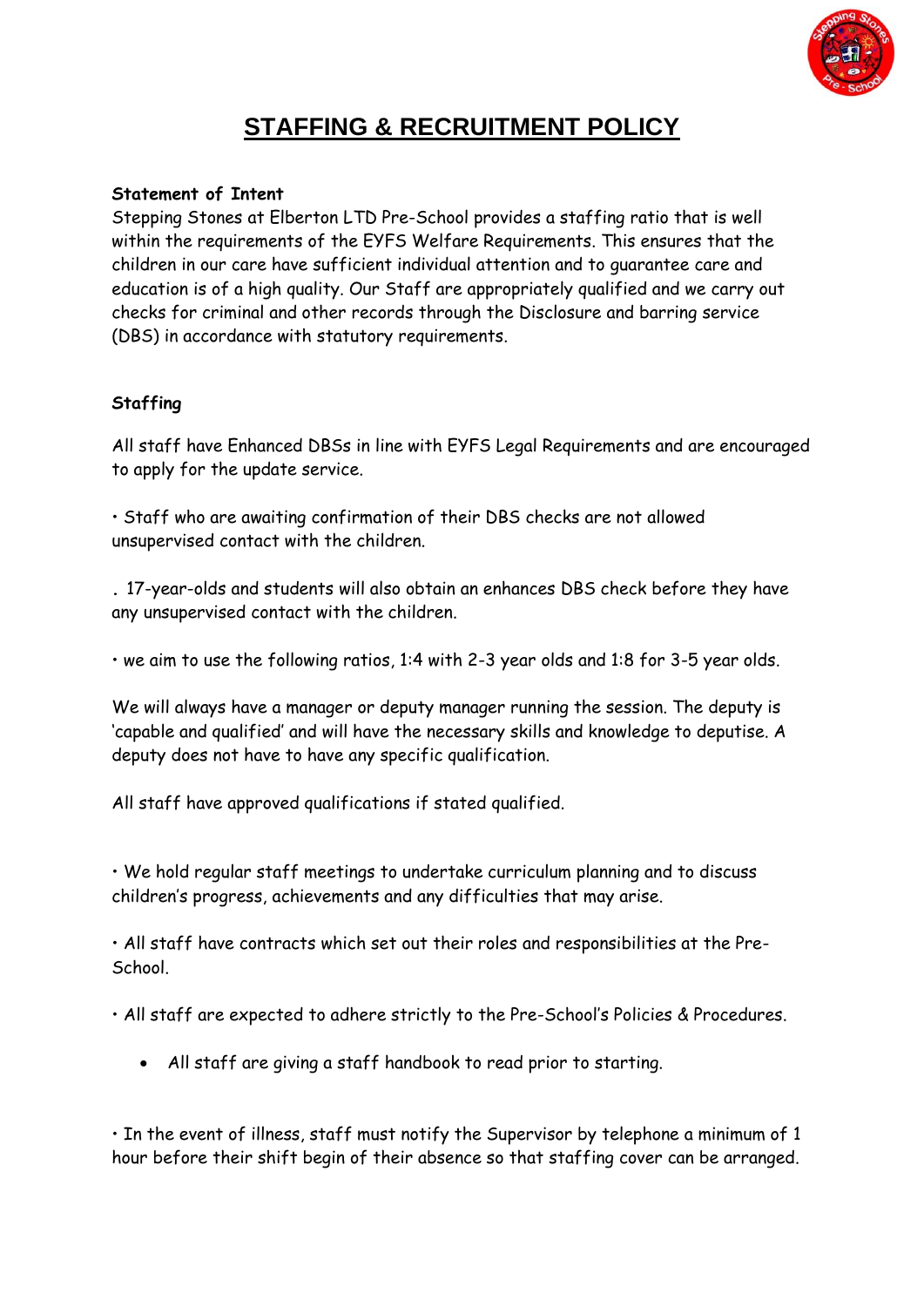

• Staff are expected to undertake training and development courses to enhance their CPD and to ensure a high level of education is provided.

• Staff appraisals are carried out once a year to identify the training needs of the staff.

• Staff are expected to conduct themselves in a professional, courteous, helpful and warm manner at all times.

• Staff induction training will take place in the first week of employment. This induction includes Health & Safety, Safeguarding, confidentiality and Mobile Phone Policies; all other policies will be introduced during the first month of employment.

• Smoking, drinking or use of drugs on the Pre-School site is strictly forbidden and any employee found to be contravening this, may be subject to instant dismissal.

• In the event of a staff grievance, the staff member should raise the issue with the Supervisor. The manager/director will then be responsible for investigating the grievance and the Complaints & Concerns Procedure and Safeguarding Policy will be followed (if applicable).

#### **Recruitment**

• A vacancy will be advertised on the South Glos early years vacancy bulletin, facebook, in the local press (in view) and in local shops with advertising space.

• The Pre-School is committed to recruiting, appointing and employing staff in accordance with all current employment and relevant legislation.

• We work towards equality of opportunity by using non-discriminatory procedures for staff recruitment and selection.

• We welcome applications from all sections of the community. Applicants will be considered on the basis of their suitability for the post, regardless of marital status, age, gender, culture, religious belief, ethnic origin or sexual orientation.

• Candidates will be asked to bring original identification paperwork to interview (birth certificate/passport/driving license). Copies will be made, verified and kept on file.

• When a position is offered, written references will be required if not supplied at interview.

• New staff will be given a 3 month probationary period, a meeting will be held with the Supervisor after 3 months to discuss progress.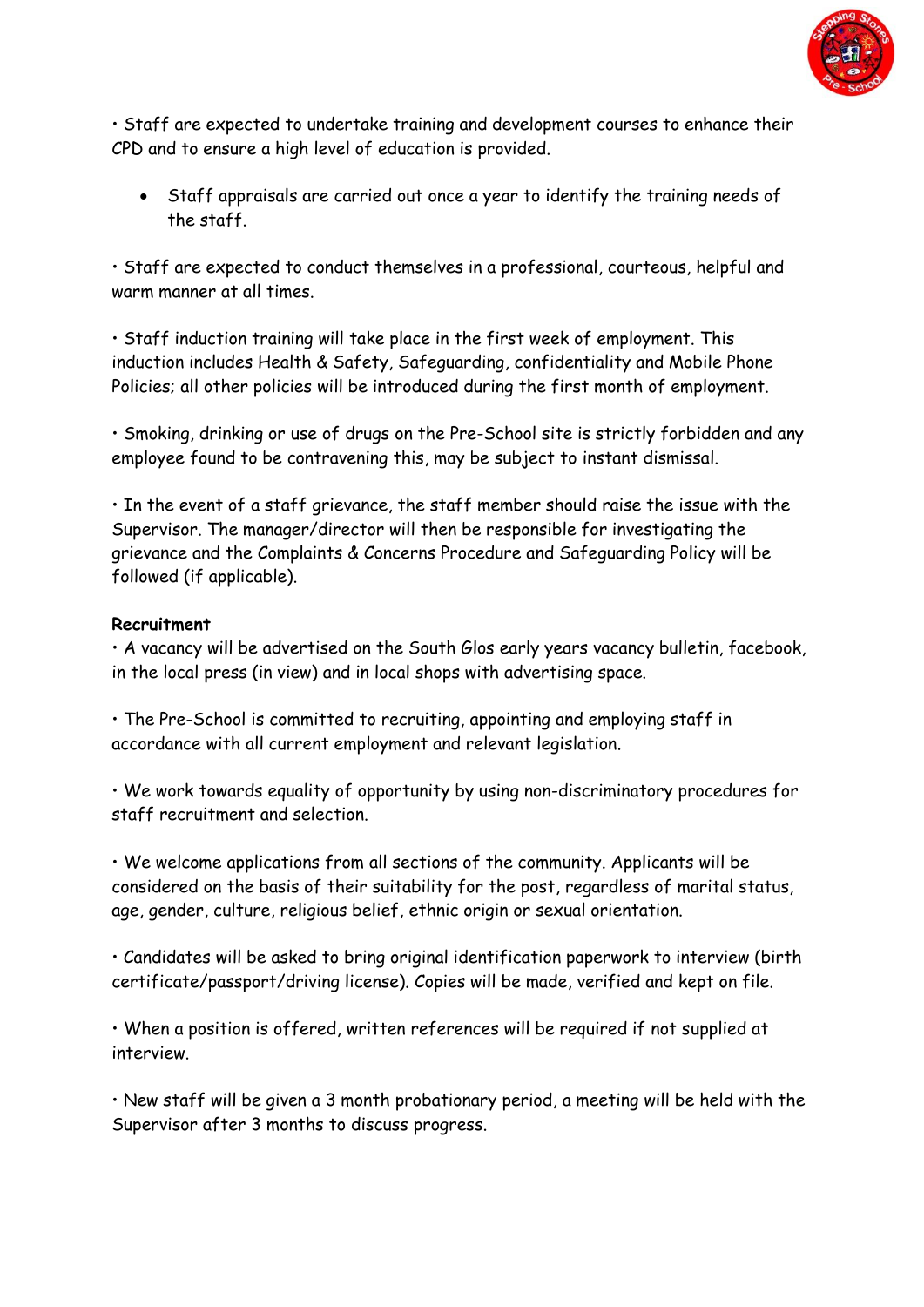

Applicants will be made aware that they will be expected to declare all convictions, cautions, court orders and warnings that may affect their suitability to work with children.

• If the applicant is applying for a Supervisor/Manager's vacancy, they must have a minimum of two years experience working in an early years setting or two years suitable experience.

#### **Student & Volunteers**

• The Pre-School believes that student and volunteer placement is a valuable opportunity for potential childcare professionals. However, the needs of the children are paramount and therefore the number of students and volunteers may be restricted on occasions.

• Students and volunteers will not be left alone with the children at any time, including toileting.

• They must adhere to the Pre-School's Policies and Procedures and adopt a professional manner.

• Volunteers will be given full information and guidance on their roles and responsibilities.

- Staff Handbook
- All Data protection policies
- Appraisal of Staff
- Equal Opportunities
- Policy for staffing arrangements
- Providing References Policy
- Safety –Policy and practice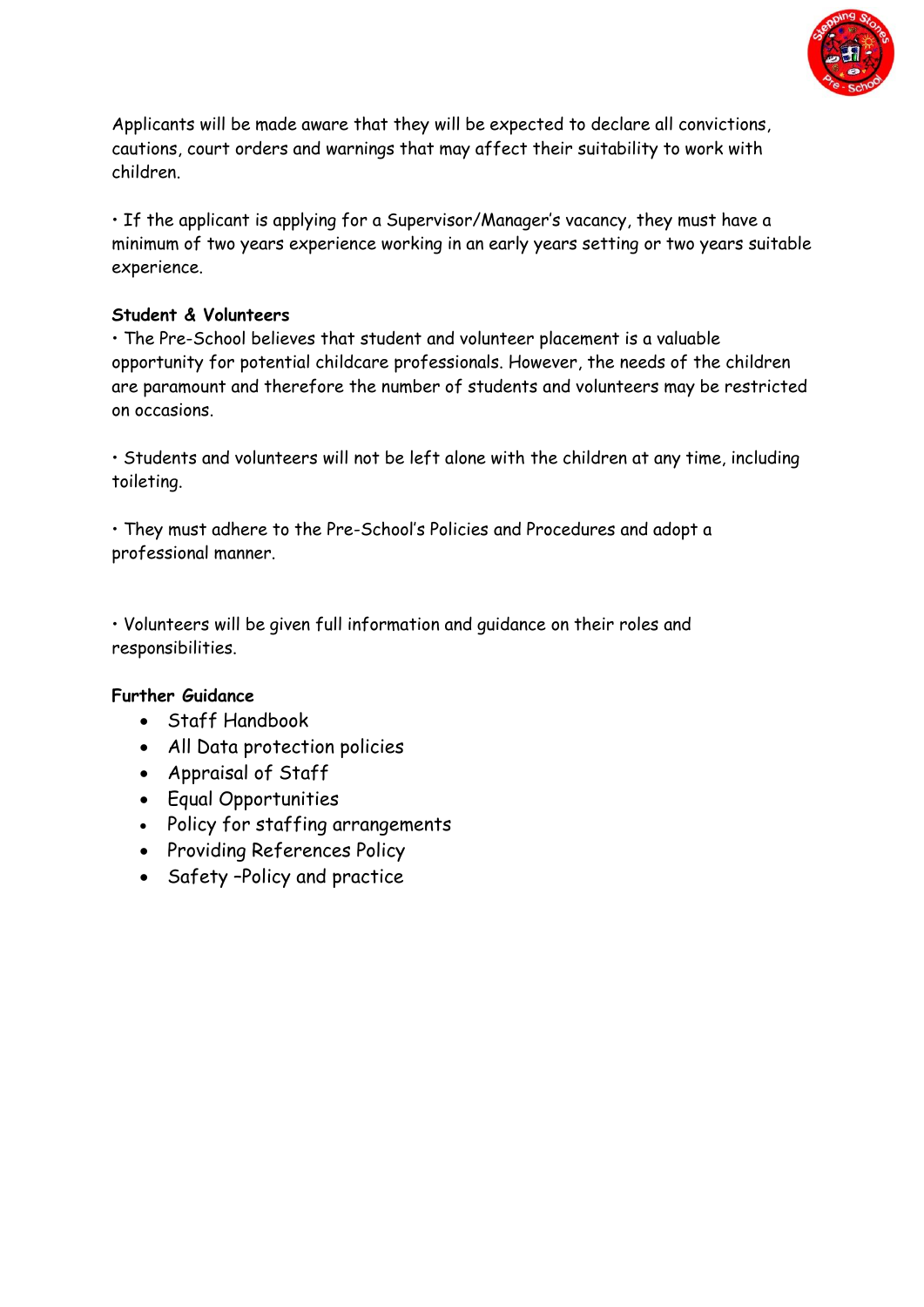

## **Supporting staff policy**

At Stepping Stones we aim to have a happy and content workforce where every member of the team is valued and everyone's ideas are equally explored.

Obviously at times things do not run as smoothly as we would wish due to workload, conflicting personalities, input home life has on work etc.

How we support staff:-

## Workload

If a staff member feels overwhelmed by their workload we suggest they take this up with the line manager. We can help in a number of ways.

Put an extra member of staff on during the session to ease the load

The manager will come in to conduct observations on their key children.

One of the senior staff will help with any paperwork that they are struggling with.

## Assessment/bullying/discrimination

At Stepping Stones we work to the staff handbook which agrees a code of conduct with other team members . Any issues of harassment, bullying or discrimination will be dealt with immediately in line with our equal opportunities and staffing policies.

## Support for new staff

- when a new staff member starts at stepping stones we now have a mentoring system where they will be allocated a mentor to help them settle in.
- They will be given a comprehensive induction by their line manager. Ongoing support

Supervisions – regular supervisions give time to discuss anything the staff member wishes to do so with their line manager.

Whatsapp group - any staff member can join the Whatsapp group were all staff regularly discuss work and home life sharing ideas and comments. This can be invaluable if someone has had a hard session.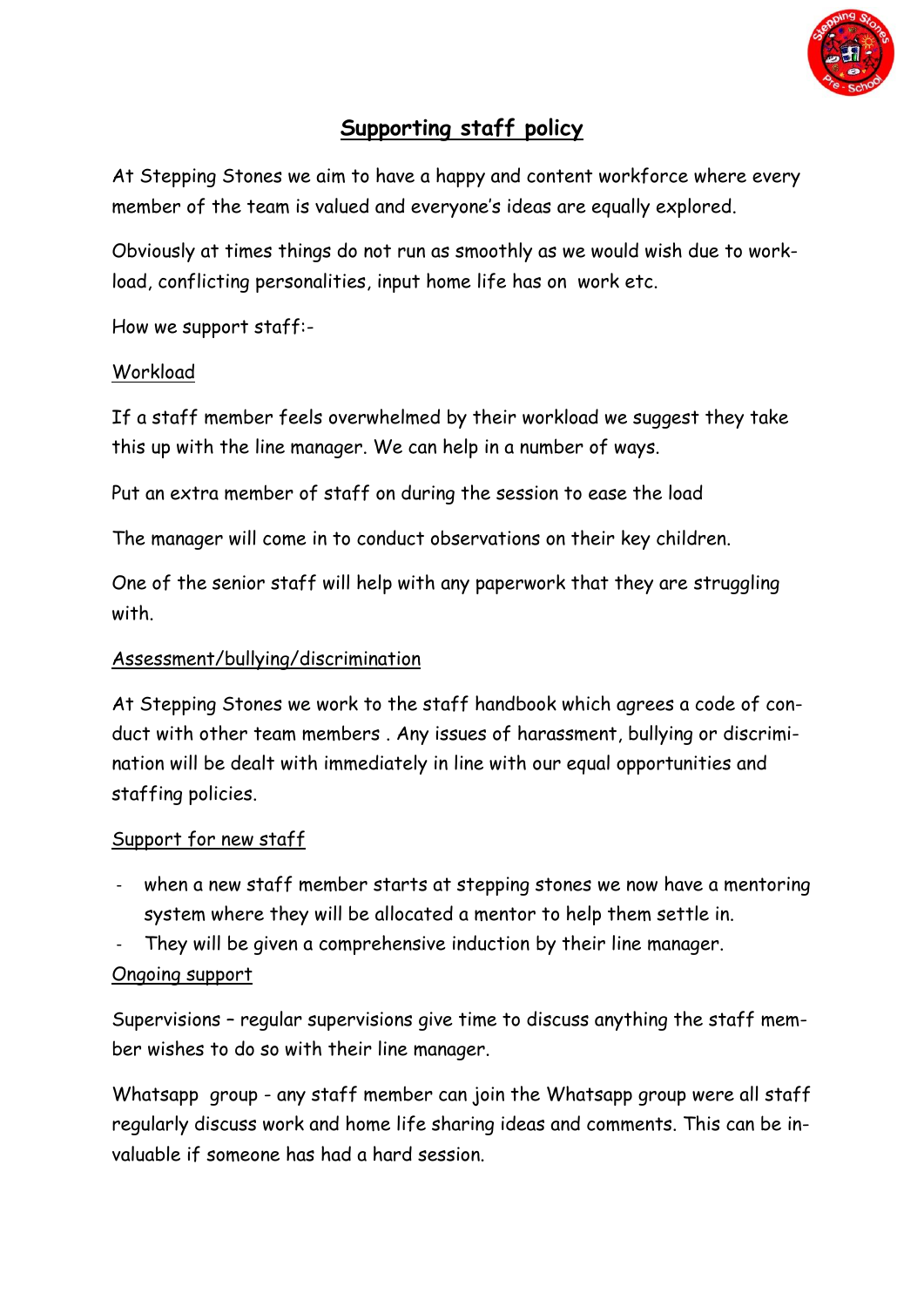

Nights out and training sessions at times when the staff get together for teambuilding. All staff are invited to these.

- Appraisal of Staff policy
- Equal Opportunities policy
- Staffing and Recruitment Policy
- Staff Handbook
- Supervision guidance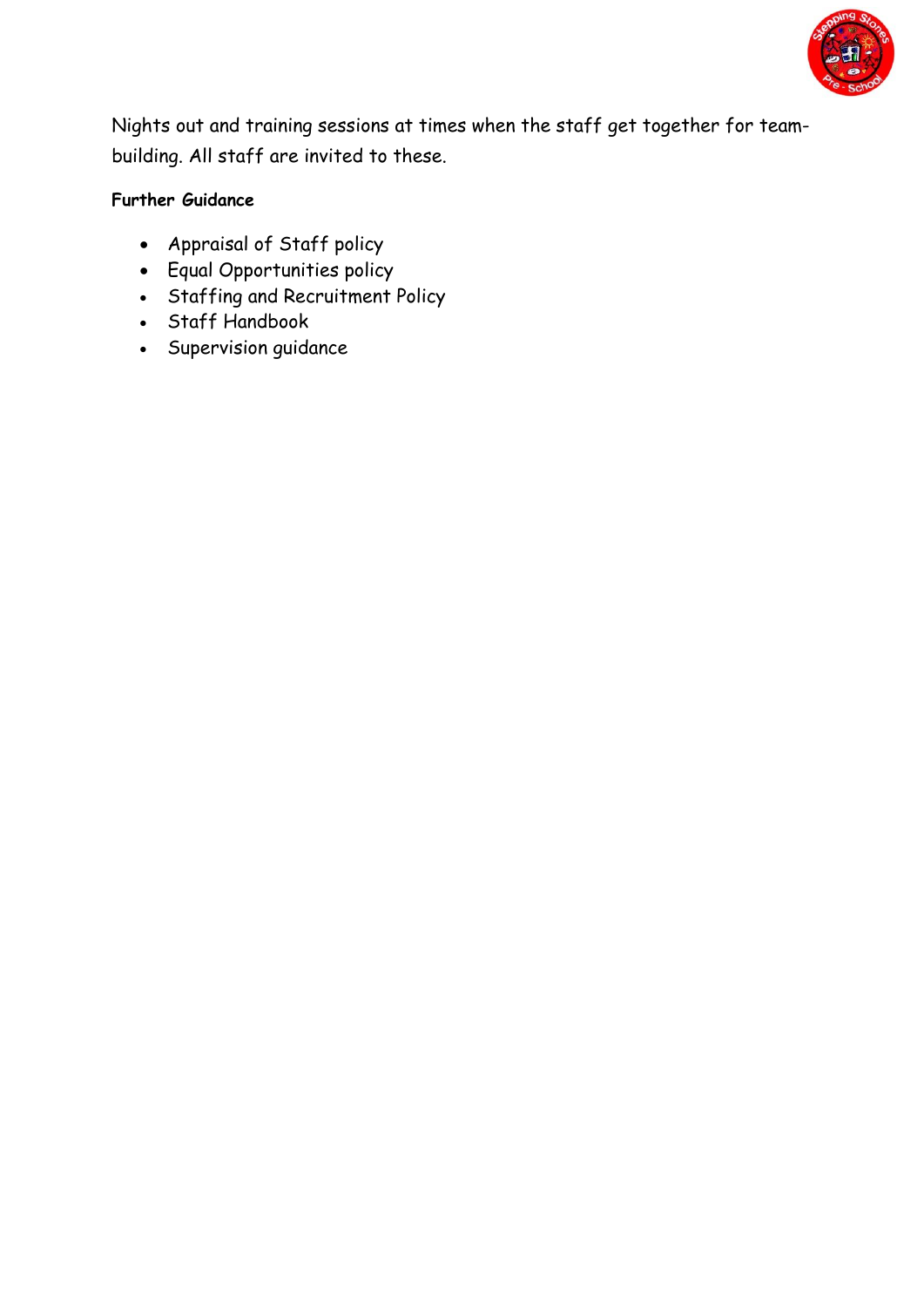

## **SELF HARM POLICY**

#### **Purpose**

In keeping with the Stepping Stone's values, vision and aims, this policy aims to address the issue of self-harm, including:

- How to deal with children who self-harm and how to offer support in the short and long term. To offer support depending upon the individual needs of the child.
- To help children improve their self-esteem and emotional literacy.
- How to support staff who come into contact with children who self-harm.
- How to prevent self-harm from spreading within the pre-school.
- To have clear guidelines for staff who needs to be informed, when do parents and external agencies need to be contacted.
- Education about self-harm for children and staff.

#### **What is Self-Harm?**

- Self-harm is when someone deliberately hurts or injures themselves.
- It is a continuum ranging from a behaviour which has strong suicidal intent to behaviour which is part of a coping mechanism.
- It can be used to describe cutting, scratching, burning, taking overdoses, punching oneself, substance abuse, self poisoning, unsafe sex etc.

## *Common Problems Preceding Self-Harm*

- Difficulties with parents / boy or girlfriends / siblings / friends.
- School problems / bullying
- Mental health issues e.g. depression, eating disorders.
- Low self esteem
- Sexual problems
- Physical ill health
- Alcohol / drug abuse
- Physical / sexual abuse

#### *Possible Reasons / Motives Underlying Self-Harm*

- To die
- To escape from unbearable distress
- To change the behaviour of others
- To show desperation to others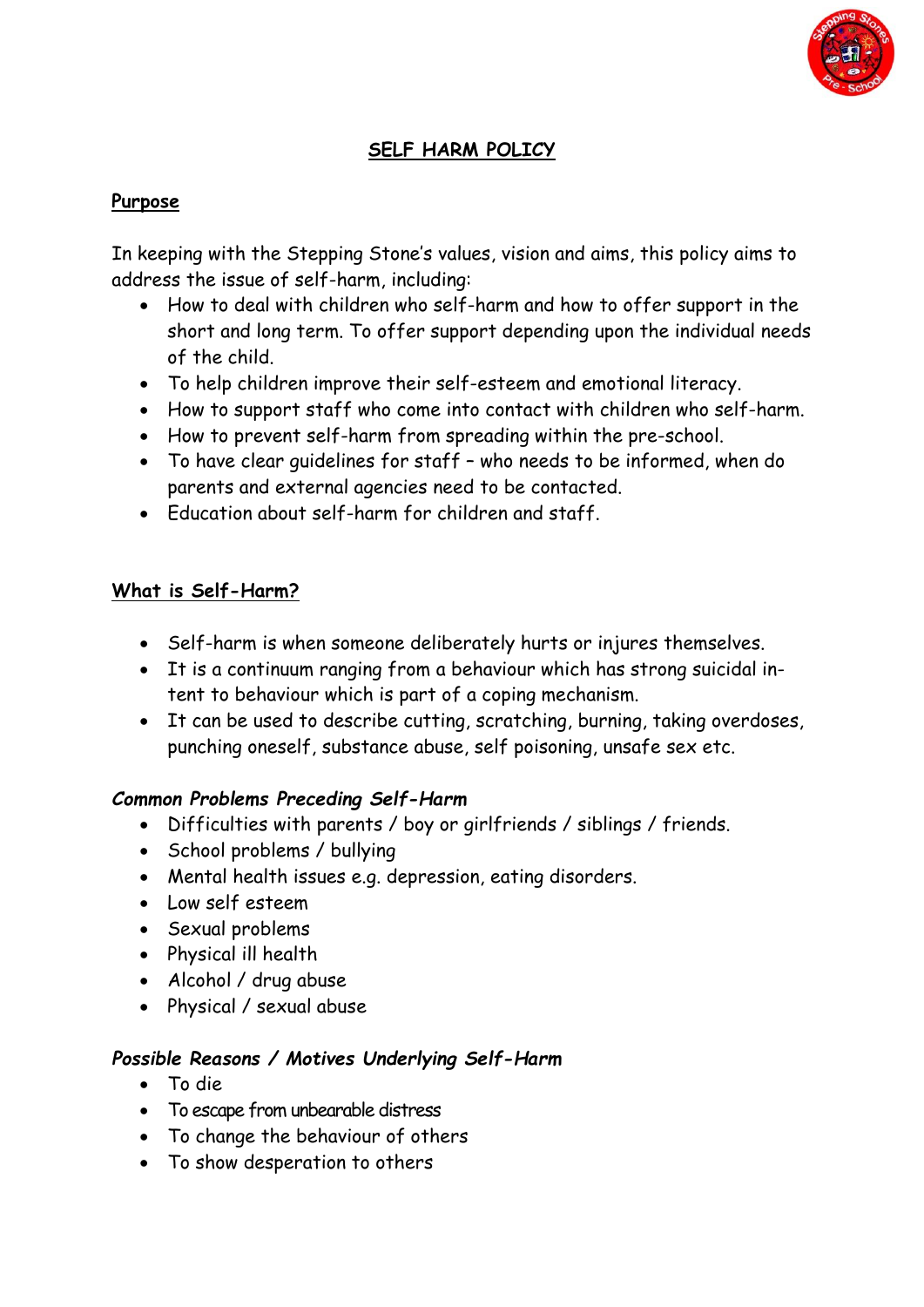

- To get back at other people or make them feel guilty
- To relieve tension
- To seek help

## **Roles and Responsibilities**

## *Leader/Owner*

- Appoint a designated person to be responsible for self-harm issues. This will be the safe guarding officer.
- Ensure that the designated staff member receives appropriate training about self-harm.
- Ensure that the self-harm policy/procedure is followed by all members of staff
- Ensure that self-harm education/awareness is in the pre-school curriculum, e.g. assemblies and that such awareness does not promote of stigmatise self-harm
- Consider provisions for children who do self-harm, e.g. long sleeved clothes and time out cards when a child is experiencing distress.

## *Staff*

- Listen to children who are experiencing emotional distress in a calm and non-judgemental way.
- Report the self-harm incident to the designated staff member immediately.
- Do not make promises e.g. assuring confidentiality which cannot be kept. Reassure the child that in order to receive help and find more helpful ways to cope with problems others may need to know.
- Guide the child towards wanting to make positive changes.
- Promote problem-solving techniques and non-harmful ways to deal with emotional distress.
- Provide accurate information about self-harming and awareness about associated mental health problems.
- Be aware of health and safety issues such as first aid if the incident has occurred in pre-school.

## *The Designated Staff Member*

- Keep accurate records of incidents of self-harm and concerns.
- Liaise with local services about help available for young people who selfharm.
- Keep up-to-date information about self-harm, e.g. info leaflets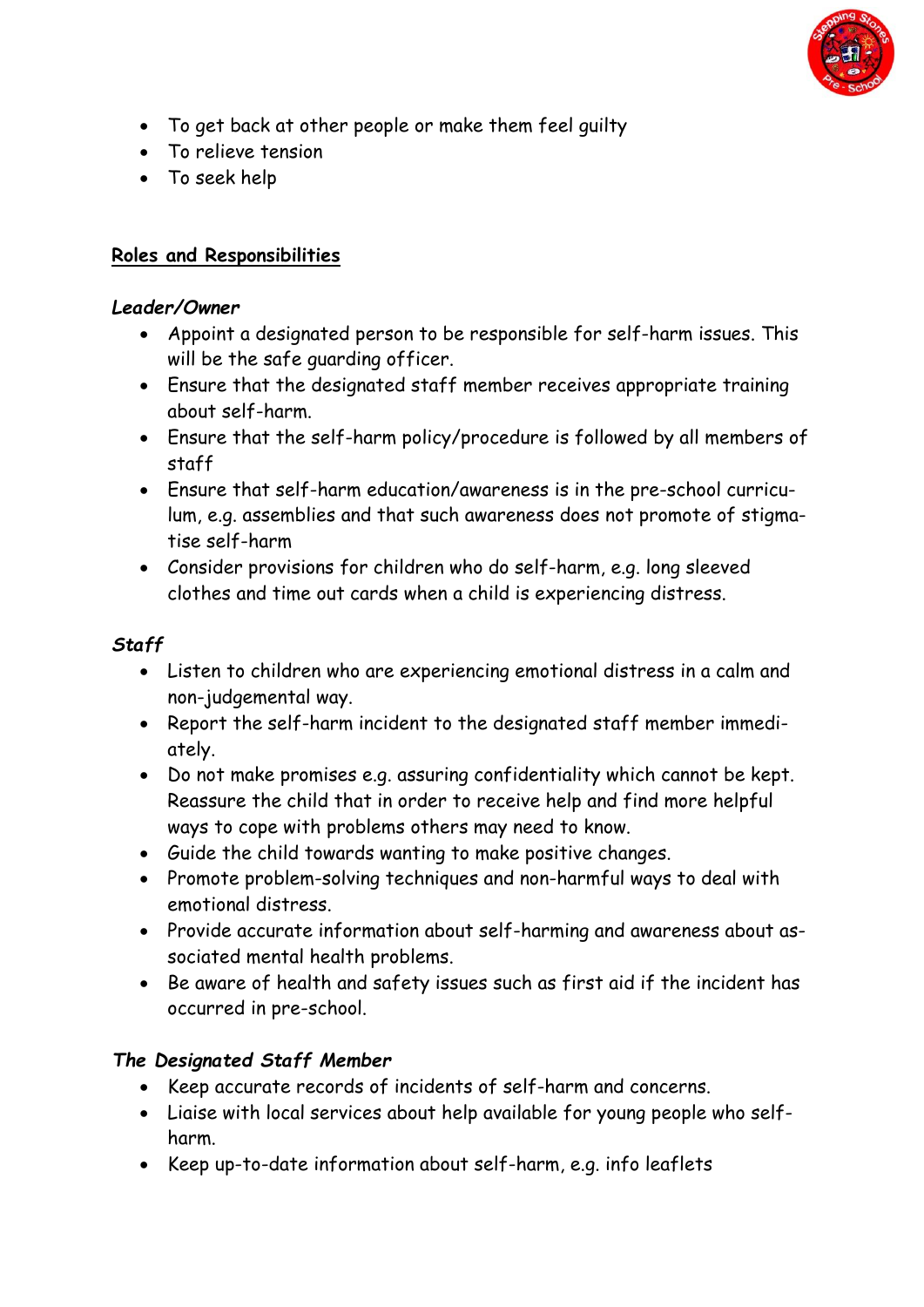

- Liaise with the child's keyworker
- Contact the parents at the appropriate time. Involve the child in this process. Inform the parent about the appropriate help and support that is available for their child.
- Monitor the child's progress, e.g. school work, general presentation, following the incident.
- Know when to seek help to deal with their own feelings and distress.

## *Children Will Be Expected To:*

- Not display open wounds/injuries. These must be dressed appropriately.
- Talk to the appropriate staff member if they are in emotional distress.
- Alert a staff member if they suspect another child of being suicidal or at serious risk of harm to themselves, and know when confidentiality must be broken.

## *Parents Will Be Encouraged To:*

- Endorse the pre-schools approach to dealing with self-harm and education/awareness raising.
- Work in partnership with the pre-school
- Seek professional help offered by the pre-school and outside agencies

## **Procedure to be followed when a Child Self-harms**

Raises concerns with designated person Designated person completes incident form Designated person informs parents Designated person provides support to parents Designated person puts support in place at pre-school Designated person provides advice to other staff working with the child Monitor and review progress, gain professional advice if required

## **Further information**

**ChildLine** – provides a free national helpline for young people, free confidential advice on a range of problems: 0800 1111

**LifeSIGNS (Self Injury Guidance and Network Support)** – An online, userlead voluntary organisation to raise awareness about self-injury and provide information and support to people of all ages affected by self-injury.